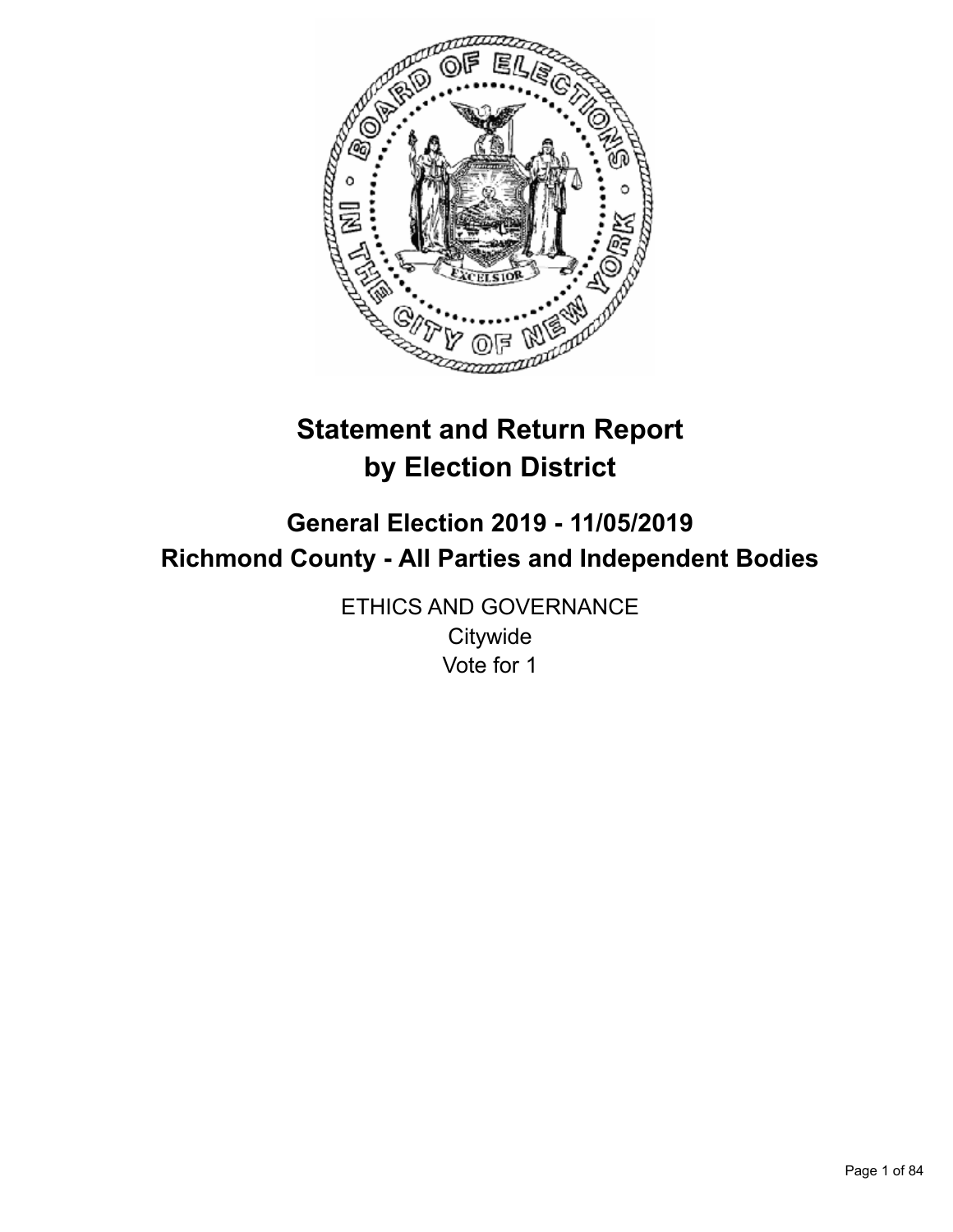

| PUBLIC COUNTER                                           | 255          |
|----------------------------------------------------------|--------------|
| MANUALLY COUNTED EMERGENCY                               | $\Omega$     |
| ABSENTEE / MILITARY                                      | 8            |
| AFFIDAVIT                                                | $\mathbf{0}$ |
| Total Ballots                                            | 263          |
| Less - Inapplicable Federal/Special Presidential Ballots | $\mathbf{0}$ |
| <b>Total Applicable Ballots</b>                          | 263          |
| YES                                                      | 150          |
| NO.                                                      | 66           |
| <b>Total Votes</b>                                       | 216          |
| Unrecorded                                               | 47           |

# **002/61**

| PUBLIC COUNTER                                           | 268 |
|----------------------------------------------------------|-----|
| MANUALLY COUNTED EMERGENCY                               | 0   |
| ABSENTEE / MILITARY                                      | 9   |
| AFFIDAVIT                                                | 0   |
| <b>Total Ballots</b>                                     | 277 |
| Less - Inapplicable Federal/Special Presidential Ballots | 0   |
| <b>Total Applicable Ballots</b>                          | 277 |
| <b>YES</b>                                               | 205 |
| <b>NO</b>                                                | 39  |
| <b>Total Votes</b>                                       | 244 |
| Unrecorded                                               | 33  |

| <b>PUBLIC COUNTER</b>                                    | 308      |
|----------------------------------------------------------|----------|
| MANUALLY COUNTED EMERGENCY                               | 0        |
| ABSENTEE / MILITARY                                      | 6        |
| AFFIDAVIT                                                | 0        |
| <b>Total Ballots</b>                                     | 314      |
| Less - Inapplicable Federal/Special Presidential Ballots | $\Omega$ |
| <b>Total Applicable Ballots</b>                          | 314      |
| <b>YES</b>                                               | 234      |
| <b>NO</b>                                                | 62       |
| <b>Total Votes</b>                                       | 296      |
| Unrecorded                                               | 18       |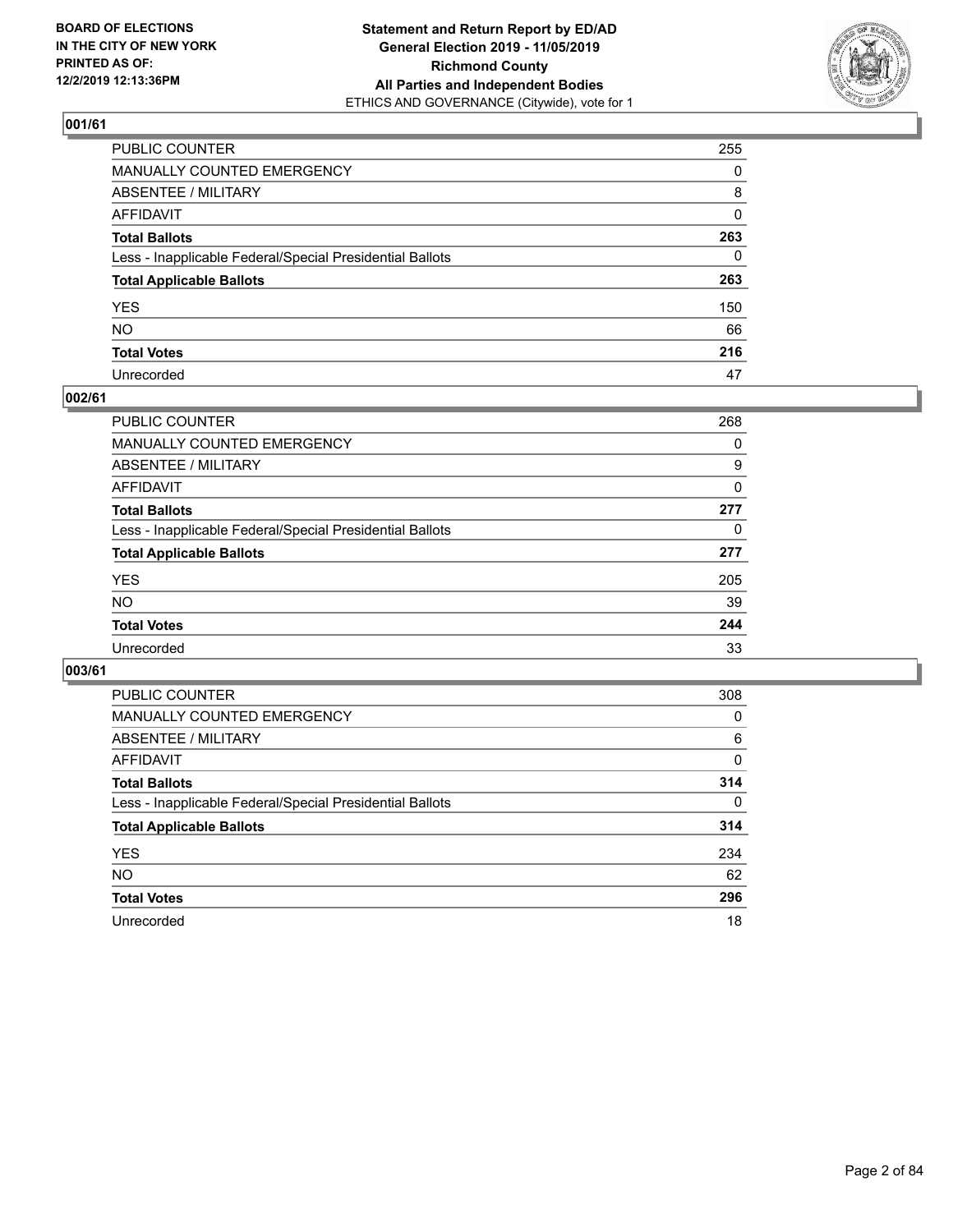

| <b>PUBLIC COUNTER</b>                                    | 319      |
|----------------------------------------------------------|----------|
| MANUALLY COUNTED EMERGENCY                               | $\Omega$ |
| <b>ABSENTEE / MILITARY</b>                               | 11       |
| AFFIDAVIT                                                |          |
| <b>Total Ballots</b>                                     | 331      |
| Less - Inapplicable Federal/Special Presidential Ballots | $\Omega$ |
| <b>Total Applicable Ballots</b>                          | 331      |
| <b>YES</b>                                               | 236      |
| <b>NO</b>                                                | 63       |
| <b>Total Votes</b>                                       | 299      |
| Unrecorded                                               | 32       |

# **005/61 COMBINED into: 004/61**

# **006/61**

| <b>PUBLIC COUNTER</b>                                    | 172      |
|----------------------------------------------------------|----------|
| <b>MANUALLY COUNTED EMERGENCY</b>                        | $\Omega$ |
| ABSENTEE / MILITARY                                      | 31       |
| AFFIDAVIT                                                | 3        |
| <b>Total Ballots</b>                                     | 206      |
| Less - Inapplicable Federal/Special Presidential Ballots | $\Omega$ |
| <b>Total Applicable Ballots</b>                          | 206      |
| <b>YES</b>                                               | 124      |
| <b>NO</b>                                                | 47       |
| <b>Total Votes</b>                                       | 171      |
| Unrecorded                                               | 35       |
|                                                          |          |

| <b>PUBLIC COUNTER</b>                                    | 157      |
|----------------------------------------------------------|----------|
| MANUALLY COUNTED EMERGENCY                               | 0        |
| ABSENTEE / MILITARY                                      | 4        |
| AFFIDAVIT                                                | $\Omega$ |
| <b>Total Ballots</b>                                     | 161      |
| Less - Inapplicable Federal/Special Presidential Ballots | $\Omega$ |
| <b>Total Applicable Ballots</b>                          | 161      |
| <b>YES</b>                                               | 92       |
| <b>NO</b>                                                | 21       |
| <b>Total Votes</b>                                       | 113      |
| Unrecorded                                               | 48       |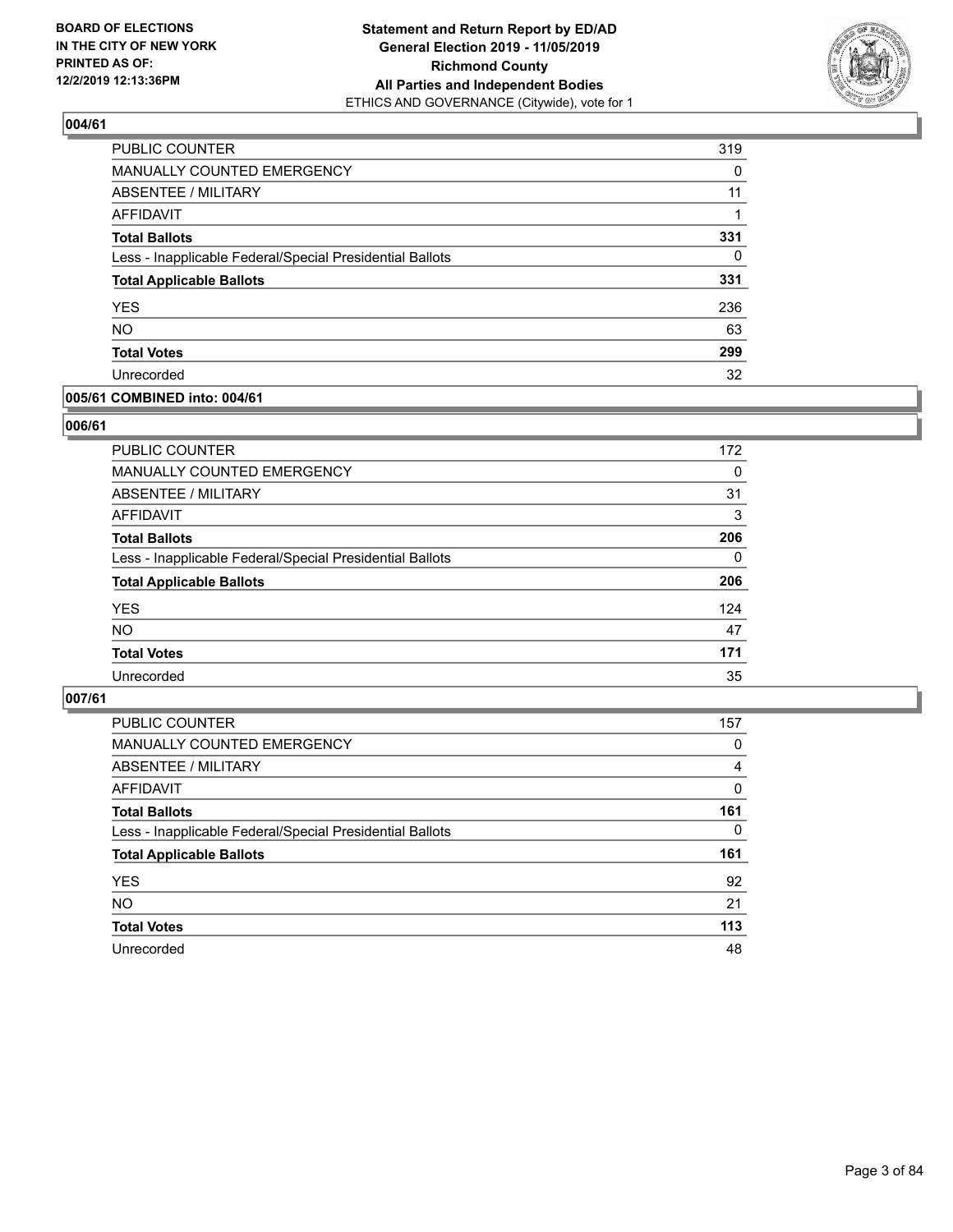

| PUBLIC COUNTER                                           | 227          |
|----------------------------------------------------------|--------------|
| MANUALLY COUNTED EMERGENCY                               | $\mathbf{0}$ |
| ABSENTEE / MILITARY                                      | 7            |
| AFFIDAVIT                                                | 0            |
| Total Ballots                                            | 234          |
| Less - Inapplicable Federal/Special Presidential Ballots | 0            |
| <b>Total Applicable Ballots</b>                          | 234          |
| YES                                                      | 157          |
| NO.                                                      | 42           |
| <b>Total Votes</b>                                       | 199          |
| Unrecorded                                               | 35           |

# **009/61**

| <b>PUBLIC COUNTER</b>                                    | 505      |
|----------------------------------------------------------|----------|
| <b>MANUALLY COUNTED EMERGENCY</b>                        | $\Omega$ |
| ABSENTEE / MILITARY                                      | 26       |
| <b>AFFIDAVIT</b>                                         | $\Omega$ |
| <b>Total Ballots</b>                                     | 531      |
| Less - Inapplicable Federal/Special Presidential Ballots | 0        |
| <b>Total Applicable Ballots</b>                          | 531      |
| <b>YES</b>                                               | 359      |
| <b>NO</b>                                                | 120      |
| <b>Total Votes</b>                                       | 479      |
| Unrecorded                                               | 52       |

| <b>PUBLIC COUNTER</b>                                    | 230      |
|----------------------------------------------------------|----------|
| <b>MANUALLY COUNTED EMERGENCY</b>                        | 0        |
| ABSENTEE / MILITARY                                      | 9        |
| AFFIDAVIT                                                | 0        |
| <b>Total Ballots</b>                                     | 239      |
| Less - Inapplicable Federal/Special Presidential Ballots | $\Omega$ |
| <b>Total Applicable Ballots</b>                          | 239      |
| <b>YES</b>                                               | 136      |
| NO.                                                      | 41       |
| <b>Total Votes</b>                                       | 177      |
| Unrecorded                                               | 62       |
| 011/61 COMBINED into: 009/61                             |          |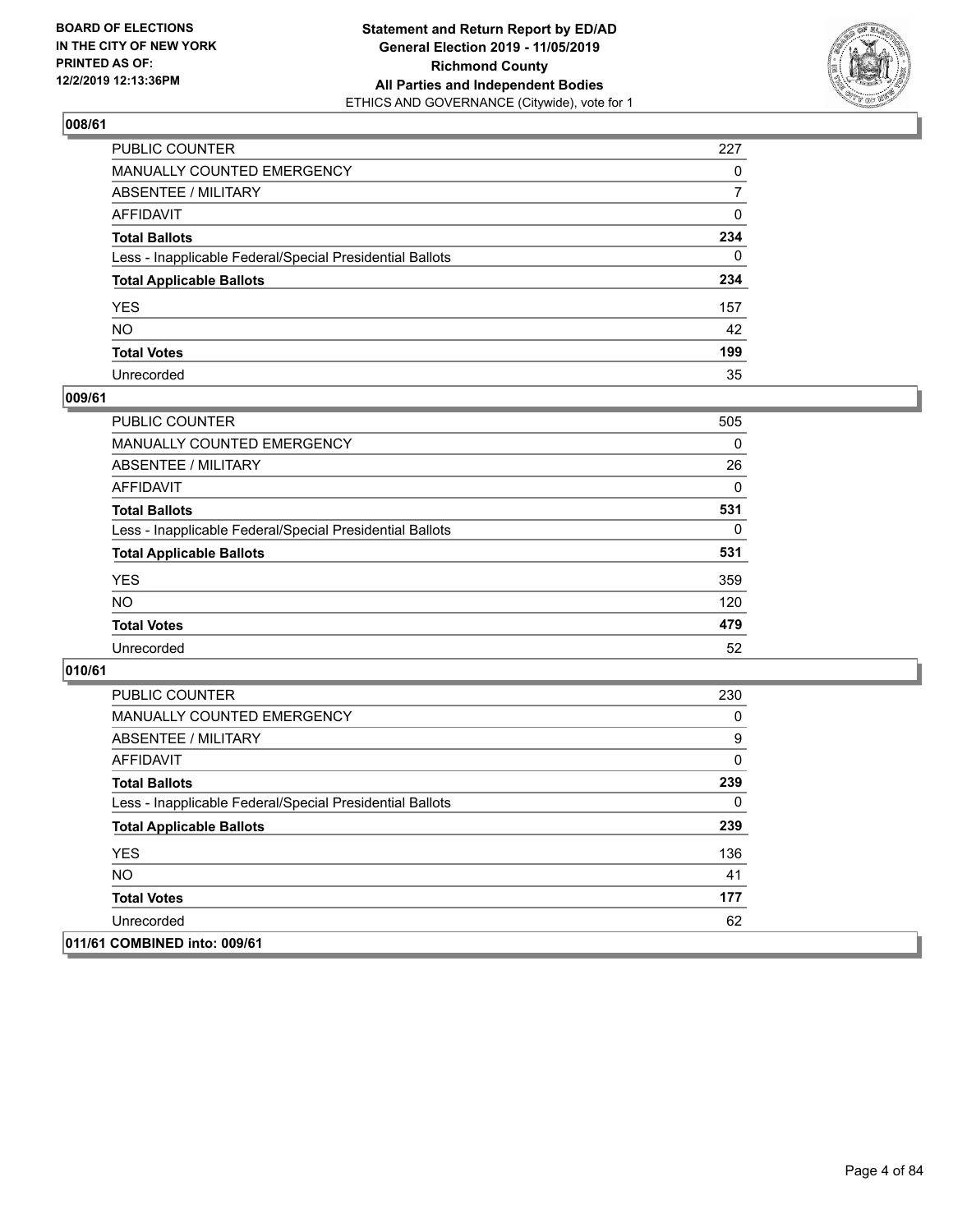

| PUBLIC COUNTER                                           | 417          |
|----------------------------------------------------------|--------------|
| MANUALLY COUNTED EMERGENCY                               | $\mathbf{0}$ |
| ABSENTEE / MILITARY                                      | 8            |
| AFFIDAVIT                                                |              |
| Total Ballots                                            | 426          |
| Less - Inapplicable Federal/Special Presidential Ballots | 0            |
| <b>Total Applicable Ballots</b>                          | 426          |
| YES                                                      | 271          |
| NO.                                                      | 127          |
| <b>Total Votes</b>                                       | 398          |
| Unrecorded                                               | 28           |

# **013/61**

| <b>PUBLIC COUNTER</b>                                    | 201      |
|----------------------------------------------------------|----------|
| <b>MANUALLY COUNTED EMERGENCY</b>                        | 0        |
| ABSENTEE / MILITARY                                      | 8        |
| AFFIDAVIT                                                | $\Omega$ |
| <b>Total Ballots</b>                                     | 209      |
| Less - Inapplicable Federal/Special Presidential Ballots | $\Omega$ |
| <b>Total Applicable Ballots</b>                          | 209      |
| <b>YES</b>                                               | 138      |
| <b>NO</b>                                                | 45       |
| <b>Total Votes</b>                                       | 183      |
| Unrecorded                                               | 26       |

| <b>PUBLIC COUNTER</b>                                    | 242 |
|----------------------------------------------------------|-----|
| <b>MANUALLY COUNTED EMERGENCY</b>                        | 0   |
| ABSENTEE / MILITARY                                      | 10  |
| AFFIDAVIT                                                |     |
| <b>Total Ballots</b>                                     | 253 |
| Less - Inapplicable Federal/Special Presidential Ballots | 0   |
| <b>Total Applicable Ballots</b>                          | 253 |
| <b>YES</b>                                               | 156 |
| NO.                                                      | 74  |
| <b>Total Votes</b>                                       | 230 |
| Unrecorded                                               | 23  |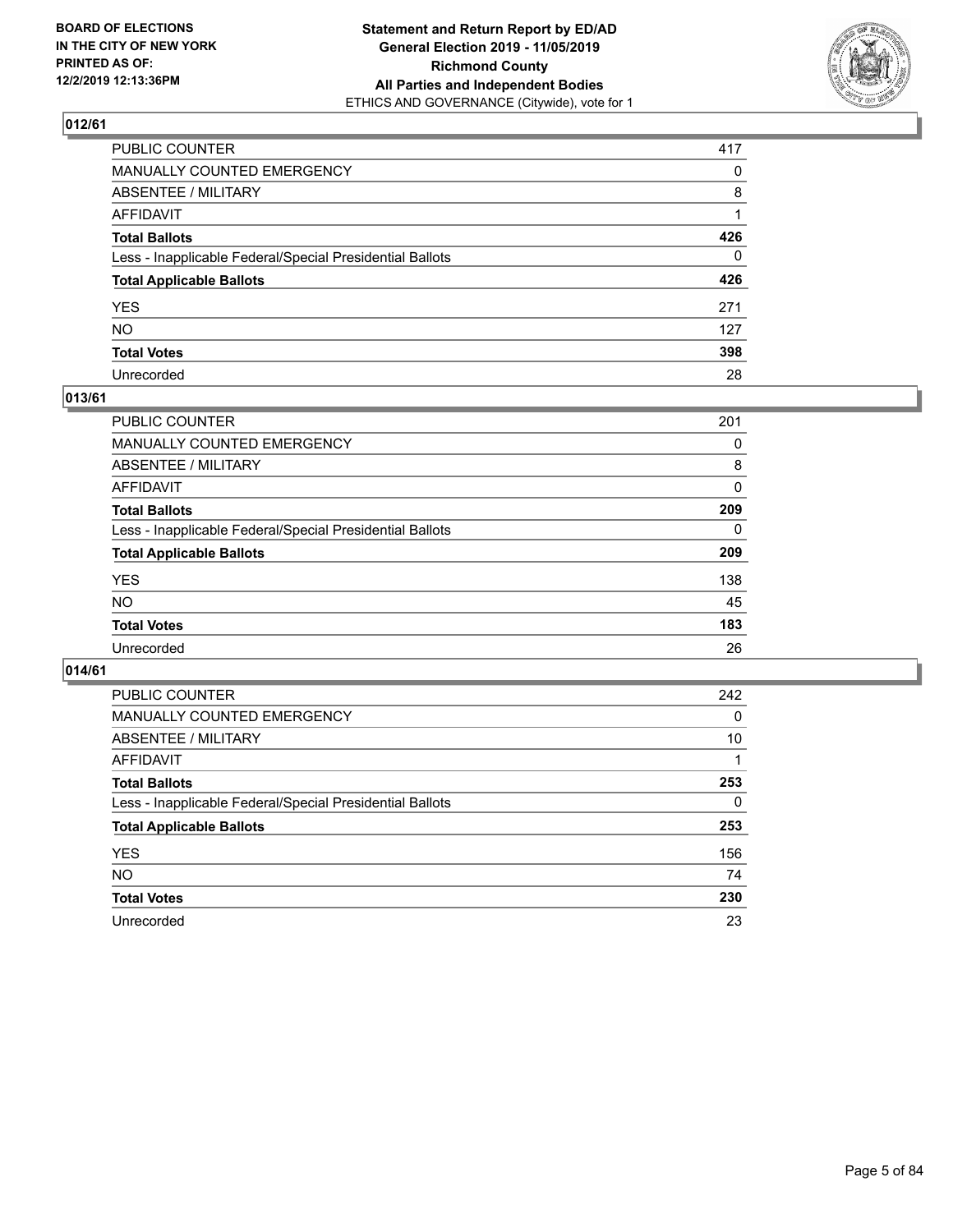

| PUBLIC COUNTER                                           | 179      |
|----------------------------------------------------------|----------|
| MANUALLY COUNTED EMERGENCY                               | 0        |
| ABSENTEE / MILITARY                                      | 5        |
| AFFIDAVIT                                                | 0        |
| Total Ballots                                            | 184      |
| Less - Inapplicable Federal/Special Presidential Ballots | $\Omega$ |
| <b>Total Applicable Ballots</b>                          | 184      |
| YES                                                      | 108      |
| NO.                                                      | 55       |
| <b>Total Votes</b>                                       | 163      |
| Unrecorded                                               | 21       |

# **016/61**

| PUBLIC COUNTER                                           | 164      |
|----------------------------------------------------------|----------|
| MANUALLY COUNTED EMERGENCY                               | 0        |
| ABSENTEE / MILITARY                                      | 11       |
| AFFIDAVIT                                                |          |
| <b>Total Ballots</b>                                     | 176      |
| Less - Inapplicable Federal/Special Presidential Ballots | $\Omega$ |
| <b>Total Applicable Ballots</b>                          | 176      |
| <b>YES</b>                                               | 87       |
| <b>NO</b>                                                | 41       |
| <b>Total Votes</b>                                       | 128      |
| Unrecorded                                               | 48       |

| <b>PUBLIC COUNTER</b>                                    | 149 |
|----------------------------------------------------------|-----|
| MANUALLY COUNTED EMERGENCY                               | 0   |
| ABSENTEE / MILITARY                                      | 10  |
| AFFIDAVIT                                                | 3   |
| <b>Total Ballots</b>                                     | 162 |
| Less - Inapplicable Federal/Special Presidential Ballots | 0   |
| <b>Total Applicable Ballots</b>                          | 162 |
| <b>YES</b>                                               | 108 |
| NO.                                                      | 30  |
| <b>Total Votes</b>                                       | 138 |
| Unrecorded                                               | 24  |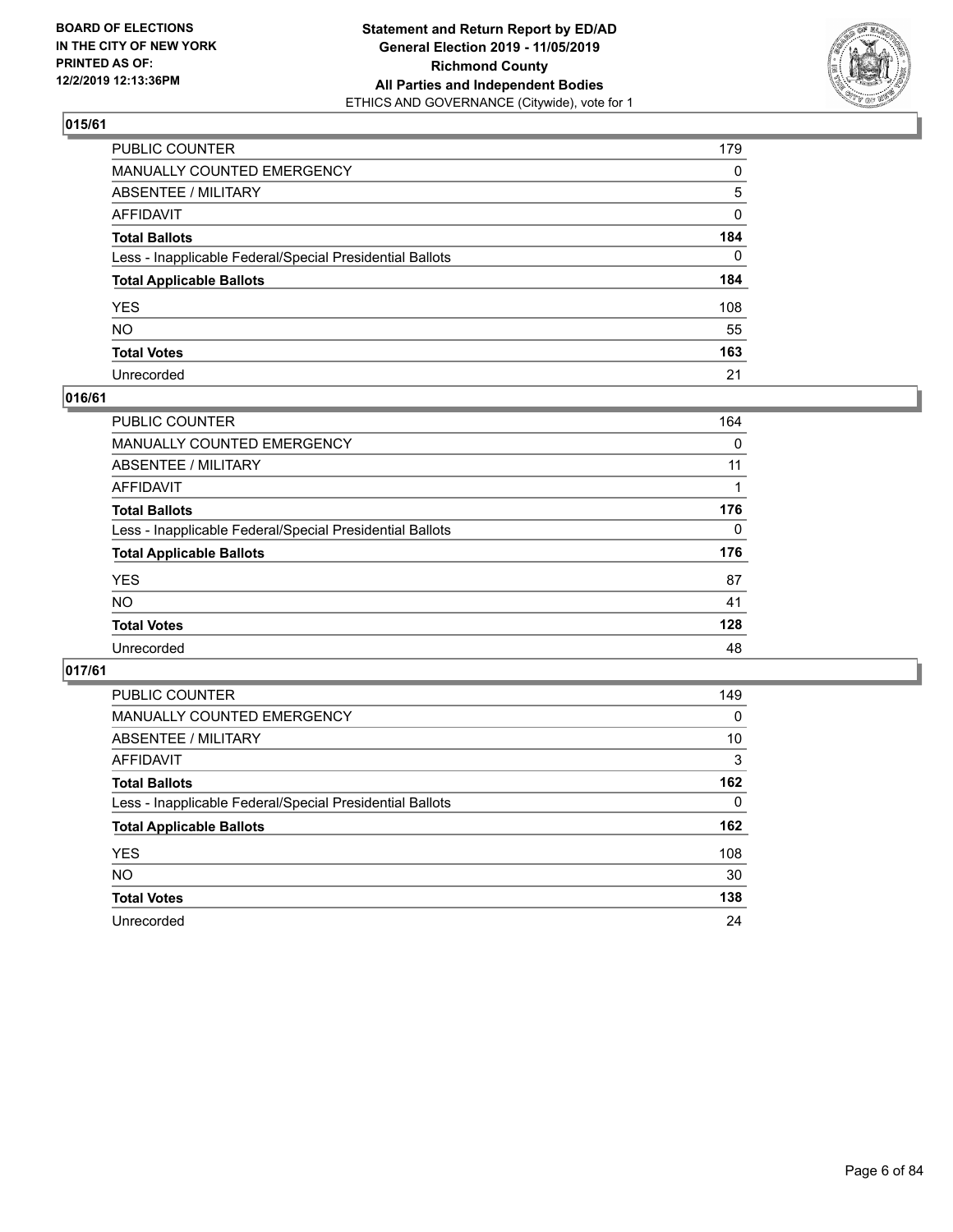

| PUBLIC COUNTER                                           | 445          |
|----------------------------------------------------------|--------------|
| MANUALLY COUNTED EMERGENCY                               | $\Omega$     |
| ABSENTEE / MILITARY                                      | 17           |
| AFFIDAVIT                                                |              |
| Total Ballots                                            | 463          |
| Less - Inapplicable Federal/Special Presidential Ballots | $\mathbf{0}$ |
| <b>Total Applicable Ballots</b>                          | 463          |
| YES                                                      | 233          |
| NO.                                                      | 168          |
| <b>Total Votes</b>                                       | 401          |
| Unrecorded                                               | 62           |

# **019/61**

| PUBLIC COUNTER                                           | 216 |
|----------------------------------------------------------|-----|
| <b>MANUALLY COUNTED EMERGENCY</b>                        | 0   |
| ABSENTEE / MILITARY                                      | 11  |
| AFFIDAVIT                                                | 0   |
| <b>Total Ballots</b>                                     | 227 |
| Less - Inapplicable Federal/Special Presidential Ballots | 0   |
| <b>Total Applicable Ballots</b>                          | 227 |
| <b>YES</b>                                               | 138 |
| <b>NO</b>                                                | 63  |
| <b>Total Votes</b>                                       | 201 |
| Unrecorded                                               | 26  |

| <b>PUBLIC COUNTER</b>                                    | 205      |
|----------------------------------------------------------|----------|
| MANUALLY COUNTED EMERGENCY                               | $\Omega$ |
| ABSENTEE / MILITARY                                      | 5        |
| AFFIDAVIT                                                |          |
| <b>Total Ballots</b>                                     | 211      |
| Less - Inapplicable Federal/Special Presidential Ballots | 0        |
| <b>Total Applicable Ballots</b>                          | 211      |
| <b>YES</b>                                               | 123      |
| NO.                                                      | 61       |
| <b>Total Votes</b>                                       | 184      |
| Unrecorded                                               | 27       |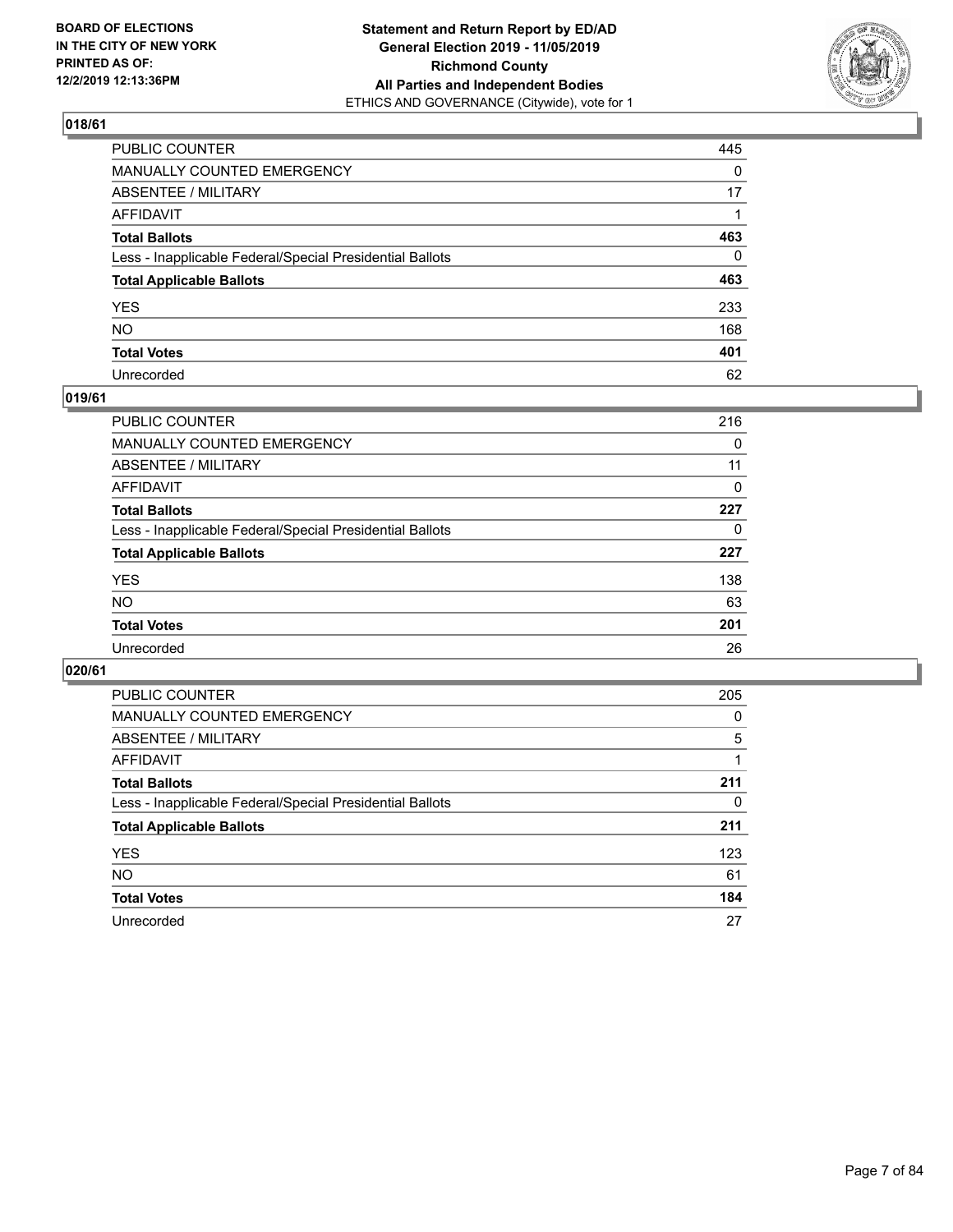

| PUBLIC COUNTER                                           | 185          |
|----------------------------------------------------------|--------------|
| MANUALLY COUNTED EMERGENCY                               | $\mathbf{0}$ |
| ABSENTEE / MILITARY                                      | 3            |
| AFFIDAVIT                                                | $\mathbf{0}$ |
| Total Ballots                                            | 188          |
| Less - Inapplicable Federal/Special Presidential Ballots | $\mathbf{0}$ |
| <b>Total Applicable Ballots</b>                          | 188          |
| YES                                                      | 127          |
| NO.                                                      | 29           |
| <b>Total Votes</b>                                       | 156          |
| Unrecorded                                               | 32           |

# **022/61**

| <b>PUBLIC COUNTER</b>                                    | 189      |
|----------------------------------------------------------|----------|
| MANUALLY COUNTED EMERGENCY                               | 0        |
| ABSENTEE / MILITARY                                      | 5        |
| AFFIDAVIT                                                | 0        |
| <b>Total Ballots</b>                                     | 194      |
| Less - Inapplicable Federal/Special Presidential Ballots | $\Omega$ |
| <b>Total Applicable Ballots</b>                          | 194      |
| <b>YES</b>                                               | 119      |
| <b>NO</b>                                                | 41       |
| <b>Total Votes</b>                                       | 160      |
| Unrecorded                                               | 34       |

| <b>PUBLIC COUNTER</b>                                    | 157 |
|----------------------------------------------------------|-----|
| MANUALLY COUNTED EMERGENCY                               | 0   |
| ABSENTEE / MILITARY                                      | 6   |
| AFFIDAVIT                                                | 0   |
| <b>Total Ballots</b>                                     | 163 |
| Less - Inapplicable Federal/Special Presidential Ballots | 0   |
| <b>Total Applicable Ballots</b>                          | 163 |
| <b>YES</b>                                               | 100 |
| NO.                                                      | 43  |
| <b>Total Votes</b>                                       | 143 |
| Unrecorded                                               | 20  |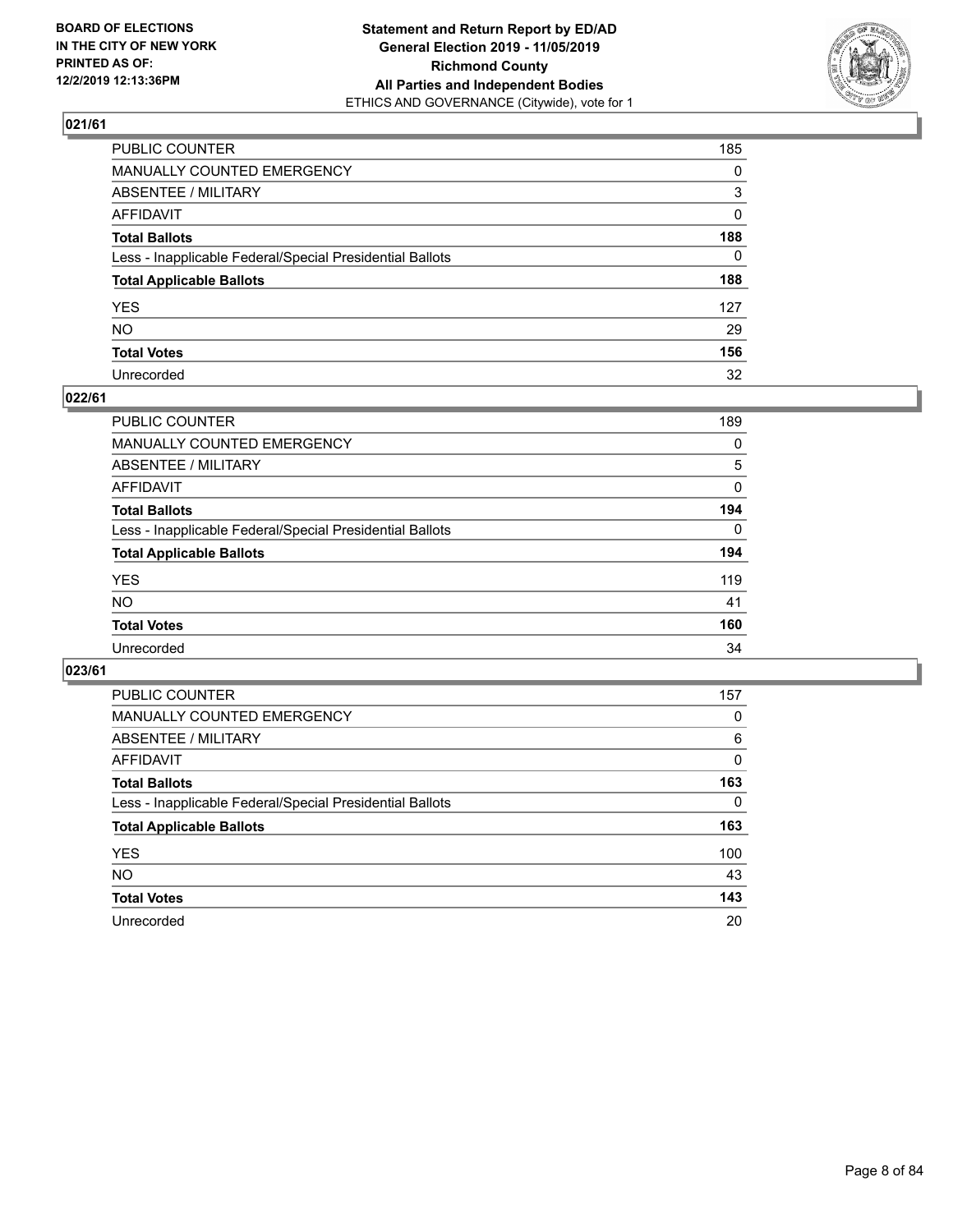

| PUBLIC COUNTER                                           | 201          |
|----------------------------------------------------------|--------------|
| MANUALLY COUNTED EMERGENCY                               | $\Omega$     |
| ABSENTEE / MILITARY                                      | 5            |
| AFFIDAVIT                                                |              |
| Total Ballots                                            | 207          |
| Less - Inapplicable Federal/Special Presidential Ballots | $\mathbf{0}$ |
| <b>Total Applicable Ballots</b>                          | 207          |
| YES                                                      | 107          |
| NO.                                                      | 71           |
| <b>Total Votes</b>                                       | 178          |
| Unrecorded                                               | 29           |

# **025/61**

| <b>PUBLIC COUNTER</b>                                    | 187      |
|----------------------------------------------------------|----------|
| MANUALLY COUNTED EMERGENCY                               | 0        |
| ABSENTEE / MILITARY                                      | 3        |
| AFFIDAVIT                                                | 3        |
| <b>Total Ballots</b>                                     | 193      |
| Less - Inapplicable Federal/Special Presidential Ballots | $\Omega$ |
| <b>Total Applicable Ballots</b>                          | 193      |
| <b>YES</b>                                               | 108      |
| <b>NO</b>                                                | 49       |
| <b>Total Votes</b>                                       | 157      |
| Unrecorded                                               | 36       |

| <b>PUBLIC COUNTER</b>                                    | 161 |
|----------------------------------------------------------|-----|
| MANUALLY COUNTED EMERGENCY                               | 0   |
| ABSENTEE / MILITARY                                      | 8   |
| AFFIDAVIT                                                | 2   |
| <b>Total Ballots</b>                                     | 171 |
| Less - Inapplicable Federal/Special Presidential Ballots | 0   |
| <b>Total Applicable Ballots</b>                          | 171 |
| <b>YES</b>                                               | 100 |
| NO.                                                      | 42  |
| <b>Total Votes</b>                                       | 142 |
| Unrecorded                                               | 29  |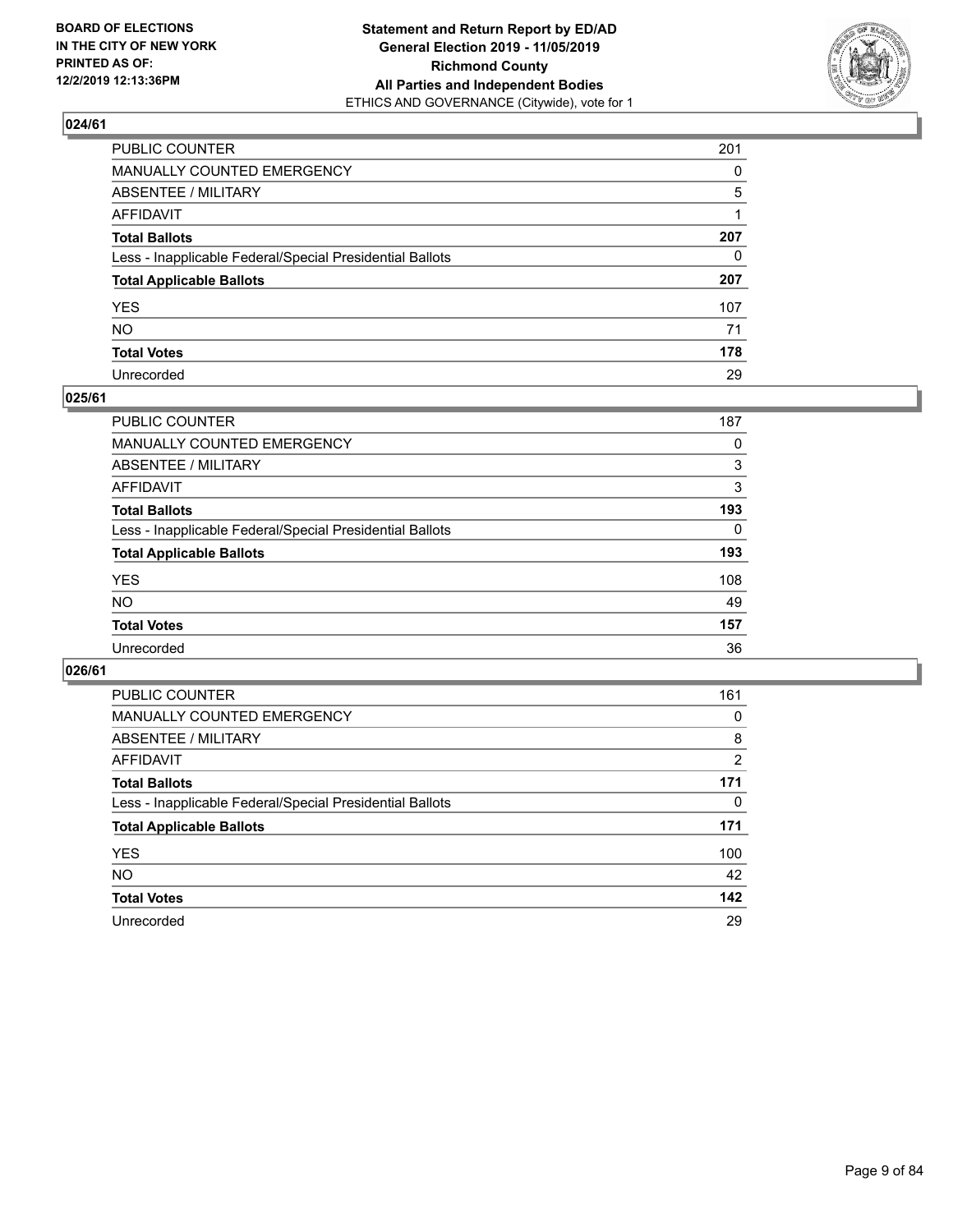

| PUBLIC COUNTER                                           | 155          |
|----------------------------------------------------------|--------------|
| MANUALLY COUNTED EMERGENCY                               | $\mathbf{0}$ |
| ABSENTEE / MILITARY                                      | 6            |
| AFFIDAVIT                                                |              |
| Total Ballots                                            | 162          |
| Less - Inapplicable Federal/Special Presidential Ballots | $\mathbf{0}$ |
| <b>Total Applicable Ballots</b>                          | 162          |
| YES                                                      | 107          |
| NO.                                                      | 33           |
| <b>Total Votes</b>                                       | 140          |
| Unrecorded                                               | 22           |

# **028/61**

| PUBLIC COUNTER                                           | 283      |
|----------------------------------------------------------|----------|
| <b>MANUALLY COUNTED EMERGENCY</b>                        | $\Omega$ |
| ABSENTEE / MILITARY                                      | 7        |
| <b>AFFIDAVIT</b>                                         | 0        |
| <b>Total Ballots</b>                                     | 290      |
| Less - Inapplicable Federal/Special Presidential Ballots | 0        |
| <b>Total Applicable Ballots</b>                          | 290      |
| <b>YES</b>                                               | 181      |
| <b>NO</b>                                                | 70       |
| <b>Total Votes</b>                                       | 251      |
| Unrecorded                                               | 39       |
|                                                          |          |

#### **029/61 COMBINED into: 028/61**

| <b>PUBLIC COUNTER</b>                                    | 176          |
|----------------------------------------------------------|--------------|
| <b>MANUALLY COUNTED EMERGENCY</b>                        | 0            |
| ABSENTEE / MILITARY                                      | 5            |
| <b>AFFIDAVIT</b>                                         | $\mathbf{0}$ |
| <b>Total Ballots</b>                                     | 181          |
| Less - Inapplicable Federal/Special Presidential Ballots | 0            |
| <b>Total Applicable Ballots</b>                          | 181          |
| <b>YES</b>                                               | 109          |
| <b>NO</b>                                                | 52           |
| <b>Total Votes</b>                                       | 161          |
| Unrecorded                                               | 20           |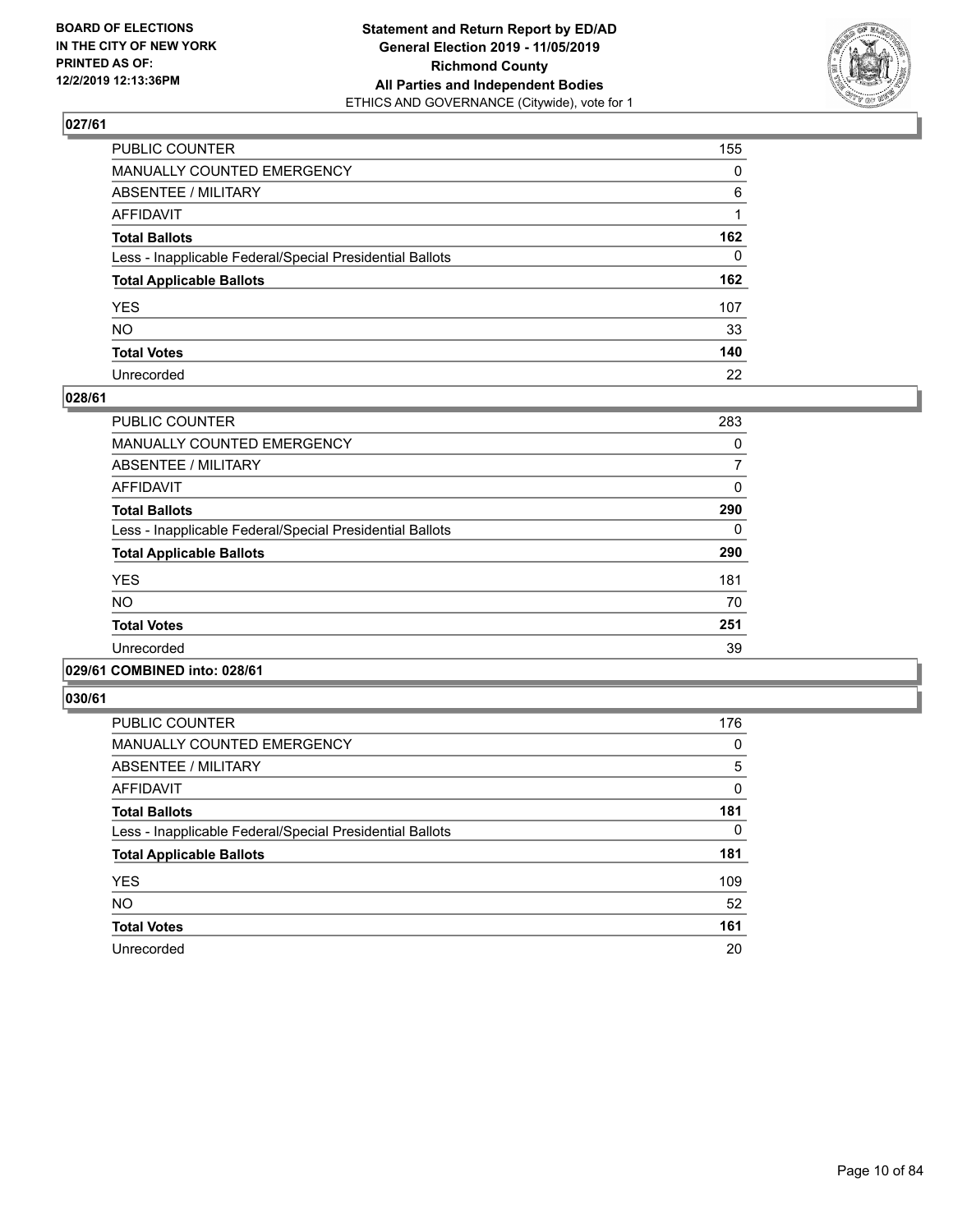

| PUBLIC COUNTER                                           | 150          |
|----------------------------------------------------------|--------------|
| MANUALLY COUNTED EMERGENCY                               | 0            |
| ABSENTEE / MILITARY                                      | 6            |
| AFFIDAVIT                                                | $\mathbf{0}$ |
| Total Ballots                                            | 156          |
| Less - Inapplicable Federal/Special Presidential Ballots | $\mathbf{0}$ |
| <b>Total Applicable Ballots</b>                          | 156          |
| YES                                                      | 90           |
| NO.                                                      | 31           |
| <b>Total Votes</b>                                       | 121          |
| Unrecorded                                               | 35           |

# **032/61**

| <b>PUBLIC COUNTER</b>                                    | 136      |
|----------------------------------------------------------|----------|
| <b>MANUALLY COUNTED EMERGENCY</b>                        | $\Omega$ |
| ABSENTEE / MILITARY                                      | 27       |
| AFFIDAVIT                                                | $\Omega$ |
| <b>Total Ballots</b>                                     | 163      |
| Less - Inapplicable Federal/Special Presidential Ballots | $\Omega$ |
| <b>Total Applicable Ballots</b>                          | 163      |
| <b>YES</b>                                               | 95       |
| <b>NO</b>                                                | 19       |
| <b>Total Votes</b>                                       | 114      |
| Unrecorded                                               | 49       |

| <b>PUBLIC COUNTER</b>                                    | 155      |
|----------------------------------------------------------|----------|
| <b>MANUALLY COUNTED EMERGENCY</b>                        | 0        |
| ABSENTEE / MILITARY                                      | 6        |
| AFFIDAVIT                                                | 0        |
| <b>Total Ballots</b>                                     | 161      |
| Less - Inapplicable Federal/Special Presidential Ballots | $\Omega$ |
| <b>Total Applicable Ballots</b>                          | 161      |
| <b>YES</b>                                               | 105      |
| <b>NO</b>                                                | 37       |
| <b>Total Votes</b>                                       | 142      |
| Unrecorded                                               | 19       |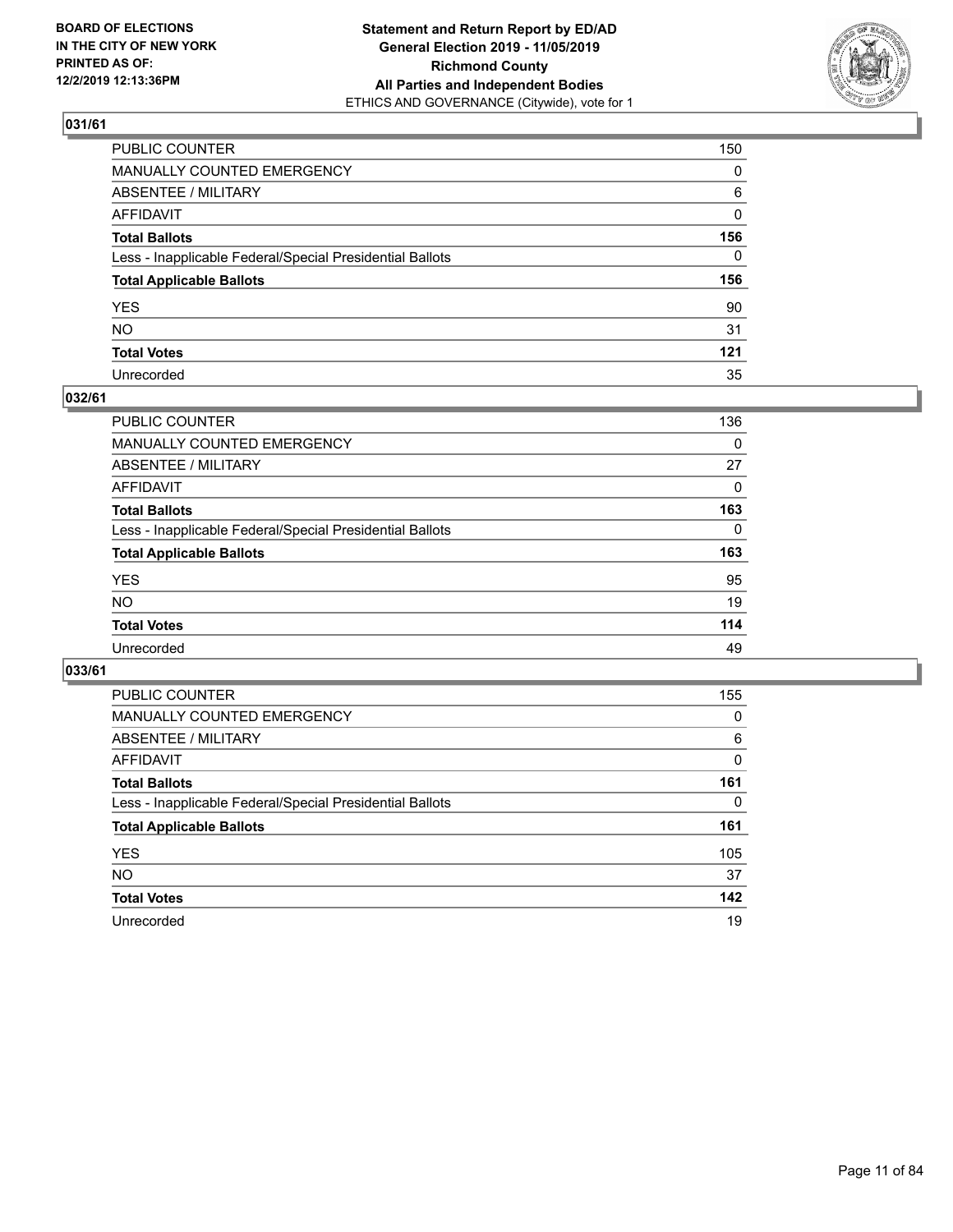

| PUBLIC COUNTER                                           | 479          |
|----------------------------------------------------------|--------------|
| MANUALLY COUNTED EMERGENCY                               | $\mathbf{0}$ |
| ABSENTEE / MILITARY                                      | 28           |
| AFFIDAVIT                                                | 2            |
| Total Ballots                                            | 509          |
| Less - Inapplicable Federal/Special Presidential Ballots | $\Omega$     |
| <b>Total Applicable Ballots</b>                          | 509          |
| YES                                                      | 259          |
| NO.                                                      | 211          |
| <b>Total Votes</b>                                       | 470          |
| Unrecorded                                               | 39           |

# **035/61**

| <b>PUBLIC COUNTER</b>                                    | 351 |
|----------------------------------------------------------|-----|
| <b>MANUALLY COUNTED EMERGENCY</b>                        | 0   |
| ABSENTEE / MILITARY                                      | 5   |
| <b>AFFIDAVIT</b>                                         |     |
| <b>Total Ballots</b>                                     | 357 |
| Less - Inapplicable Federal/Special Presidential Ballots | 0   |
| <b>Total Applicable Ballots</b>                          | 357 |
| <b>YES</b>                                               | 178 |
| N <sub>O</sub>                                           | 140 |
| <b>Total Votes</b>                                       | 318 |
| Unrecorded                                               | 39  |
|                                                          |     |

# **036/61 COMBINED into: 035/61**

| <b>PUBLIC COUNTER</b>                                    | 517 |
|----------------------------------------------------------|-----|
| <b>MANUALLY COUNTED EMERGENCY</b>                        | 0   |
| ABSENTEE / MILITARY                                      | 15  |
| <b>AFFIDAVIT</b>                                         | 3   |
| <b>Total Ballots</b>                                     | 535 |
| Less - Inapplicable Federal/Special Presidential Ballots | 0   |
| <b>Total Applicable Ballots</b>                          | 535 |
| <b>YES</b>                                               | 314 |
| <b>NO</b>                                                | 167 |
| <b>Total Votes</b>                                       | 481 |
| Unrecorded                                               | 54  |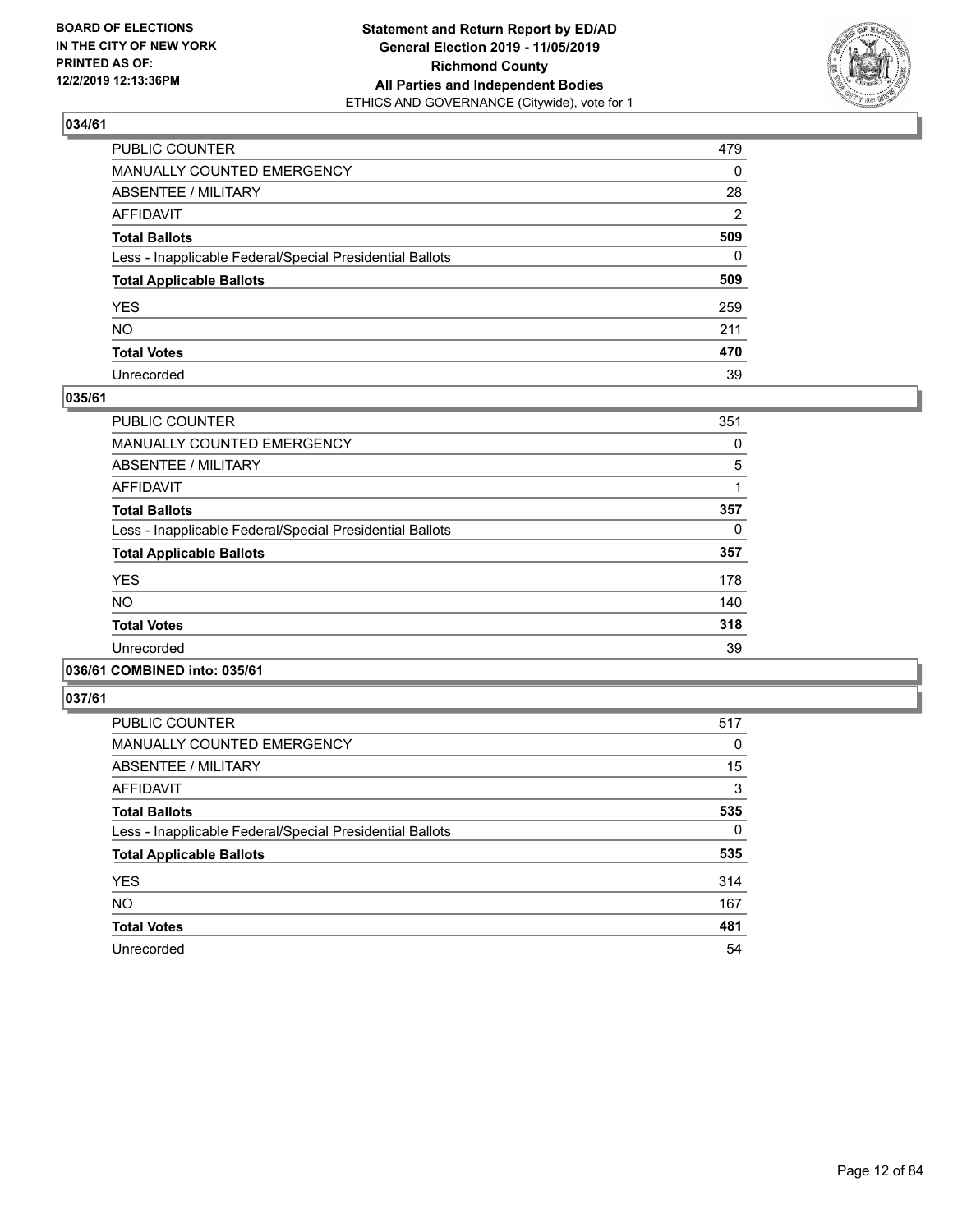

| PUBLIC COUNTER                                           | 337            |
|----------------------------------------------------------|----------------|
| MANUALLY COUNTED EMERGENCY                               | 0              |
| ABSENTEE / MILITARY                                      | 13             |
| AFFIDAVIT                                                | $\overline{2}$ |
| <b>Total Ballots</b>                                     | 352            |
| Less - Inapplicable Federal/Special Presidential Ballots | $\Omega$       |
| <b>Total Applicable Ballots</b>                          | 352            |
| <b>YES</b>                                               | 185            |
| <b>NO</b>                                                | 140            |
| <b>Total Votes</b>                                       | 325            |
| Unrecorded                                               | 27             |

# **039/61 COMBINED into: 037/61**

# **040/61**

| <b>PUBLIC COUNTER</b>                                    | 501 |
|----------------------------------------------------------|-----|
| <b>MANUALLY COUNTED EMERGENCY</b>                        | 0   |
| ABSENTEE / MILITARY                                      | 15  |
| <b>AFFIDAVIT</b>                                         | 0   |
| <b>Total Ballots</b>                                     | 516 |
| Less - Inapplicable Federal/Special Presidential Ballots | 0   |
| <b>Total Applicable Ballots</b>                          | 516 |
| <b>YES</b>                                               | 282 |
| <b>NO</b>                                                | 183 |
| <b>Total Votes</b>                                       | 465 |
| Unrecorded                                               | 51  |
|                                                          |     |

# **041/61 COMBINED into: 018/61**

| <b>PUBLIC COUNTER</b>                                    | 363      |
|----------------------------------------------------------|----------|
| <b>MANUALLY COUNTED EMERGENCY</b>                        | 7        |
| ABSENTEE / MILITARY                                      | 6        |
| <b>AFFIDAVIT</b>                                         | 0        |
| <b>Total Ballots</b>                                     | 376      |
| Less - Inapplicable Federal/Special Presidential Ballots | $\Omega$ |
| <b>Total Applicable Ballots</b>                          | 376      |
| <b>YES</b>                                               | 201      |
| <b>NO</b>                                                | 137      |
| <b>Total Votes</b>                                       | 338      |
| Unrecorded                                               | 38       |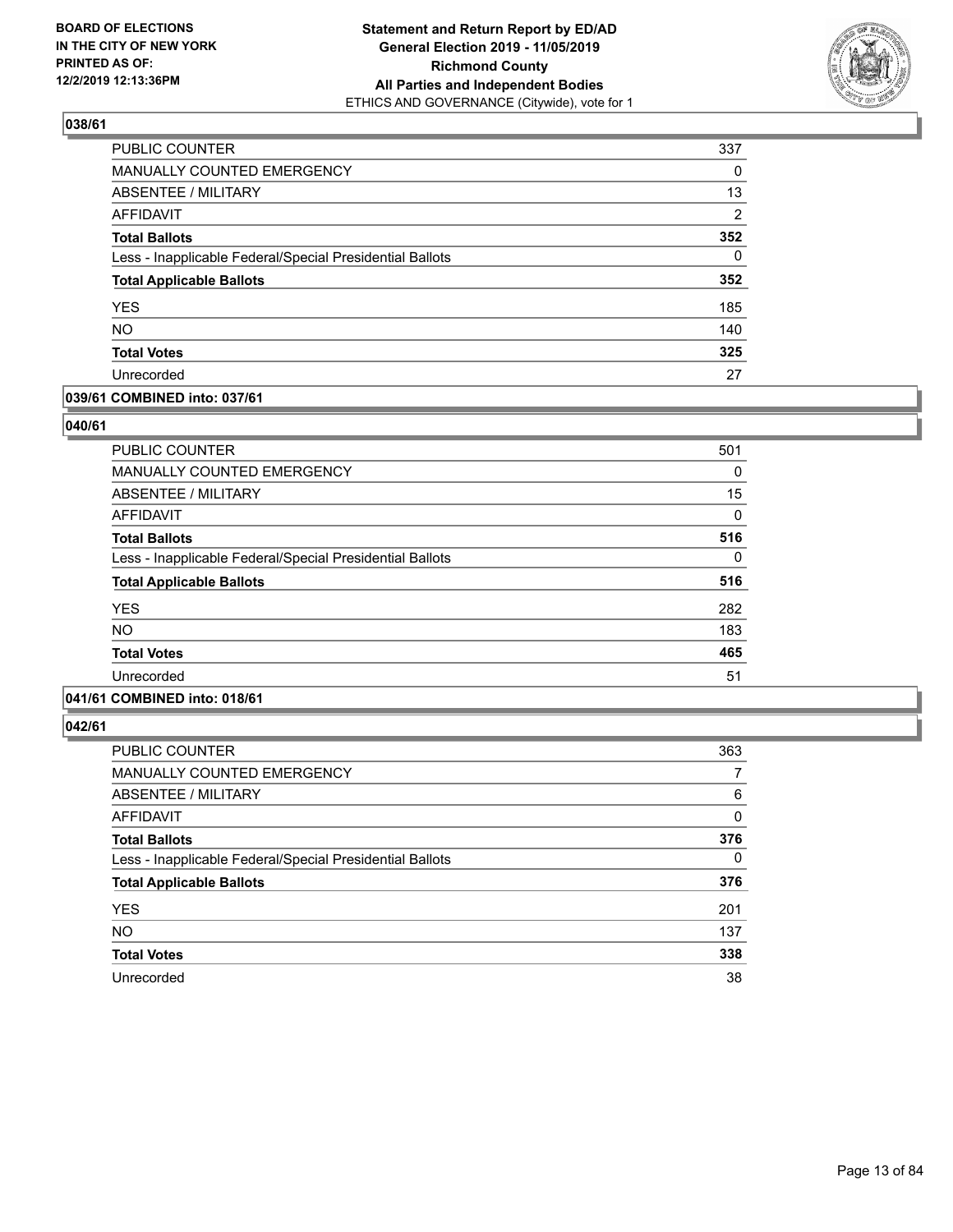

| PUBLIC COUNTER                                           | 496             |
|----------------------------------------------------------|-----------------|
| MANUALLY COUNTED EMERGENCY                               | $\mathbf{0}$    |
| ABSENTEE / MILITARY                                      | 12 <sup>2</sup> |
| AFFIDAVIT                                                | $\mathbf{0}$    |
| Total Ballots                                            | 508             |
| Less - Inapplicable Federal/Special Presidential Ballots | $\Omega$        |
| <b>Total Applicable Ballots</b>                          | 508             |
| YES                                                      | 243             |
| NO.                                                      | 209             |
| <b>Total Votes</b>                                       | 452             |
| Unrecorded                                               | 56              |

# **044/61**

| <b>PUBLIC COUNTER</b>                                    | 456      |
|----------------------------------------------------------|----------|
| MANUALLY COUNTED EMERGENCY                               | $\Omega$ |
| ABSENTEE / MILITARY                                      | 22       |
| AFFIDAVIT                                                | $\Omega$ |
| <b>Total Ballots</b>                                     | 478      |
| Less - Inapplicable Federal/Special Presidential Ballots | $\Omega$ |
| <b>Total Applicable Ballots</b>                          | 478      |
| <b>YES</b>                                               | 230      |
| <b>NO</b>                                                | 202      |
| <b>Total Votes</b>                                       | 432      |
| Unrecorded                                               | 46       |
|                                                          |          |

# **045/61 COMBINED into: 044/61**

#### **046/61 COMBINED into: 048/61**

#### **047/61 COMBINED into: 034/61**

| <b>PUBLIC COUNTER</b>                                    | 464 |
|----------------------------------------------------------|-----|
| <b>MANUALLY COUNTED EMERGENCY</b>                        | 0   |
| ABSENTEE / MILITARY                                      | 22  |
| AFFIDAVIT                                                | 0   |
| <b>Total Ballots</b>                                     | 486 |
| Less - Inapplicable Federal/Special Presidential Ballots | 0   |
| <b>Total Applicable Ballots</b>                          | 486 |
| <b>YES</b>                                               | 227 |
| <b>NO</b>                                                | 211 |
| <b>Total Votes</b>                                       | 438 |
| Unrecorded                                               | 48  |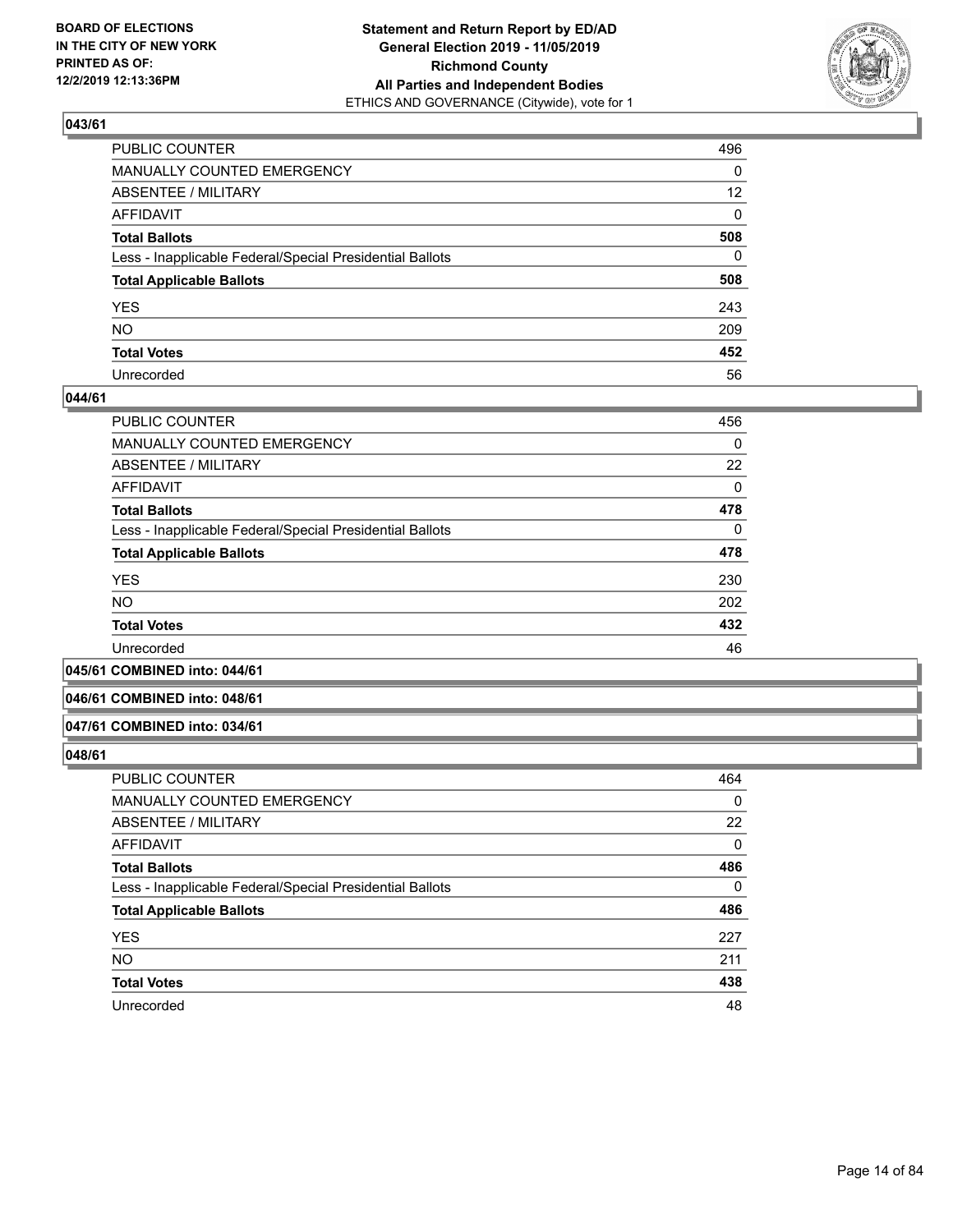

| PUBLIC COUNTER                                           | 279          |
|----------------------------------------------------------|--------------|
| MANUALLY COUNTED EMERGENCY                               | $\mathbf{0}$ |
| ABSENTEE / MILITARY                                      | 21           |
| AFFIDAVIT                                                |              |
| Total Ballots                                            | 301          |
| Less - Inapplicable Federal/Special Presidential Ballots | $\mathbf{0}$ |
| <b>Total Applicable Ballots</b>                          | 301          |
| YES                                                      | 202          |
| NO.                                                      | 47           |
| <b>Total Votes</b>                                       | 249          |
| Unrecorded                                               | 52           |

# **050/61**

| PUBLIC COUNTER                                           | 226      |
|----------------------------------------------------------|----------|
| <b>MANUALLY COUNTED EMERGENCY</b>                        | 0        |
| ABSENTEE / MILITARY                                      | 9        |
| <b>AFFIDAVIT</b>                                         | $\Omega$ |
| <b>Total Ballots</b>                                     | 235      |
| Less - Inapplicable Federal/Special Presidential Ballots | $\Omega$ |
| <b>Total Applicable Ballots</b>                          | 235      |
| <b>YES</b>                                               | 158      |
| NO.                                                      | 50       |
| <b>Total Votes</b>                                       | 208      |
| Unrecorded                                               | 27       |
|                                                          |          |

# **051/61 COMBINED into: 049/61**

| <b>PUBLIC COUNTER</b>                                    | 215 |
|----------------------------------------------------------|-----|
| <b>MANUALLY COUNTED EMERGENCY</b>                        | 0   |
| ABSENTEE / MILITARY                                      | 7   |
| <b>AFFIDAVIT</b>                                         | 0   |
| <b>Total Ballots</b>                                     | 222 |
| Less - Inapplicable Federal/Special Presidential Ballots | 0   |
| <b>Total Applicable Ballots</b>                          | 222 |
| <b>YES</b>                                               | 161 |
| NO.                                                      | 52  |
| <b>Total Votes</b>                                       | 213 |
| Unrecorded                                               | 9   |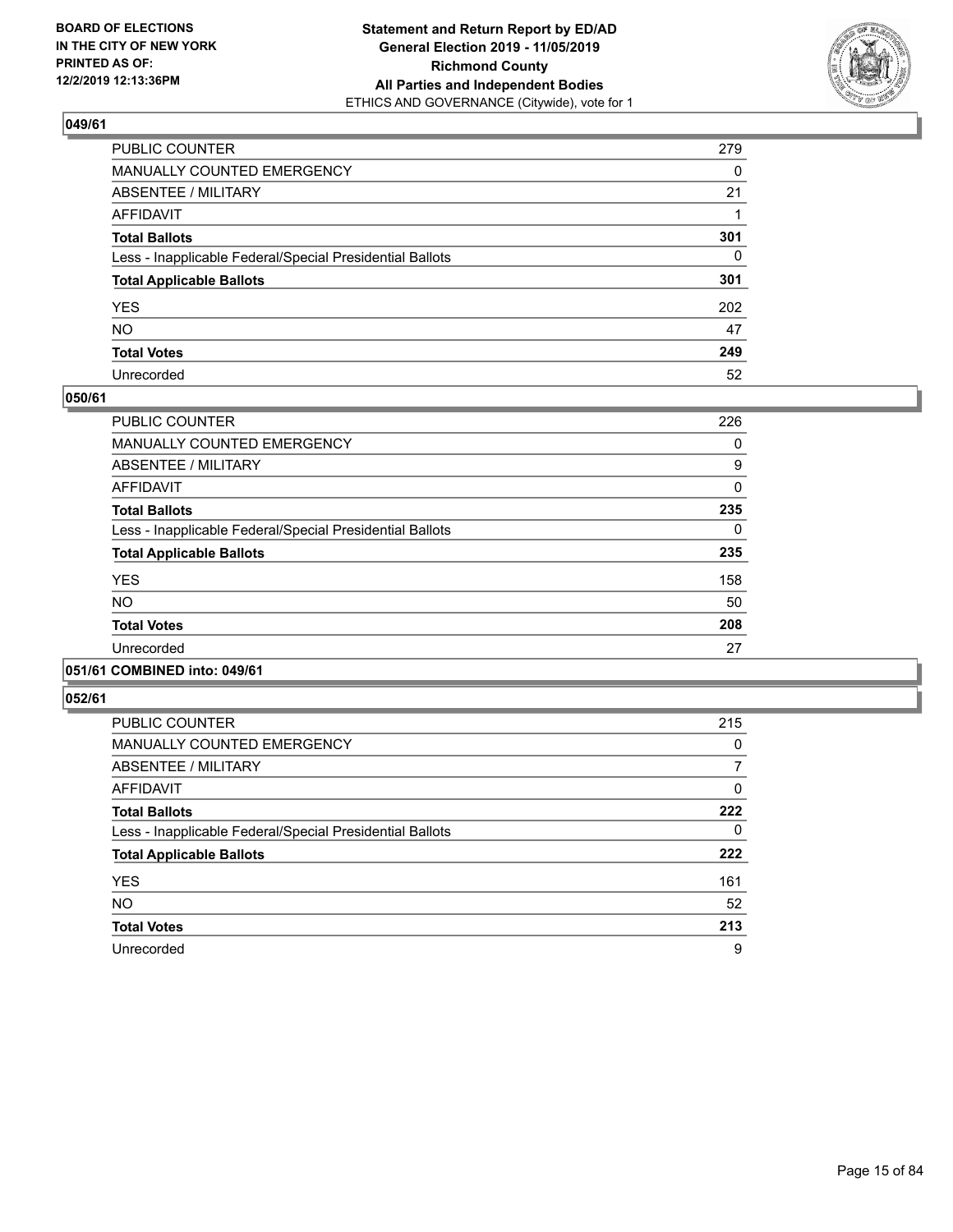

| PUBLIC COUNTER                                           | 161          |
|----------------------------------------------------------|--------------|
| MANUALLY COUNTED EMERGENCY                               | $\mathbf{0}$ |
| ABSENTEE / MILITARY                                      | 7            |
| AFFIDAVIT                                                |              |
| Total Ballots                                            | 169          |
| Less - Inapplicable Federal/Special Presidential Ballots | 0            |
| <b>Total Applicable Ballots</b>                          | 169          |
| YES                                                      | 87           |
| NO.                                                      | 33           |
| <b>Total Votes</b>                                       | 120          |
| Unrecorded                                               | 49           |

# **054/61**

| <b>PUBLIC COUNTER</b>                                    | 103      |
|----------------------------------------------------------|----------|
| <b>MANUALLY COUNTED EMERGENCY</b>                        | 0        |
| ABSENTEE / MILITARY                                      | 48       |
| AFFIDAVIT                                                |          |
| <b>Total Ballots</b>                                     | 152      |
| Less - Inapplicable Federal/Special Presidential Ballots | $\Omega$ |
| <b>Total Applicable Ballots</b>                          | 152      |
| <b>YES</b>                                               | 80       |
| <b>NO</b>                                                | 15       |
| <b>Total Votes</b>                                       | 95       |
| Unrecorded                                               | 57       |

| PUBLIC COUNTER                                           | 164      |
|----------------------------------------------------------|----------|
| <b>MANUALLY COUNTED EMERGENCY</b>                        | $\Omega$ |
| ABSENTEE / MILITARY                                      | 8        |
| AFFIDAVIT                                                | 0        |
| <b>Total Ballots</b>                                     | 172      |
| Less - Inapplicable Federal/Special Presidential Ballots | $\Omega$ |
| <b>Total Applicable Ballots</b>                          | 172      |
| <b>YES</b>                                               | 107      |
| <b>NO</b>                                                | 23       |
| <b>Total Votes</b>                                       | 130      |
| Unrecorded                                               | 42       |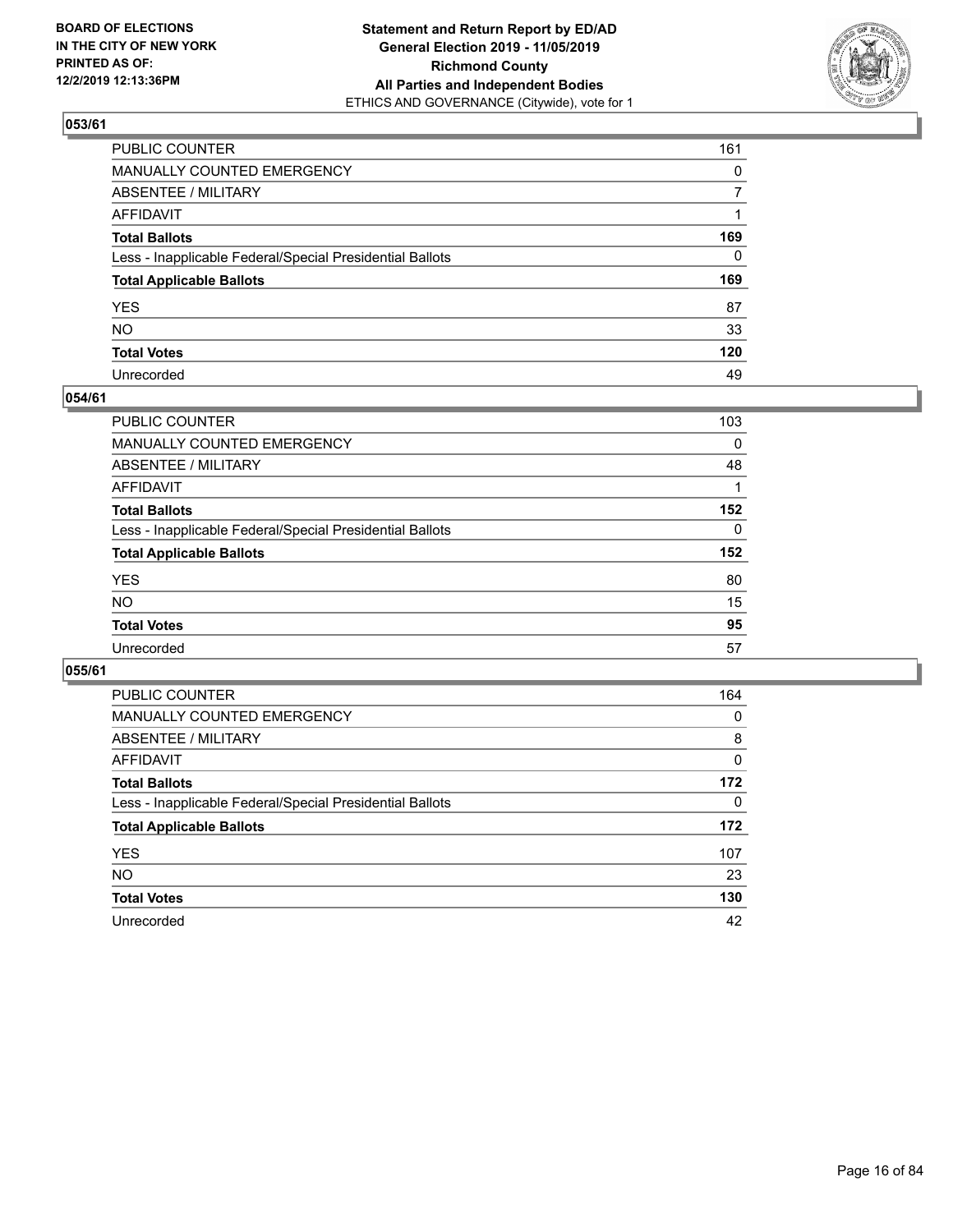

| PUBLIC COUNTER                                           | 132            |
|----------------------------------------------------------|----------------|
| MANUALLY COUNTED EMERGENCY                               | $\mathbf{0}$   |
| ABSENTEE / MILITARY                                      | 10             |
| AFFIDAVIT                                                | $\overline{2}$ |
| Total Ballots                                            | 144            |
| Less - Inapplicable Federal/Special Presidential Ballots | $\Omega$       |
| <b>Total Applicable Ballots</b>                          | 144            |
| YES                                                      | 92             |
| NO.                                                      | 34             |
| <b>Total Votes</b>                                       | 126            |
| Unrecorded                                               | 18             |

# **057/61**

| PUBLIC COUNTER                                           | 184      |
|----------------------------------------------------------|----------|
| <b>MANUALLY COUNTED EMERGENCY</b>                        | $\Omega$ |
| ABSENTEE / MILITARY                                      | 8        |
| AFFIDAVIT                                                | $\Omega$ |
| <b>Total Ballots</b>                                     | 192      |
| Less - Inapplicable Federal/Special Presidential Ballots | 0        |
| <b>Total Applicable Ballots</b>                          | 192      |
| <b>YES</b>                                               | 126      |
| <b>NO</b>                                                | 58       |
| <b>Total Votes</b>                                       | 184      |
| Unrecorded                                               | 8        |

| <b>PUBLIC COUNTER</b>                                    | 238 |
|----------------------------------------------------------|-----|
| <b>MANUALLY COUNTED EMERGENCY</b>                        | 0   |
| ABSENTEE / MILITARY                                      | 11  |
| AFFIDAVIT                                                | 0   |
| <b>Total Ballots</b>                                     | 249 |
| Less - Inapplicable Federal/Special Presidential Ballots | 0   |
| <b>Total Applicable Ballots</b>                          | 249 |
| <b>YES</b>                                               | 160 |
| <b>NO</b>                                                | 30  |
| <b>Total Votes</b>                                       | 190 |
| Unrecorded                                               | 59  |
| 059/61 COMBINED into: 058/61                             |     |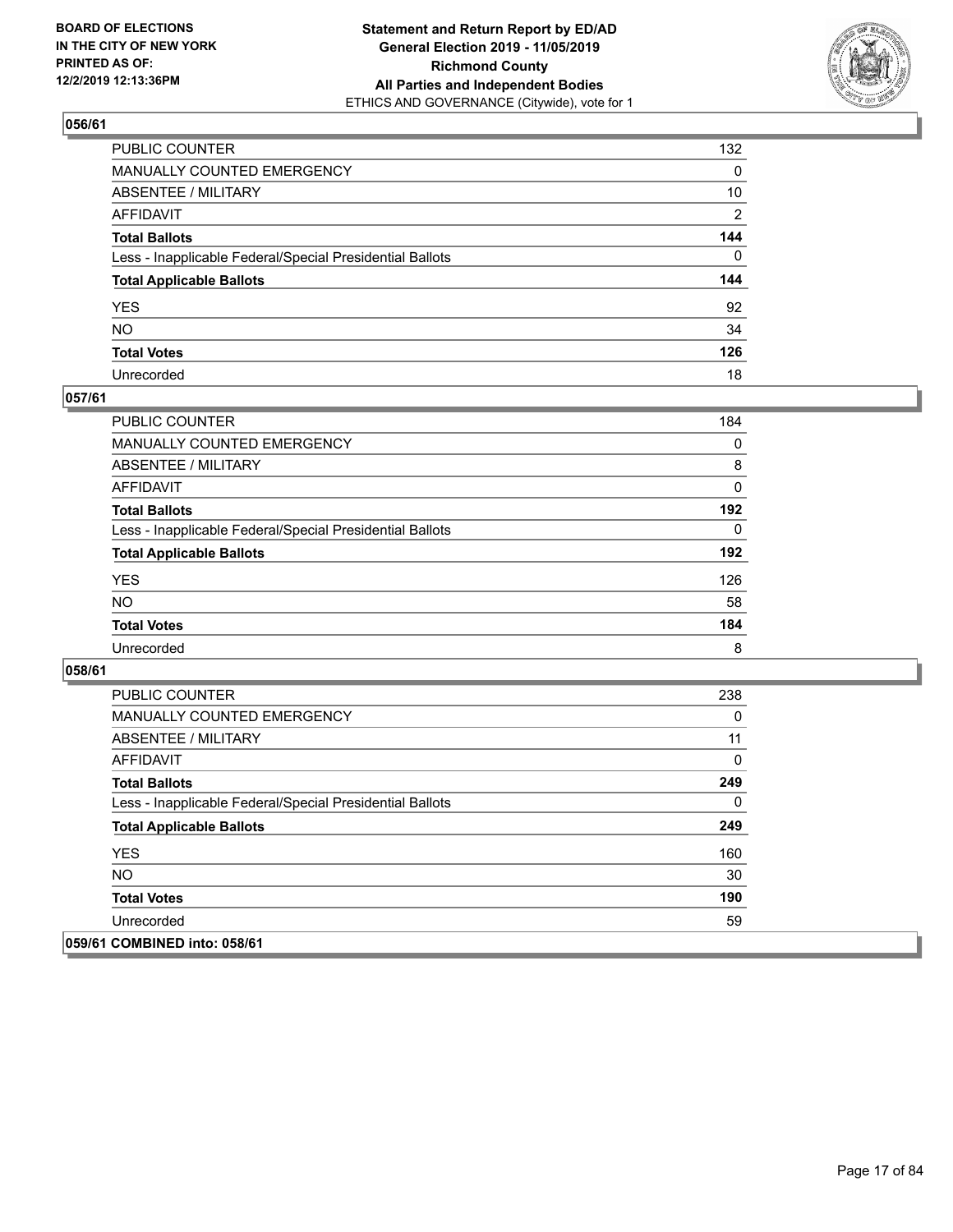

| PUBLIC COUNTER                                           | 144            |
|----------------------------------------------------------|----------------|
| MANUALLY COUNTED EMERGENCY                               | $\mathbf{0}$   |
| ABSENTEE / MILITARY                                      | $\overline{4}$ |
| AFFIDAVIT                                                |                |
| Total Ballots                                            | 149            |
| Less - Inapplicable Federal/Special Presidential Ballots | $\mathbf{0}$   |
| <b>Total Applicable Ballots</b>                          | 149            |
| YES                                                      | 86             |
| NO.                                                      | 49             |
| <b>Total Votes</b>                                       | 135            |
| Unrecorded                                               | 14             |

# **061/61**

| PUBLIC COUNTER                                           | 120      |
|----------------------------------------------------------|----------|
| MANUALLY COUNTED EMERGENCY                               | 0        |
| ABSENTEE / MILITARY                                      | 4        |
| AFFIDAVIT                                                | $\Omega$ |
| <b>Total Ballots</b>                                     | 124      |
| Less - Inapplicable Federal/Special Presidential Ballots | $\Omega$ |
| <b>Total Applicable Ballots</b>                          | 124      |
| <b>YES</b>                                               | 73       |
| <b>NO</b>                                                | 22       |
| <b>Total Votes</b>                                       | 95       |
| Unrecorded                                               | 29       |

| <b>PUBLIC COUNTER</b>                                    | 178      |
|----------------------------------------------------------|----------|
| <b>MANUALLY COUNTED EMERGENCY</b>                        | $\Omega$ |
| ABSENTEE / MILITARY                                      | 5        |
| AFFIDAVIT                                                |          |
| <b>Total Ballots</b>                                     | 184      |
| Less - Inapplicable Federal/Special Presidential Ballots | $\Omega$ |
| <b>Total Applicable Ballots</b>                          | 184      |
| <b>YES</b>                                               | 104      |
| <b>NO</b>                                                | 63       |
| <b>Total Votes</b>                                       | 167      |
| Unrecorded                                               | 17       |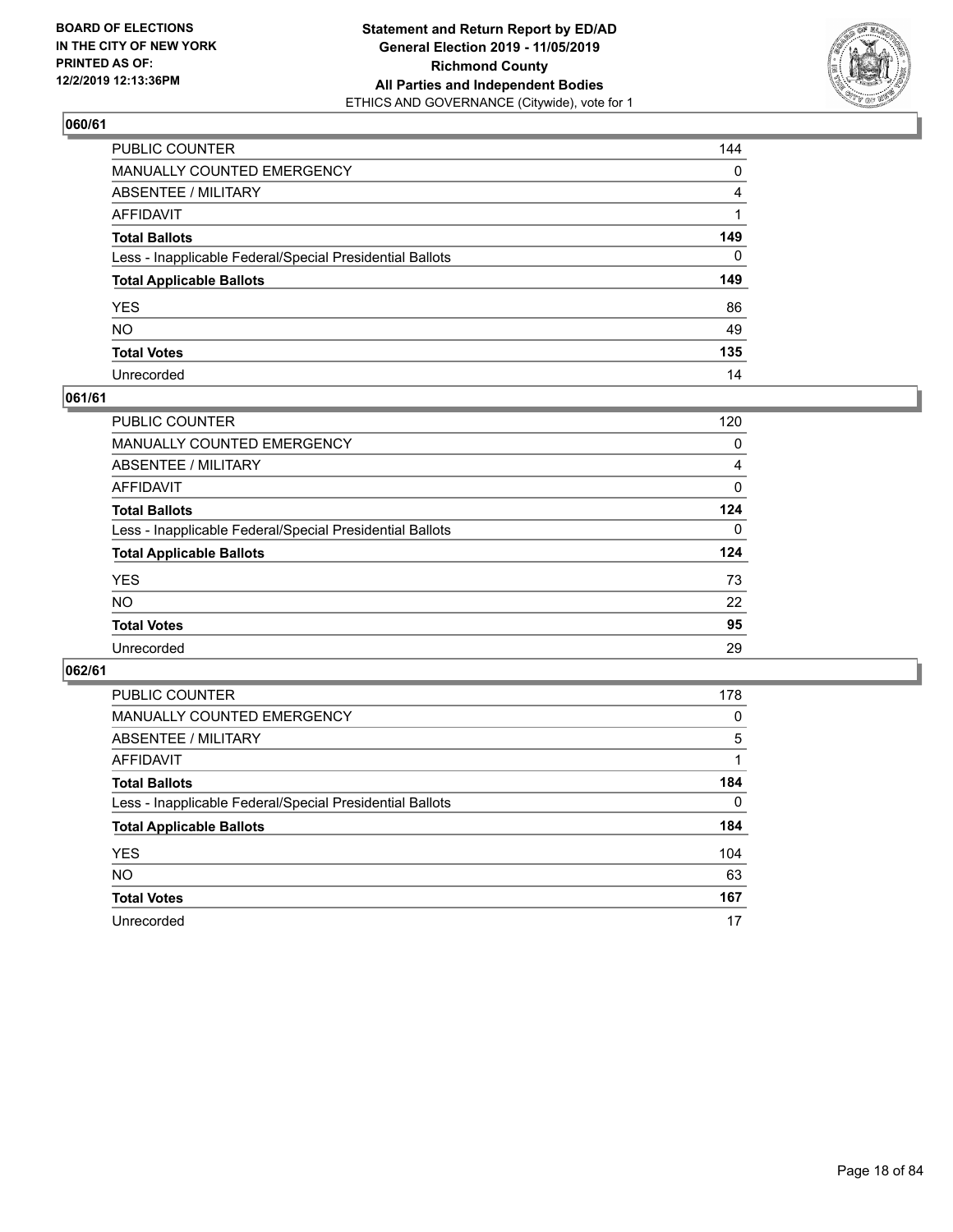

| PUBLIC COUNTER                                           | 52       |
|----------------------------------------------------------|----------|
| MANUALLY COUNTED EMERGENCY                               | 0        |
| ABSENTEE / MILITARY                                      | 3        |
| <b>AFFIDAVIT</b>                                         | 0        |
| <b>Total Ballots</b>                                     | 55       |
| Less - Inapplicable Federal/Special Presidential Ballots | $\Omega$ |
| <b>Total Applicable Ballots</b>                          | 55       |
| <b>YES</b>                                               | 25       |
| <b>NO</b>                                                | 20       |
| <b>Total Votes</b>                                       | 45       |
| Unrecorded                                               | 10       |

# **064/61 COMBINED into: 052/61**

#### **065/61**

| <b>PUBLIC COUNTER</b>                                    | 192               |
|----------------------------------------------------------|-------------------|
| <b>MANUALLY COUNTED EMERGENCY</b>                        | 0                 |
| ABSENTEE / MILITARY                                      | $12 \overline{ }$ |
| AFFIDAVIT                                                | $\overline{2}$    |
| <b>Total Ballots</b>                                     | 206               |
| Less - Inapplicable Federal/Special Presidential Ballots | $\Omega$          |
| <b>Total Applicable Ballots</b>                          | 206               |
| <b>YES</b>                                               | 124               |
| <b>NO</b>                                                | 42                |
| <b>Total Votes</b>                                       | 166               |
| Unrecorded                                               | 40                |

| <b>PUBLIC COUNTER</b>                                    | 202      |
|----------------------------------------------------------|----------|
| <b>MANUALLY COUNTED EMERGENCY</b>                        | $\Omega$ |
| ABSENTEE / MILITARY                                      | 13       |
| AFFIDAVIT                                                | 2        |
| <b>Total Ballots</b>                                     | 217      |
| Less - Inapplicable Federal/Special Presidential Ballots | $\Omega$ |
| <b>Total Applicable Ballots</b>                          | 217      |
| <b>YES</b>                                               | 148      |
| <b>NO</b>                                                | 60       |
| <b>Total Votes</b>                                       | 208      |
| Unrecorded                                               | 9        |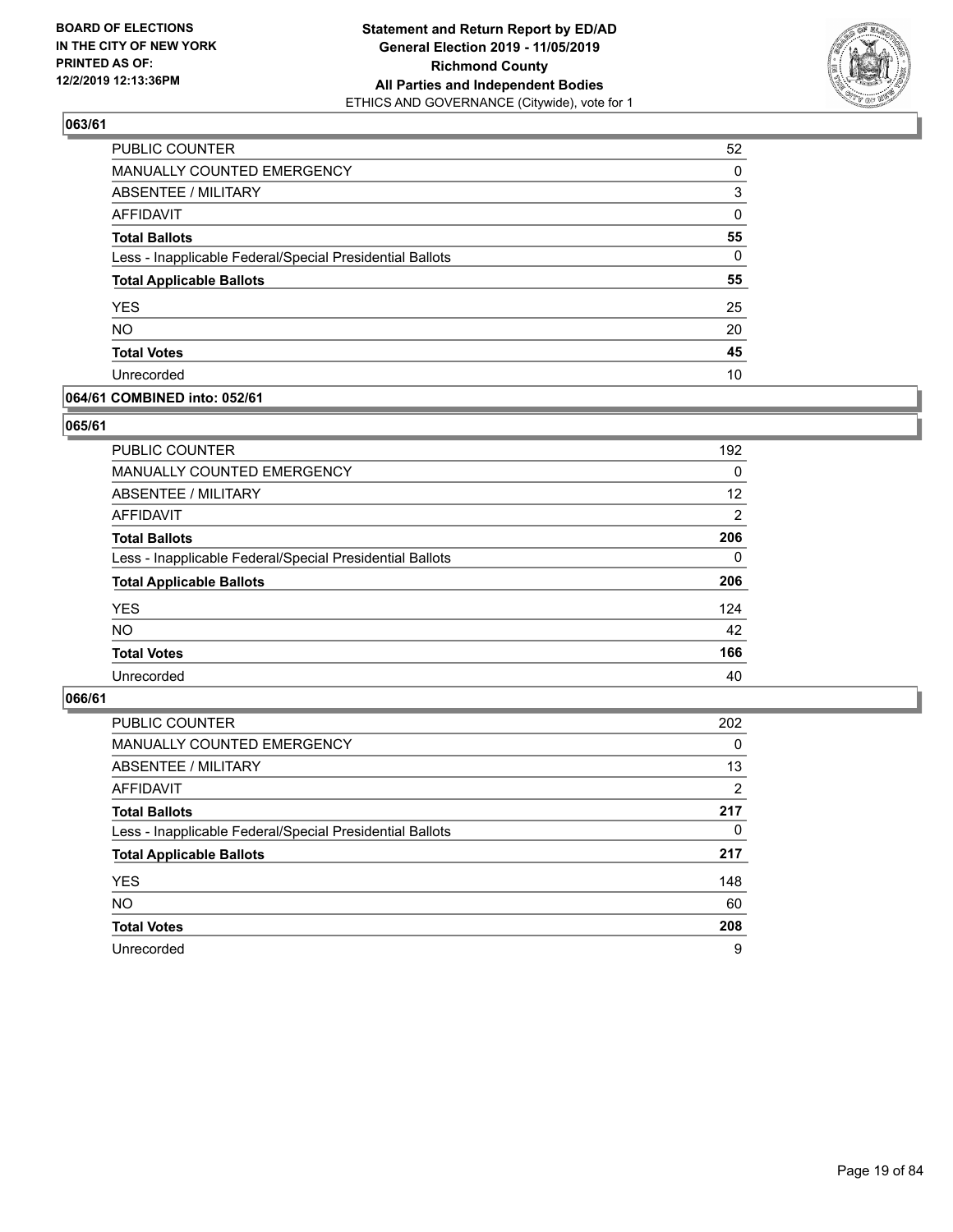

| PUBLIC COUNTER                                           | 178          |
|----------------------------------------------------------|--------------|
| MANUALLY COUNTED EMERGENCY                               | $\mathbf{0}$ |
| ABSENTEE / MILITARY                                      | 10           |
| AFFIDAVIT                                                | $\mathbf{0}$ |
| Total Ballots                                            | 188          |
| Less - Inapplicable Federal/Special Presidential Ballots | $\Omega$     |
| <b>Total Applicable Ballots</b>                          | 188          |
| YES                                                      | 117          |
| NΟ                                                       | 37           |
| <b>Total Votes</b>                                       | 154          |
| Unrecorded                                               | 34           |

# **068/61**

| <b>PUBLIC COUNTER</b>                                    | 154      |
|----------------------------------------------------------|----------|
| <b>MANUALLY COUNTED EMERGENCY</b>                        | 0        |
| ABSENTEE / MILITARY                                      | 11       |
| AFFIDAVIT                                                | $\Omega$ |
| <b>Total Ballots</b>                                     | 165      |
| Less - Inapplicable Federal/Special Presidential Ballots | $\Omega$ |
| <b>Total Applicable Ballots</b>                          | 165      |
| <b>YES</b>                                               | 105      |
| <b>NO</b>                                                | 39       |
| <b>Total Votes</b>                                       | 144      |
| Unrecorded                                               | 21       |

| <b>PUBLIC COUNTER</b>                                    | 126      |
|----------------------------------------------------------|----------|
| MANUALLY COUNTED EMERGENCY                               | 0        |
| ABSENTEE / MILITARY                                      | 3        |
| AFFIDAVIT                                                | $\Omega$ |
| <b>Total Ballots</b>                                     | 129      |
| Less - Inapplicable Federal/Special Presidential Ballots | $\Omega$ |
| <b>Total Applicable Ballots</b>                          | 129      |
| <b>YES</b>                                               | 85       |
| <b>NO</b>                                                | 20       |
| <b>Total Votes</b>                                       | 105      |
|                                                          |          |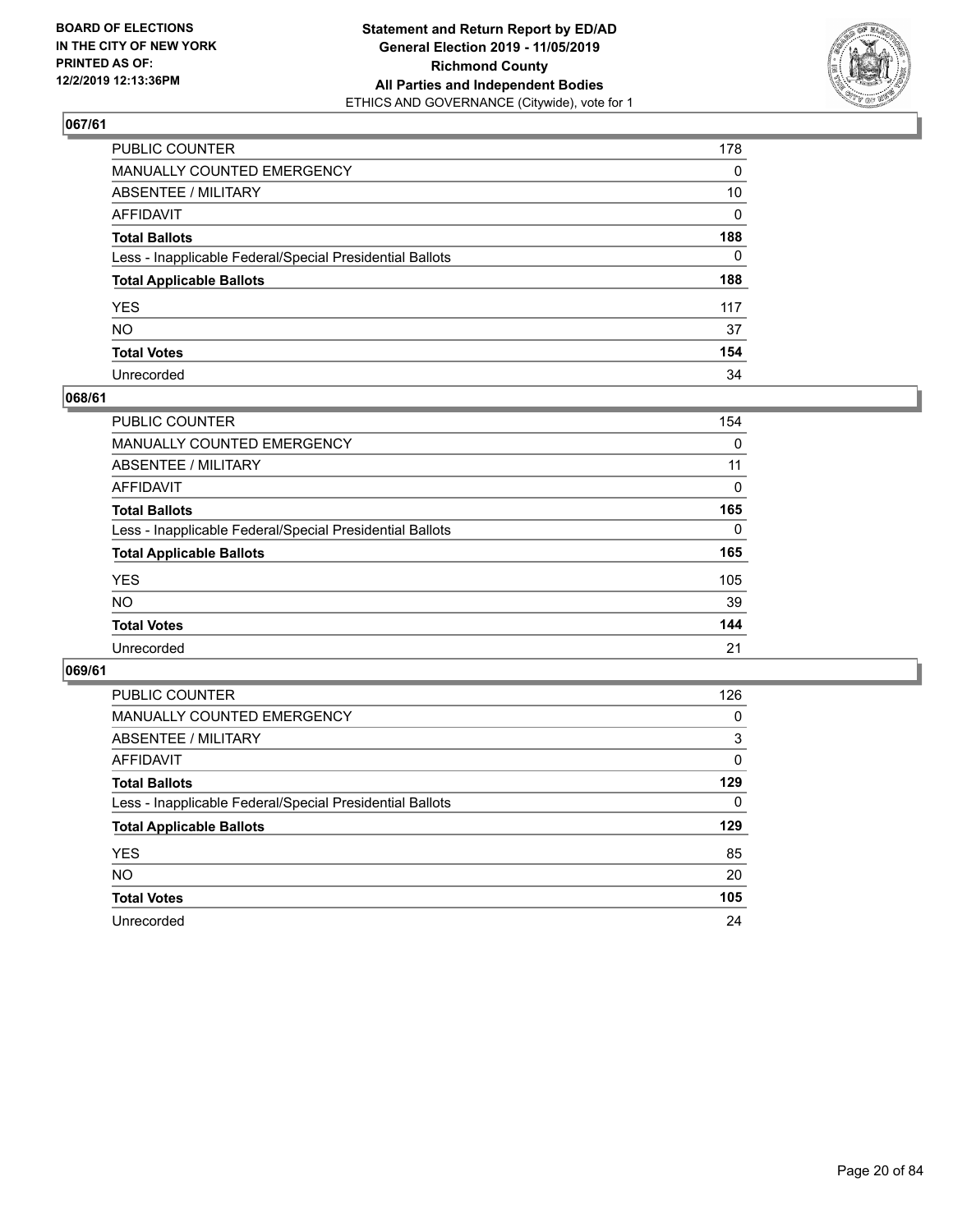

| PUBLIC COUNTER                                           | 112 |
|----------------------------------------------------------|-----|
| MANUALLY COUNTED EMERGENCY                               | 0   |
| ABSENTEE / MILITARY                                      | 6   |
| AFFIDAVIT                                                |     |
| <b>Total Ballots</b>                                     | 119 |
| Less - Inapplicable Federal/Special Presidential Ballots | 0   |
| <b>Total Applicable Ballots</b>                          | 119 |
| <b>YES</b>                                               | 77  |
| <b>NO</b>                                                | 25  |
| <b>Total Votes</b>                                       | 102 |
| Unrecorded                                               | 17  |

# **071/61 COMBINED into: 043/61**

#### **072/61 COMBINED into: 040/61**

# **073/61**

| <b>PUBLIC COUNTER</b>                                    | 163      |
|----------------------------------------------------------|----------|
| MANUALLY COUNTED EMERGENCY                               | 0        |
| ABSENTEE / MILITARY                                      |          |
| AFFIDAVIT                                                | 0        |
| <b>Total Ballots</b>                                     | 164      |
| Less - Inapplicable Federal/Special Presidential Ballots | $\Omega$ |
| <b>Total Applicable Ballots</b>                          | 164      |
| <b>YES</b>                                               | 81       |
| <b>NO</b>                                                | 19       |
| <b>Total Votes</b>                                       | 100      |
| Unrecorded                                               | 64       |

# **074/61 COMBINED into: 050/61**

| <b>PUBLIC COUNTER</b>                                    | 123      |
|----------------------------------------------------------|----------|
| MANUALLY COUNTED EMERGENCY                               | 0        |
| ABSENTEE / MILITARY                                      | 6        |
| AFFIDAVIT                                                | 2        |
| <b>Total Ballots</b>                                     | 131      |
| Less - Inapplicable Federal/Special Presidential Ballots | $\Omega$ |
| <b>Total Applicable Ballots</b>                          | 131      |
| <b>YES</b>                                               | 80       |
| <b>NO</b>                                                | 34       |
| <b>Total Votes</b>                                       | 114      |
| Unrecorded                                               | 17       |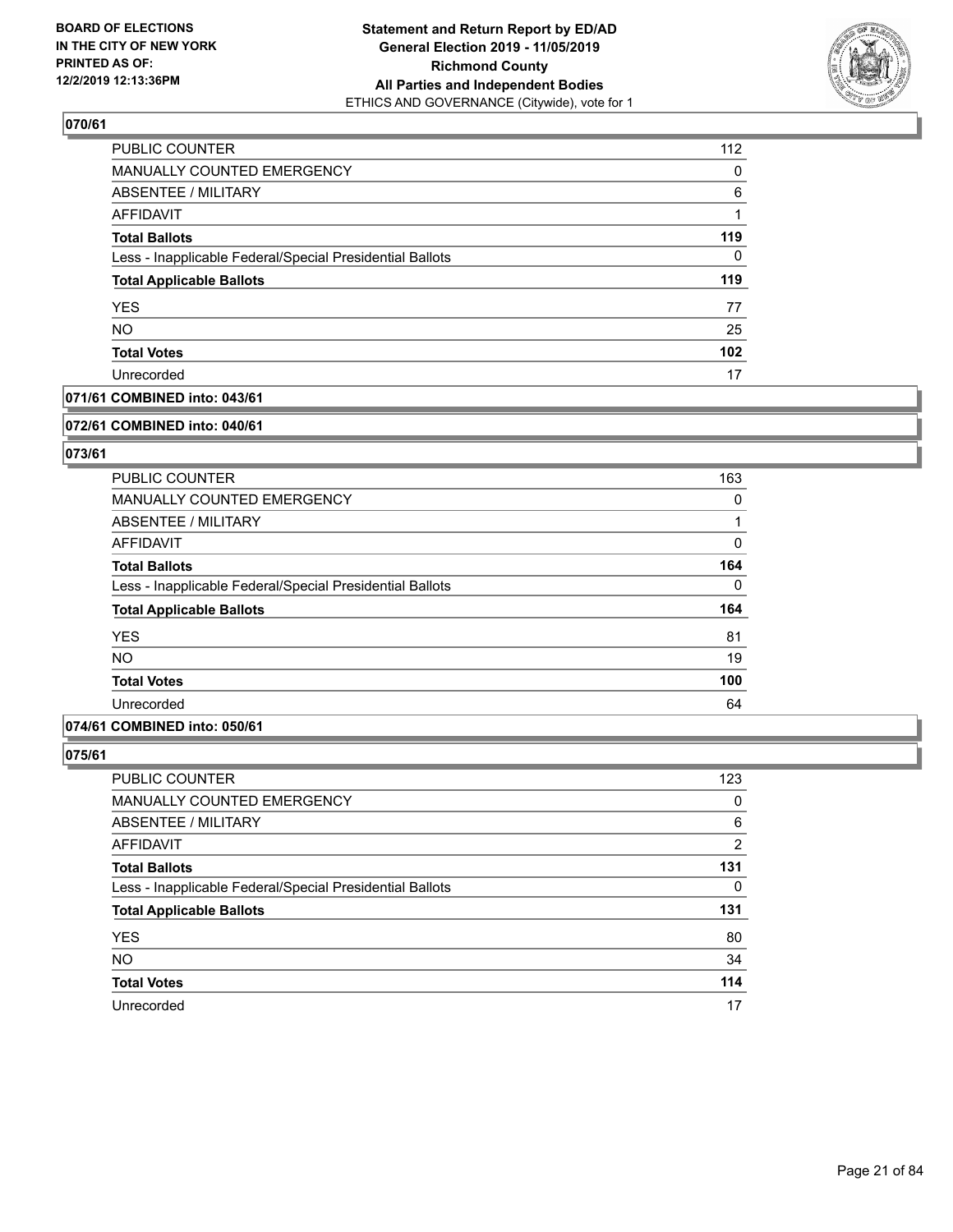

| <b>PUBLIC COUNTER</b>                                    | 224 |
|----------------------------------------------------------|-----|
| <b>MANUALLY COUNTED EMERGENCY</b>                        | 0   |
| ABSENTEE / MILITARY                                      | 5   |
| <b>AFFIDAVIT</b>                                         | 0   |
| <b>Total Ballots</b>                                     | 229 |
| Less - Inapplicable Federal/Special Presidential Ballots | 0   |
| <b>Total Applicable Ballots</b>                          | 229 |
| <b>YES</b>                                               | 128 |
| NO.                                                      | 56  |
| <b>Total Votes</b>                                       | 184 |
| Unrecorded                                               | 45  |
| 077/61 COMBINED into: 008/61                             |     |
| 078/61 COMBINED into: 006/61                             |     |
| 079/61 COMBINED into: 001/61                             |     |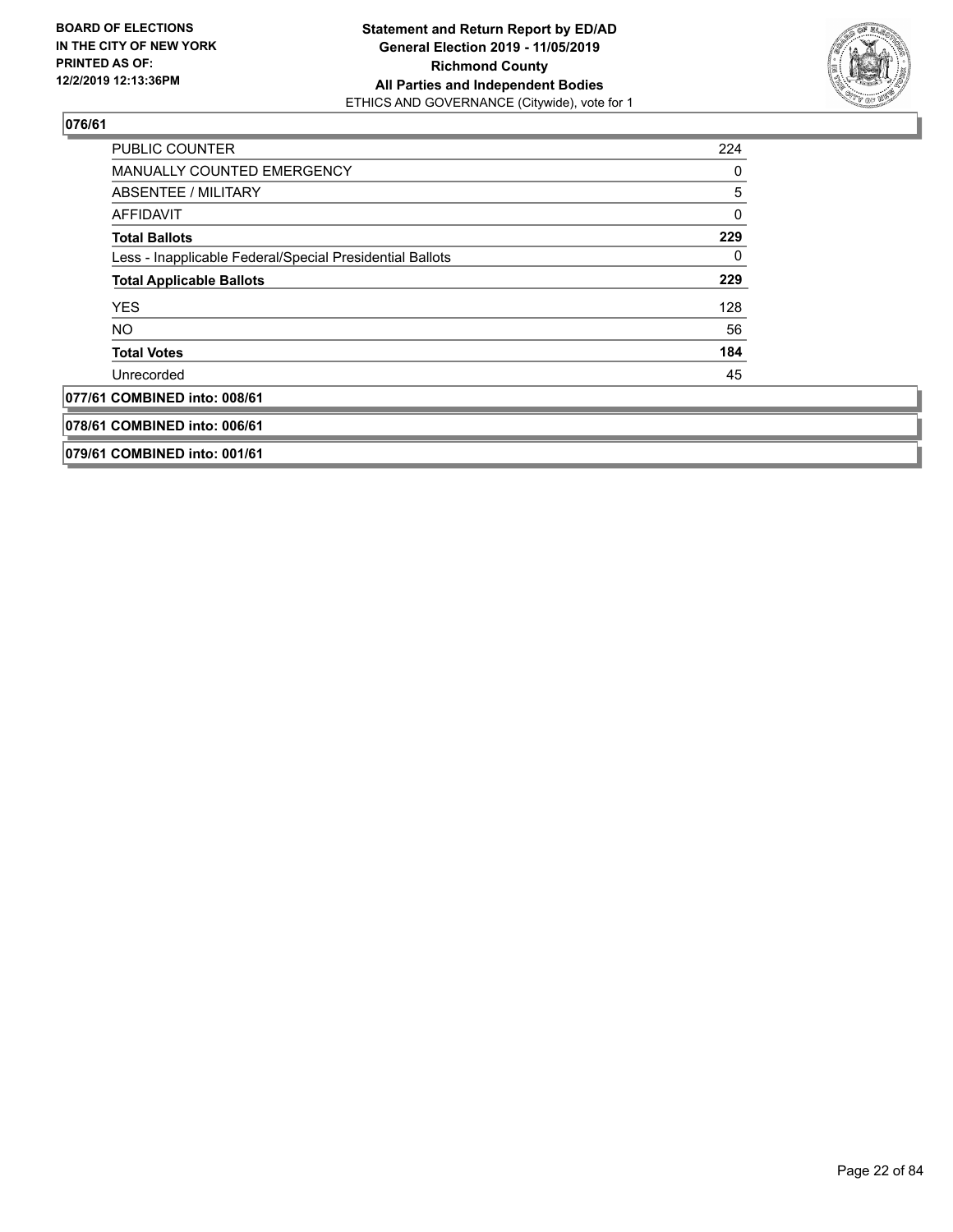

| PUBLIC COUNTER                                           | 217            |
|----------------------------------------------------------|----------------|
| MANUALLY COUNTED EMERGENCY                               | $\mathbf{0}$   |
| ABSENTEE / MILITARY                                      | 6              |
| AFFIDAVIT                                                | $\overline{2}$ |
| Total Ballots                                            | 225            |
| Less - Inapplicable Federal/Special Presidential Ballots | $\Omega$       |
| <b>Total Applicable Ballots</b>                          | 225            |
| YES                                                      | 94             |
| NO.                                                      | 108            |
| <b>Total Votes</b>                                       | 202            |
| Unrecorded                                               | 23             |

# **002/62**

| <b>PUBLIC COUNTER</b>                                    | 316      |
|----------------------------------------------------------|----------|
| MANUALLY COUNTED EMERGENCY                               | 0        |
| ABSENTEE / MILITARY                                      | 6        |
| AFFIDAVIT                                                | 4        |
| <b>Total Ballots</b>                                     | 326      |
| Less - Inapplicable Federal/Special Presidential Ballots | $\Omega$ |
| <b>Total Applicable Ballots</b>                          | 326      |
| <b>YES</b>                                               | 120      |
| <b>NO</b>                                                | 169      |
| <b>Total Votes</b>                                       | 289      |
| Unrecorded                                               | 37       |

| <b>PUBLIC COUNTER</b>                                    | 320      |
|----------------------------------------------------------|----------|
| <b>MANUALLY COUNTED EMERGENCY</b>                        | 0        |
| ABSENTEE / MILITARY                                      | 0        |
| AFFIDAVIT                                                | $\Omega$ |
| <b>Total Ballots</b>                                     | 320      |
| Less - Inapplicable Federal/Special Presidential Ballots | $\Omega$ |
| <b>Total Applicable Ballots</b>                          | 320      |
| <b>YES</b>                                               | 150      |
| <b>NO</b>                                                | 135      |
| <b>Total Votes</b>                                       | 285      |
| Unrecorded                                               | 35       |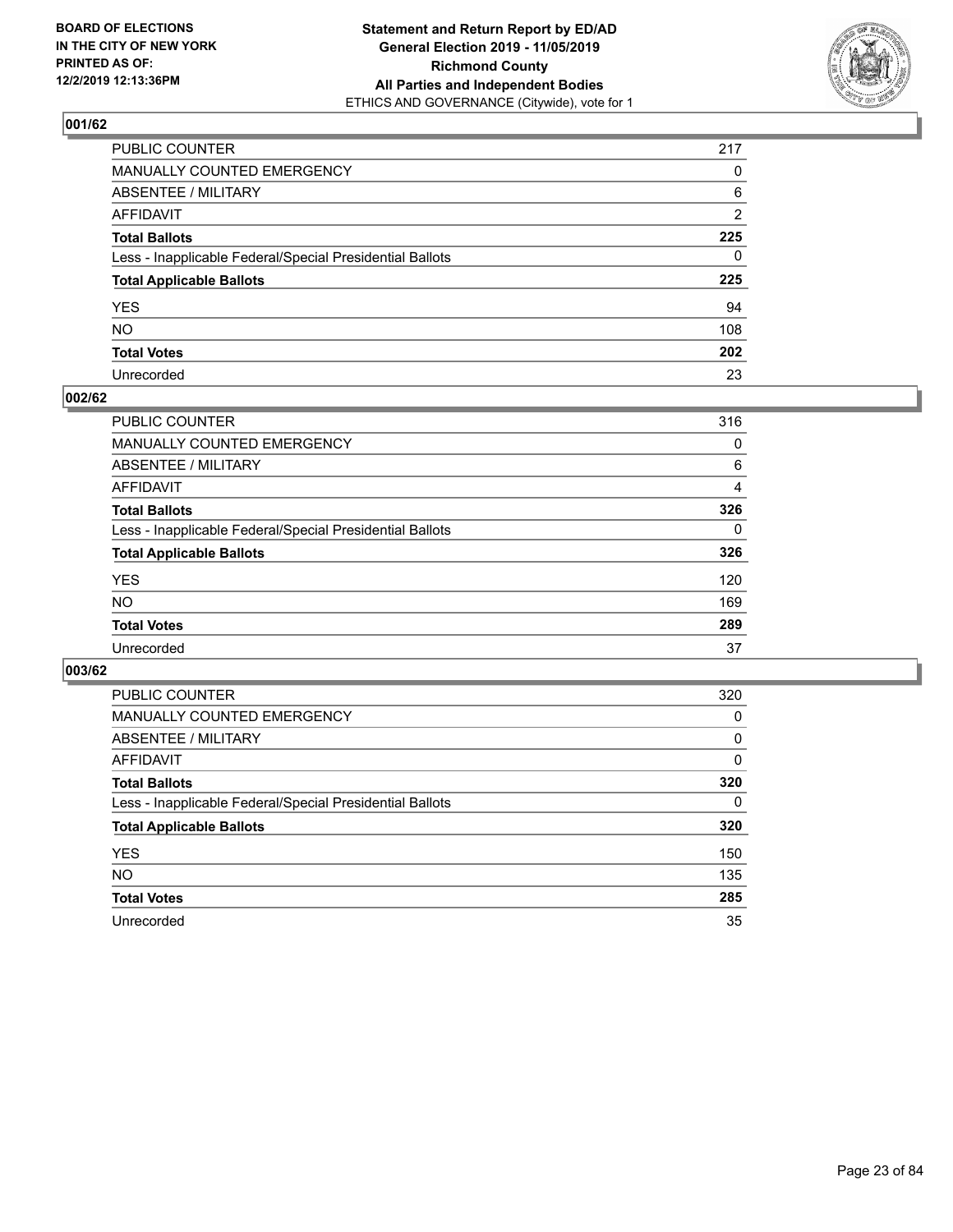

| PUBLIC COUNTER                                           | 229          |
|----------------------------------------------------------|--------------|
| MANUALLY COUNTED EMERGENCY                               | $\mathbf{0}$ |
| ABSENTEE / MILITARY                                      | 5            |
| AFFIDAVIT                                                |              |
| Total Ballots                                            | 235          |
| Less - Inapplicable Federal/Special Presidential Ballots | $\mathbf{0}$ |
| <b>Total Applicable Ballots</b>                          | 235          |
| YES                                                      | 105          |
| NO.                                                      | 111          |
| <b>Total Votes</b>                                       | 216          |
| Unrecorded                                               | 19           |

# **005/62**

| PUBLIC COUNTER                                           | 204      |
|----------------------------------------------------------|----------|
| MANUALLY COUNTED EMERGENCY                               | 0        |
| ABSENTEE / MILITARY                                      | 3        |
| AFFIDAVIT                                                | 2        |
| <b>Total Ballots</b>                                     | 209      |
| Less - Inapplicable Federal/Special Presidential Ballots | $\Omega$ |
| <b>Total Applicable Ballots</b>                          | 209      |
| <b>YES</b>                                               | 96       |
| <b>NO</b>                                                | 79       |
| <b>Total Votes</b>                                       | 175      |
| Unrecorded                                               | 34       |

| <b>PUBLIC COUNTER</b>                                    | 216 |
|----------------------------------------------------------|-----|
| <b>MANUALLY COUNTED EMERGENCY</b>                        | 0   |
| ABSENTEE / MILITARY                                      | 6   |
| AFFIDAVIT                                                |     |
| <b>Total Ballots</b>                                     | 223 |
| Less - Inapplicable Federal/Special Presidential Ballots | 0   |
| <b>Total Applicable Ballots</b>                          | 223 |
| <b>YES</b>                                               | 117 |
| NO.                                                      | 89  |
| <b>Total Votes</b>                                       | 206 |
| Unrecorded                                               | 17  |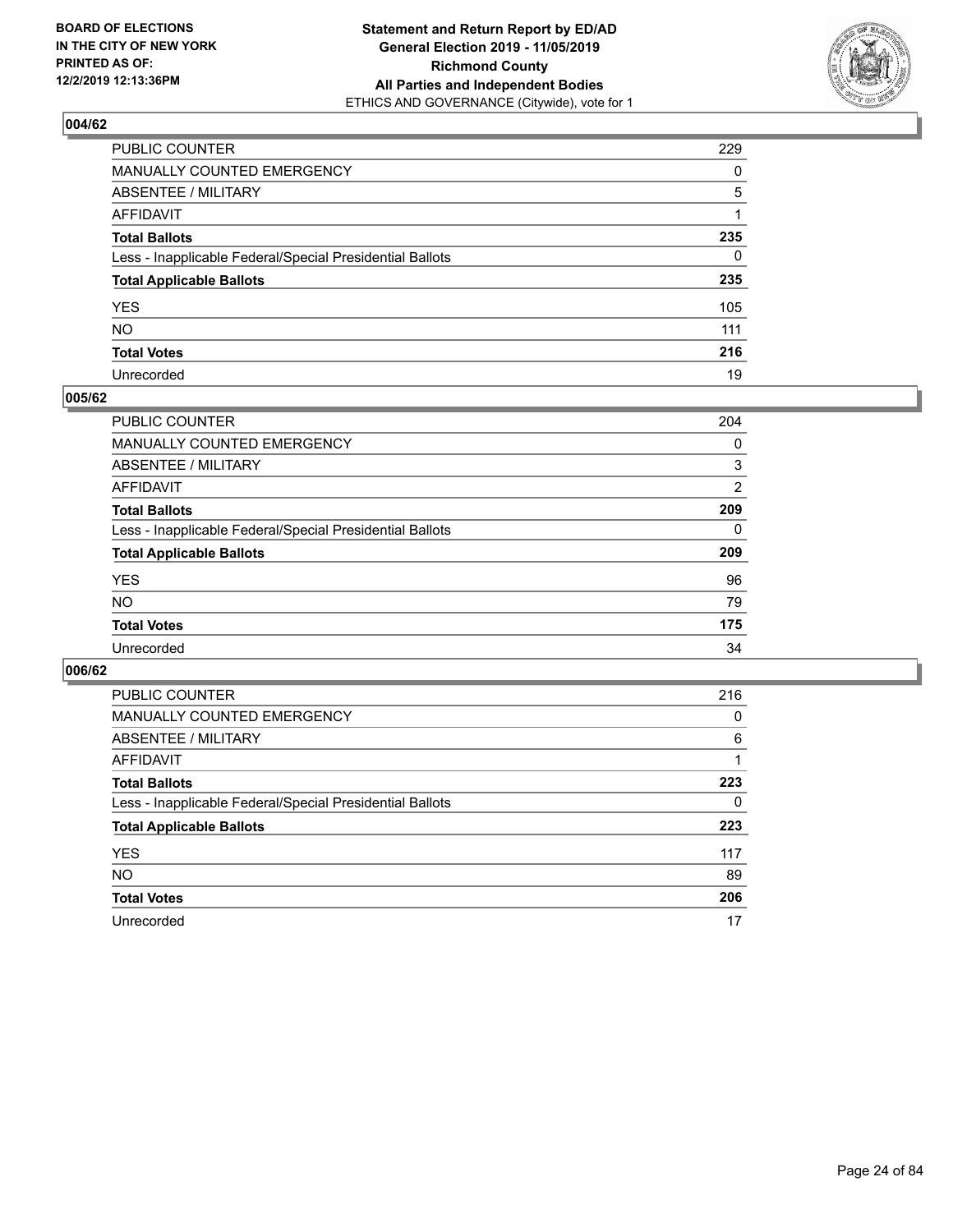

| PUBLIC COUNTER                                           | 229          |
|----------------------------------------------------------|--------------|
| MANUALLY COUNTED EMERGENCY                               | $\Omega$     |
| ABSENTEE / MILITARY                                      | 7            |
| AFFIDAVIT                                                | $\Omega$     |
| Total Ballots                                            | 236          |
| Less - Inapplicable Federal/Special Presidential Ballots | $\mathbf{0}$ |
| <b>Total Applicable Ballots</b>                          | 236          |
| YES                                                      | 95           |
| NO.                                                      | 130          |
| <b>Total Votes</b>                                       | 225          |
| Unrecorded                                               | 11           |

# **008/62**

| <b>PUBLIC COUNTER</b>                                    | 178      |
|----------------------------------------------------------|----------|
| MANUALLY COUNTED EMERGENCY                               | 0        |
| ABSENTEE / MILITARY                                      | 3        |
| AFFIDAVIT                                                | 4        |
| <b>Total Ballots</b>                                     | 185      |
| Less - Inapplicable Federal/Special Presidential Ballots | $\Omega$ |
| <b>Total Applicable Ballots</b>                          | 185      |
| <b>YES</b>                                               | 81       |
| <b>NO</b>                                                | 91       |
| <b>Total Votes</b>                                       | 172      |
| Unrecorded                                               | 13       |

| <b>PUBLIC COUNTER</b>                                    | 146 |
|----------------------------------------------------------|-----|
| <b>MANUALLY COUNTED EMERGENCY</b>                        | 0   |
| ABSENTEE / MILITARY                                      | 3   |
| AFFIDAVIT                                                | 0   |
| <b>Total Ballots</b>                                     | 149 |
| Less - Inapplicable Federal/Special Presidential Ballots | 0   |
| <b>Total Applicable Ballots</b>                          | 149 |
| <b>YES</b>                                               | 69  |
| NO.                                                      | 56  |
| <b>Total Votes</b>                                       | 125 |
| Unrecorded                                               | 24  |
| 010/62 COMBINED into: 003/62                             |     |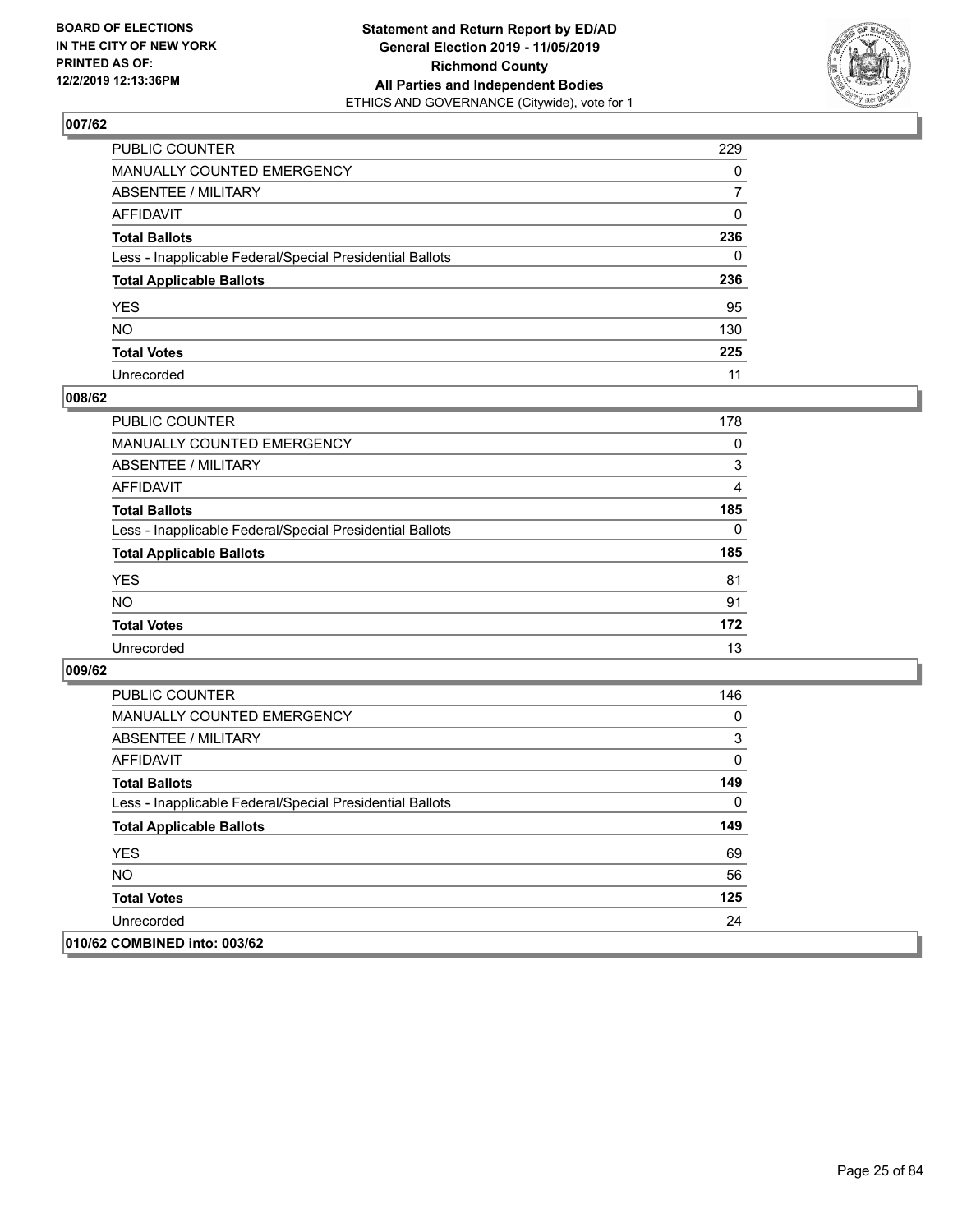

| PUBLIC COUNTER                                           | 222          |
|----------------------------------------------------------|--------------|
| MANUALLY COUNTED EMERGENCY                               | 0            |
| ABSENTEE / MILITARY                                      | 3            |
| AFFIDAVIT                                                |              |
| Total Ballots                                            | 226          |
| Less - Inapplicable Federal/Special Presidential Ballots | $\mathbf{0}$ |
| <b>Total Applicable Ballots</b>                          | 226          |
| YES                                                      | 84           |
| NO.                                                      | 114          |
| <b>Total Votes</b>                                       | 198          |
| Unrecorded                                               | 28           |

# **012/62**

| <b>PUBLIC COUNTER</b>                                    | 268      |
|----------------------------------------------------------|----------|
| <b>MANUALLY COUNTED EMERGENCY</b>                        | $\Omega$ |
| ABSENTEE / MILITARY                                      | 4        |
| AFFIDAVIT                                                |          |
| <b>Total Ballots</b>                                     | 273      |
| Less - Inapplicable Federal/Special Presidential Ballots | $\Omega$ |
| <b>Total Applicable Ballots</b>                          | 273      |
| <b>YES</b>                                               | 130      |
| <b>NO</b>                                                | 127      |
| <b>Total Votes</b>                                       | 257      |
| Unrecorded                                               | 16       |

| <b>PUBLIC COUNTER</b>                                    | 312 |
|----------------------------------------------------------|-----|
| <b>MANUALLY COUNTED EMERGENCY</b>                        | 0   |
| ABSENTEE / MILITARY                                      | 7   |
| AFFIDAVIT                                                | 5   |
| <b>Total Ballots</b>                                     | 324 |
| Less - Inapplicable Federal/Special Presidential Ballots | 0   |
| <b>Total Applicable Ballots</b>                          | 324 |
| <b>YES</b>                                               | 134 |
| NO.                                                      | 152 |
| <b>Total Votes</b>                                       | 286 |
| Unrecorded                                               | 38  |
| 014/62 COMBINED into: 013/62                             |     |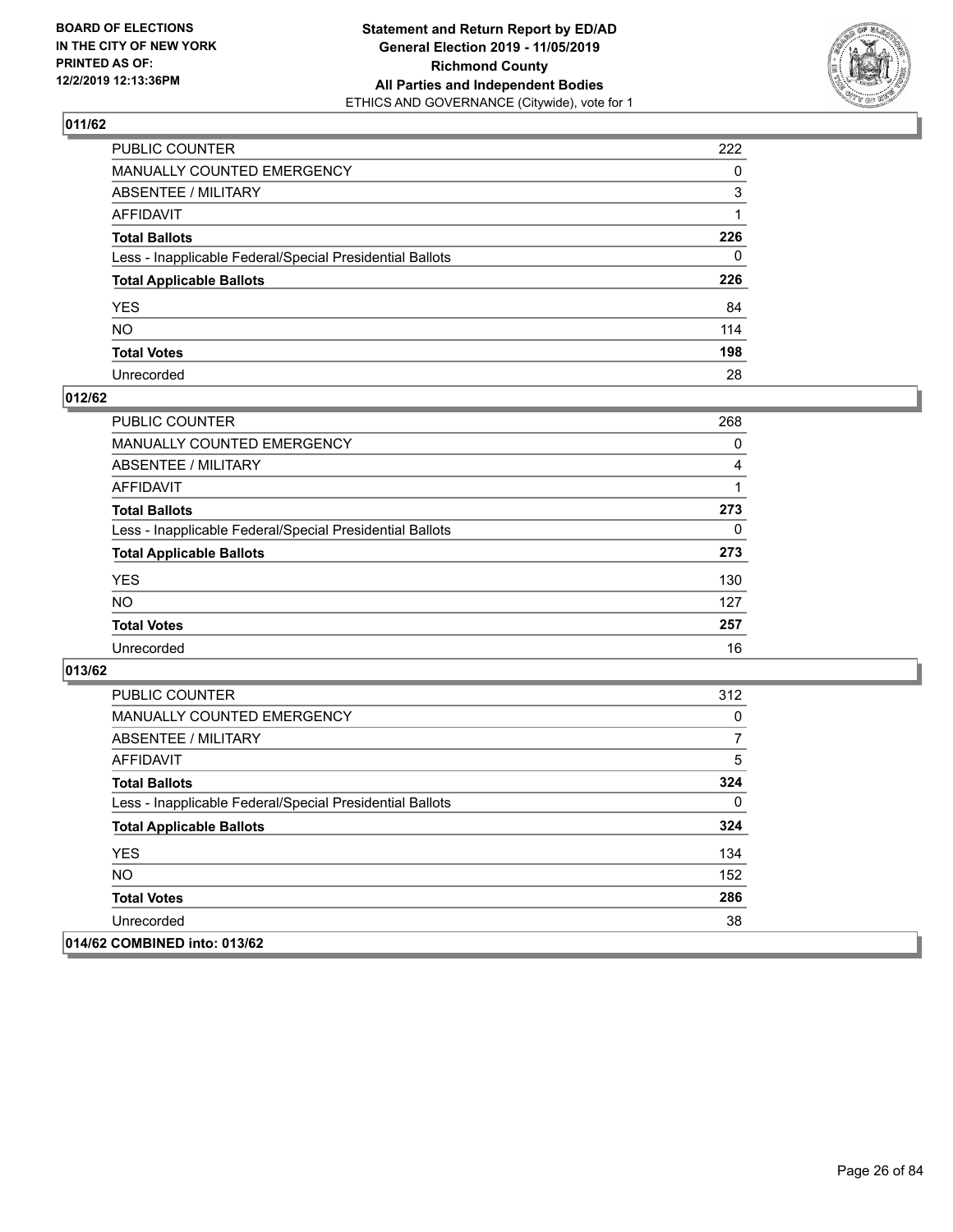

| PUBLIC COUNTER                                           | 323          |
|----------------------------------------------------------|--------------|
| MANUALLY COUNTED EMERGENCY                               | 0            |
| ABSENTEE / MILITARY                                      | 6            |
| AFFIDAVIT                                                | 3            |
| Total Ballots                                            | 332          |
| Less - Inapplicable Federal/Special Presidential Ballots | $\mathbf{0}$ |
| <b>Total Applicable Ballots</b>                          | 332          |
| YES                                                      | 132          |
| NO.                                                      | 168          |
| <b>Total Votes</b>                                       | 300          |
| Unrecorded                                               | 32           |

# **016/62**

| PUBLIC COUNTER                                           | 313 |
|----------------------------------------------------------|-----|
| MANUALLY COUNTED EMERGENCY                               | 0   |
| ABSENTEE / MILITARY                                      | 5   |
| AFFIDAVIT                                                | 3   |
| <b>Total Ballots</b>                                     | 321 |
| Less - Inapplicable Federal/Special Presidential Ballots | 0   |
| <b>Total Applicable Ballots</b>                          | 321 |
| <b>YES</b>                                               | 151 |
| <b>NO</b>                                                | 142 |
| <b>Total Votes</b>                                       | 293 |
| Unrecorded                                               | 28  |
|                                                          |     |

# **017/62 COMBINED into: 015/62**

#### **018/62 COMBINED into: 016/62**

#### **019/62 COMBINED into: 012/62**

| <b>PUBLIC COUNTER</b>                                    | 366 |
|----------------------------------------------------------|-----|
| <b>MANUALLY COUNTED EMERGENCY</b>                        | 0   |
| ABSENTEE / MILITARY                                      | 10  |
| AFFIDAVIT                                                |     |
| <b>Total Ballots</b>                                     | 377 |
| Less - Inapplicable Federal/Special Presidential Ballots | 0   |
| <b>Total Applicable Ballots</b>                          | 377 |
| <b>YES</b>                                               | 157 |
| <b>NO</b>                                                | 187 |
| <b>Total Votes</b>                                       | 344 |
| Unrecorded                                               | 33  |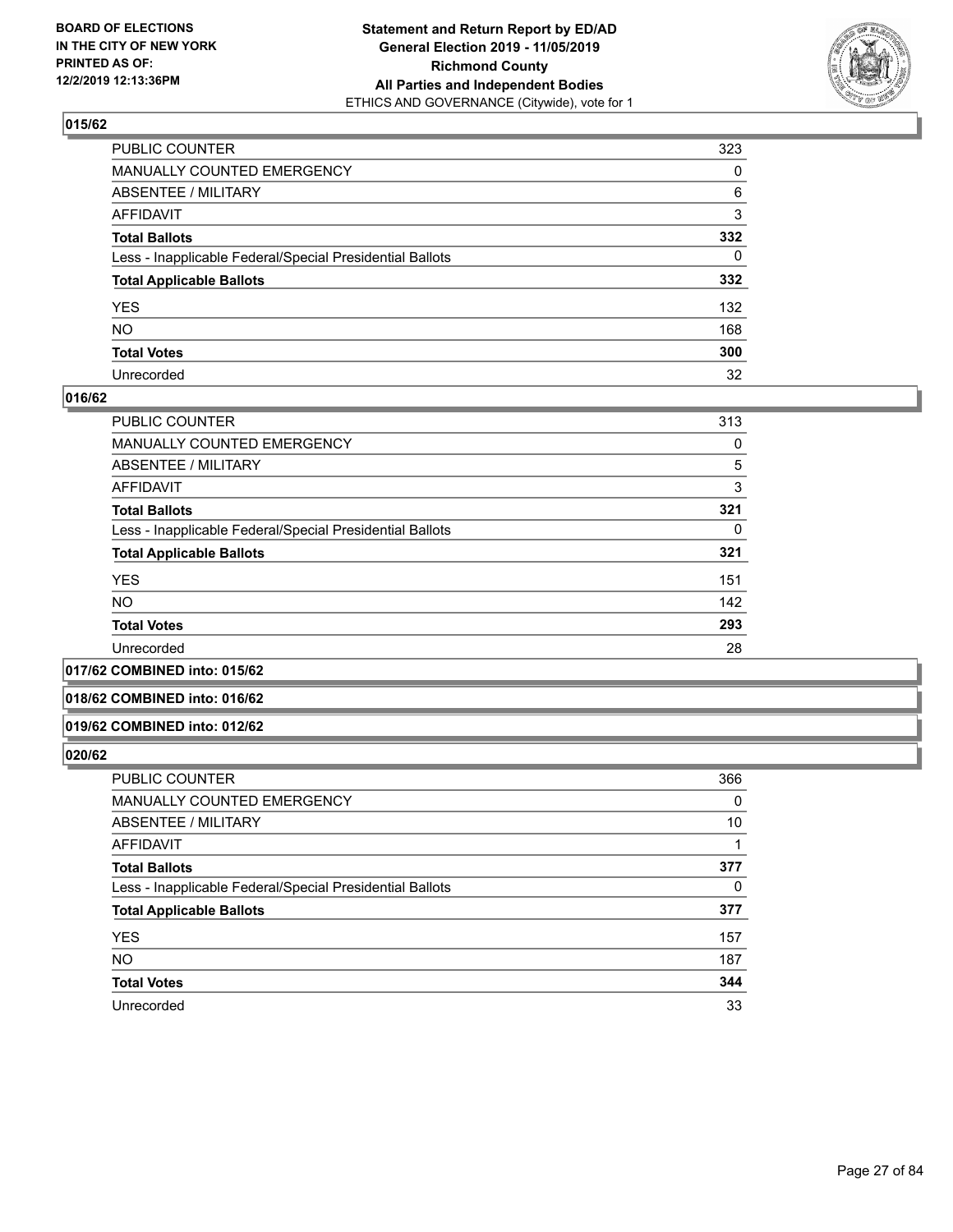

| PUBLIC COUNTER                                           | 330      |
|----------------------------------------------------------|----------|
| MANUALLY COUNTED EMERGENCY                               | 0        |
| ABSENTEE / MILITARY                                      | 14       |
| AFFIDAVIT                                                | 2        |
| Total Ballots                                            | 346      |
| Less - Inapplicable Federal/Special Presidential Ballots | $\Omega$ |
| <b>Total Applicable Ballots</b>                          | 346      |
| YES                                                      | 154      |
| NO.                                                      | 149      |
| <b>Total Votes</b>                                       | 303      |
| Unrecorded                                               | 43       |

# **022/62**

| <b>PUBLIC COUNTER</b>                                    | 397 |
|----------------------------------------------------------|-----|
| MANUALLY COUNTED EMERGENCY                               |     |
| ABSENTEE / MILITARY                                      | 21  |
| AFFIDAVIT                                                | 2   |
| <b>Total Ballots</b>                                     | 421 |
| Less - Inapplicable Federal/Special Presidential Ballots | 0   |
| <b>Total Applicable Ballots</b>                          | 421 |
| <b>YES</b>                                               | 172 |
| <b>NO</b>                                                | 218 |
| <b>Total Votes</b>                                       | 390 |
| Unrecorded                                               | 31  |
|                                                          |     |

**023/62 COMBINED into: 020/62**

# **024/62 COMBINED into: 021/62**

#### **025/62 COMBINED into: 022/62**

| <b>PUBLIC COUNTER</b>                                    | 184 |
|----------------------------------------------------------|-----|
| <b>MANUALLY COUNTED EMERGENCY</b>                        | 0   |
| ABSENTEE / MILITARY                                      | 10  |
| AFFIDAVIT                                                | 3   |
| <b>Total Ballots</b>                                     | 197 |
| Less - Inapplicable Federal/Special Presidential Ballots | 0   |
| <b>Total Applicable Ballots</b>                          | 197 |
| <b>YES</b>                                               | 114 |
| <b>NO</b>                                                | 68  |
| <b>Total Votes</b>                                       | 182 |
| Unrecorded                                               | 15  |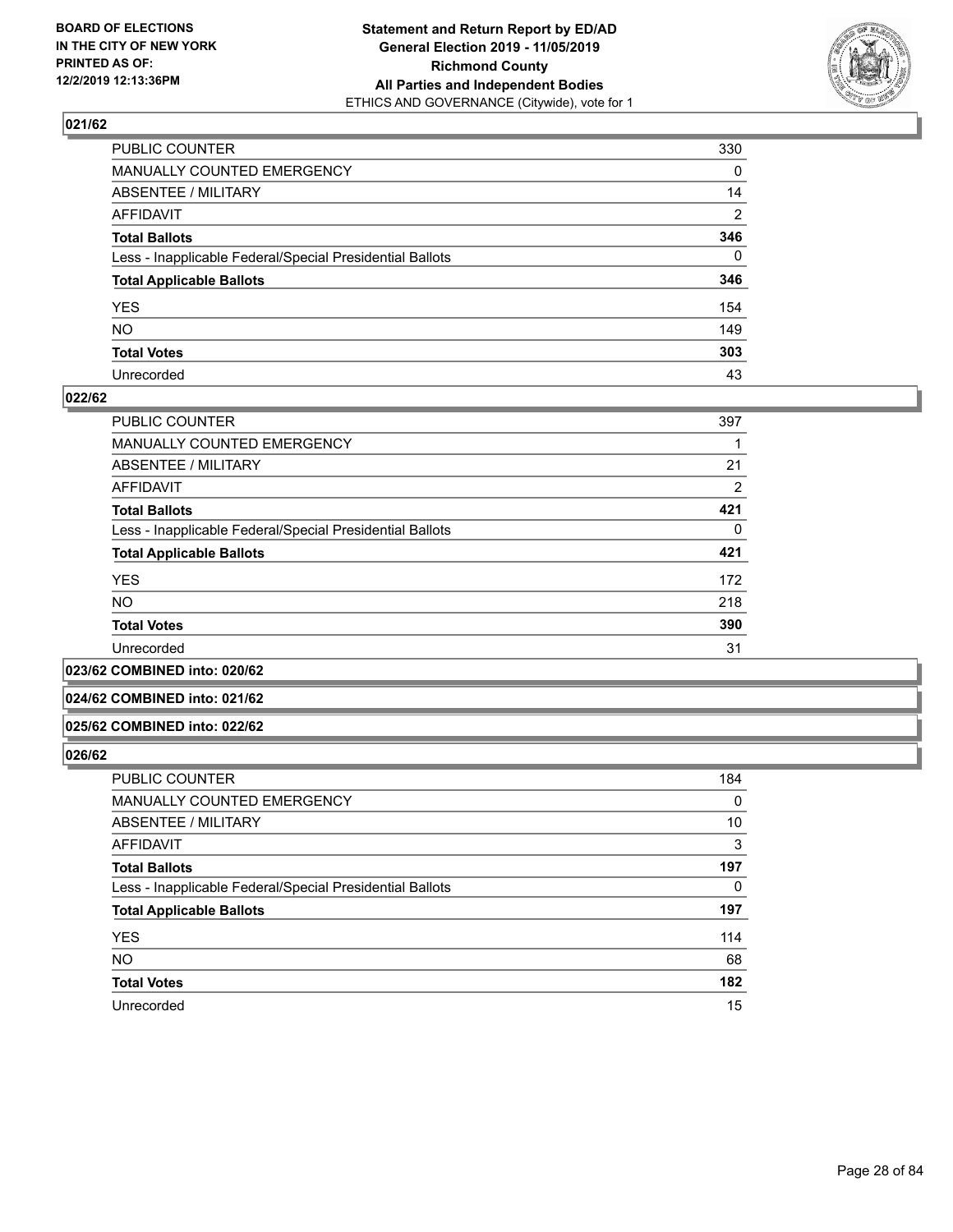

| PUBLIC COUNTER                                           | 237          |
|----------------------------------------------------------|--------------|
| MANUALLY COUNTED EMERGENCY                               | $\mathbf{0}$ |
| ABSENTEE / MILITARY                                      | 4            |
| AFFIDAVIT                                                | $\mathbf 0$  |
| Total Ballots                                            | 241          |
| Less - Inapplicable Federal/Special Presidential Ballots | $\mathbf{0}$ |
| <b>Total Applicable Ballots</b>                          | 241          |
| YES                                                      | 104          |
| NO.                                                      | 113          |
| <b>Total Votes</b>                                       | 217          |
| Unrecorded                                               | 24           |

# **028/62**

| <b>PUBLIC COUNTER</b>                                    | 194      |
|----------------------------------------------------------|----------|
| <b>MANUALLY COUNTED EMERGENCY</b>                        | 0        |
| ABSENTEE / MILITARY                                      | 5        |
| AFFIDAVIT                                                | 0        |
| <b>Total Ballots</b>                                     | 199      |
| Less - Inapplicable Federal/Special Presidential Ballots | $\Omega$ |
| <b>Total Applicable Ballots</b>                          | 199      |
| <b>YES</b>                                               | 77       |
| <b>NO</b>                                                | 94       |
| <b>Total Votes</b>                                       | 171      |
| Unrecorded                                               | 28       |

| <b>PUBLIC COUNTER</b>                                    | 123      |
|----------------------------------------------------------|----------|
| <b>MANUALLY COUNTED EMERGENCY</b>                        | 0        |
| ABSENTEE / MILITARY                                      | 4        |
| AFFIDAVIT                                                | $\Omega$ |
| <b>Total Ballots</b>                                     | 127      |
| Less - Inapplicable Federal/Special Presidential Ballots | 0        |
| <b>Total Applicable Ballots</b>                          | 127      |
| <b>YES</b>                                               | 56       |
| <b>NO</b>                                                | 52       |
| <b>Total Votes</b>                                       | 108      |
| Unrecorded                                               | 19       |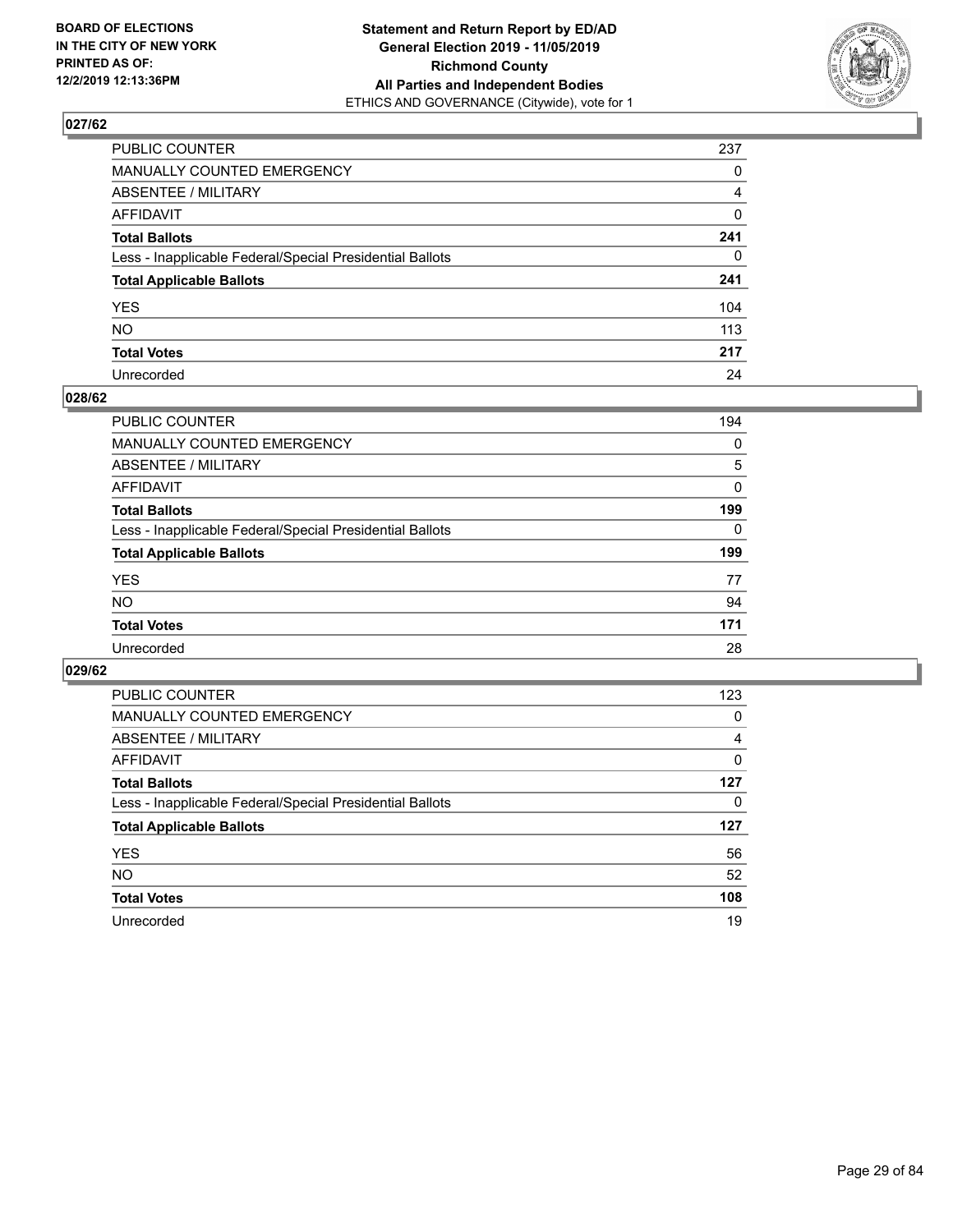

| PUBLIC COUNTER                                           | 210            |
|----------------------------------------------------------|----------------|
| MANUALLY COUNTED EMERGENCY                               | $\mathbf{0}$   |
| ABSENTEE / MILITARY                                      | 5              |
| AFFIDAVIT                                                | $\overline{2}$ |
| Total Ballots                                            | 217            |
| Less - Inapplicable Federal/Special Presidential Ballots | $\mathbf{0}$   |
| <b>Total Applicable Ballots</b>                          | 217            |
| YES                                                      | 96             |
| NO.                                                      | 91             |
| <b>Total Votes</b>                                       | 187            |
| Unrecorded                                               | 30             |

# **031/62**

| <b>PUBLIC COUNTER</b>                                    | 222      |
|----------------------------------------------------------|----------|
| MANUALLY COUNTED EMERGENCY                               | 0        |
| ABSENTEE / MILITARY                                      | 9        |
| AFFIDAVIT                                                |          |
| <b>Total Ballots</b>                                     | 232      |
| Less - Inapplicable Federal/Special Presidential Ballots | $\Omega$ |
| <b>Total Applicable Ballots</b>                          | 232      |
| <b>YES</b>                                               | 101      |
| <b>NO</b>                                                | 106      |
| <b>Total Votes</b>                                       | 207      |
| Unrecorded                                               | 25       |

| <b>PUBLIC COUNTER</b>                                    | 192      |
|----------------------------------------------------------|----------|
| MANUALLY COUNTED EMERGENCY                               | 0        |
| ABSENTEE / MILITARY                                      | 11       |
| AFFIDAVIT                                                | $\Omega$ |
| <b>Total Ballots</b>                                     | 203      |
| Less - Inapplicable Federal/Special Presidential Ballots | $\Omega$ |
| <b>Total Applicable Ballots</b>                          | 203      |
| <b>YES</b>                                               | 80       |
| NO.                                                      | 101      |
| <b>Total Votes</b>                                       | 181      |
| Unrecorded                                               | 22       |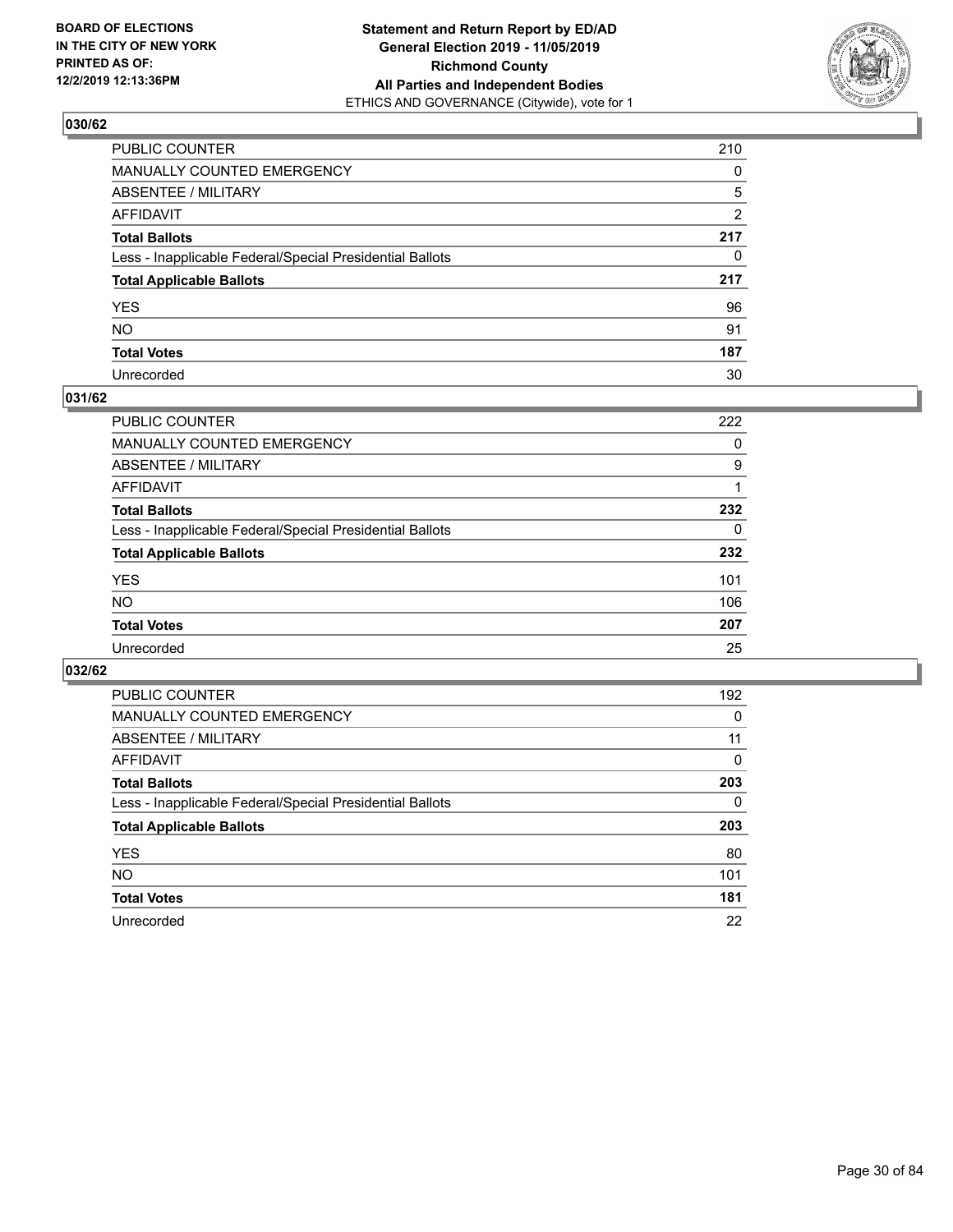

| PUBLIC COUNTER                                           | 193          |
|----------------------------------------------------------|--------------|
| MANUALLY COUNTED EMERGENCY                               | $\mathbf{0}$ |
| ABSENTEE / MILITARY                                      | 3            |
| AFFIDAVIT                                                | $\mathbf{0}$ |
| Total Ballots                                            | 196          |
| Less - Inapplicable Federal/Special Presidential Ballots | $\Omega$     |
| <b>Total Applicable Ballots</b>                          | 196          |
| YES                                                      | 84           |
| NO.                                                      | 94           |
| <b>Total Votes</b>                                       | 178          |
| Unrecorded                                               | 18           |

# **034/62**

| <b>PUBLIC COUNTER</b>                                    | 205      |
|----------------------------------------------------------|----------|
| <b>MANUALLY COUNTED EMERGENCY</b>                        | $\Omega$ |
| ABSENTEE / MILITARY                                      |          |
| AFFIDAVIT                                                | $\Omega$ |
| <b>Total Ballots</b>                                     | 206      |
| Less - Inapplicable Federal/Special Presidential Ballots | $\Omega$ |
| <b>Total Applicable Ballots</b>                          | 206      |
| <b>YES</b>                                               | 80       |
| <b>NO</b>                                                | 103      |
| <b>Total Votes</b>                                       | 183      |
| Unrecorded                                               | 23       |

| <b>PUBLIC COUNTER</b>                                    | 421      |
|----------------------------------------------------------|----------|
| <b>MANUALLY COUNTED EMERGENCY</b>                        | 0        |
| ABSENTEE / MILITARY                                      | 5        |
| AFFIDAVIT                                                |          |
| <b>Total Ballots</b>                                     | 427      |
| Less - Inapplicable Federal/Special Presidential Ballots | $\Omega$ |
| <b>Total Applicable Ballots</b>                          | 427      |
| <b>YES</b>                                               | 188      |
| NO.                                                      | 188      |
| <b>Total Votes</b>                                       | 376      |
| Unrecorded                                               | 51       |
| 036/62 COMBINED into: 035/62                             |          |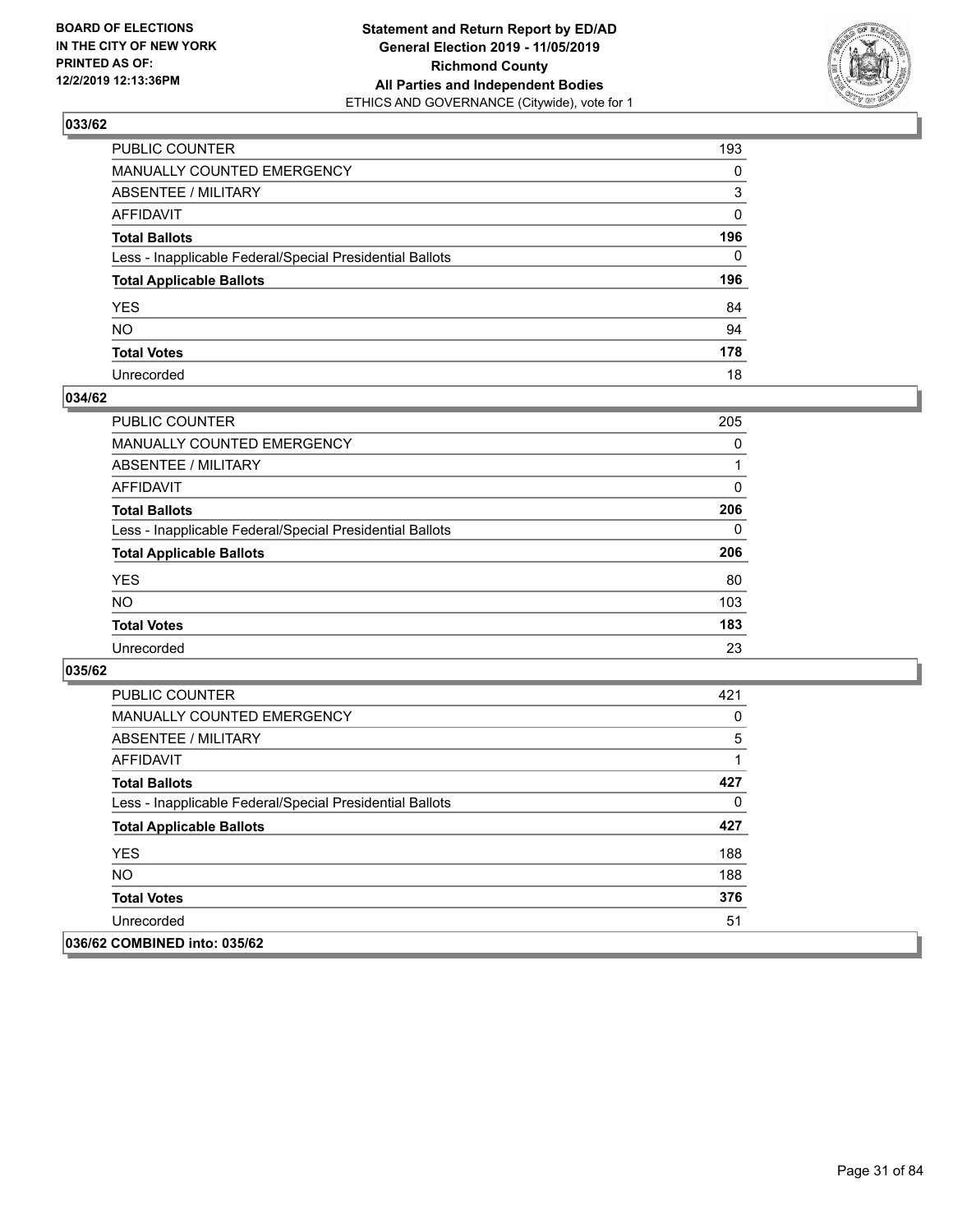

| PUBLIC COUNTER                                           | 263          |
|----------------------------------------------------------|--------------|
| MANUALLY COUNTED EMERGENCY                               | $\Omega$     |
| ABSENTEE / MILITARY                                      | 5            |
| AFFIDAVIT                                                | $\mathbf{0}$ |
| Total Ballots                                            | 268          |
| Less - Inapplicable Federal/Special Presidential Ballots | $\mathbf{0}$ |
| <b>Total Applicable Ballots</b>                          | 268          |
| YES                                                      | 114          |
| NΟ                                                       | 130          |
| <b>Total Votes</b>                                       | 244          |
| Unrecorded                                               | 24           |

# **038/62**

| <b>PUBLIC COUNTER</b>                                    | 275      |
|----------------------------------------------------------|----------|
| <b>MANUALLY COUNTED EMERGENCY</b>                        | 0        |
| ABSENTEE / MILITARY                                      | 5        |
| AFFIDAVIT                                                | 0        |
| <b>Total Ballots</b>                                     | 280      |
| Less - Inapplicable Federal/Special Presidential Ballots | $\Omega$ |
| <b>Total Applicable Ballots</b>                          | 280      |
| <b>YES</b>                                               | 140      |
| <b>NO</b>                                                | 128      |
| <b>Total Votes</b>                                       | 268      |
| Unrecorded                                               | 12       |

| <b>PUBLIC COUNTER</b>                                    | 261      |
|----------------------------------------------------------|----------|
| MANUALLY COUNTED EMERGENCY                               | 0        |
| ABSENTEE / MILITARY                                      | $\Omega$ |
| AFFIDAVIT                                                |          |
| <b>Total Ballots</b>                                     | 262      |
| Less - Inapplicable Federal/Special Presidential Ballots | 0        |
| <b>Total Applicable Ballots</b>                          | 262      |
| <b>YES</b>                                               | 101      |
| NO.                                                      | 140      |
| <b>Total Votes</b>                                       | 241      |
| Unrecorded                                               | 21       |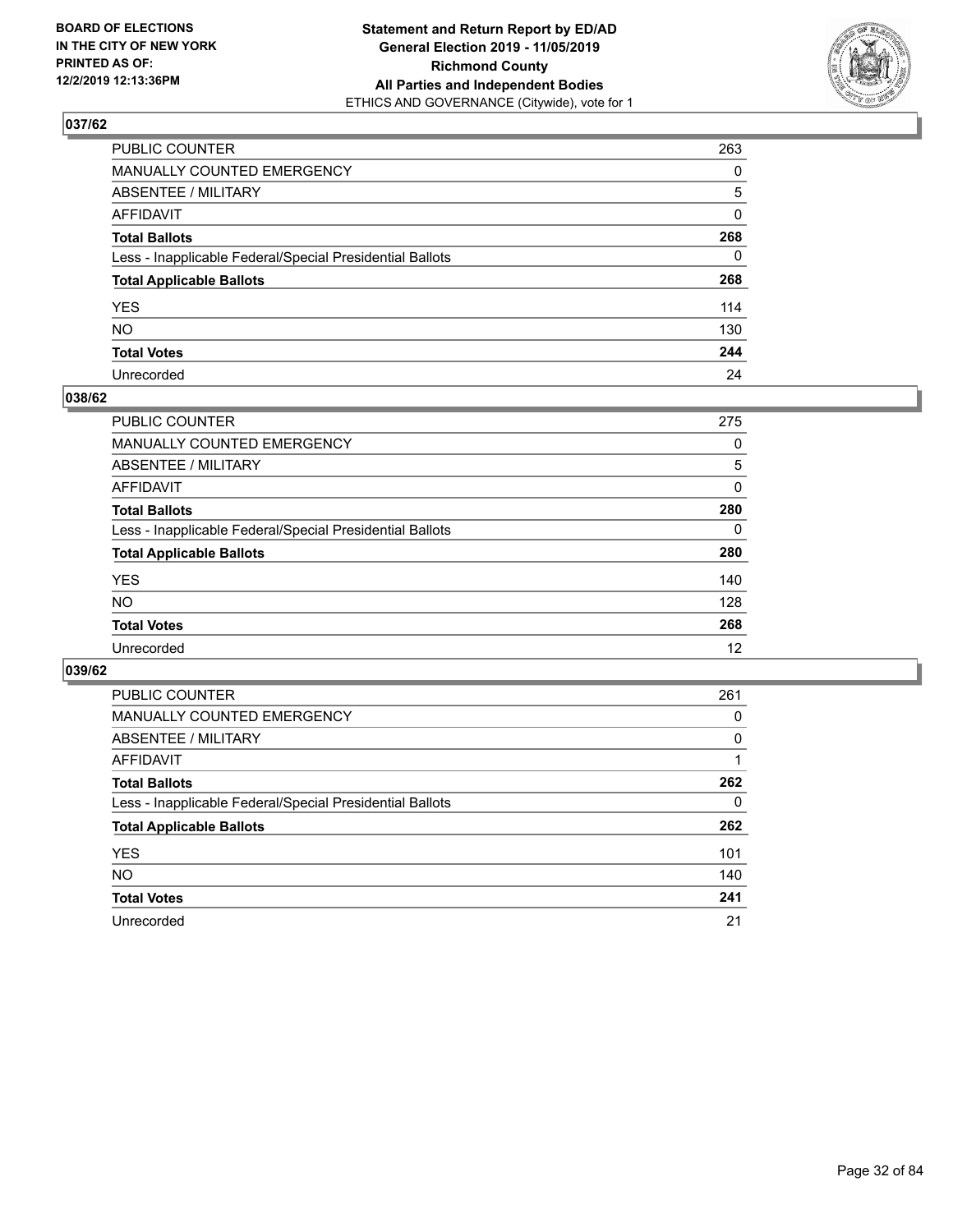

| PUBLIC COUNTER                                           | 207          |
|----------------------------------------------------------|--------------|
| MANUALLY COUNTED EMERGENCY                               | $\Omega$     |
| ABSENTEE / MILITARY                                      | 3            |
| AFFIDAVIT                                                |              |
| Total Ballots                                            | 211          |
| Less - Inapplicable Federal/Special Presidential Ballots | $\mathbf{0}$ |
| <b>Total Applicable Ballots</b>                          | 211          |
| YES                                                      | 92           |
| NO.                                                      | 104          |
| <b>Total Votes</b>                                       | 196          |
| Unrecorded                                               | 15           |

# **041/62**

| <b>PUBLIC COUNTER</b>                                    | 219      |
|----------------------------------------------------------|----------|
| MANUALLY COUNTED EMERGENCY                               | 0        |
| ABSENTEE / MILITARY                                      | 10       |
| AFFIDAVIT                                                | $\Omega$ |
| <b>Total Ballots</b>                                     | 229      |
| Less - Inapplicable Federal/Special Presidential Ballots | $\Omega$ |
| <b>Total Applicable Ballots</b>                          | 229      |
| <b>YES</b>                                               | 103      |
| <b>NO</b>                                                | 114      |
| <b>Total Votes</b>                                       | 217      |
| Unrecorded                                               | 12       |

| <b>PUBLIC COUNTER</b>                                    | 231      |
|----------------------------------------------------------|----------|
| MANUALLY COUNTED EMERGENCY                               | 0        |
| ABSENTEE / MILITARY                                      | 12       |
| AFFIDAVIT                                                |          |
| <b>Total Ballots</b>                                     | 244      |
| Less - Inapplicable Federal/Special Presidential Ballots | $\Omega$ |
| <b>Total Applicable Ballots</b>                          | 244      |
| <b>YES</b>                                               | 126      |
| <b>NO</b>                                                | 101      |
| <b>Total Votes</b>                                       | 227      |
| Unrecorded                                               | 17       |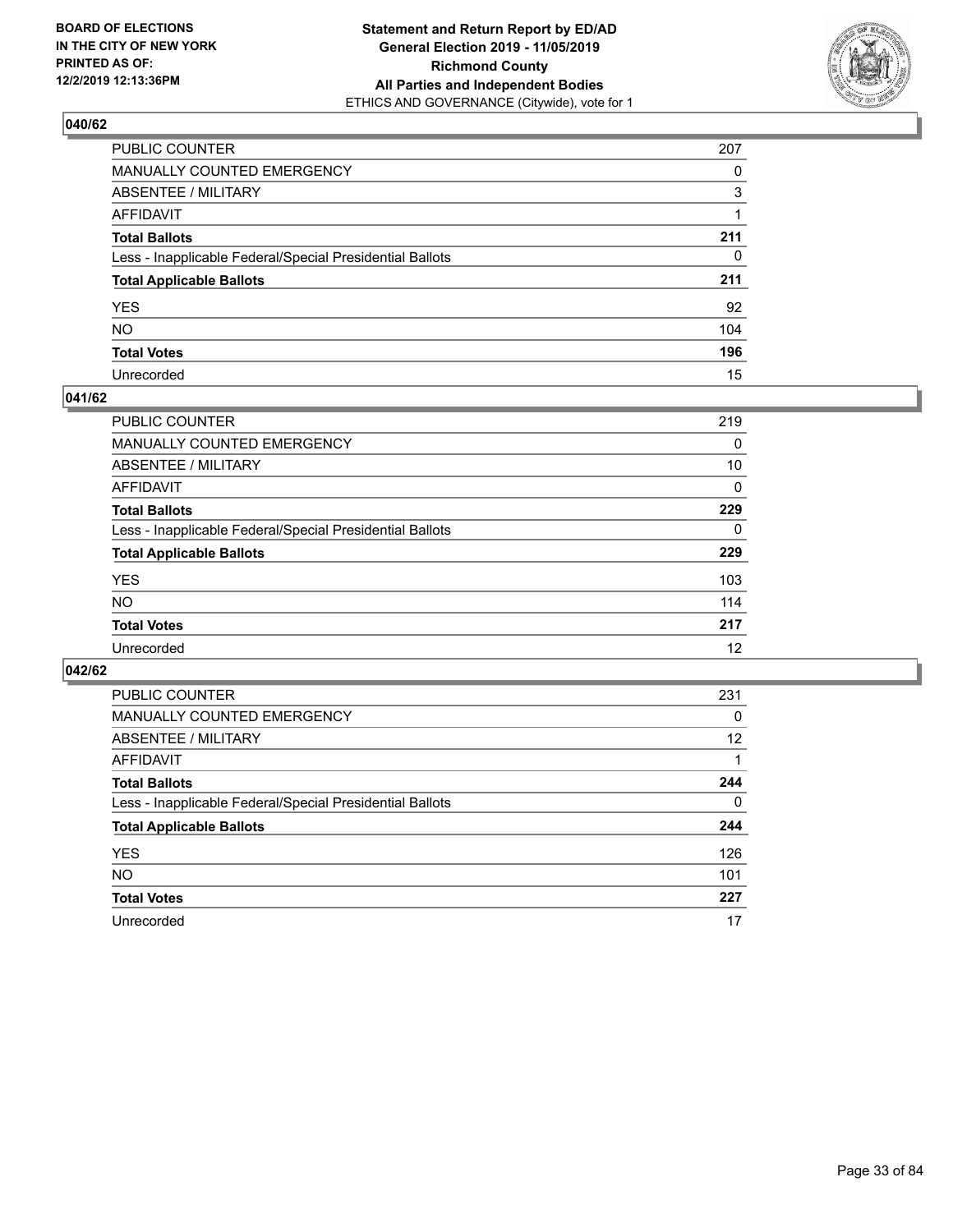

| PUBLIC COUNTER                                           | 233          |
|----------------------------------------------------------|--------------|
| MANUALLY COUNTED EMERGENCY                               | $\Omega$     |
| ABSENTEE / MILITARY                                      | 3            |
| AFFIDAVIT                                                | 3            |
| Total Ballots                                            | 239          |
| Less - Inapplicable Federal/Special Presidential Ballots | $\mathbf{0}$ |
| <b>Total Applicable Ballots</b>                          | 239          |
| YES                                                      | 109          |
| NO.                                                      | 105          |
| <b>Total Votes</b>                                       | 214          |
| Unrecorded                                               | 25           |

# **044/62**

| <b>PUBLIC COUNTER</b>                                    | 370      |
|----------------------------------------------------------|----------|
| MANUALLY COUNTED EMERGENCY                               | 0        |
| ABSENTEE / MILITARY                                      | 11       |
| <b>AFFIDAVIT</b>                                         | 3        |
| <b>Total Ballots</b>                                     | 384      |
| Less - Inapplicable Federal/Special Presidential Ballots | $\Omega$ |
| <b>Total Applicable Ballots</b>                          | 384      |
| <b>YES</b>                                               | 156      |
| <b>NO</b>                                                | 161      |
| <b>Total Votes</b>                                       | 317      |
| Unrecorded                                               | 67       |
|                                                          |          |

#### **045/62 COMBINED into: 044/62**

| <b>PUBLIC COUNTER</b>                                    | 238 |
|----------------------------------------------------------|-----|
| <b>MANUALLY COUNTED EMERGENCY</b>                        | 0   |
| ABSENTEE / MILITARY                                      | 11  |
| AFFIDAVIT                                                |     |
| <b>Total Ballots</b>                                     | 250 |
| Less - Inapplicable Federal/Special Presidential Ballots | 0   |
| <b>Total Applicable Ballots</b>                          | 250 |
| <b>YES</b>                                               | 99  |
| <b>NO</b>                                                | 110 |
| <b>Total Votes</b>                                       | 209 |
| Unrecorded                                               | 41  |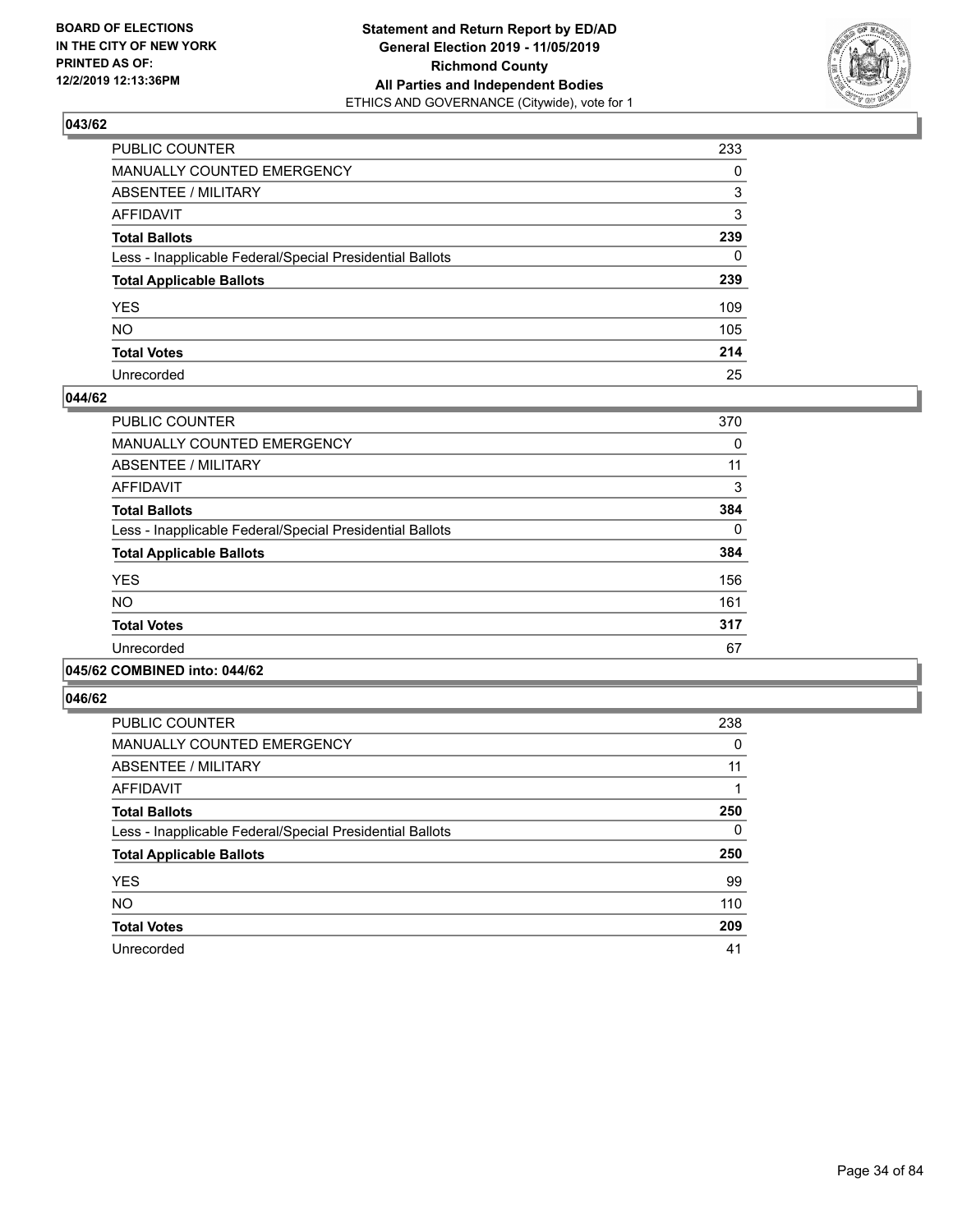

| PUBLIC COUNTER                                           | 365            |
|----------------------------------------------------------|----------------|
| MANUALLY COUNTED EMERGENCY                               | $\mathbf{0}$   |
| ABSENTEE / MILITARY                                      | 13             |
| AFFIDAVIT                                                | $\overline{2}$ |
| Total Ballots                                            | 380            |
| Less - Inapplicable Federal/Special Presidential Ballots | $\Omega$       |
| <b>Total Applicable Ballots</b>                          | 380            |
| YES                                                      | 135            |
| NO.                                                      | 203            |
| <b>Total Votes</b>                                       | 338            |
| Unrecorded                                               | 42             |

# **048/62**

| PUBLIC COUNTER                                           | 170            |
|----------------------------------------------------------|----------------|
| MANUALLY COUNTED EMERGENCY                               | 0              |
| ABSENTEE / MILITARY                                      | $\overline{2}$ |
| AFFIDAVIT                                                | $\Omega$       |
| <b>Total Ballots</b>                                     | 172            |
| Less - Inapplicable Federal/Special Presidential Ballots | 0              |
| <b>Total Applicable Ballots</b>                          | 172            |
| <b>YES</b>                                               | 76             |
| <b>NO</b>                                                | 83             |
| <b>Total Votes</b>                                       | 159            |
| Unrecorded                                               | 13             |

| <b>PUBLIC COUNTER</b>                                    | 250 |
|----------------------------------------------------------|-----|
| <b>MANUALLY COUNTED EMERGENCY</b>                        | 0   |
| ABSENTEE / MILITARY                                      | 9   |
| AFFIDAVIT                                                | 2   |
| <b>Total Ballots</b>                                     | 261 |
| Less - Inapplicable Federal/Special Presidential Ballots | 0   |
| <b>Total Applicable Ballots</b>                          | 261 |
| <b>YES</b>                                               | 108 |
| <b>NO</b>                                                | 134 |
| <b>Total Votes</b>                                       | 242 |
| Unrecorded                                               | 19  |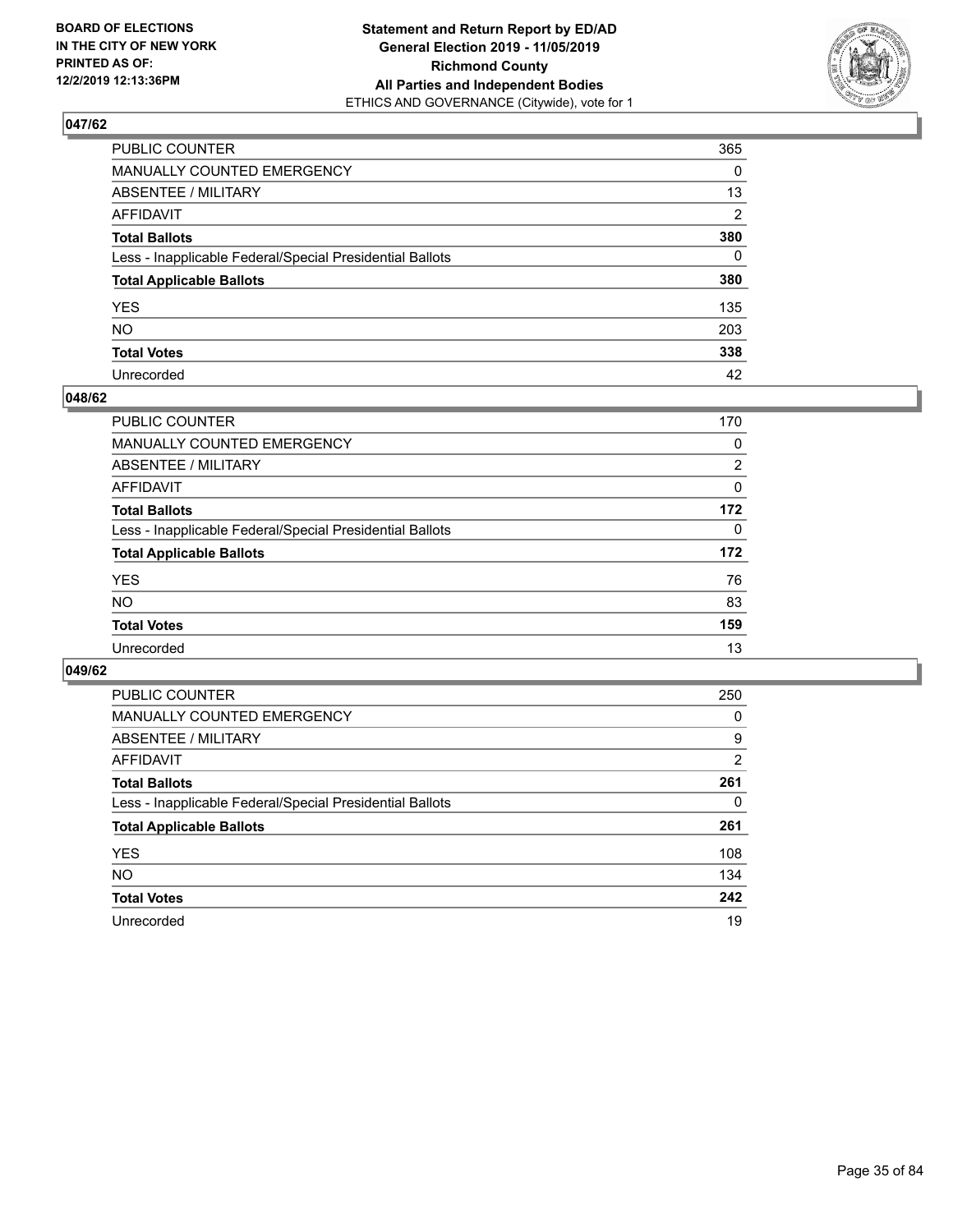

| PUBLIC COUNTER                                           | 267          |
|----------------------------------------------------------|--------------|
| MANUALLY COUNTED EMERGENCY                               | $\Omega$     |
| ABSENTEE / MILITARY                                      |              |
| AFFIDAVIT                                                | $\Omega$     |
| Total Ballots                                            | 268          |
| Less - Inapplicable Federal/Special Presidential Ballots | $\mathbf{0}$ |
| <b>Total Applicable Ballots</b>                          | 268          |
| YES                                                      | 118          |
| NΟ                                                       | 117          |
| <b>Total Votes</b>                                       | 235          |
| Unrecorded                                               | 33           |

# **051/62**

| <b>PUBLIC COUNTER</b>                                    | 190      |
|----------------------------------------------------------|----------|
| MANUALLY COUNTED EMERGENCY                               | 0        |
| ABSENTEE / MILITARY                                      | 11       |
| AFFIDAVIT                                                | 0        |
| <b>Total Ballots</b>                                     | 201      |
| Less - Inapplicable Federal/Special Presidential Ballots | $\Omega$ |
| <b>Total Applicable Ballots</b>                          | 201      |
| <b>YES</b>                                               | 91       |
| <b>NO</b>                                                | 98       |
| <b>Total Votes</b>                                       | 189      |
| Unrecorded                                               | 12       |

| <b>PUBLIC COUNTER</b>                                    | 229 |
|----------------------------------------------------------|-----|
| MANUALLY COUNTED EMERGENCY                               | 0   |
| ABSENTEE / MILITARY                                      | 10  |
| AFFIDAVIT                                                |     |
| <b>Total Ballots</b>                                     | 240 |
| Less - Inapplicable Federal/Special Presidential Ballots | 0   |
| <b>Total Applicable Ballots</b>                          | 240 |
| <b>YES</b>                                               | 116 |
| <b>NO</b>                                                | 109 |
| <b>Total Votes</b>                                       | 225 |
| Unrecorded                                               | 15  |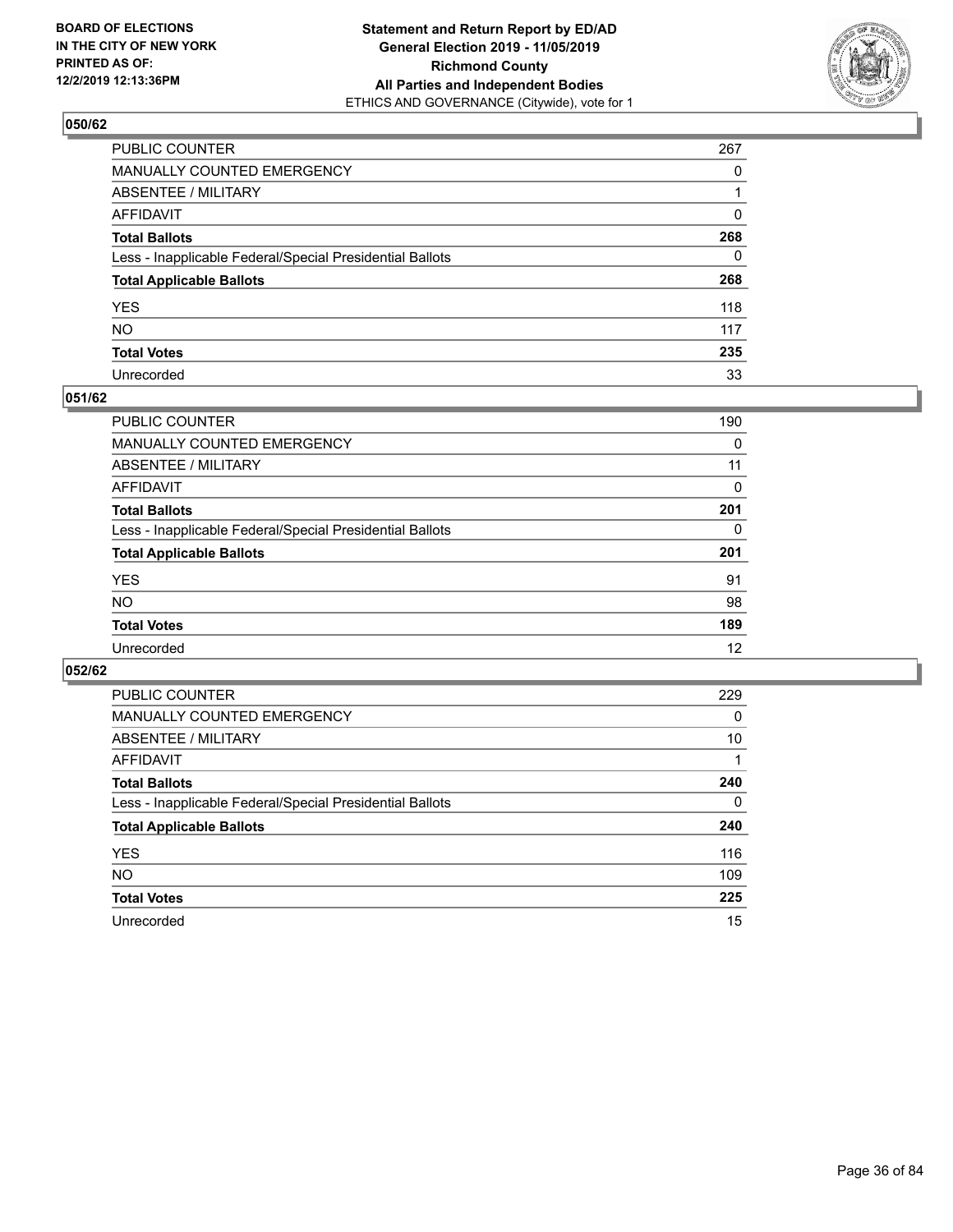

| PUBLIC COUNTER                                           | 228          |
|----------------------------------------------------------|--------------|
| MANUALLY COUNTED EMERGENCY                               | $\mathbf{0}$ |
| ABSENTEE / MILITARY                                      | 2            |
| AFFIDAVIT                                                |              |
| Total Ballots                                            | 231          |
| Less - Inapplicable Federal/Special Presidential Ballots | $\mathbf{0}$ |
| <b>Total Applicable Ballots</b>                          | 231          |
| YES                                                      | 116          |
| NΟ                                                       | 102          |
| <b>Total Votes</b>                                       | 218          |
| Unrecorded                                               | 13           |

#### **054/62**

| PUBLIC COUNTER                                           | 180      |
|----------------------------------------------------------|----------|
| <b>MANUALLY COUNTED EMERGENCY</b>                        | 0        |
| <b>ABSENTEE / MILITARY</b>                               | 9        |
| AFFIDAVIT                                                | $\Omega$ |
| <b>Total Ballots</b>                                     | 189      |
| Less - Inapplicable Federal/Special Presidential Ballots | 0        |
| <b>Total Applicable Ballots</b>                          | 189      |
| <b>YES</b>                                               | 91       |
| <b>NO</b>                                                | 84       |
| <b>Total Votes</b>                                       | 175      |
| Unrecorded                                               | 14       |

| PUBLIC COUNTER                                           | 221      |
|----------------------------------------------------------|----------|
| <b>MANUALLY COUNTED EMERGENCY</b>                        | $\Omega$ |
| ABSENTEE / MILITARY                                      | 7        |
| AFFIDAVIT                                                | $\Omega$ |
| <b>Total Ballots</b>                                     | 228      |
| Less - Inapplicable Federal/Special Presidential Ballots | 0        |
| <b>Total Applicable Ballots</b>                          | 228      |
| <b>YES</b>                                               | 86       |
| <b>NO</b>                                                | 128      |
| <b>Total Votes</b>                                       | 214      |
| Unrecorded                                               | 14       |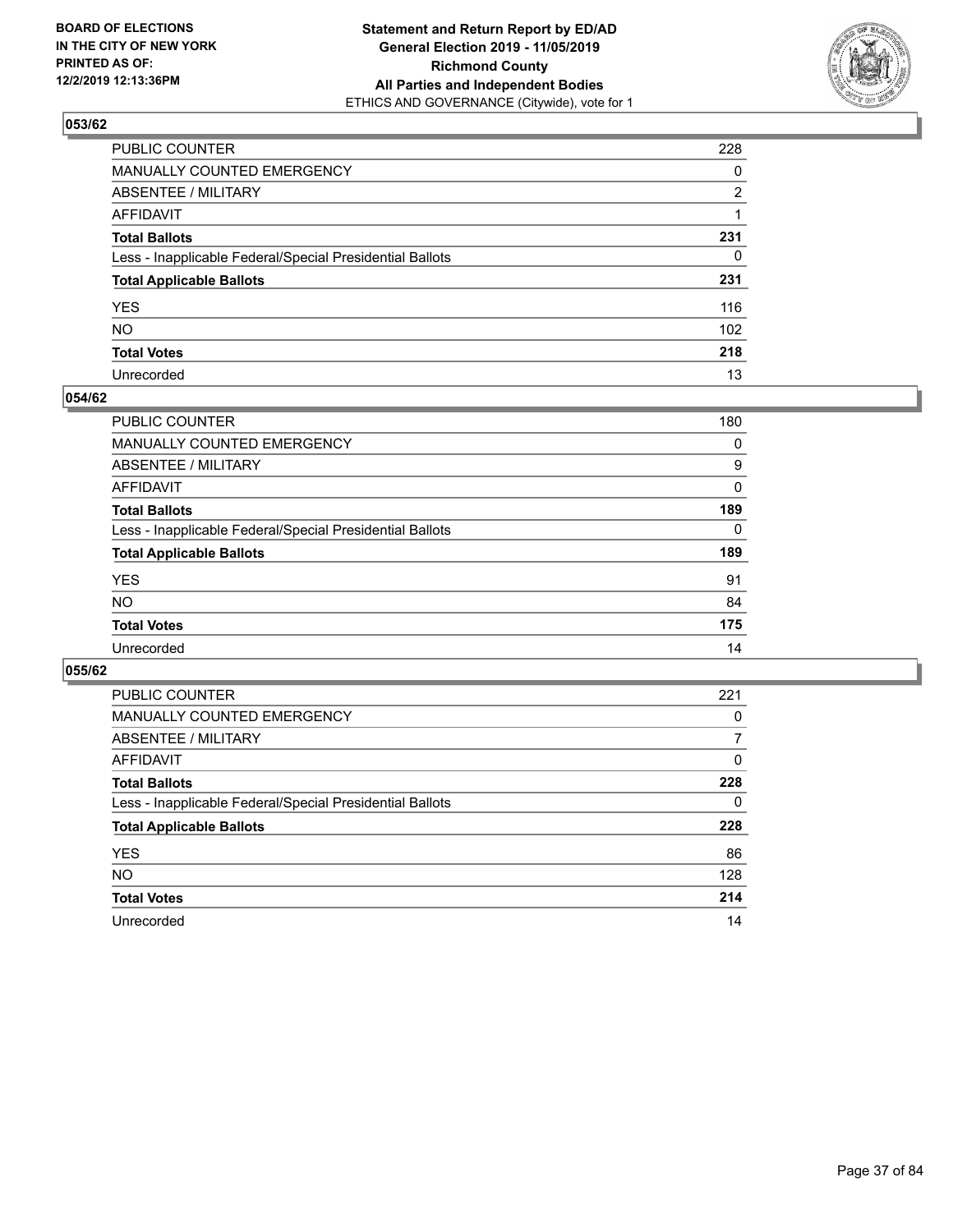

| PUBLIC COUNTER                                           | 197            |
|----------------------------------------------------------|----------------|
| MANUALLY COUNTED EMERGENCY                               | $\mathbf{0}$   |
| ABSENTEE / MILITARY                                      | 3              |
| AFFIDAVIT                                                | $\overline{2}$ |
| Total Ballots                                            | 202            |
| Less - Inapplicable Federal/Special Presidential Ballots | $\Omega$       |
| <b>Total Applicable Ballots</b>                          | 202            |
| YES                                                      | 103            |
| NO.                                                      | 79             |
| <b>Total Votes</b>                                       | 182            |
| Unrecorded                                               | 20             |

#### **057/62**

| <b>PUBLIC COUNTER</b>                                    | 192      |
|----------------------------------------------------------|----------|
| <b>MANUALLY COUNTED EMERGENCY</b>                        | 0        |
| ABSENTEE / MILITARY                                      | 7        |
| AFFIDAVIT                                                | $\Omega$ |
| <b>Total Ballots</b>                                     | 199      |
| Less - Inapplicable Federal/Special Presidential Ballots | $\Omega$ |
| <b>Total Applicable Ballots</b>                          | 199      |
| <b>YES</b>                                               | 89       |
| <b>NO</b>                                                | 97       |
| <b>Total Votes</b>                                       | 186      |
| Unrecorded                                               | 13       |

| PUBLIC COUNTER                                           | 217      |
|----------------------------------------------------------|----------|
| MANUALLY COUNTED EMERGENCY                               | 0        |
| ABSENTEE / MILITARY                                      | 6        |
| AFFIDAVIT                                                | $\Omega$ |
| <b>Total Ballots</b>                                     | 223      |
| Less - Inapplicable Federal/Special Presidential Ballots | 0        |
| <b>Total Applicable Ballots</b>                          | 223      |
| <b>YES</b>                                               | 96       |
| NO.                                                      | 101      |
| <b>Total Votes</b>                                       | 197      |
| Unrecorded                                               | 26       |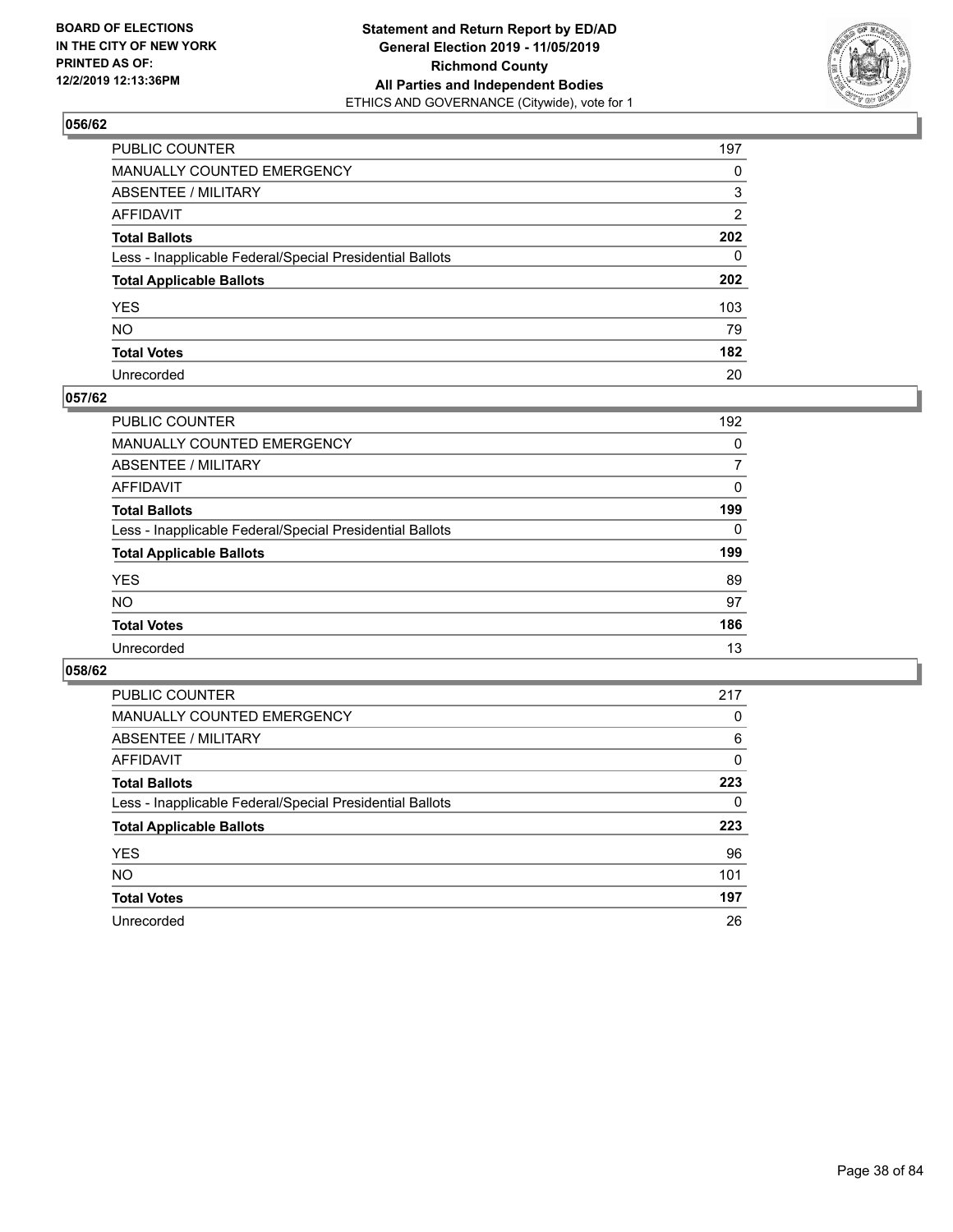

| PUBLIC COUNTER                                           | 175          |
|----------------------------------------------------------|--------------|
| MANUALLY COUNTED EMERGENCY                               | $\mathbf{0}$ |
| ABSENTEE / MILITARY                                      | 17           |
| AFFIDAVIT                                                | 2            |
| Total Ballots                                            | 194          |
| Less - Inapplicable Federal/Special Presidential Ballots | $\Omega$     |
| <b>Total Applicable Ballots</b>                          | 194          |
| YES                                                      | 83           |
| NO.                                                      | 93           |
| <b>Total Votes</b>                                       | 176          |
| Unrecorded                                               | 18           |

#### **060/62**

| <b>PUBLIC COUNTER</b>                                    | 249 |
|----------------------------------------------------------|-----|
| <b>MANUALLY COUNTED EMERGENCY</b>                        | 0   |
| ABSENTEE / MILITARY                                      | 8   |
| AFFIDAVIT                                                | 0   |
| <b>Total Ballots</b>                                     | 257 |
| Less - Inapplicable Federal/Special Presidential Ballots | 0   |
| <b>Total Applicable Ballots</b>                          | 257 |
| <b>YES</b>                                               | 105 |
| <b>NO</b>                                                | 114 |
| <b>Total Votes</b>                                       | 219 |
| Unrecorded                                               | 38  |

| PUBLIC COUNTER                                           | 253      |
|----------------------------------------------------------|----------|
| MANUALLY COUNTED EMERGENCY                               | 0        |
| ABSENTEE / MILITARY                                      |          |
| AFFIDAVIT                                                | 0        |
| <b>Total Ballots</b>                                     | 254      |
| Less - Inapplicable Federal/Special Presidential Ballots | $\Omega$ |
| <b>Total Applicable Ballots</b>                          | 254      |
| <b>YES</b>                                               | 121      |
| NO.                                                      | 111      |
| <b>Total Votes</b>                                       | 232      |
| Unrecorded                                               | 22       |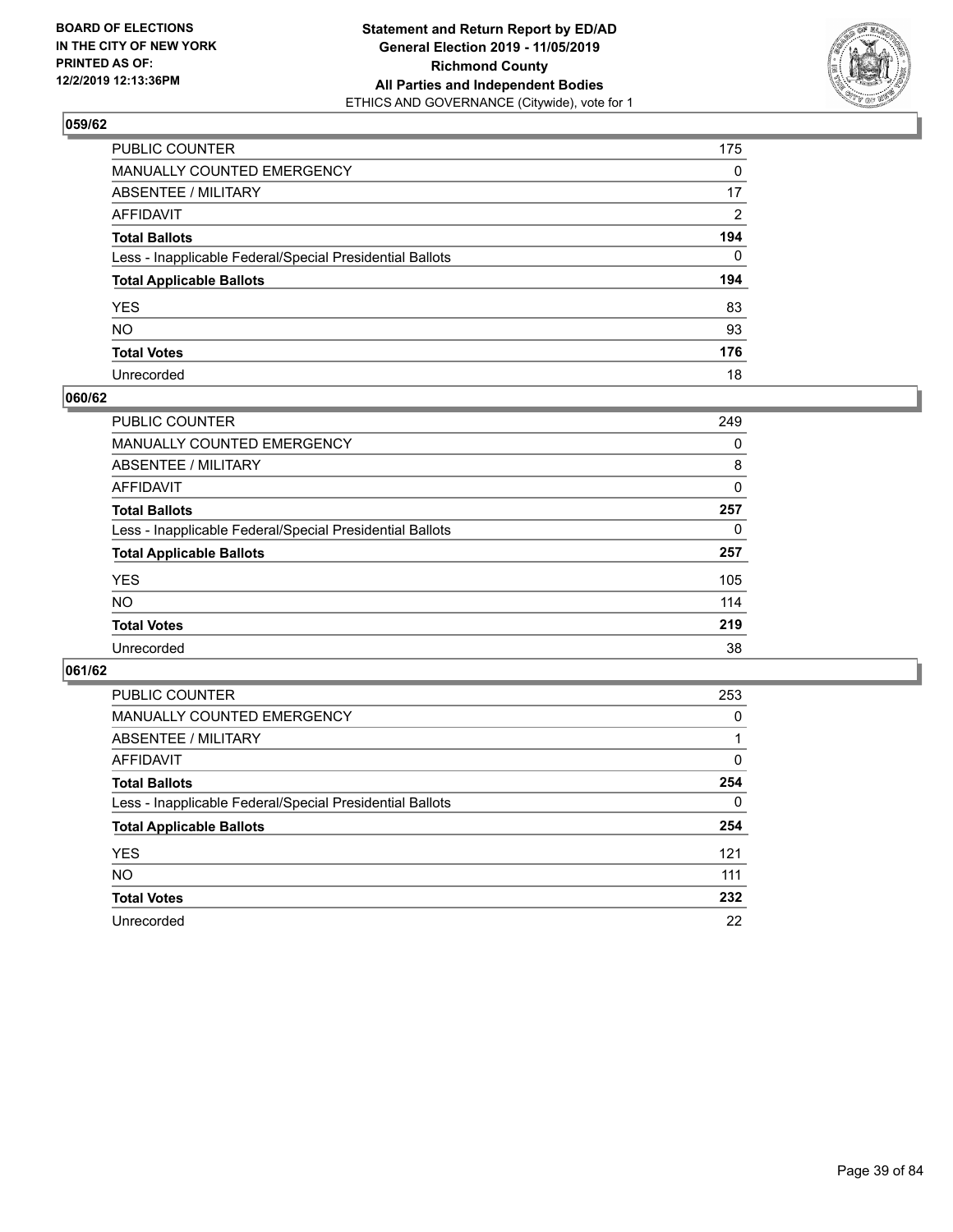

| PUBLIC COUNTER                                           | 213            |
|----------------------------------------------------------|----------------|
| MANUALLY COUNTED EMERGENCY                               | $\mathbf{0}$   |
| ABSENTEE / MILITARY                                      | $\overline{7}$ |
| AFFIDAVIT                                                | 2              |
| Total Ballots                                            | 222            |
| Less - Inapplicable Federal/Special Presidential Ballots | $\mathbf{0}$   |
| <b>Total Applicable Ballots</b>                          | 222            |
| YES                                                      | 97             |
| NO.                                                      | 109            |
| <b>Total Votes</b>                                       | 206            |
| Unrecorded                                               | 16             |

#### **063/62**

| PUBLIC COUNTER                                           | 388      |
|----------------------------------------------------------|----------|
| <b>MANUALLY COUNTED EMERGENCY</b>                        | 0        |
| ABSENTEE / MILITARY                                      | 12       |
| AFFIDAVIT                                                | 2        |
| <b>Total Ballots</b>                                     | 402      |
| Less - Inapplicable Federal/Special Presidential Ballots | $\Omega$ |
| <b>Total Applicable Ballots</b>                          | 402      |
| <b>YES</b>                                               | 183      |
| <b>NO</b>                                                | 166      |
| <b>Total Votes</b>                                       | 349      |
| Unrecorded                                               | 53       |

| PUBLIC COUNTER                                           | 116      |
|----------------------------------------------------------|----------|
| MANUALLY COUNTED EMERGENCY                               | 0        |
| ABSENTEE / MILITARY                                      | 9        |
| AFFIDAVIT                                                |          |
| <b>Total Ballots</b>                                     | 126      |
| Less - Inapplicable Federal/Special Presidential Ballots | $\Omega$ |
| <b>Total Applicable Ballots</b>                          | 126      |
| <b>YES</b>                                               | 77       |
| <b>NO</b>                                                | 44       |
| <b>Total Votes</b>                                       | 121      |
| Unrecorded                                               | 5        |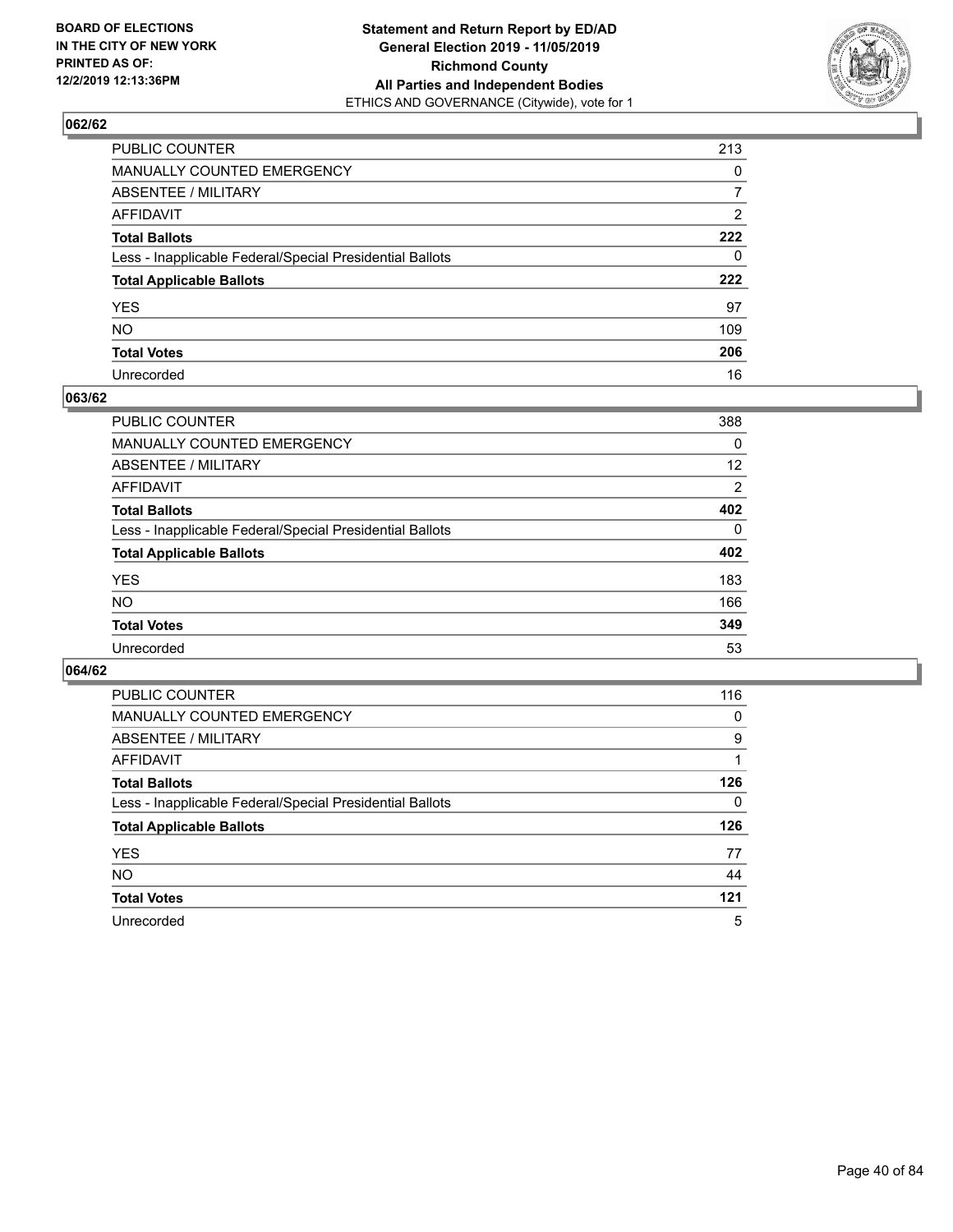

| PUBLIC COUNTER                                           | 286          |
|----------------------------------------------------------|--------------|
| MANUALLY COUNTED EMERGENCY                               | $\mathbf{0}$ |
| ABSENTEE / MILITARY                                      | 7            |
| AFFIDAVIT                                                |              |
| Total Ballots                                            | 294          |
| Less - Inapplicable Federal/Special Presidential Ballots | $\mathbf{0}$ |
| <b>Total Applicable Ballots</b>                          | 294          |
| YES                                                      | 126          |
| NO.                                                      | 124          |
| <b>Total Votes</b>                                       | 250          |
| Unrecorded                                               | 44           |

#### **066/62**

| PUBLIC COUNTER                                           | 427      |
|----------------------------------------------------------|----------|
| MANUALLY COUNTED EMERGENCY                               | 0        |
| ABSENTEE / MILITARY                                      | 11       |
| AFFIDAVIT                                                | $\Omega$ |
| <b>Total Ballots</b>                                     | 438      |
| Less - Inapplicable Federal/Special Presidential Ballots | $\Omega$ |
| <b>Total Applicable Ballots</b>                          | 438      |
| <b>YES</b>                                               | 214      |
| <b>NO</b>                                                | 189      |
| <b>Total Votes</b>                                       | 403      |
| Unrecorded                                               | 35       |

| PUBLIC COUNTER                                           | 403      |
|----------------------------------------------------------|----------|
| <b>MANUALLY COUNTED EMERGENCY</b>                        | $\Omega$ |
| ABSENTEE / MILITARY                                      | 15       |
| AFFIDAVIT                                                | 0        |
| <b>Total Ballots</b>                                     | 418      |
| Less - Inapplicable Federal/Special Presidential Ballots | $\Omega$ |
| <b>Total Applicable Ballots</b>                          | 418      |
| <b>YES</b>                                               | 195      |
| NO.                                                      | 198      |
| <b>Total Votes</b>                                       | 393      |
| Unrecorded                                               | 25       |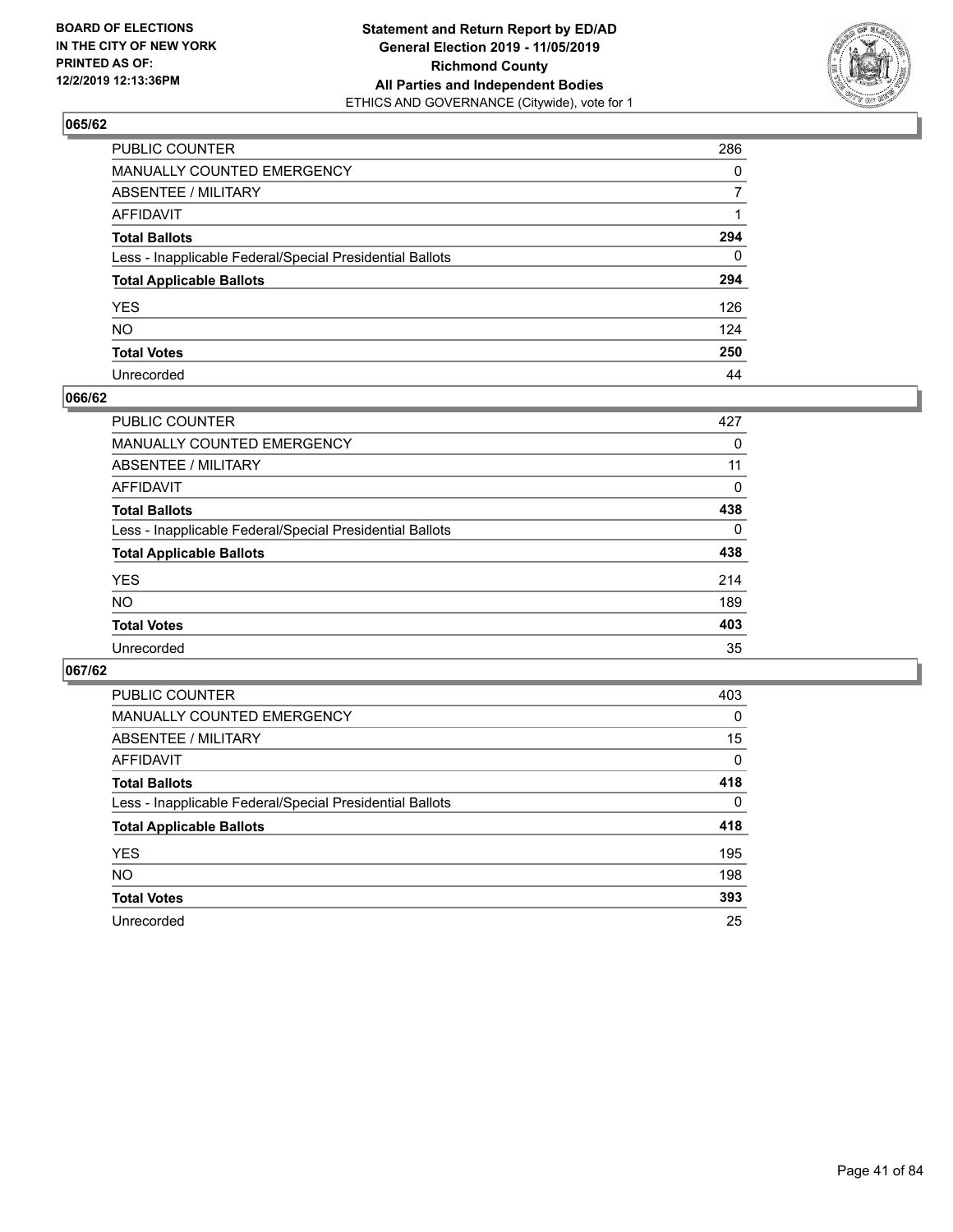

| PUBLIC COUNTER                                           | 392      |
|----------------------------------------------------------|----------|
| <b>MANUALLY COUNTED EMERGENCY</b>                        | 5        |
| <b>ABSENTEE / MILITARY</b>                               | 11       |
| <b>AFFIDAVIT</b>                                         |          |
| <b>Total Ballots</b>                                     | 409      |
| Less - Inapplicable Federal/Special Presidential Ballots | $\Omega$ |
| <b>Total Applicable Ballots</b>                          | 409      |
| <b>YES</b>                                               | 199      |
| <b>NO</b>                                                | 184      |
| <b>Total Votes</b>                                       | 383      |
| Unrecorded                                               | 26       |

### **069/62 COMBINED into: 066/62**

#### **070/62**

| <b>PUBLIC COUNTER</b>                                    | 111            |
|----------------------------------------------------------|----------------|
| MANUALLY COUNTED EMERGENCY                               | 0              |
| ABSENTEE / MILITARY                                      | 4              |
| AFFIDAVIT                                                | $\overline{2}$ |
| <b>Total Ballots</b>                                     | 117            |
| Less - Inapplicable Federal/Special Presidential Ballots | 0              |
| <b>Total Applicable Ballots</b>                          | 117            |
| <b>YES</b>                                               | 56             |
| <b>NO</b>                                                | 46             |
| <b>Total Votes</b>                                       | 102            |
| Unrecorded                                               | 15             |
|                                                          |                |

## **071/62 COMBINED into: 063/62**

| <b>PUBLIC COUNTER</b>                                    | 159 |
|----------------------------------------------------------|-----|
| <b>MANUALLY COUNTED EMERGENCY</b>                        | 0   |
| ABSENTEE / MILITARY                                      |     |
| AFFIDAVIT                                                |     |
| <b>Total Ballots</b>                                     | 161 |
| Less - Inapplicable Federal/Special Presidential Ballots | 0   |
| <b>Total Applicable Ballots</b>                          | 161 |
| <b>YES</b>                                               | 79  |
| <b>NO</b>                                                | 64  |
| <b>Total Votes</b>                                       | 143 |
| Unrecorded                                               | 18  |
| 073/62 COMBINED into: 068/62                             |     |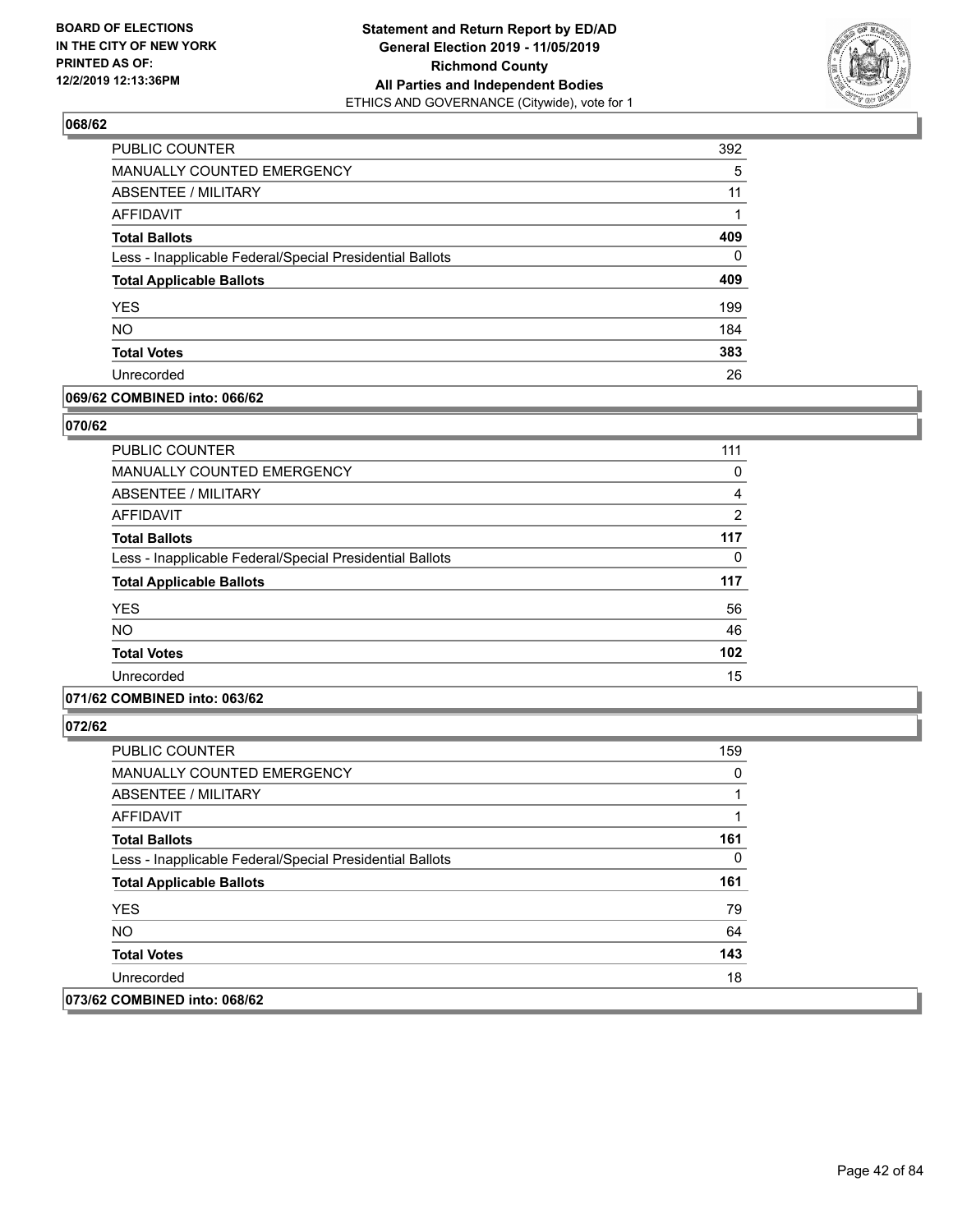

| PUBLIC COUNTER                                           | 285          |
|----------------------------------------------------------|--------------|
| MANUALLY COUNTED EMERGENCY                               | $\mathbf{0}$ |
| ABSENTEE / MILITARY                                      | 15           |
| AFFIDAVIT                                                | $\Omega$     |
| Total Ballots                                            | 300          |
| Less - Inapplicable Federal/Special Presidential Ballots | $\mathbf{0}$ |
| <b>Total Applicable Ballots</b>                          | 300          |
| YES                                                      | 130          |
| NO.                                                      | 128          |
| <b>Total Votes</b>                                       | 258          |
| Unrecorded                                               | 42           |

### **075/62**

| <b>PUBLIC COUNTER</b>                                    | 177      |
|----------------------------------------------------------|----------|
| <b>MANUALLY COUNTED EMERGENCY</b>                        | 0        |
| ABSENTEE / MILITARY                                      | 8        |
| AFFIDAVIT                                                |          |
| <b>Total Ballots</b>                                     | 186      |
| Less - Inapplicable Federal/Special Presidential Ballots | $\Omega$ |
| <b>Total Applicable Ballots</b>                          | 186      |
| <b>YES</b>                                               | 100      |
| <b>NO</b>                                                | 64       |
| <b>Total Votes</b>                                       | 164      |
| Unrecorded                                               | 22       |

| PUBLIC COUNTER                                           | 200      |
|----------------------------------------------------------|----------|
| <b>MANUALLY COUNTED EMERGENCY</b>                        | $\Omega$ |
| ABSENTEE / MILITARY                                      |          |
| AFFIDAVIT                                                |          |
| <b>Total Ballots</b>                                     | 202      |
| Less - Inapplicable Federal/Special Presidential Ballots | 0        |
| <b>Total Applicable Ballots</b>                          | 202      |
| <b>YES</b>                                               | 87       |
| <b>NO</b>                                                | 99       |
| <b>Total Votes</b>                                       | 186      |
| Unrecorded                                               | 16       |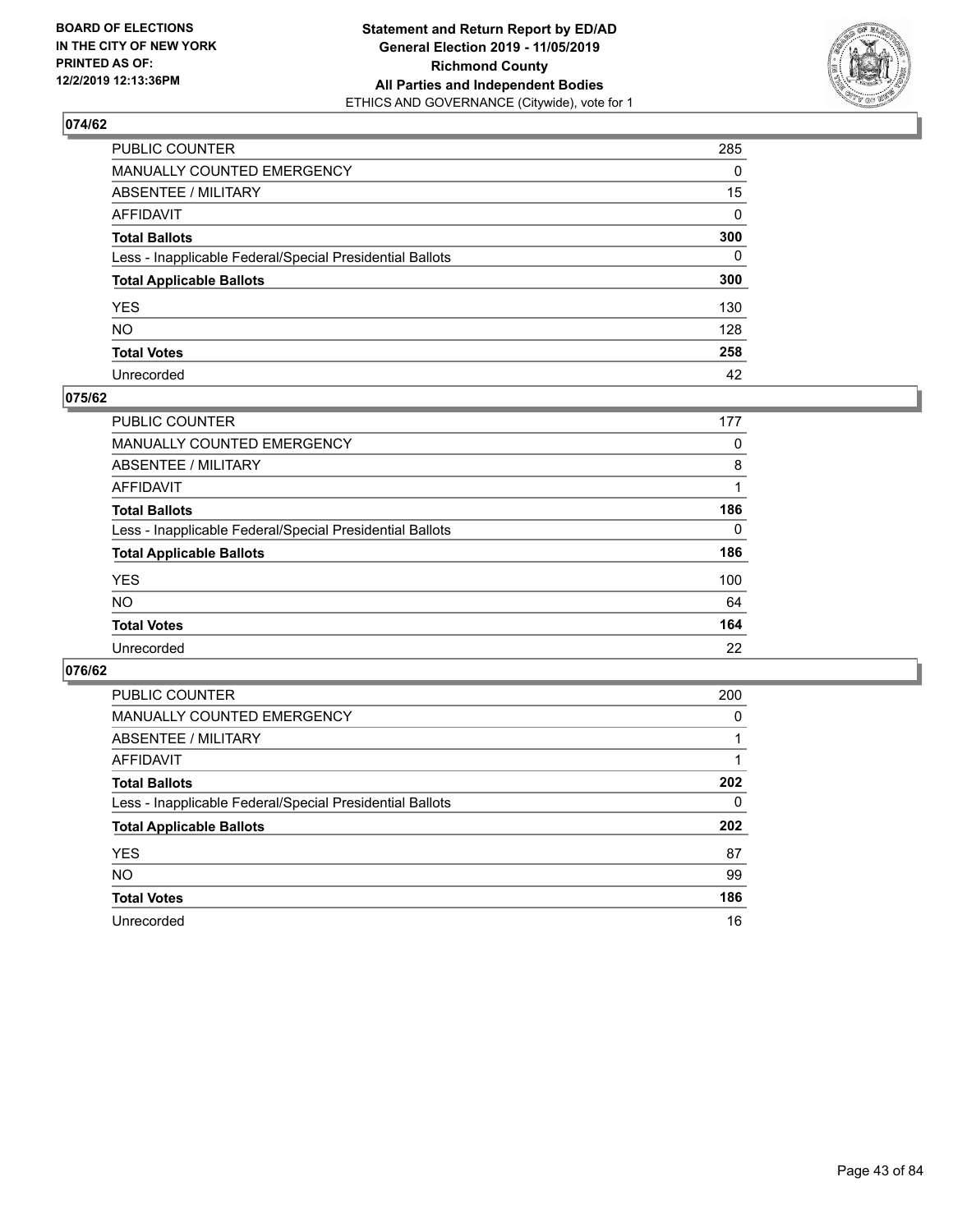

| PUBLIC COUNTER                                           | 234             |
|----------------------------------------------------------|-----------------|
| MANUALLY COUNTED EMERGENCY                               | 0               |
| ABSENTEE / MILITARY                                      | 12 <sup>2</sup> |
| AFFIDAVIT                                                |                 |
| Total Ballots                                            | 247             |
| Less - Inapplicable Federal/Special Presidential Ballots | $\Omega$        |
| <b>Total Applicable Ballots</b>                          | 247             |
| YES                                                      | 93              |
| NO.                                                      | 113             |
| <b>Total Votes</b>                                       | 206             |
| Unrecorded                                               | 41              |

#### **078/62**

| <b>PUBLIC COUNTER</b>                                    | 219      |
|----------------------------------------------------------|----------|
| MANUALLY COUNTED EMERGENCY                               | 0        |
| ABSENTEE / MILITARY                                      | 7        |
| AFFIDAVIT                                                | 4        |
| <b>Total Ballots</b>                                     | 230      |
| Less - Inapplicable Federal/Special Presidential Ballots | $\Omega$ |
| <b>Total Applicable Ballots</b>                          | 230      |
| <b>YES</b>                                               | 100      |
| <b>NO</b>                                                | 103      |
| <b>Total Votes</b>                                       | 203      |
| Unrecorded                                               | 27       |

| PUBLIC COUNTER                                           | 308      |
|----------------------------------------------------------|----------|
| <b>MANUALLY COUNTED EMERGENCY</b>                        | 0        |
| ABSENTEE / MILITARY                                      | 11       |
| AFFIDAVIT                                                |          |
| <b>Total Ballots</b>                                     | 320      |
| Less - Inapplicable Federal/Special Presidential Ballots | $\Omega$ |
| <b>Total Applicable Ballots</b>                          | 320      |
| <b>YES</b>                                               | 141      |
| <b>NO</b>                                                | 148      |
| <b>Total Votes</b>                                       | 289      |
| Unrecorded                                               | 31       |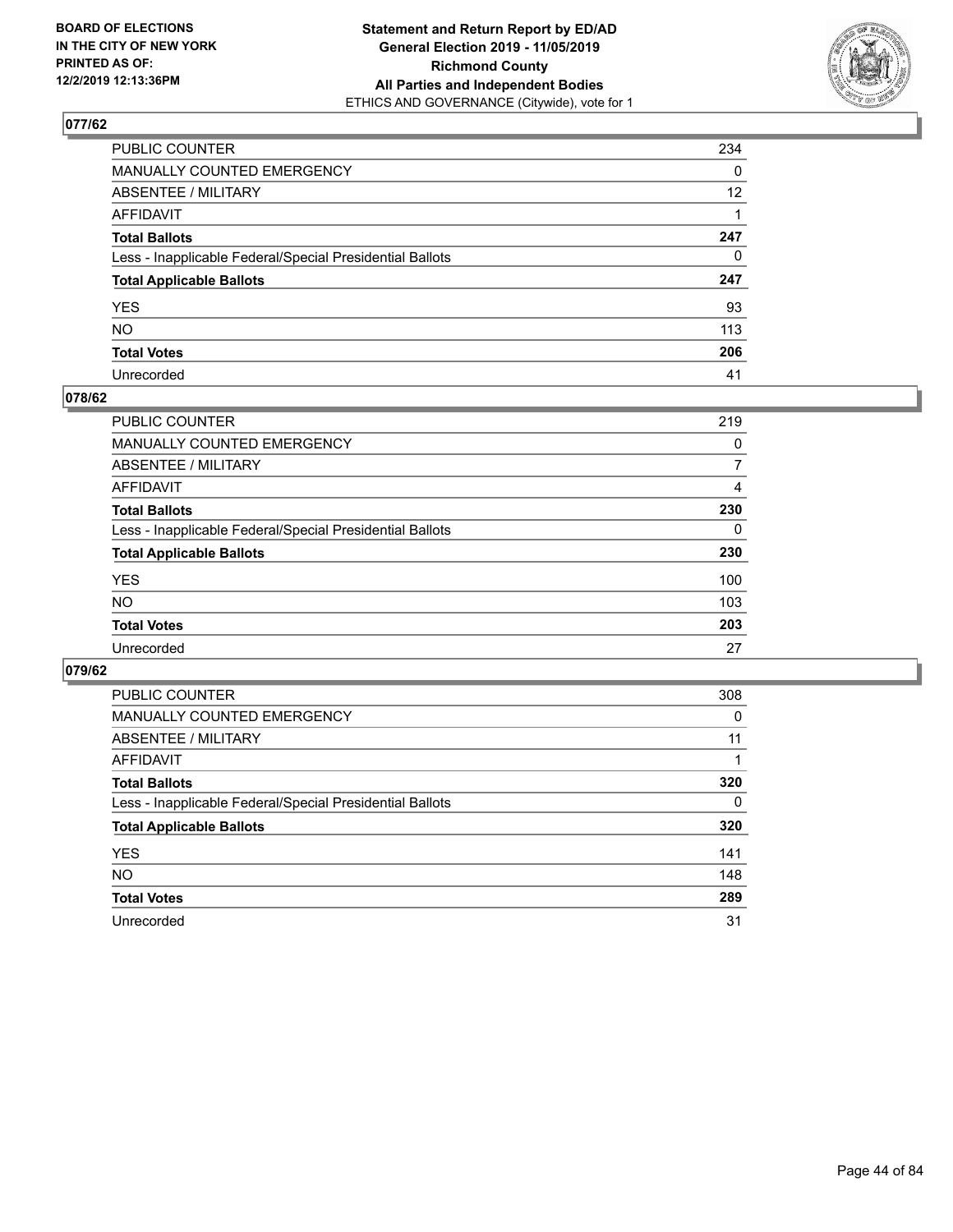

| PUBLIC COUNTER                                           | 155            |
|----------------------------------------------------------|----------------|
| MANUALLY COUNTED EMERGENCY                               | $\mathbf{0}$   |
| ABSENTEE / MILITARY                                      | $\overline{4}$ |
| AFFIDAVIT                                                | $\overline{2}$ |
| Total Ballots                                            | 161            |
| Less - Inapplicable Federal/Special Presidential Ballots | $\mathbf{0}$   |
| <b>Total Applicable Ballots</b>                          | 161            |
| YES                                                      | 79             |
| NO.                                                      | 63             |
| <b>Total Votes</b>                                       | 142            |
| Unrecorded                                               | 19             |

#### **081/62**

| PUBLIC COUNTER                                           | 167      |
|----------------------------------------------------------|----------|
| <b>MANUALLY COUNTED EMERGENCY</b>                        | 0        |
| ABSENTEE / MILITARY                                      | 11       |
| <b>AFFIDAVIT</b>                                         | 0        |
| <b>Total Ballots</b>                                     | 178      |
| Less - Inapplicable Federal/Special Presidential Ballots | $\Omega$ |
| <b>Total Applicable Ballots</b>                          | 178      |
| <b>YES</b>                                               | 77       |
| <b>NO</b>                                                | 83       |
| <b>Total Votes</b>                                       | 160      |
| Unrecorded                                               | 18       |
|                                                          |          |

#### **082/62 COMBINED into: 079/62**

| <b>PUBLIC COUNTER</b>                                    | 172 |
|----------------------------------------------------------|-----|
| <b>MANUALLY COUNTED EMERGENCY</b>                        | 0   |
| ABSENTEE / MILITARY                                      |     |
| AFFIDAVIT                                                | 0   |
| <b>Total Ballots</b>                                     | 173 |
| Less - Inapplicable Federal/Special Presidential Ballots | 0   |
| <b>Total Applicable Ballots</b>                          | 173 |
| <b>YES</b>                                               | 63  |
| <b>NO</b>                                                | 98  |
| <b>Total Votes</b>                                       | 161 |
| Unrecorded                                               | 12  |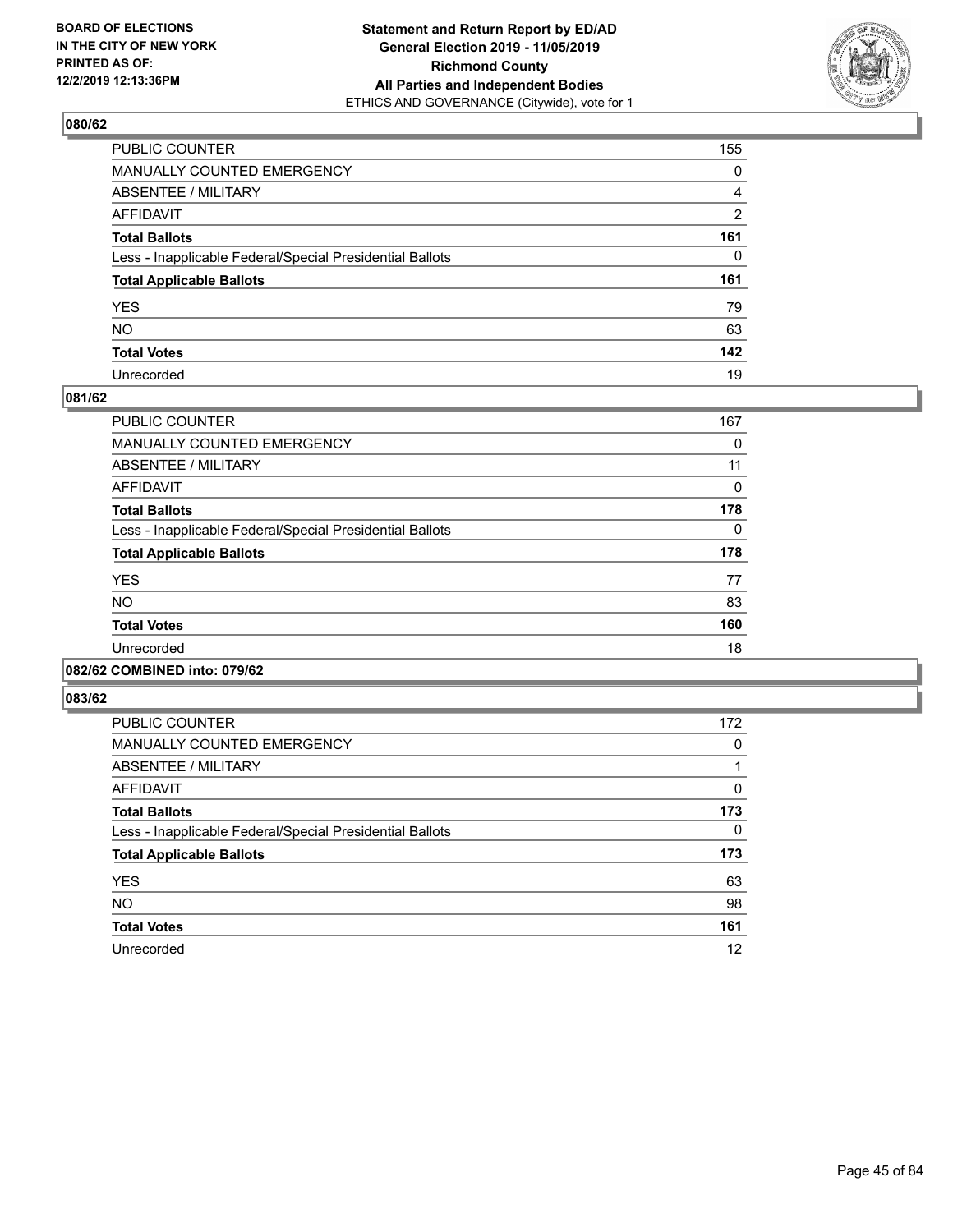

| <b>PUBLIC COUNTER</b>                                    | 227 |
|----------------------------------------------------------|-----|
| <b>MANUALLY COUNTED EMERGENCY</b>                        | 0   |
| ABSENTEE / MILITARY                                      | 3   |
| <b>AFFIDAVIT</b>                                         | 0   |
| <b>Total Ballots</b>                                     | 230 |
| Less - Inapplicable Federal/Special Presidential Ballots | 0   |
| <b>Total Applicable Ballots</b>                          | 230 |
| <b>YES</b>                                               | 95  |
| NO.                                                      | 114 |
| <b>Total Votes</b>                                       | 209 |
| Unrecorded                                               | 21  |
| 085/62 COMBINED into: 067/62                             |     |
| 086/62 COMBINED into: 047/62                             |     |
| 087/62 COMBINED into: 054/62                             |     |
| 088/62 COMBINED into: 054/62                             |     |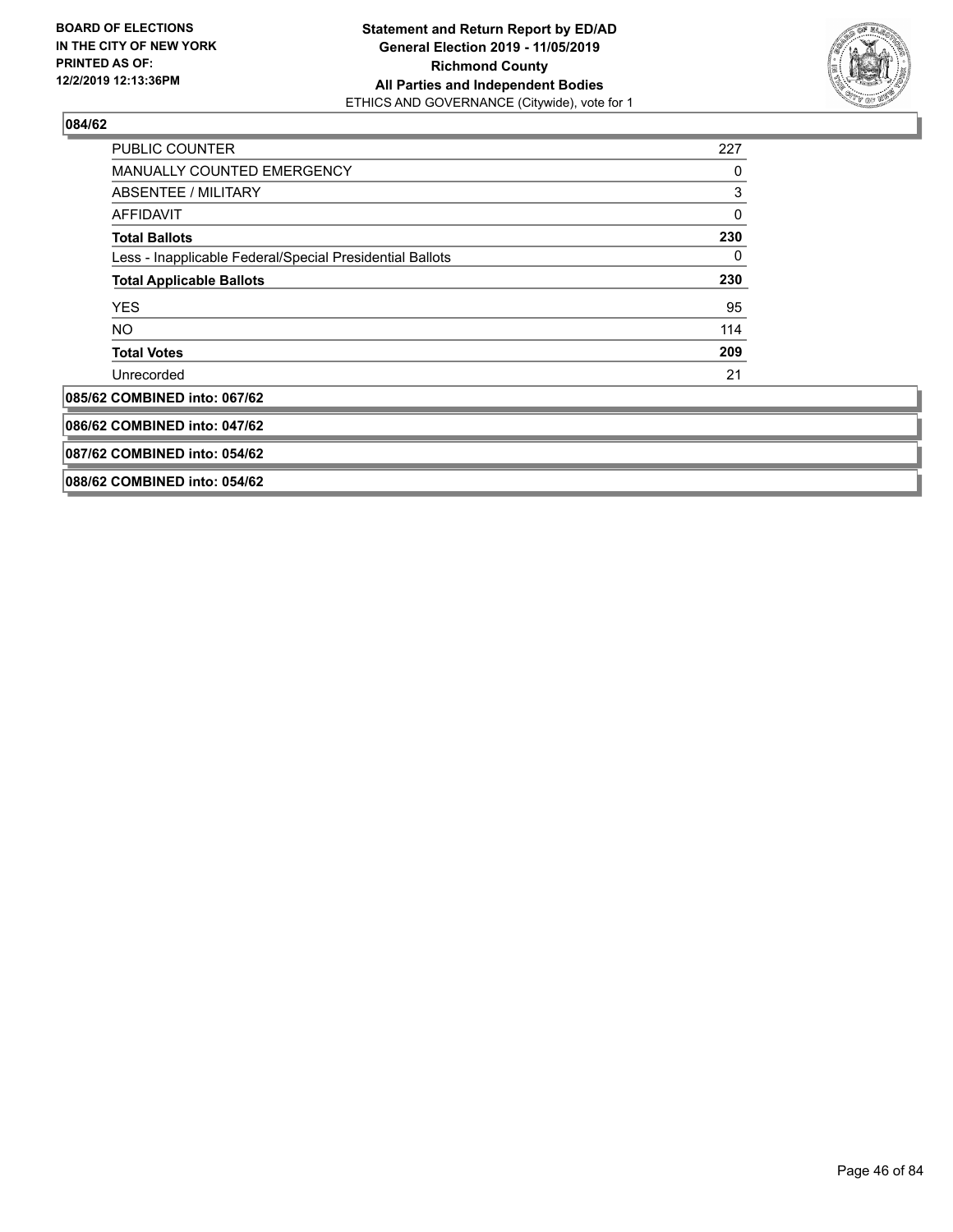

| PUBLIC COUNTER                                           | 355          |
|----------------------------------------------------------|--------------|
| MANUALLY COUNTED EMERGENCY                               | $\mathbf{0}$ |
| ABSENTEE / MILITARY                                      | 9            |
| AFFIDAVIT                                                | $\Omega$     |
| Total Ballots                                            | 364          |
| Less - Inapplicable Federal/Special Presidential Ballots | $\Omega$     |
| <b>Total Applicable Ballots</b>                          | 364          |
| YES                                                      | 180          |
| NO.                                                      | 152          |
| <b>Total Votes</b>                                       | 332          |
| Unrecorded                                               | 32           |

#### **002/63**

| PUBLIC COUNTER                                           | 176      |
|----------------------------------------------------------|----------|
| <b>MANUALLY COUNTED EMERGENCY</b>                        | 0        |
| ABSENTEE / MILITARY                                      | 8        |
| <b>AFFIDAVIT</b>                                         |          |
| <b>Total Ballots</b>                                     | 185      |
| Less - Inapplicable Federal/Special Presidential Ballots | $\Omega$ |
| <b>Total Applicable Ballots</b>                          | 185      |
| <b>YES</b>                                               | 110      |
| <b>NO</b>                                                | 55       |
| <b>Total Votes</b>                                       | 165      |
| Unrecorded                                               | 20       |
|                                                          |          |

### **003/63 COMBINED into: 001/63**

| PUBLIC COUNTER                                           | 161          |
|----------------------------------------------------------|--------------|
| <b>MANUALLY COUNTED EMERGENCY</b>                        | 0            |
| ABSENTEE / MILITARY                                      | 9            |
| <b>AFFIDAVIT</b>                                         | $\mathbf{0}$ |
| <b>Total Ballots</b>                                     | 170          |
| Less - Inapplicable Federal/Special Presidential Ballots | 0            |
| <b>Total Applicable Ballots</b>                          | 170          |
| <b>YES</b>                                               | 81           |
| <b>NO</b>                                                | 70           |
| <b>Total Votes</b>                                       | 151          |
| Unrecorded                                               | 19           |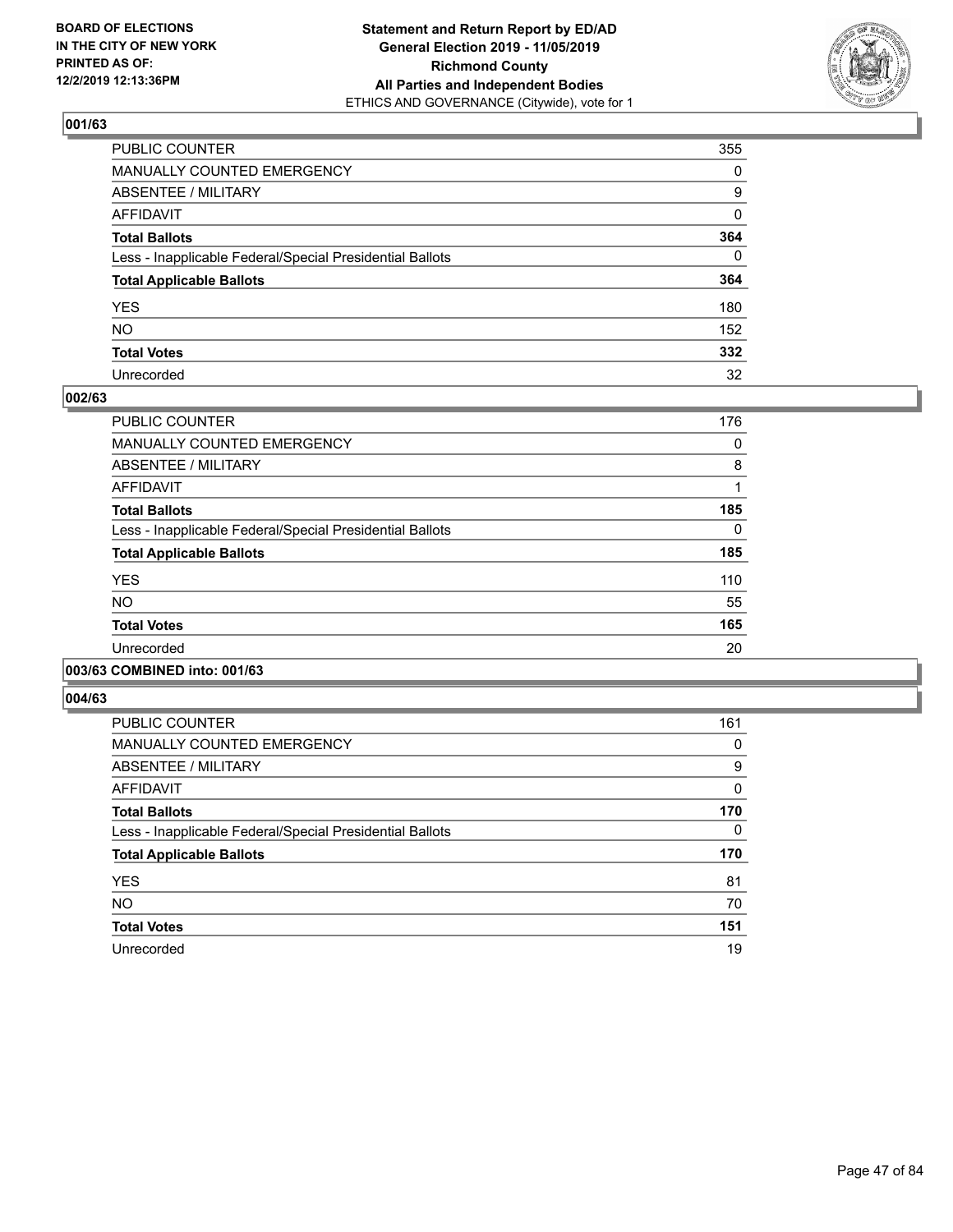

| <b>PUBLIC COUNTER</b>                                    | 317      |
|----------------------------------------------------------|----------|
| MANUALLY COUNTED EMERGENCY                               | $\Omega$ |
| <b>ABSENTEE / MILITARY</b>                               | 14       |
| AFFIDAVIT                                                | $\Omega$ |
| <b>Total Ballots</b>                                     | 331      |
| Less - Inapplicable Federal/Special Presidential Ballots | $\Omega$ |
| <b>Total Applicable Ballots</b>                          | 331      |
| <b>YES</b>                                               | 153      |
| <b>NO</b>                                                | 146      |
| <b>Total Votes</b>                                       | 299      |
| Unrecorded                                               | 32       |

### **006/63 COMBINED into: 005/63**

#### **007/63**

| <b>PUBLIC COUNTER</b>                                    | 295      |
|----------------------------------------------------------|----------|
| MANUALLY COUNTED EMERGENCY                               | 0        |
| ABSENTEE / MILITARY                                      | 6        |
| AFFIDAVIT                                                | 2        |
| <b>Total Ballots</b>                                     | 303      |
| Less - Inapplicable Federal/Special Presidential Ballots | $\Omega$ |
| <b>Total Applicable Ballots</b>                          | 303      |
| <b>YES</b>                                               | 144      |
| <b>NO</b>                                                | 120      |
| <b>Total Votes</b>                                       | 264      |
| Unrecorded                                               | 39       |

| <b>PUBLIC COUNTER</b>                                    | 152      |
|----------------------------------------------------------|----------|
| MANUALLY COUNTED EMERGENCY                               | 0        |
| ABSENTEE / MILITARY                                      | 8        |
| AFFIDAVIT                                                | 0        |
| <b>Total Ballots</b>                                     | 160      |
| Less - Inapplicable Federal/Special Presidential Ballots | $\Omega$ |
| <b>Total Applicable Ballots</b>                          | 160      |
| <b>YES</b>                                               | 89       |
| <b>NO</b>                                                | 62       |
| <b>Total Votes</b>                                       | 151      |
| Unrecorded                                               | 9        |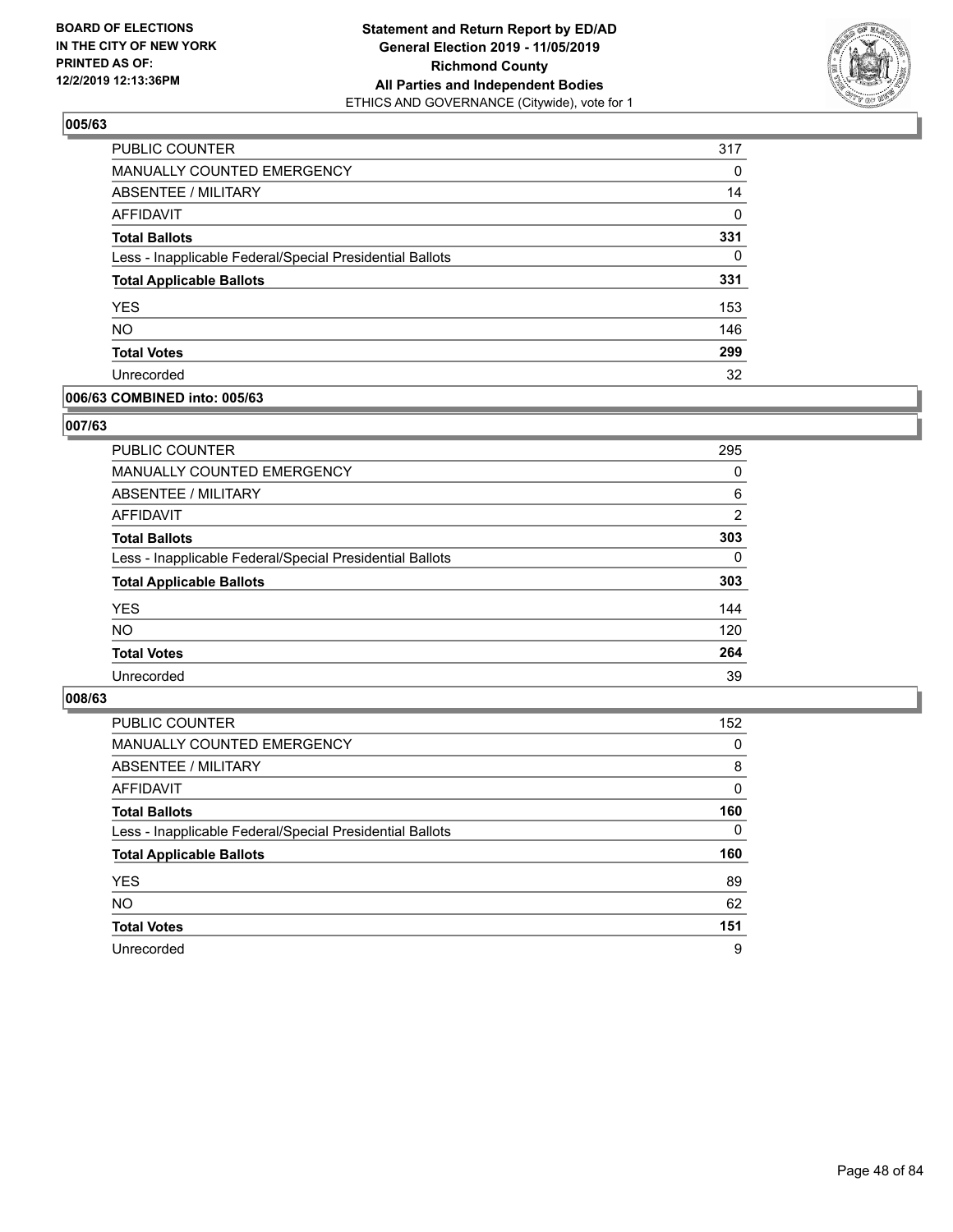

| PUBLIC COUNTER                                           | 14           |
|----------------------------------------------------------|--------------|
| MANUALLY COUNTED EMERGENCY                               | $\mathbf{0}$ |
| ABSENTEE / MILITARY                                      | 2            |
| AFFIDAVIT                                                | $\mathbf{0}$ |
| Total Ballots                                            | 16           |
| Less - Inapplicable Federal/Special Presidential Ballots | $\mathbf{0}$ |
| <b>Total Applicable Ballots</b>                          | 16           |
| YES                                                      | 7            |
| NO.                                                      | 8            |
| <b>Total Votes</b>                                       | 15           |
| Unrecorded                                               |              |

#### **010/63**

| <b>PUBLIC COUNTER</b>                                    | 187      |
|----------------------------------------------------------|----------|
| MANUALLY COUNTED EMERGENCY                               | 0        |
| ABSENTEE / MILITARY                                      | 21       |
| AFFIDAVIT                                                | $\Omega$ |
| <b>Total Ballots</b>                                     | 208      |
| Less - Inapplicable Federal/Special Presidential Ballots | $\Omega$ |
| <b>Total Applicable Ballots</b>                          | 208      |
| <b>YES</b>                                               | 130      |
| <b>NO</b>                                                | 57       |
| <b>Total Votes</b>                                       | 187      |
| Unrecorded                                               | 21       |

| <b>PUBLIC COUNTER</b>                                    | 291      |
|----------------------------------------------------------|----------|
| <b>MANUALLY COUNTED EMERGENCY</b>                        | $\Omega$ |
| ABSENTEE / MILITARY                                      | 23       |
| AFFIDAVIT                                                | 2        |
| <b>Total Ballots</b>                                     | 316      |
| Less - Inapplicable Federal/Special Presidential Ballots | $\Omega$ |
| <b>Total Applicable Ballots</b>                          | 316      |
| <b>YES</b>                                               | 158      |
| <b>NO</b>                                                | 114      |
| <b>Total Votes</b>                                       | 272      |
| Unrecorded                                               | 44       |
| 012/63 COMBINED into: 011/63                             |          |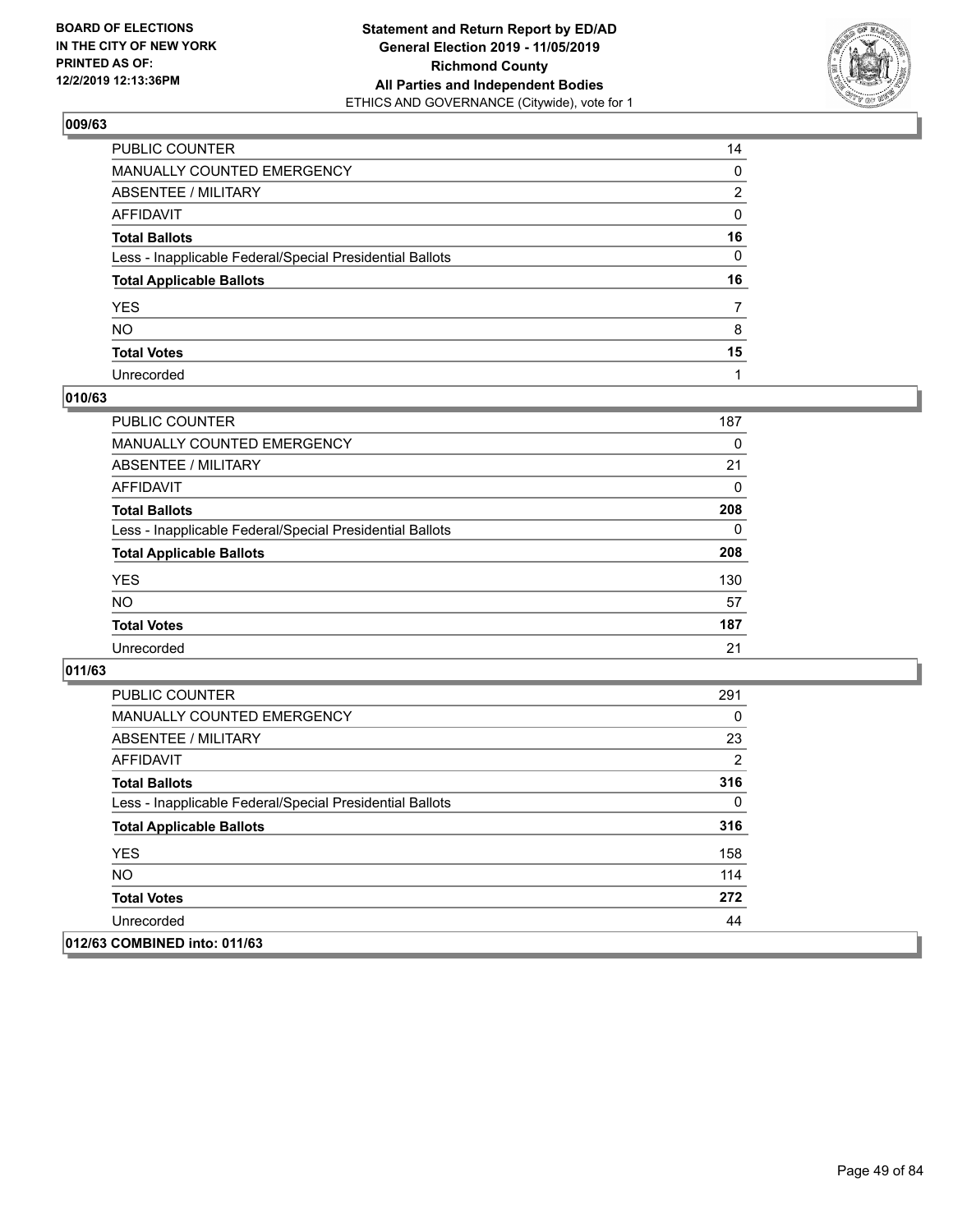

| PUBLIC COUNTER                                           | 209 |
|----------------------------------------------------------|-----|
| MANUALLY COUNTED EMERGENCY                               | 0   |
| ABSENTEE / MILITARY                                      | 6   |
| AFFIDAVIT                                                | 0   |
| Total Ballots                                            | 215 |
| Less - Inapplicable Federal/Special Presidential Ballots | 0   |
| <b>Total Applicable Ballots</b>                          | 215 |
| YES                                                      | 90  |
| NO.                                                      | 83  |
| <b>Total Votes</b>                                       | 173 |
| Unrecorded                                               | 42  |

### **014/63**

| PUBLIC COUNTER                                           | 151      |
|----------------------------------------------------------|----------|
| MANUALLY COUNTED EMERGENCY                               | 0        |
| ABSENTEE / MILITARY                                      | 9        |
| AFFIDAVIT                                                | $\Omega$ |
| <b>Total Ballots</b>                                     | 160      |
| Less - Inapplicable Federal/Special Presidential Ballots | $\Omega$ |
| <b>Total Applicable Ballots</b>                          | 160      |
| <b>YES</b>                                               | 71       |
| <b>NO</b>                                                | 46       |
| <b>Total Votes</b>                                       | 117      |
| Unrecorded                                               | 43       |

| PUBLIC COUNTER                                           | 188      |
|----------------------------------------------------------|----------|
| <b>MANUALLY COUNTED EMERGENCY</b>                        | 0        |
| ABSENTEE / MILITARY                                      | 3        |
| AFFIDAVIT                                                | 2        |
| <b>Total Ballots</b>                                     | 193      |
| Less - Inapplicable Federal/Special Presidential Ballots | $\Omega$ |
| <b>Total Applicable Ballots</b>                          | 193      |
| <b>YES</b>                                               | 93       |
| <b>NO</b>                                                | 60       |
| <b>Total Votes</b>                                       | 153      |
| Unrecorded                                               | 40       |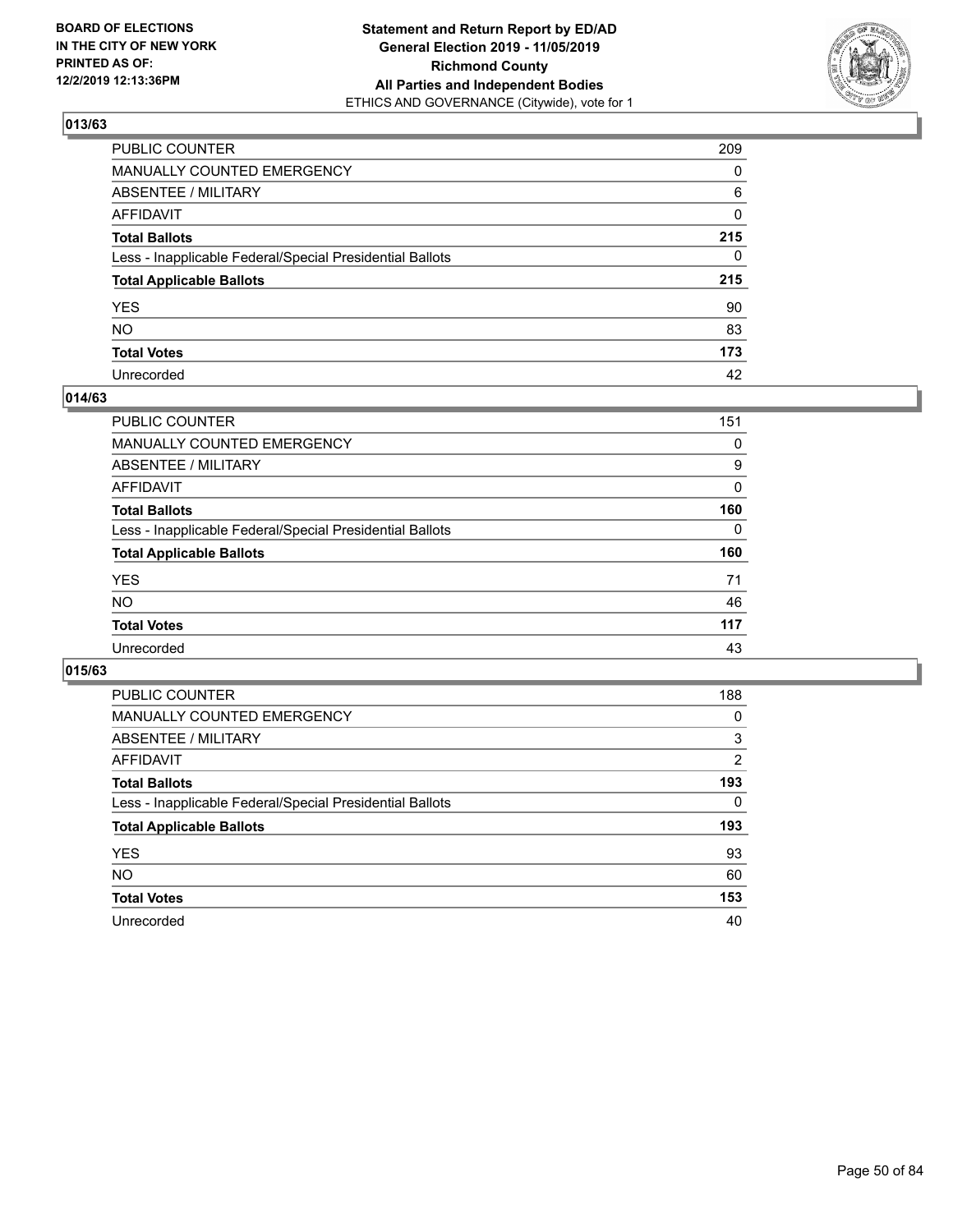

| <b>PUBLIC COUNTER</b>                                    | 255          |
|----------------------------------------------------------|--------------|
| MANUALLY COUNTED EMERGENCY                               | $\Omega$     |
| <b>ABSENTEE / MILITARY</b>                               | 10           |
| AFFIDAVIT                                                | $\mathbf{0}$ |
| <b>Total Ballots</b>                                     | 265          |
| Less - Inapplicable Federal/Special Presidential Ballots | $\Omega$     |
| <b>Total Applicable Ballots</b>                          | 265          |
| <b>YES</b>                                               | 148          |
| <b>NO</b>                                                | 85           |
| <b>Total Votes</b>                                       | 233          |
| Unrecorded                                               | 32           |

#### **017/63 COMBINED into: 010/63**

#### **018/63**

| PUBLIC COUNTER                                           | 364 |
|----------------------------------------------------------|-----|
| <b>MANUALLY COUNTED EMERGENCY</b>                        | 0   |
| <b>ABSENTEE / MILITARY</b>                               | 8   |
| <b>AFFIDAVIT</b>                                         |     |
| <b>Total Ballots</b>                                     | 373 |
| Less - Inapplicable Federal/Special Presidential Ballots | 0   |
| <b>Total Applicable Ballots</b>                          | 373 |
| <b>YES</b>                                               | 174 |
| <b>NO</b>                                                | 170 |
| <b>Total Votes</b>                                       | 344 |
| Unrecorded                                               | 29  |
|                                                          |     |

## **019/63 COMBINED into: 018/63**

| PUBLIC COUNTER                                           | 146      |
|----------------------------------------------------------|----------|
| <b>MANUALLY COUNTED EMERGENCY</b>                        | 0        |
| ABSENTEE / MILITARY                                      | 37       |
| AFFIDAVIT                                                | 0        |
| <b>Total Ballots</b>                                     | 183      |
| Less - Inapplicable Federal/Special Presidential Ballots | $\Omega$ |
| <b>Total Applicable Ballots</b>                          | 183      |
| <b>YES</b>                                               | 75       |
| <b>NO</b>                                                | 69       |
| <b>Total Votes</b>                                       | 144      |
| Unrecorded                                               | 39       |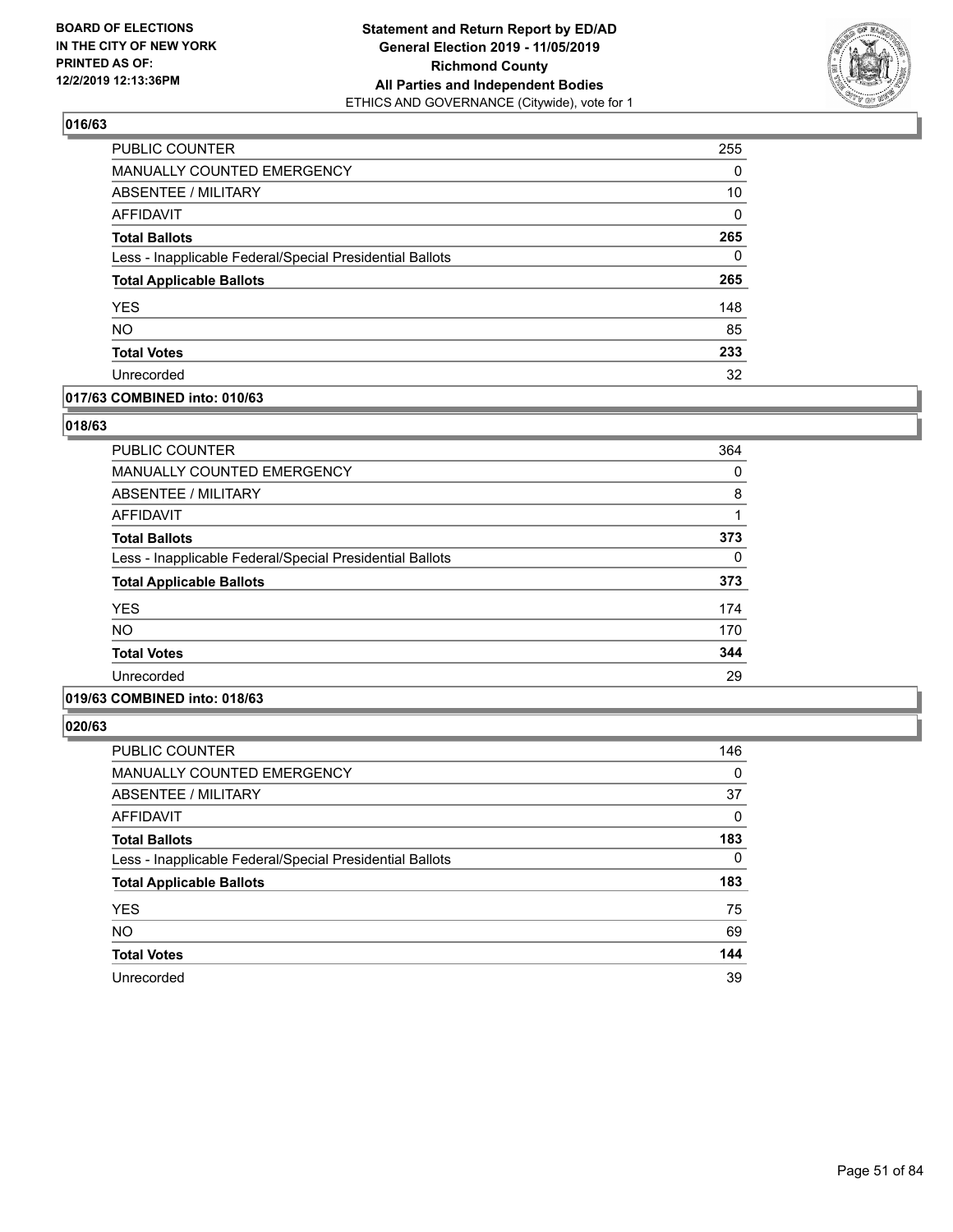

| PUBLIC COUNTER                                           | 131            |
|----------------------------------------------------------|----------------|
| MANUALLY COUNTED EMERGENCY                               | $\mathbf{0}$   |
| ABSENTEE / MILITARY                                      | $\overline{7}$ |
| AFFIDAVIT                                                | 0              |
| Total Ballots                                            | 138            |
| Less - Inapplicable Federal/Special Presidential Ballots | $\mathbf{0}$   |
| <b>Total Applicable Ballots</b>                          | 138            |
| YES                                                      | 60             |
| NO.                                                      | 50             |
| <b>Total Votes</b>                                       | 110            |
| Unrecorded                                               | 28             |

#### **022/63**

| <b>PUBLIC COUNTER</b>                                    | 176      |
|----------------------------------------------------------|----------|
| <b>MANUALLY COUNTED EMERGENCY</b>                        | $\Omega$ |
| ABSENTEE / MILITARY                                      | 8        |
| AFFIDAVIT                                                | 0        |
| <b>Total Ballots</b>                                     | 184      |
| Less - Inapplicable Federal/Special Presidential Ballots | $\Omega$ |
| <b>Total Applicable Ballots</b>                          | 184      |
| <b>YES</b>                                               | 95       |
| <b>NO</b>                                                | 49       |
| <b>Total Votes</b>                                       | 144      |
| Unrecorded                                               | 40       |
|                                                          |          |

| PUBLIC COUNTER                                           | 148 |
|----------------------------------------------------------|-----|
| MANUALLY COUNTED EMERGENCY                               | 0   |
| ABSENTEE / MILITARY                                      | 2   |
| AFFIDAVIT                                                | 0   |
| <b>Total Ballots</b>                                     | 150 |
| Less - Inapplicable Federal/Special Presidential Ballots | 0   |
| <b>Total Applicable Ballots</b>                          | 150 |
|                                                          |     |
| <b>YES</b>                                               | 65  |
| NO.                                                      | 56  |
| <b>Total Votes</b>                                       | 121 |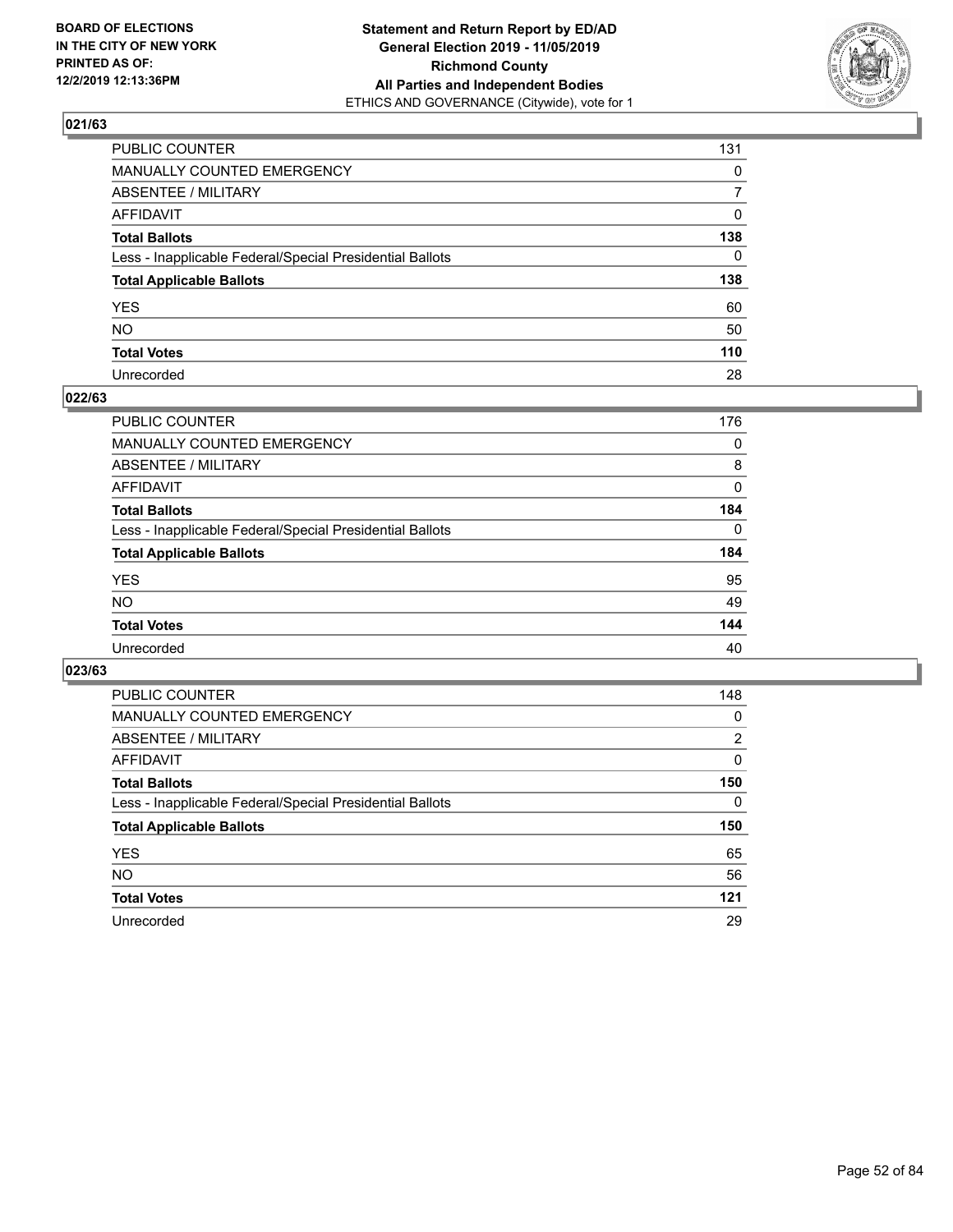

| PUBLIC COUNTER                                           | 314      |
|----------------------------------------------------------|----------|
| MANUALLY COUNTED EMERGENCY                               | 0        |
| ABSENTEE / MILITARY                                      | 4        |
| AFFIDAVIT                                                | 1        |
| <b>Total Ballots</b>                                     | 319      |
| Less - Inapplicable Federal/Special Presidential Ballots | $\Omega$ |
| <b>Total Applicable Ballots</b>                          | 319      |
| <b>YES</b>                                               | 136      |
| <b>NO</b>                                                | 136      |
| <b>Total Votes</b>                                       | 272      |
| Unrecorded                                               | 47       |

### **025/63 COMBINED into: 024/63**

#### **026/63**

| PUBLIC COUNTER                                           | 230      |
|----------------------------------------------------------|----------|
| <b>MANUALLY COUNTED EMERGENCY</b>                        | 0        |
| ABSENTEE / MILITARY                                      | 5        |
| AFFIDAVIT                                                | 3        |
| <b>Total Ballots</b>                                     | 238      |
| Less - Inapplicable Federal/Special Presidential Ballots | $\Omega$ |
| <b>Total Applicable Ballots</b>                          | 238      |
| <b>YES</b>                                               | 93       |
| <b>NO</b>                                                | 101      |
| <b>Total Votes</b>                                       | 194      |
| Unrecorded                                               | 44       |

| PUBLIC COUNTER                                           | 256 |
|----------------------------------------------------------|-----|
| MANUALLY COUNTED EMERGENCY                               | 0   |
| ABSENTEE / MILITARY                                      | 15  |
| AFFIDAVIT                                                | 4   |
| <b>Total Ballots</b>                                     | 275 |
| Less - Inapplicable Federal/Special Presidential Ballots | 0   |
| <b>Total Applicable Ballots</b>                          | 275 |
| <b>YES</b>                                               | 135 |
| NO.                                                      | 122 |
| <b>Total Votes</b>                                       | 257 |
| Unrecorded                                               | 18  |
| 028/63 COMBINED into: 016/63                             |     |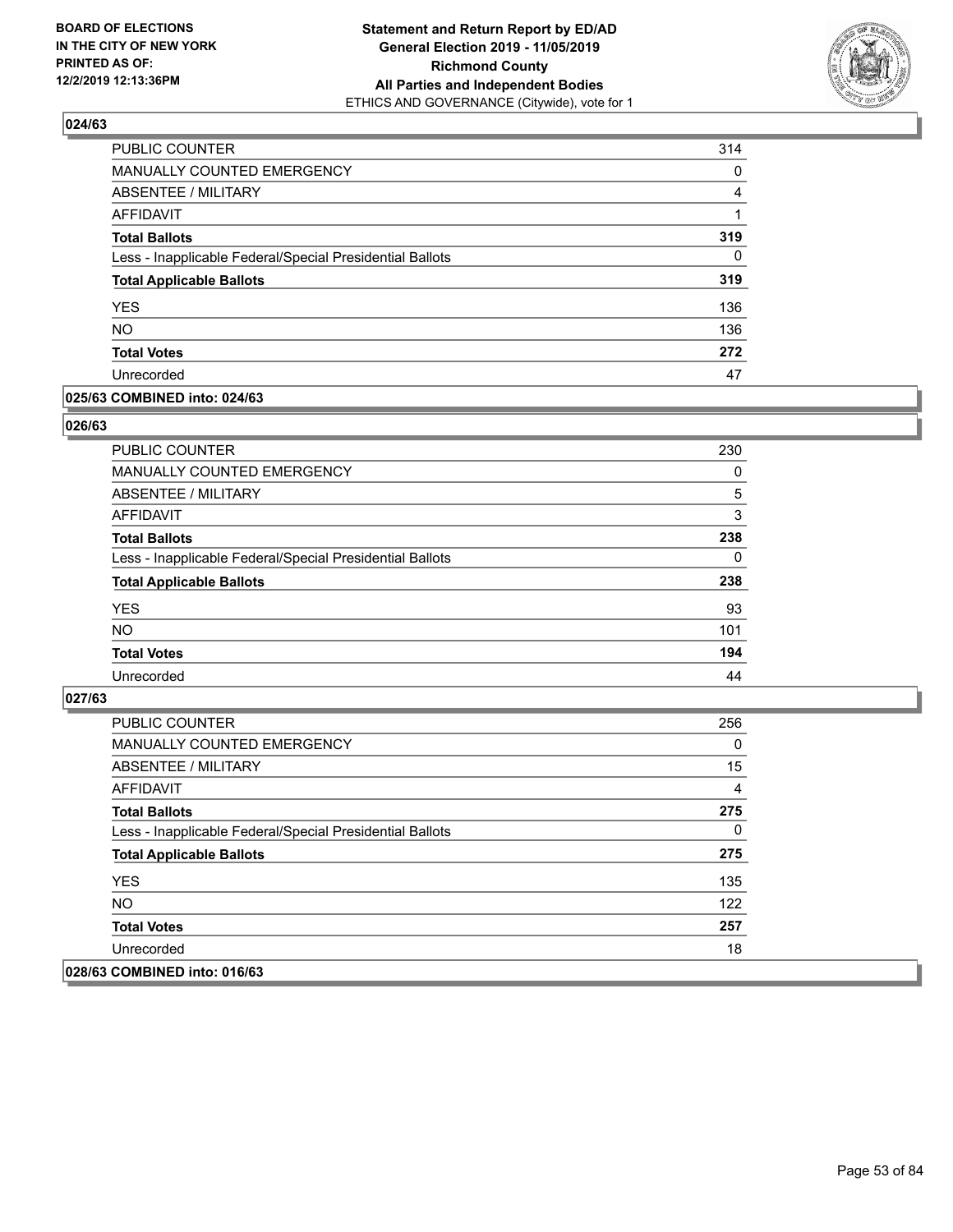

| PUBLIC COUNTER                                           | 347      |
|----------------------------------------------------------|----------|
| MANUALLY COUNTED EMERGENCY                               | $\Omega$ |
| ABSENTEE / MILITARY                                      | 9        |
| AFFIDAVIT                                                | $\Omega$ |
| Total Ballots                                            | 356      |
| Less - Inapplicable Federal/Special Presidential Ballots | $\Omega$ |
| <b>Total Applicable Ballots</b>                          | 356      |
| YES                                                      | 168      |
| NO.                                                      | 161      |
| <b>Total Votes</b>                                       | 329      |
| Unrecorded                                               | 27       |

### **030/63**

| <b>PUBLIC COUNTER</b>                                    | 165      |
|----------------------------------------------------------|----------|
| MANUALLY COUNTED EMERGENCY                               | 0        |
| ABSENTEE / MILITARY                                      | 9        |
| AFFIDAVIT                                                |          |
| <b>Total Ballots</b>                                     | 175      |
| Less - Inapplicable Federal/Special Presidential Ballots | $\Omega$ |
| <b>Total Applicable Ballots</b>                          | 175      |
| <b>YES</b>                                               | 94       |
| <b>NO</b>                                                | 52       |
| <b>Total Votes</b>                                       | 146      |
| Unrecorded                                               | 29       |

| PUBLIC COUNTER                                           | 209 |
|----------------------------------------------------------|-----|
| MANUALLY COUNTED EMERGENCY                               | 0   |
| ABSENTEE / MILITARY                                      | 11  |
| AFFIDAVIT                                                |     |
| <b>Total Ballots</b>                                     | 221 |
| Less - Inapplicable Federal/Special Presidential Ballots | 0   |
| <b>Total Applicable Ballots</b>                          | 221 |
| <b>YES</b>                                               | 126 |
| NO.                                                      | 80  |
| <b>Total Votes</b>                                       | 206 |
| Unrecorded                                               | 15  |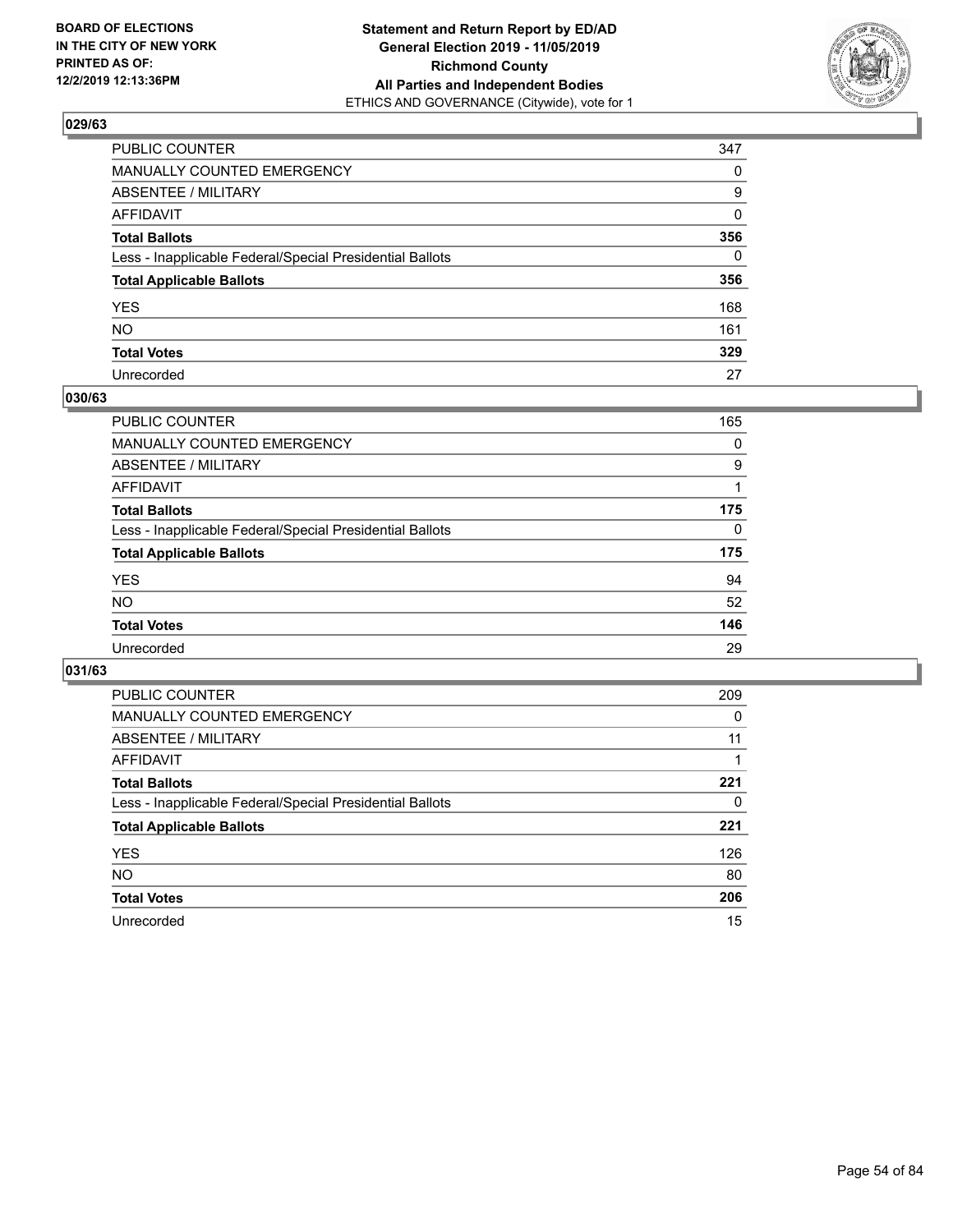

| PUBLIC COUNTER                                           | 165            |
|----------------------------------------------------------|----------------|
| MANUALLY COUNTED EMERGENCY                               | $\mathbf{0}$   |
| ABSENTEE / MILITARY                                      | $\overline{7}$ |
| AFFIDAVIT                                                | 2              |
| Total Ballots                                            | 174            |
| Less - Inapplicable Federal/Special Presidential Ballots | $\mathbf{0}$   |
| <b>Total Applicable Ballots</b>                          | 174            |
| YES                                                      | 80             |
| NO.                                                      | 76             |
| <b>Total Votes</b>                                       | 156            |
| Unrecorded                                               | 18             |

#### **033/63**

| <b>PUBLIC COUNTER</b>                                    | 249      |
|----------------------------------------------------------|----------|
| <b>MANUALLY COUNTED EMERGENCY</b>                        | 0        |
| ABSENTEE / MILITARY                                      | 9        |
| AFFIDAVIT                                                | $\Omega$ |
| <b>Total Ballots</b>                                     | 258      |
| Less - Inapplicable Federal/Special Presidential Ballots | 0        |
| <b>Total Applicable Ballots</b>                          | 258      |
| <b>YES</b>                                               | 113      |
| <b>NO</b>                                                | 117      |
| <b>Total Votes</b>                                       | 230      |
| Unrecorded                                               | 28       |

| PUBLIC COUNTER                                           | 195 |
|----------------------------------------------------------|-----|
| MANUALLY COUNTED EMERGENCY                               | 0   |
| ABSENTEE / MILITARY                                      | 10  |
| AFFIDAVIT                                                |     |
| <b>Total Ballots</b>                                     | 206 |
| Less - Inapplicable Federal/Special Presidential Ballots | 0   |
| <b>Total Applicable Ballots</b>                          | 206 |
| <b>YES</b>                                               | 83  |
| <b>NO</b>                                                | 98  |
| <b>Total Votes</b>                                       | 181 |
| Unrecorded                                               | 25  |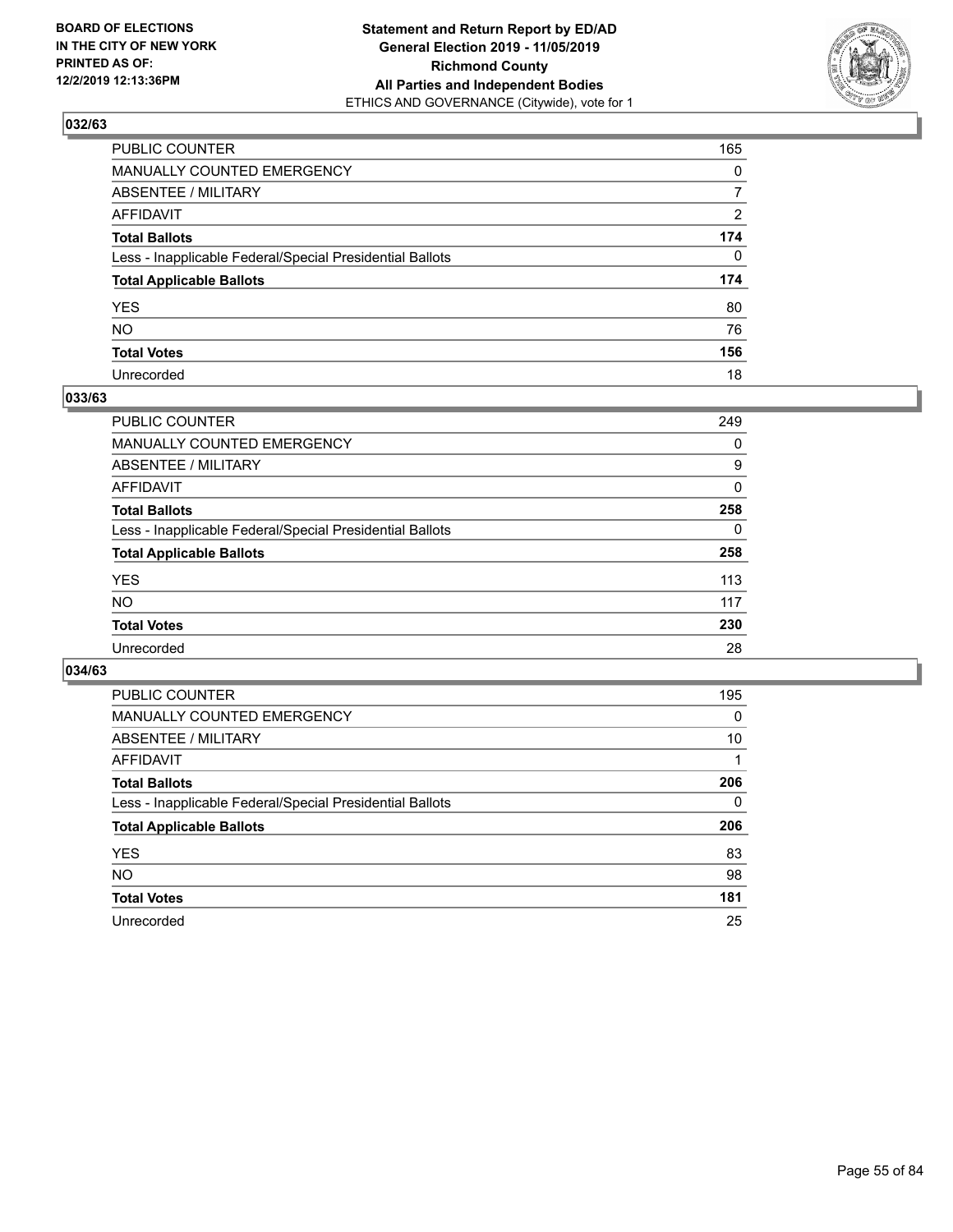

| PUBLIC COUNTER                                           | 262          |
|----------------------------------------------------------|--------------|
| MANUALLY COUNTED EMERGENCY                               | $\mathbf{0}$ |
| ABSENTEE / MILITARY                                      | 15           |
| AFFIDAVIT                                                |              |
| Total Ballots                                            | 278          |
| Less - Inapplicable Federal/Special Presidential Ballots | $\mathbf{0}$ |
| <b>Total Applicable Ballots</b>                          | 278          |
| YES                                                      | 136          |
| NO.                                                      | 118          |
| <b>Total Votes</b>                                       | 254          |
| Unrecorded                                               | 24           |

#### **036/63**

| PUBLIC COUNTER                                           | 282      |
|----------------------------------------------------------|----------|
| MANUALLY COUNTED EMERGENCY                               | 0        |
| ABSENTEE / MILITARY                                      | 4        |
| AFFIDAVIT                                                |          |
| <b>Total Ballots</b>                                     | 287      |
| Less - Inapplicable Federal/Special Presidential Ballots | $\Omega$ |
| <b>Total Applicable Ballots</b>                          | 287      |
| <b>YES</b>                                               | 156      |
| <b>NO</b>                                                | 103      |
| <b>Total Votes</b>                                       | 259      |
| Unrecorded                                               | 28       |

| PUBLIC COUNTER                                           | 229      |
|----------------------------------------------------------|----------|
| <b>MANUALLY COUNTED EMERGENCY</b>                        | 0        |
| ABSENTEE / MILITARY                                      | 14       |
| AFFIDAVIT                                                | 6        |
| <b>Total Ballots</b>                                     | 249      |
| Less - Inapplicable Federal/Special Presidential Ballots | $\Omega$ |
| <b>Total Applicable Ballots</b>                          | 249      |
| <b>YES</b>                                               | 144      |
| <b>NO</b>                                                | 64       |
| <b>Total Votes</b>                                       | 208      |
| Unrecorded                                               | 41       |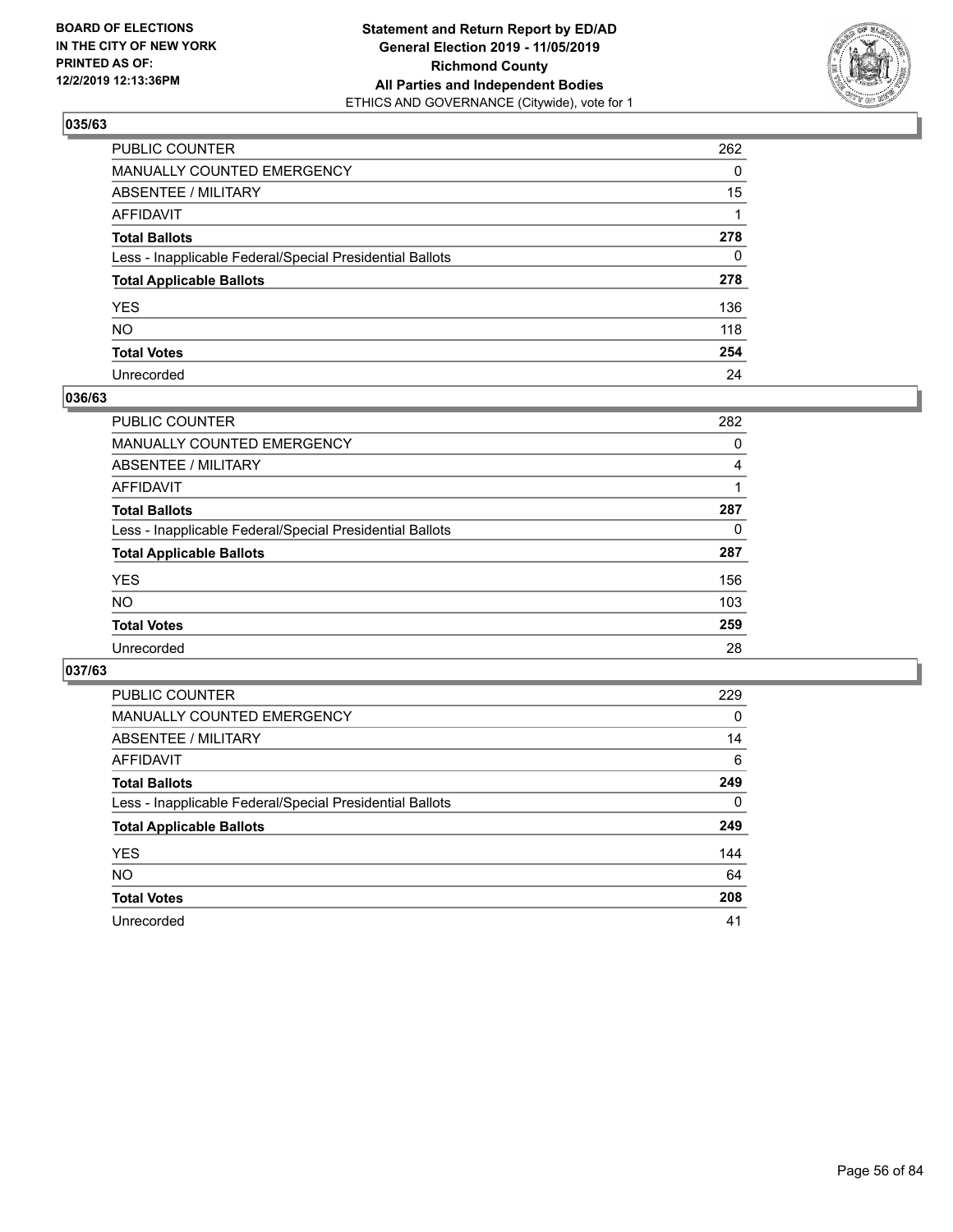

| PUBLIC COUNTER                                           | 186          |
|----------------------------------------------------------|--------------|
| MANUALLY COUNTED EMERGENCY                               | $\mathbf{0}$ |
| ABSENTEE / MILITARY                                      | 6            |
| AFFIDAVIT                                                | 3            |
| Total Ballots                                            | 195          |
| Less - Inapplicable Federal/Special Presidential Ballots | $\Omega$     |
| <b>Total Applicable Ballots</b>                          | 195          |
| YES                                                      | 123          |
| NO.                                                      | 45           |
| <b>Total Votes</b>                                       | 168          |
| Unrecorded                                               | 27           |

#### **039/63**

| <b>PUBLIC COUNTER</b>                                    | 103            |
|----------------------------------------------------------|----------------|
| MANUALLY COUNTED EMERGENCY                               | 0              |
| ABSENTEE / MILITARY                                      | $\overline{2}$ |
| AFFIDAVIT                                                | 0              |
| <b>Total Ballots</b>                                     | 105            |
| Less - Inapplicable Federal/Special Presidential Ballots | $\Omega$       |
| <b>Total Applicable Ballots</b>                          | 105            |
| <b>YES</b>                                               | 71             |
| <b>NO</b>                                                | 22             |
| <b>Total Votes</b>                                       | 93             |
| Unrecorded                                               | 12             |
|                                                          |                |

### **040/63 COMBINED into: 037/63**

| <b>PUBLIC COUNTER</b>                                    | 79       |
|----------------------------------------------------------|----------|
| <b>MANUALLY COUNTED EMERGENCY</b>                        | 0        |
| ABSENTEE / MILITARY                                      | 6        |
| AFFIDAVIT                                                | $\Omega$ |
| <b>Total Ballots</b>                                     | 85       |
| Less - Inapplicable Federal/Special Presidential Ballots | $\Omega$ |
| <b>Total Applicable Ballots</b>                          | 85       |
| <b>YES</b>                                               | 62       |
| <b>NO</b>                                                | 18       |
| <b>Total Votes</b>                                       | 80       |
| Unrecorded                                               | 5        |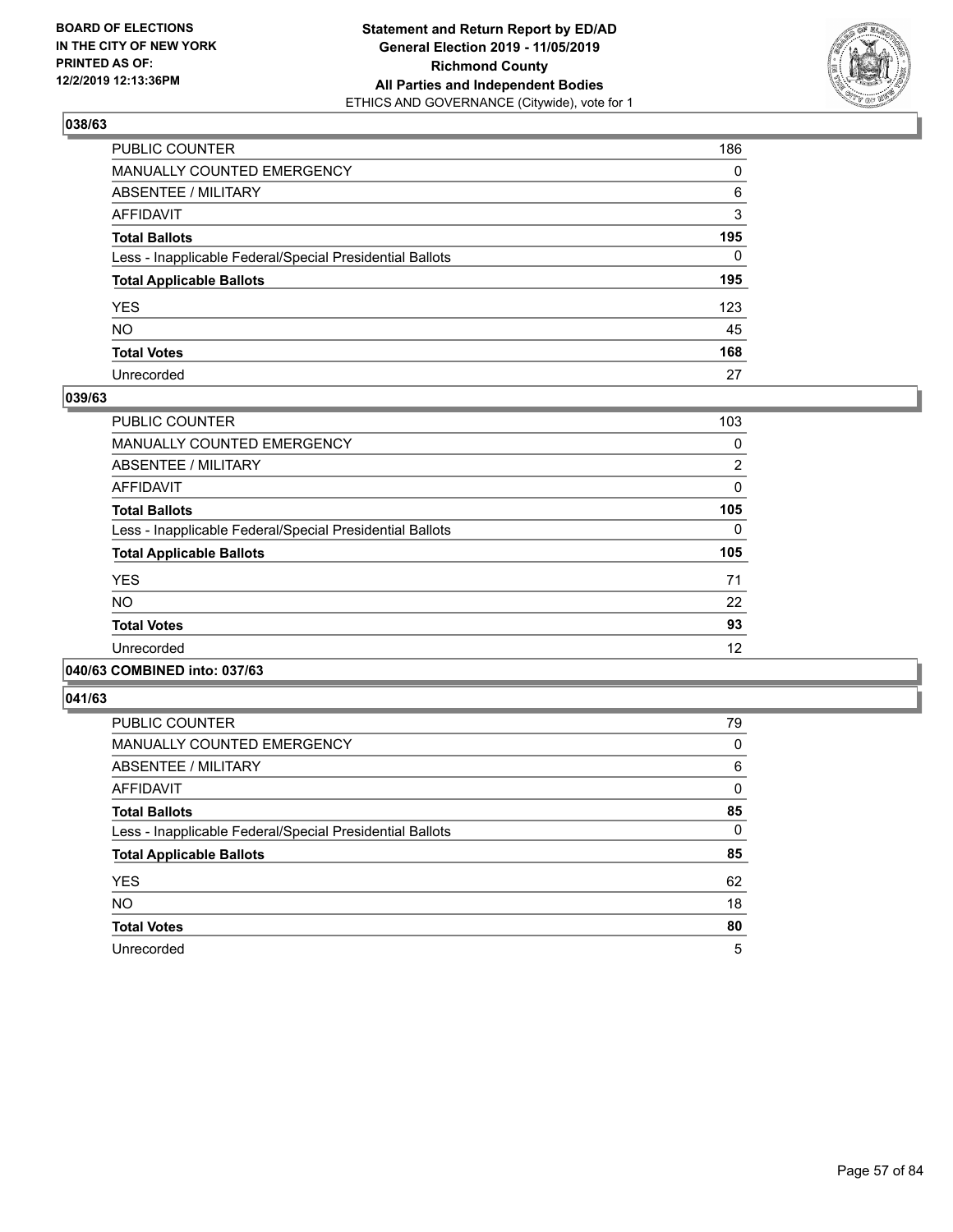

| PUBLIC COUNTER                                           | 108          |
|----------------------------------------------------------|--------------|
| MANUALLY COUNTED EMERGENCY                               | $\mathbf{0}$ |
| ABSENTEE / MILITARY                                      | 4            |
| AFFIDAVIT                                                | $\mathbf 0$  |
| Total Ballots                                            | 112          |
| Less - Inapplicable Federal/Special Presidential Ballots | $\Omega$     |
| <b>Total Applicable Ballots</b>                          | 112          |
| YES                                                      | 62           |
| NO.                                                      | 19           |
| <b>Total Votes</b>                                       | 81           |
| Unrecorded                                               | 31           |

#### **043/63**

| <b>PUBLIC COUNTER</b>                                    | 163      |
|----------------------------------------------------------|----------|
| <b>MANUALLY COUNTED EMERGENCY</b>                        | 0        |
| ABSENTEE / MILITARY                                      | 3        |
| AFFIDAVIT                                                |          |
| <b>Total Ballots</b>                                     | 167      |
| Less - Inapplicable Federal/Special Presidential Ballots | $\Omega$ |
| <b>Total Applicable Ballots</b>                          | 167      |
| <b>YES</b>                                               | 101      |
| <b>NO</b>                                                | 33       |
| <b>Total Votes</b>                                       | 134      |
| Unrecorded                                               | 33       |

| PUBLIC COUNTER                                           | 172      |
|----------------------------------------------------------|----------|
| <b>MANUALLY COUNTED EMERGENCY</b>                        | 0        |
| ABSENTEE / MILITARY                                      | 8        |
| AFFIDAVIT                                                | 0        |
| <b>Total Ballots</b>                                     | 180      |
| Less - Inapplicable Federal/Special Presidential Ballots | $\Omega$ |
| <b>Total Applicable Ballots</b>                          | 180      |
| <b>YES</b>                                               | 101      |
| <b>NO</b>                                                | 37       |
| <b>Total Votes</b>                                       | 138      |
| Unrecorded                                               | 42       |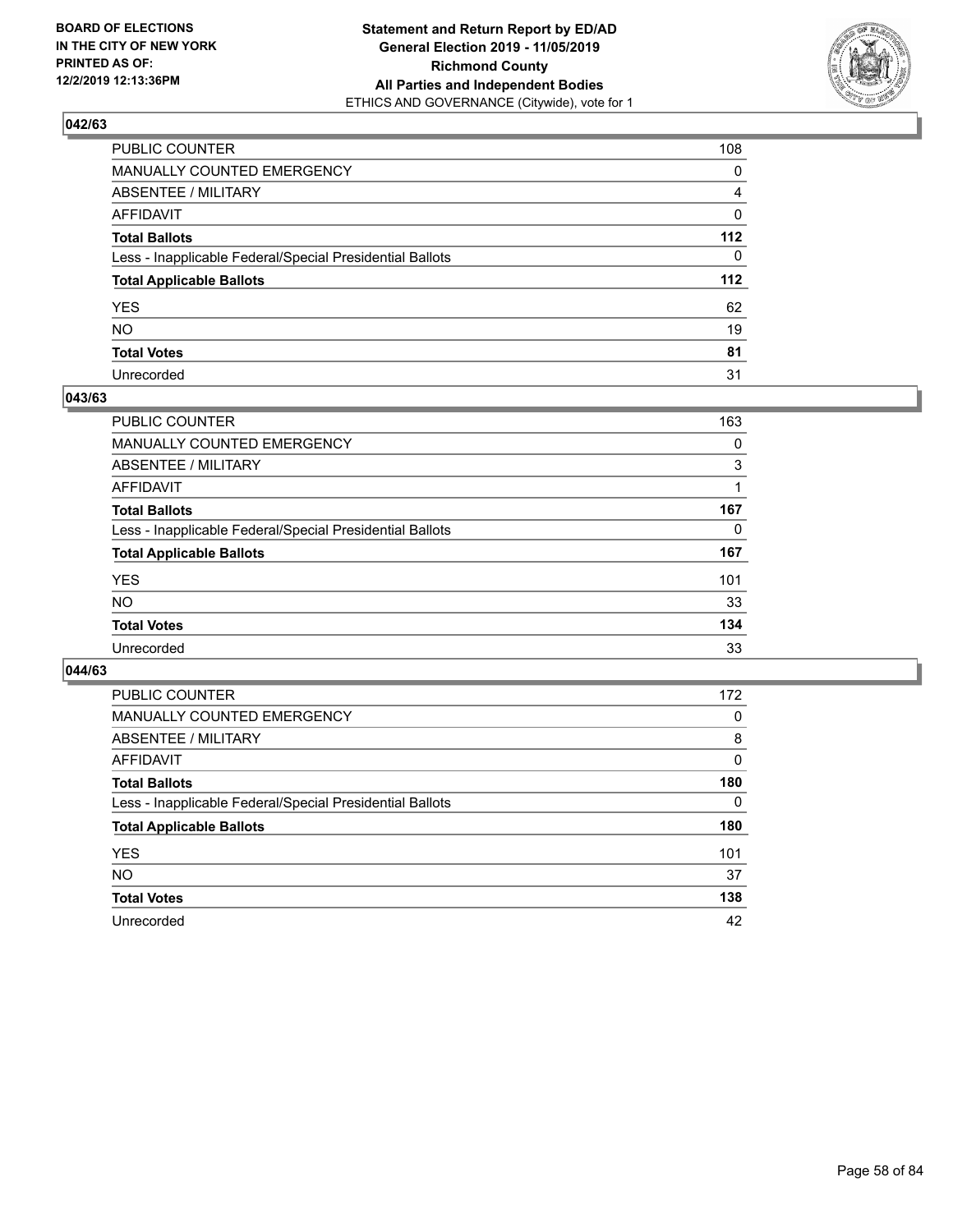

| PUBLIC COUNTER                                           | 126          |
|----------------------------------------------------------|--------------|
| MANUALLY COUNTED EMERGENCY                               | $\mathbf{0}$ |
| ABSENTEE / MILITARY                                      | 11           |
| AFFIDAVIT                                                | 0            |
| Total Ballots                                            | 137          |
| Less - Inapplicable Federal/Special Presidential Ballots | $\mathbf{0}$ |
| <b>Total Applicable Ballots</b>                          | 137          |
| YES                                                      | 78           |
| NO.                                                      | 25           |
| <b>Total Votes</b>                                       | 103          |
| Unrecorded                                               | 34           |

#### **046/63**

| PUBLIC COUNTER                                           | 387      |
|----------------------------------------------------------|----------|
| <b>MANUALLY COUNTED EMERGENCY</b>                        | 0        |
| ABSENTEE / MILITARY                                      | 15       |
| <b>AFFIDAVIT</b>                                         | 2        |
| <b>Total Ballots</b>                                     | 404      |
| Less - Inapplicable Federal/Special Presidential Ballots | $\Omega$ |
| <b>Total Applicable Ballots</b>                          | 404      |
| <b>YES</b>                                               | 200      |
| NO.                                                      | 159      |
| <b>Total Votes</b>                                       | 359      |
| Unrecorded                                               | 45       |
|                                                          |          |

#### **047/63 COMBINED into: 046/63**

| PUBLIC COUNTER                                           | 182            |
|----------------------------------------------------------|----------------|
| <b>MANUALLY COUNTED EMERGENCY</b>                        | 0              |
| ABSENTEE / MILITARY                                      | 9              |
| <b>AFFIDAVIT</b>                                         | $\overline{2}$ |
| <b>Total Ballots</b>                                     | 193            |
| Less - Inapplicable Federal/Special Presidential Ballots | 0              |
| <b>Total Applicable Ballots</b>                          | 193            |
| <b>YES</b>                                               | 95             |
| <b>NO</b>                                                | 75             |
| <b>Total Votes</b>                                       | 170            |
| Unrecorded                                               | 23             |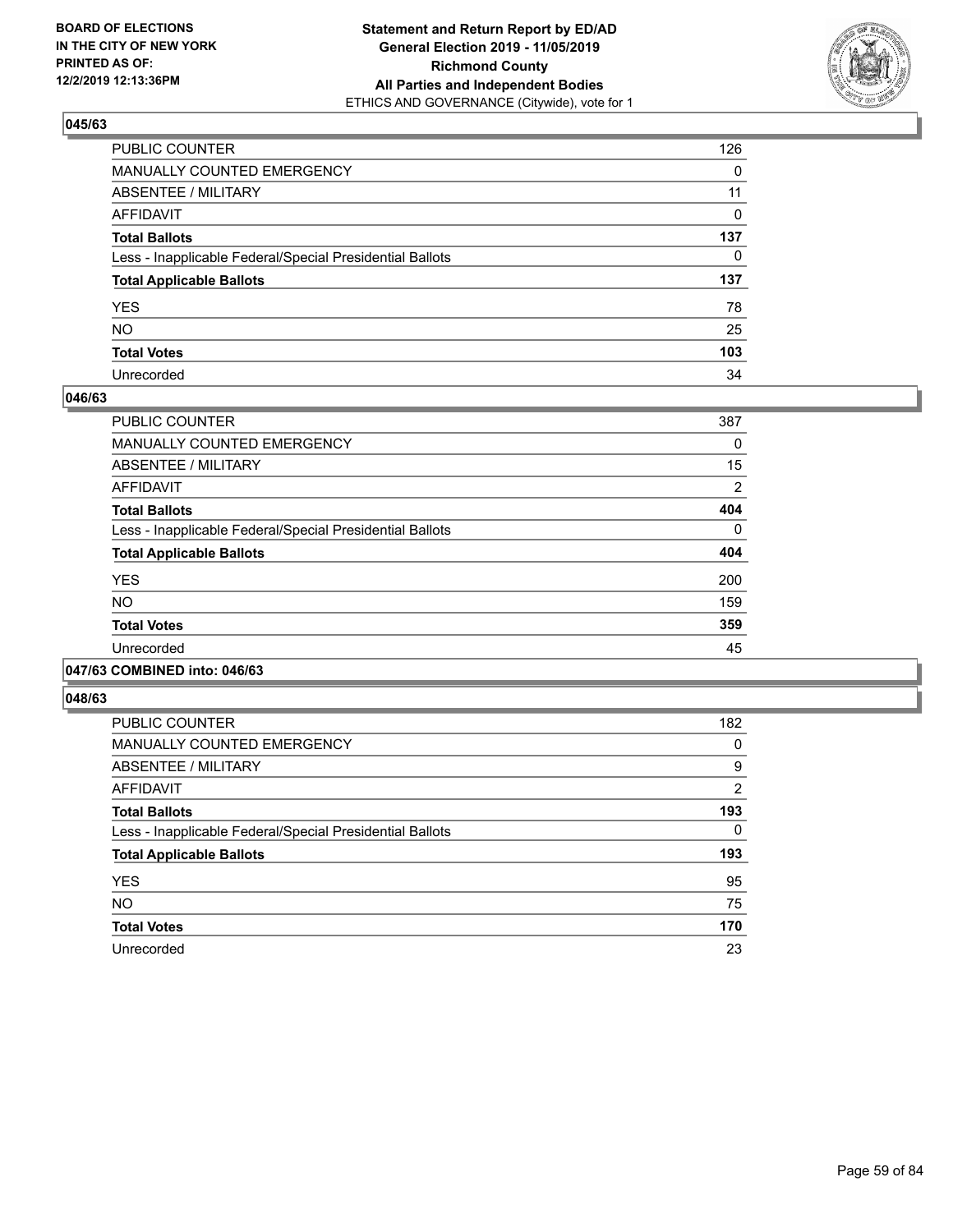

| PUBLIC COUNTER                                           | 385          |
|----------------------------------------------------------|--------------|
| MANUALLY COUNTED EMERGENCY                               | $\mathbf{0}$ |
| ABSENTEE / MILITARY                                      | 24           |
| AFFIDAVIT                                                | 3            |
| Total Ballots                                            | 412          |
| Less - Inapplicable Federal/Special Presidential Ballots | $\Omega$     |
| <b>Total Applicable Ballots</b>                          | 412          |
| YES                                                      | 208          |
| NO.                                                      | 159          |
| <b>Total Votes</b>                                       | 367          |
| Unrecorded                                               | 45           |

#### **050/63**

| <b>PUBLIC COUNTER</b>                                    | 187      |
|----------------------------------------------------------|----------|
| <b>MANUALLY COUNTED EMERGENCY</b>                        | 0        |
| ABSENTEE / MILITARY                                      | 7        |
| <b>AFFIDAVIT</b>                                         |          |
| <b>Total Ballots</b>                                     | 195      |
| Less - Inapplicable Federal/Special Presidential Ballots | $\Omega$ |
| <b>Total Applicable Ballots</b>                          | 195      |
| <b>YES</b>                                               | 95       |
| <b>NO</b>                                                | 68       |
| <b>Total Votes</b>                                       | 163      |
| Unrecorded                                               | 32       |
|                                                          |          |

### **051/63 COMBINED into: 049/63**

| PUBLIC COUNTER                                           | 244 |
|----------------------------------------------------------|-----|
| <b>MANUALLY COUNTED EMERGENCY</b>                        | 0   |
| ABSENTEE / MILITARY                                      | 3   |
| <b>AFFIDAVIT</b>                                         | 0   |
| <b>Total Ballots</b>                                     | 247 |
| Less - Inapplicable Federal/Special Presidential Ballots | 0   |
| <b>Total Applicable Ballots</b>                          | 247 |
| <b>YES</b>                                               | 135 |
| <b>NO</b>                                                | 85  |
| <b>Total Votes</b>                                       | 220 |
| Unrecorded                                               | 27  |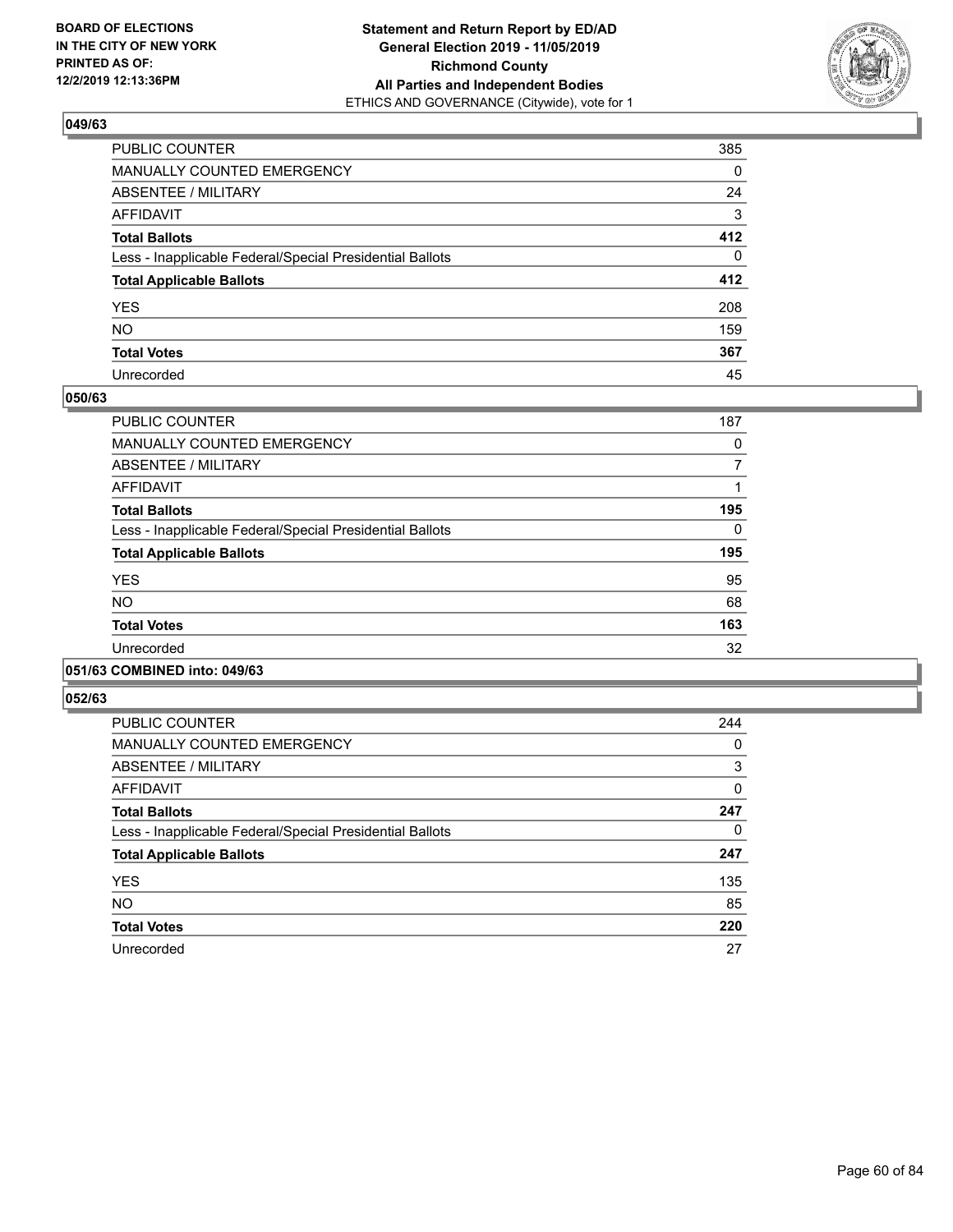

| PUBLIC COUNTER                                           | 210      |
|----------------------------------------------------------|----------|
| MANUALLY COUNTED EMERGENCY                               | $\Omega$ |
| ABSENTEE / MILITARY                                      | 17       |
| AFFIDAVIT                                                |          |
| Total Ballots                                            | 228      |
| Less - Inapplicable Federal/Special Presidential Ballots | 0        |
| <b>Total Applicable Ballots</b>                          | 228      |
| YES                                                      | 106      |
| NO.                                                      | 69       |
| <b>Total Votes</b>                                       | 175      |
| Unrecorded                                               | 53       |

#### **054/63**

| <b>PUBLIC COUNTER</b>                                    | 196            |
|----------------------------------------------------------|----------------|
| <b>MANUALLY COUNTED EMERGENCY</b>                        | $\Omega$       |
| ABSENTEE / MILITARY                                      | 29             |
| AFFIDAVIT                                                | $\overline{2}$ |
| <b>Total Ballots</b>                                     | 227            |
| Less - Inapplicable Federal/Special Presidential Ballots | 0              |
| <b>Total Applicable Ballots</b>                          | 227            |
| <b>YES</b>                                               | 119            |
| <b>NO</b>                                                | 73             |
| <b>Total Votes</b>                                       | 192            |
| Unrecorded                                               | 35             |

| <b>PUBLIC COUNTER</b>                                    | 161      |
|----------------------------------------------------------|----------|
| <b>MANUALLY COUNTED EMERGENCY</b>                        | 0        |
| ABSENTEE / MILITARY                                      | 8        |
| AFFIDAVIT                                                | 0        |
| <b>Total Ballots</b>                                     | 169      |
| Less - Inapplicable Federal/Special Presidential Ballots | $\Omega$ |
| <b>Total Applicable Ballots</b>                          | 169      |
| <b>YES</b>                                               | 95       |
| NO.                                                      | 53       |
| <b>Total Votes</b>                                       | 148      |
| Unrecorded                                               | 21       |
| 056/63 COMBINED into: 057/63                             |          |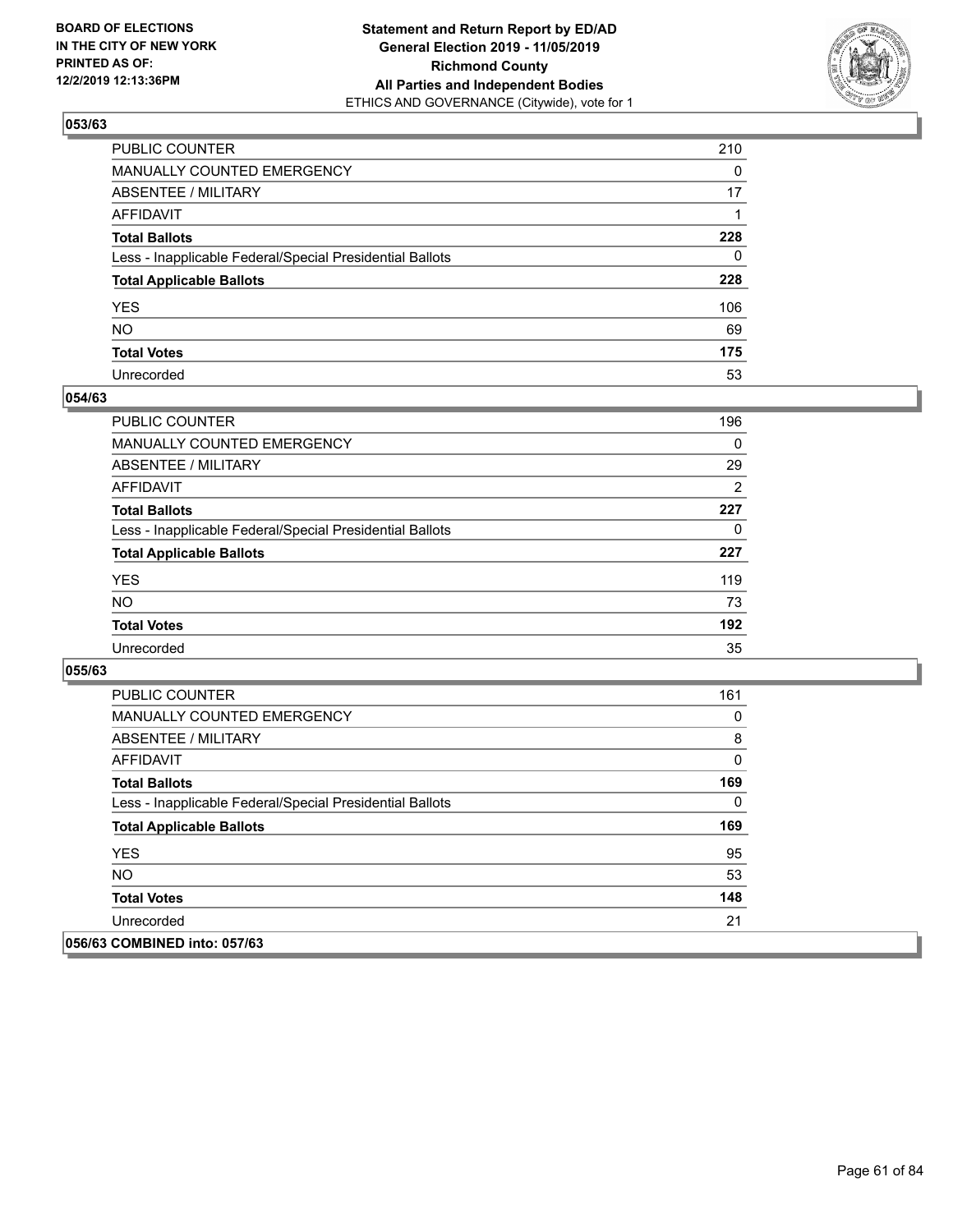

| PUBLIC COUNTER                                           | 379            |
|----------------------------------------------------------|----------------|
| MANUALLY COUNTED EMERGENCY                               | $\mathbf{0}$   |
| ABSENTEE / MILITARY                                      | 6              |
| AFFIDAVIT                                                | $\overline{2}$ |
| Total Ballots                                            | 387            |
| Less - Inapplicable Federal/Special Presidential Ballots | $\mathbf{0}$   |
| <b>Total Applicable Ballots</b>                          | 387            |
| YES                                                      | 175            |
| NO.                                                      | 170            |
| <b>Total Votes</b>                                       | 345            |
| Unrecorded                                               | 42             |

#### **058/63**

| <b>PUBLIC COUNTER</b>                                    | 181      |
|----------------------------------------------------------|----------|
| MANUALLY COUNTED EMERGENCY                               | $\Omega$ |
| ABSENTEE / MILITARY                                      | 5        |
| AFFIDAVIT                                                | $\Omega$ |
| <b>Total Ballots</b>                                     | 186      |
| Less - Inapplicable Federal/Special Presidential Ballots | $\Omega$ |
| <b>Total Applicable Ballots</b>                          | 186      |
| <b>YES</b>                                               | 85       |
| <b>NO</b>                                                | 84       |
| <b>Total Votes</b>                                       | 169      |
| Unrecorded                                               | 17       |

| <b>PUBLIC COUNTER</b>                                    | 368 |
|----------------------------------------------------------|-----|
| <b>MANUALLY COUNTED EMERGENCY</b>                        | 0   |
| ABSENTEE / MILITARY                                      | 8   |
| AFFIDAVIT                                                |     |
| <b>Total Ballots</b>                                     | 377 |
| Less - Inapplicable Federal/Special Presidential Ballots | 0   |
| <b>Total Applicable Ballots</b>                          | 377 |
| <b>YES</b>                                               | 182 |
| <b>NO</b>                                                | 159 |
| <b>Total Votes</b>                                       | 341 |
| Unrecorded                                               | 36  |
| 060/63 COMBINED into: 082/63                             |     |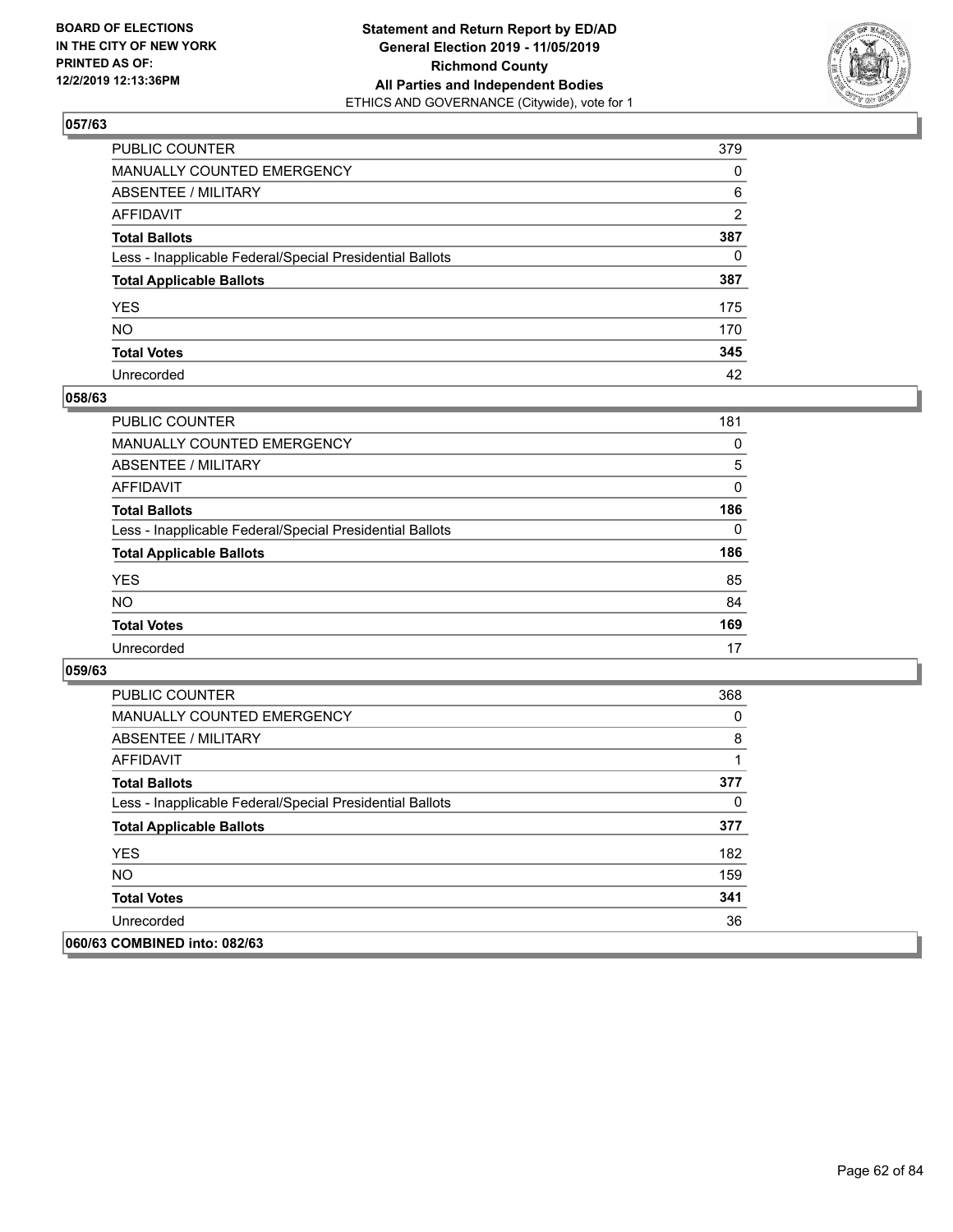

| PUBLIC COUNTER                                           | 234          |
|----------------------------------------------------------|--------------|
| MANUALLY COUNTED EMERGENCY                               | $\mathbf{0}$ |
| ABSENTEE / MILITARY                                      | 18           |
| AFFIDAVIT                                                | $\mathbf{0}$ |
| Total Ballots                                            | 252          |
| Less - Inapplicable Federal/Special Presidential Ballots | $\mathbf{0}$ |
| <b>Total Applicable Ballots</b>                          | 252          |
| YES                                                      | 143          |
| NO.                                                      | 93           |
| <b>Total Votes</b>                                       | 236          |
| Unrecorded                                               | 16           |

#### **062/63**

| <b>PUBLIC COUNTER</b>                                    | 338      |
|----------------------------------------------------------|----------|
| <b>MANUALLY COUNTED EMERGENCY</b>                        | 0        |
| ABSENTEE / MILITARY                                      | 16       |
| AFFIDAVIT                                                | 0        |
| <b>Total Ballots</b>                                     | 354      |
| Less - Inapplicable Federal/Special Presidential Ballots | $\Omega$ |
| <b>Total Applicable Ballots</b>                          | 354      |
| <b>YES</b>                                               | 189      |
| <b>NO</b>                                                | 128      |
| <b>Total Votes</b>                                       | 317      |
| Unrecorded                                               | 37       |

| <b>PUBLIC COUNTER</b>                                    | 296      |
|----------------------------------------------------------|----------|
| MANUALLY COUNTED EMERGENCY                               | 0        |
| ABSENTEE / MILITARY                                      | 10       |
| AFFIDAVIT                                                | $\Omega$ |
| <b>Total Ballots</b>                                     | 306      |
| Less - Inapplicable Federal/Special Presidential Ballots | $\Omega$ |
| <b>Total Applicable Ballots</b>                          | 306      |
| <b>YES</b>                                               | 155      |
| <b>NO</b>                                                | 127      |
| <b>Total Votes</b>                                       | 282      |
| Unrecorded                                               | 24       |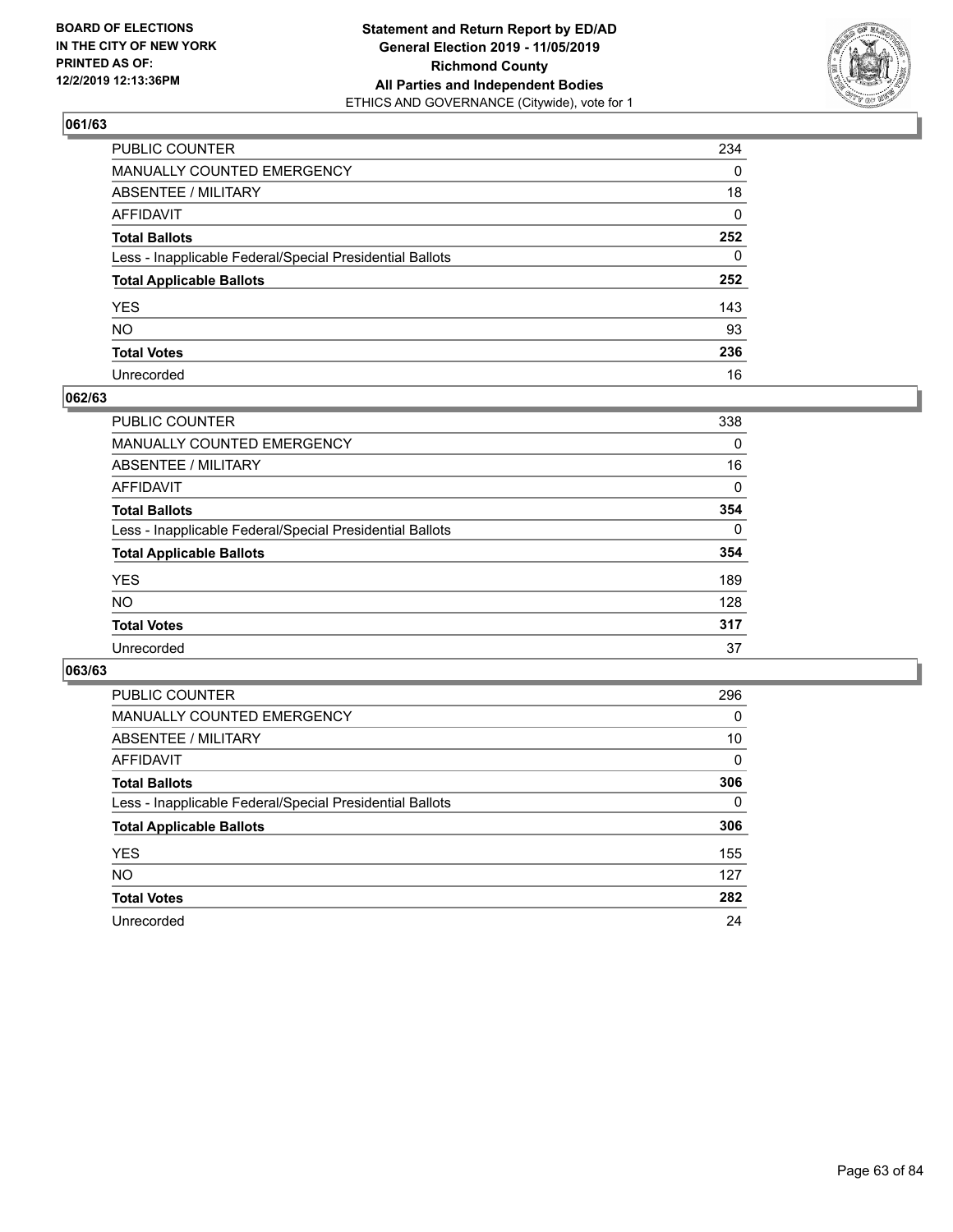

| PUBLIC COUNTER                                           | 531 |
|----------------------------------------------------------|-----|
| MANUALLY COUNTED EMERGENCY                               | 0   |
| ABSENTEE / MILITARY                                      | 13  |
| AFFIDAVIT                                                | 3   |
| Total Ballots                                            | 547 |
| Less - Inapplicable Federal/Special Presidential Ballots | 0   |
| <b>Total Applicable Ballots</b>                          | 547 |
| YES                                                      | 283 |
| NO.                                                      | 232 |
| <b>Total Votes</b>                                       | 515 |
| Unrecorded                                               | 32  |

#### **065/63**

| PUBLIC COUNTER                                           | 247      |
|----------------------------------------------------------|----------|
| <b>MANUALLY COUNTED EMERGENCY</b>                        | 0        |
| ABSENTEE / MILITARY                                      | 2        |
| <b>AFFIDAVIT</b>                                         | 0        |
| <b>Total Ballots</b>                                     | 249      |
| Less - Inapplicable Federal/Special Presidential Ballots | $\Omega$ |
| <b>Total Applicable Ballots</b>                          | 249      |
| <b>YES</b>                                               | 122      |
| <b>NO</b>                                                | 103      |
| <b>Total Votes</b>                                       | 225      |
| Unrecorded                                               | 24       |
|                                                          |          |

#### **066/63 COMBINED into: 064/63**

**067/63** 

| <b>PUBLIC COUNTER</b>                                    | 284 |
|----------------------------------------------------------|-----|
| <b>MANUALLY COUNTED EMERGENCY</b>                        | 0   |
| ABSENTEE / MILITARY                                      |     |
| AFFIDAVIT                                                | 0   |
| <b>Total Ballots</b>                                     | 291 |
| Less - Inapplicable Federal/Special Presidential Ballots | 0   |
| <b>Total Applicable Ballots</b>                          | 291 |
| <b>YES</b>                                               | 127 |
| <b>NO</b>                                                | 135 |
| <b>Total Votes</b>                                       | 262 |
| Unrecorded                                               | 29  |
| 068/63 COMBINED into: 053/63                             |     |

## **069/63 COMBINED into: 083/63**

**070/63 COMBINED into: 052/63**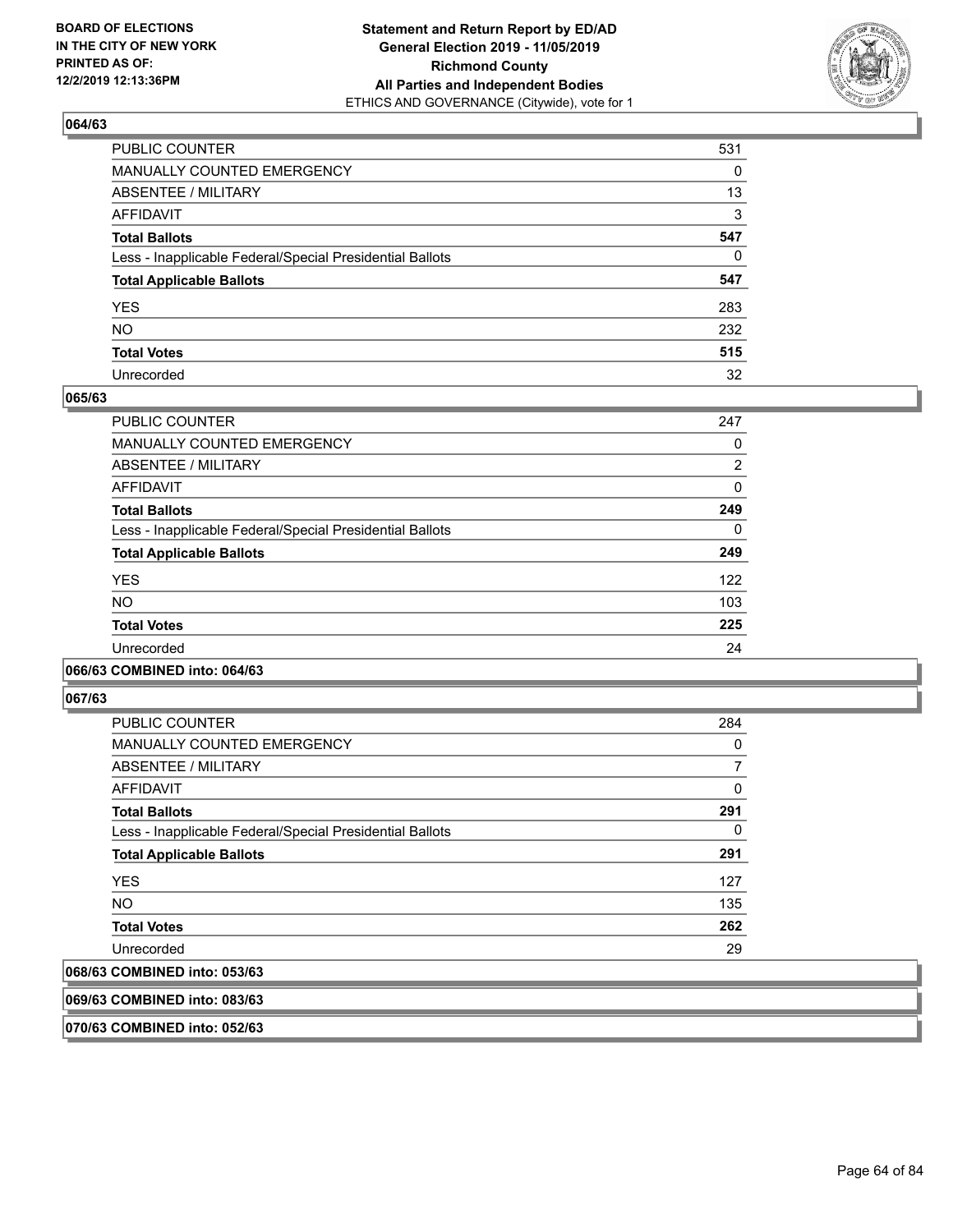

| PUBLIC COUNTER                                           | 119          |
|----------------------------------------------------------|--------------|
| MANUALLY COUNTED EMERGENCY                               | 0            |
| ABSENTEE / MILITARY                                      | 2            |
| AFFIDAVIT                                                |              |
| Total Ballots                                            | 122          |
| Less - Inapplicable Federal/Special Presidential Ballots | $\mathbf{0}$ |
| <b>Total Applicable Ballots</b>                          | 122          |
| YES                                                      | 64           |
| NO.                                                      | 23           |
| <b>Total Votes</b>                                       | 87           |
| Unrecorded                                               | 35           |

### **072/63**

| <b>PUBLIC COUNTER</b>                                    | 233      |
|----------------------------------------------------------|----------|
| <b>MANUALLY COUNTED EMERGENCY</b>                        | 0        |
| ABSENTEE / MILITARY                                      | 4        |
| AFFIDAVIT                                                |          |
| <b>Total Ballots</b>                                     | 238      |
| Less - Inapplicable Federal/Special Presidential Ballots | $\Omega$ |
| <b>Total Applicable Ballots</b>                          | 238      |
| <b>YES</b>                                               | 133      |
| <b>NO</b>                                                | 86       |
| <b>Total Votes</b>                                       | 219      |
| Unrecorded                                               | 19       |

| <b>PUBLIC COUNTER</b>                                    | 181 |
|----------------------------------------------------------|-----|
| <b>MANUALLY COUNTED EMERGENCY</b>                        | 0   |
| ABSENTEE / MILITARY                                      | 6   |
| AFFIDAVIT                                                | 0   |
| <b>Total Ballots</b>                                     | 187 |
| Less - Inapplicable Federal/Special Presidential Ballots | 0   |
| <b>Total Applicable Ballots</b>                          | 187 |
| <b>YES</b>                                               | 84  |
| NO.                                                      | 80  |
| <b>Total Votes</b>                                       | 164 |
| Unrecorded                                               | 23  |
| 074/63 COMBINED into: 062/63                             |     |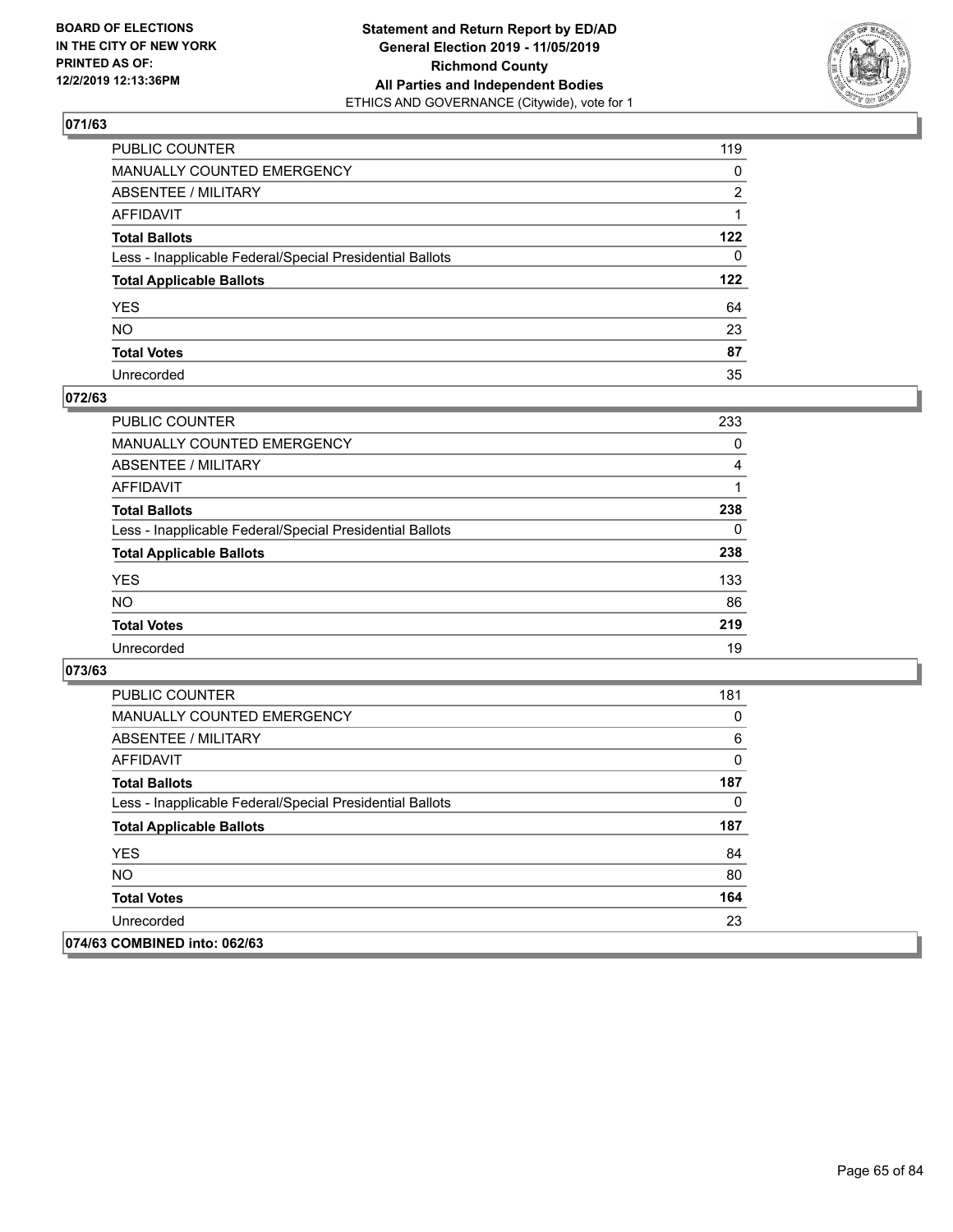

| PUBLIC COUNTER                                           | 79           |
|----------------------------------------------------------|--------------|
| MANUALLY COUNTED EMERGENCY                               | 0            |
| ABSENTEE / MILITARY                                      | 5            |
| AFFIDAVIT                                                | 0            |
| Total Ballots                                            | 84           |
| Less - Inapplicable Federal/Special Presidential Ballots | $\mathbf{0}$ |
| <b>Total Applicable Ballots</b>                          | 84           |
| YES                                                      | 37           |
| NO.                                                      | 17           |
| <b>Total Votes</b>                                       | 54           |
| Unrecorded                                               | 30           |

#### **076/63**

| <b>PUBLIC COUNTER</b>                                    | 189      |
|----------------------------------------------------------|----------|
| <b>MANUALLY COUNTED EMERGENCY</b>                        | 0        |
| ABSENTEE / MILITARY                                      | 4        |
| AFFIDAVIT                                                | 0        |
| <b>Total Ballots</b>                                     | 193      |
| Less - Inapplicable Federal/Special Presidential Ballots | $\Omega$ |
| <b>Total Applicable Ballots</b>                          | 193      |
| <b>YES</b>                                               | 93       |
| <b>NO</b>                                                | 79       |
| <b>Total Votes</b>                                       | 172      |
| Unrecorded                                               | 21       |

#### **077/63**

**079/63 COMBINED into: 029/63**

| <b>PUBLIC COUNTER</b>                                    | 142 |
|----------------------------------------------------------|-----|
| <b>MANUALLY COUNTED EMERGENCY</b>                        | 0   |
| ABSENTEE / MILITARY                                      | 6   |
| <b>AFFIDAVIT</b>                                         | 0   |
| <b>Total Ballots</b>                                     | 148 |
| Less - Inapplicable Federal/Special Presidential Ballots | 0   |
| <b>Total Applicable Ballots</b>                          | 148 |
| <b>YES</b>                                               | 82  |
| NO.                                                      | 39  |
| <b>Total Votes</b>                                       | 121 |
| Unrecorded                                               | 27  |
| 078/63 COMBINED into: 027/63                             |     |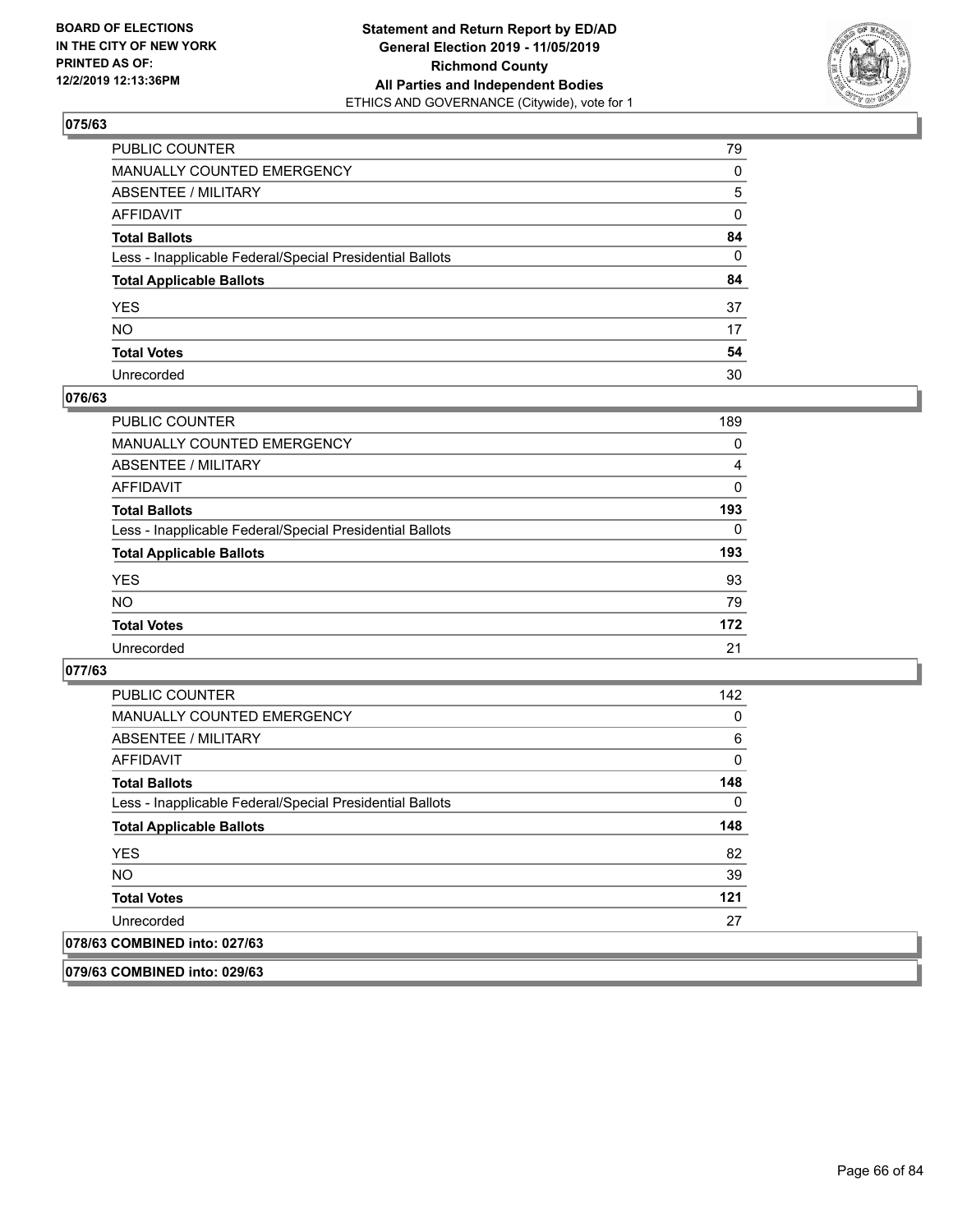

| PUBLIC COUNTER                                           | 151      |
|----------------------------------------------------------|----------|
| MANUALLY COUNTED EMERGENCY                               | 0        |
| ABSENTEE / MILITARY                                      | 4        |
| AFFIDAVIT                                                | 0        |
| <b>Total Ballots</b>                                     | 155      |
| Less - Inapplicable Federal/Special Presidential Ballots | $\Omega$ |
| <b>Total Applicable Ballots</b>                          | 155      |
| <b>YES</b>                                               | 84       |
| <b>NO</b>                                                | 46       |
| <b>Total Votes</b>                                       | 130      |
| Unrecorded                                               | 25       |

#### **081/63 COMBINED into: 059/63**

#### **082/63**

| <b>PUBLIC COUNTER</b>                                    | 259 |
|----------------------------------------------------------|-----|
| <b>MANUALLY COUNTED EMERGENCY</b>                        | 0   |
| ABSENTEE / MILITARY                                      | 8   |
| AFFIDAVIT                                                |     |
| <b>Total Ballots</b>                                     | 268 |
| Less - Inapplicable Federal/Special Presidential Ballots | 0   |
| <b>Total Applicable Ballots</b>                          | 268 |
| <b>YES</b>                                               | 132 |
| <b>NO</b>                                                | 106 |
| <b>Total Votes</b>                                       | 238 |
| Unrecorded                                               | 30  |
|                                                          |     |

| <b>PUBLIC COUNTER</b>                                    | 269      |
|----------------------------------------------------------|----------|
| MANUALLY COUNTED EMERGENCY                               | $\Omega$ |
| ABSENTEE / MILITARY                                      | 35       |
| AFFIDAVIT                                                | 5        |
| <b>Total Ballots</b>                                     | 309      |
| Less - Inapplicable Federal/Special Presidential Ballots | $\Omega$ |
| <b>Total Applicable Ballots</b>                          | 309      |
| <b>YES</b>                                               | 153      |
| <b>NO</b>                                                | 100      |
| <b>Total Votes</b>                                       | 253      |
| Unrecorded                                               | 56       |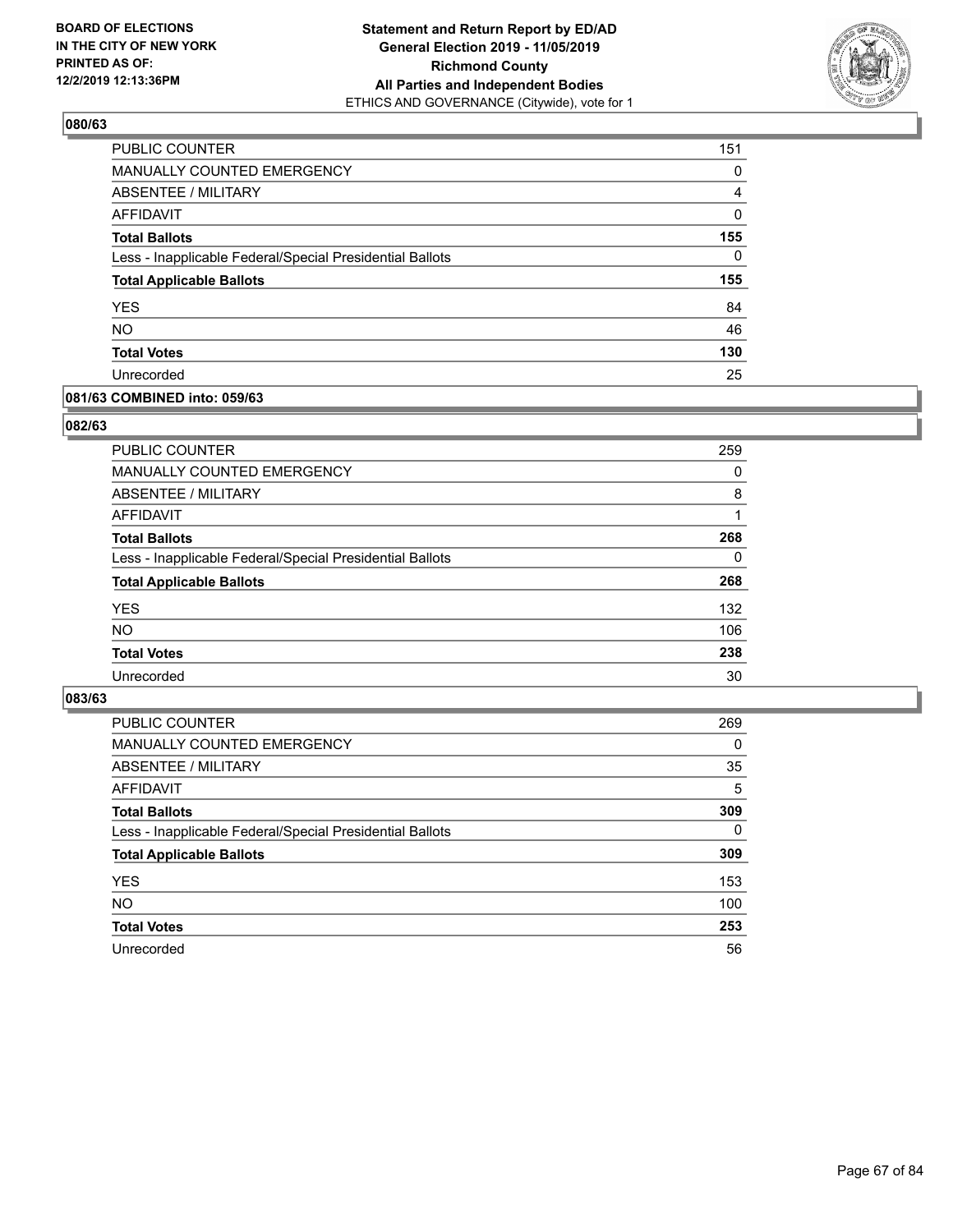

| PUBLIC COUNTER                                           | 168 |
|----------------------------------------------------------|-----|
| MANUALLY COUNTED EMERGENCY                               | 0   |
| ABSENTEE / MILITARY                                      | 9   |
| <b>AFFIDAVIT</b>                                         | 0   |
| <b>Total Ballots</b>                                     | 177 |
| Less - Inapplicable Federal/Special Presidential Ballots | 0   |
| <b>Total Applicable Ballots</b>                          | 177 |
| <b>YES</b>                                               | 90  |
| NO                                                       | 58  |
| <b>Total Votes</b>                                       | 148 |
| Unrecorded                                               | 29  |
| 085/63 COMBINED into: 007/63                             |     |
| 086/63 COMBINED into: 009/63                             |     |
| 087/63 COMBINED into: 084/63                             |     |
| 088/63 COMBINED into: 009/63                             |     |
| 089/63 COMBINED into: 073/63                             |     |
| 090/63 COMBINED into: 009/63                             |     |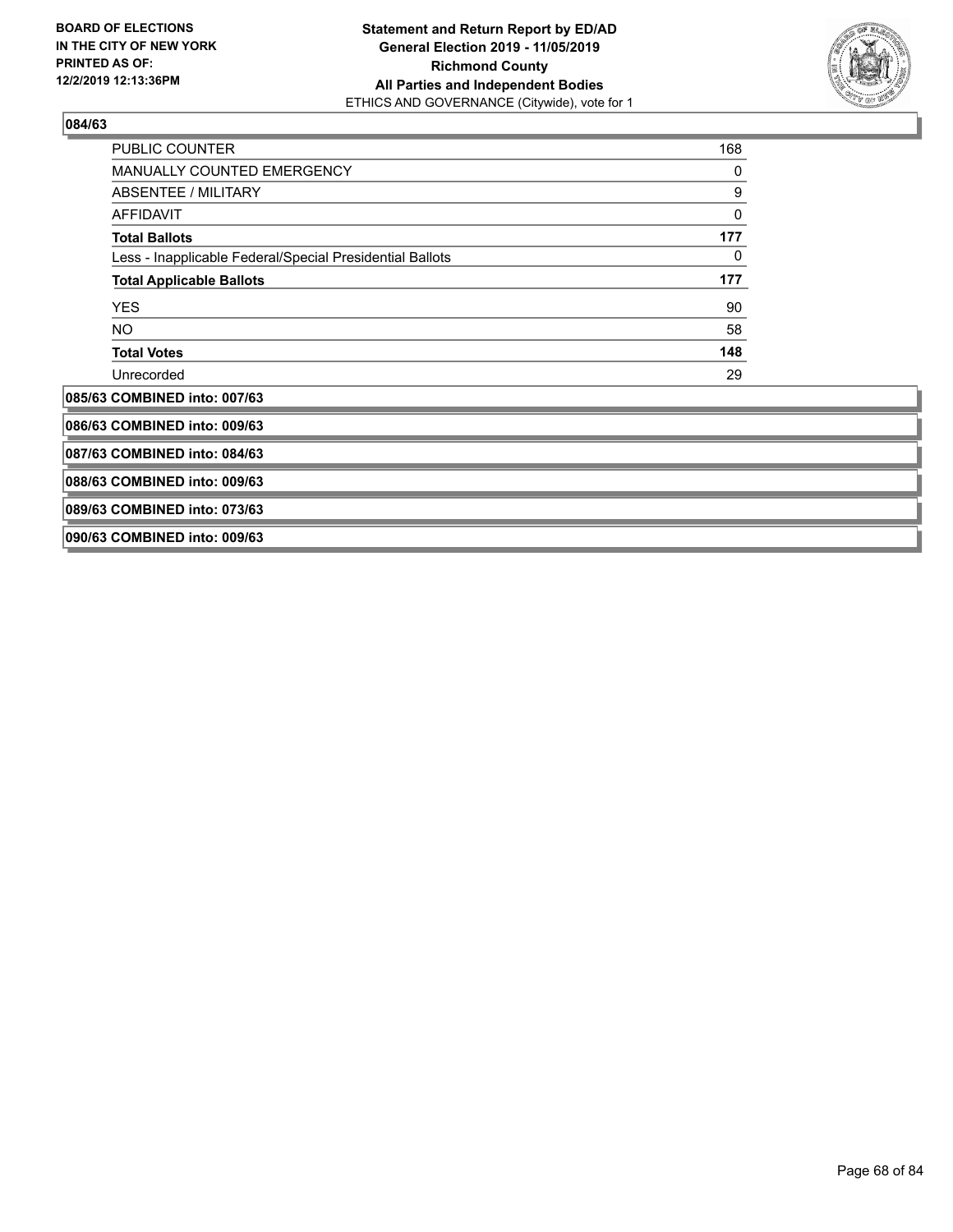

| PUBLIC COUNTER                                           | 154          |
|----------------------------------------------------------|--------------|
| MANUALLY COUNTED EMERGENCY                               | 0            |
| ABSENTEE / MILITARY                                      | 3            |
| AFFIDAVIT                                                | $\mathbf{0}$ |
| Total Ballots                                            | 157          |
| Less - Inapplicable Federal/Special Presidential Ballots | $\Omega$     |
| <b>Total Applicable Ballots</b>                          | 157          |
| YES                                                      | 70           |
| NO.                                                      | 71           |
| <b>Total Votes</b>                                       | 141          |
| Unrecorded                                               | 16           |

#### **002/64**

| <b>PUBLIC COUNTER</b>                                    | 214      |
|----------------------------------------------------------|----------|
| <b>MANUALLY COUNTED EMERGENCY</b>                        | $\Omega$ |
| ABSENTEE / MILITARY                                      | 8        |
| AFFIDAVIT                                                | $\Omega$ |
| <b>Total Ballots</b>                                     | 222      |
| Less - Inapplicable Federal/Special Presidential Ballots | $\Omega$ |
| <b>Total Applicable Ballots</b>                          | 222      |
| <b>YES</b>                                               | 105      |
| <b>NO</b>                                                | 102      |
| <b>Total Votes</b>                                       | 207      |
| Unrecorded                                               | 15       |

| <b>PUBLIC COUNTER</b>                                    | 390 |
|----------------------------------------------------------|-----|
| <b>MANUALLY COUNTED EMERGENCY</b>                        | 0   |
| ABSENTEE / MILITARY                                      | 16  |
| AFFIDAVIT                                                | 3   |
| <b>Total Ballots</b>                                     | 409 |
| Less - Inapplicable Federal/Special Presidential Ballots | 0   |
| <b>Total Applicable Ballots</b>                          | 409 |
| <b>YES</b>                                               | 169 |
| <b>NO</b>                                                | 210 |
| <b>Total Votes</b>                                       | 379 |
| Unrecorded                                               | 30  |
| 004/64 COMBINED into: 003/64                             |     |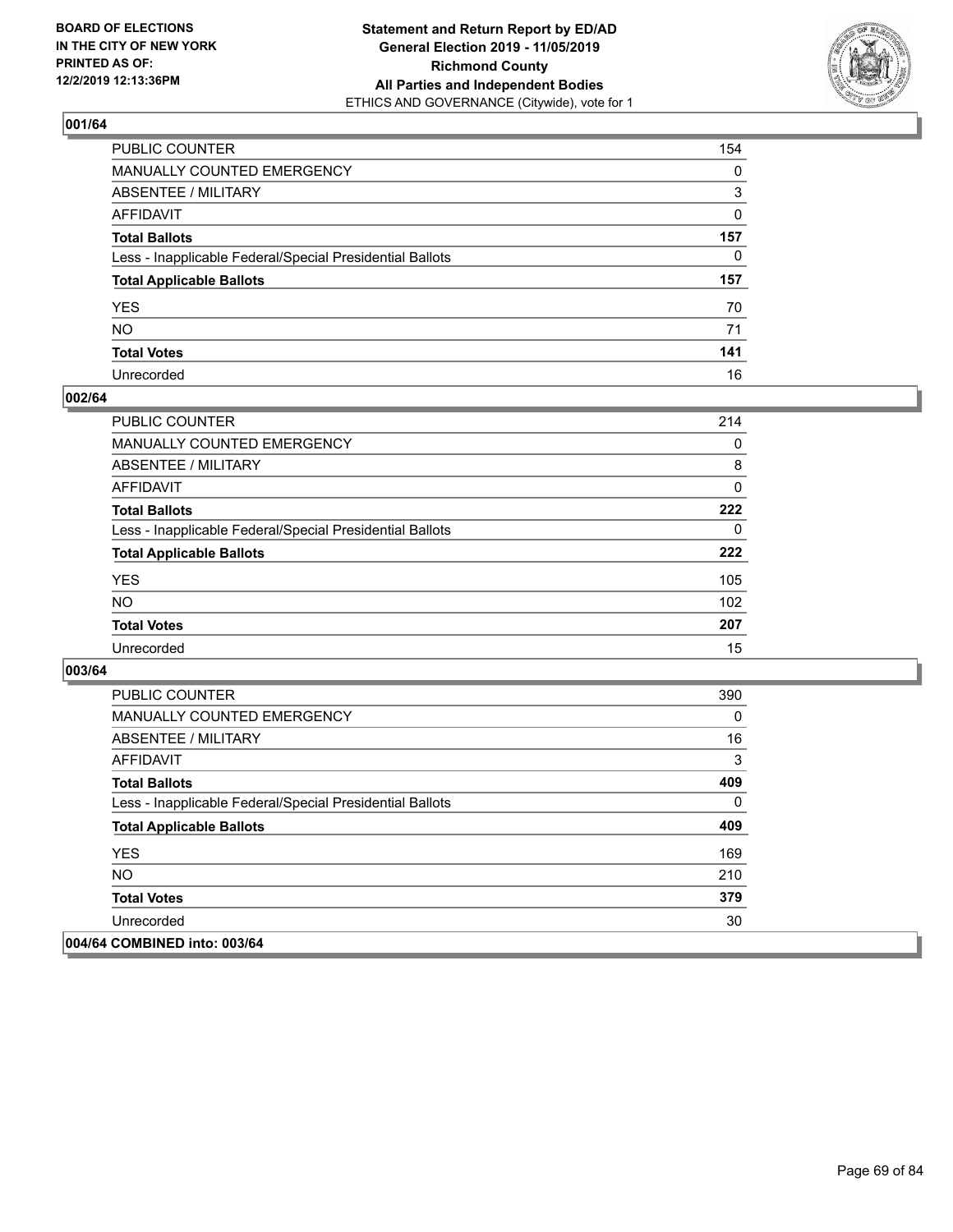

| PUBLIC COUNTER                                           | 429          |
|----------------------------------------------------------|--------------|
| MANUALLY COUNTED EMERGENCY                               | $\mathbf{0}$ |
| ABSENTEE / MILITARY                                      | 20           |
| AFFIDAVIT                                                | 6            |
| Total Ballots                                            | 455          |
| Less - Inapplicable Federal/Special Presidential Ballots | $\Omega$     |
| <b>Total Applicable Ballots</b>                          | 455          |
| YES                                                      | 201          |
| NO.                                                      | 197          |
| <b>Total Votes</b>                                       | 398          |
| Unrecorded                                               | 57           |

#### **006/64**

| <b>PUBLIC COUNTER</b>                                    | 244            |
|----------------------------------------------------------|----------------|
| <b>MANUALLY COUNTED EMERGENCY</b>                        | $\Omega$       |
| ABSENTEE / MILITARY                                      | 6              |
| AFFIDAVIT                                                | $\overline{2}$ |
| <b>Total Ballots</b>                                     | 252            |
| Less - Inapplicable Federal/Special Presidential Ballots | $\Omega$       |
| <b>Total Applicable Ballots</b>                          | 252            |
| <b>YES</b>                                               | 109            |
| <b>NO</b>                                                | 118            |
| <b>Total Votes</b>                                       | 227            |
| Unrecorded                                               | 25             |

| <b>PUBLIC COUNTER</b>                                    | 248 |
|----------------------------------------------------------|-----|
| <b>MANUALLY COUNTED EMERGENCY</b>                        | 0   |
| ABSENTEE / MILITARY                                      | 7   |
| AFFIDAVIT                                                | 0   |
| <b>Total Ballots</b>                                     | 255 |
| Less - Inapplicable Federal/Special Presidential Ballots | 0   |
| <b>Total Applicable Ballots</b>                          | 255 |
| <b>YES</b>                                               | 115 |
| <b>NO</b>                                                | 120 |
| <b>Total Votes</b>                                       | 235 |
| Unrecorded                                               | 20  |
| 008/64 COMBINED into: 005/64                             |     |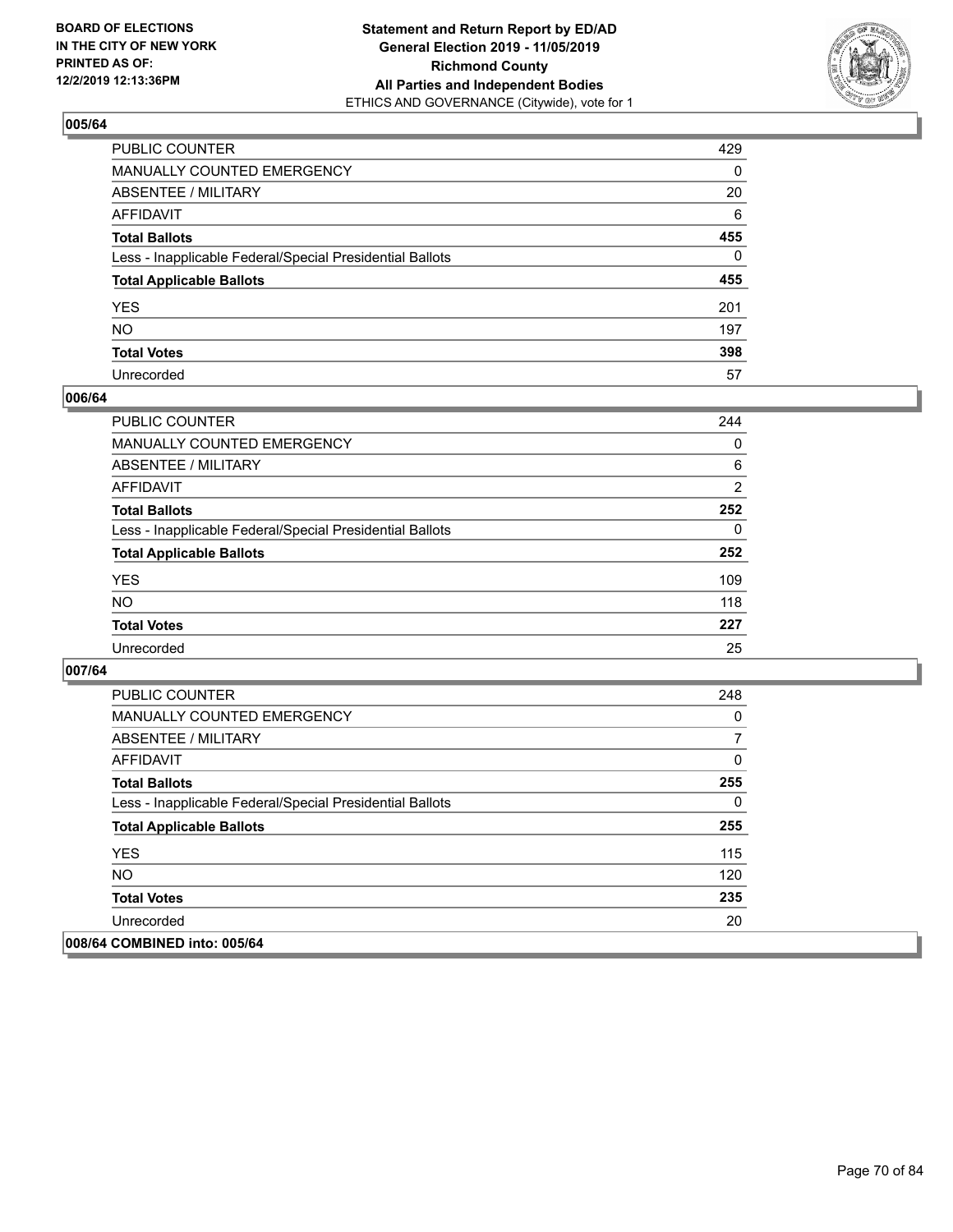

| PUBLIC COUNTER                                           | 321      |
|----------------------------------------------------------|----------|
| <b>MANUALLY COUNTED EMERGENCY</b>                        | $\Omega$ |
| ABSENTEE / MILITARY                                      |          |
| AFFIDAVIT                                                |          |
| <b>Total Ballots</b>                                     | 329      |
| Less - Inapplicable Federal/Special Presidential Ballots | 0        |
| <b>Total Applicable Ballots</b>                          | 329      |
| <b>YES</b>                                               | 135      |
| <b>NO</b>                                                | 171      |
| <b>Total Votes</b>                                       | 306      |
| Unrecorded                                               | 23       |

### **010/64 COMBINED into: 009/64**

### **011/64**

| <b>PUBLIC COUNTER</b>                                    | 296 |
|----------------------------------------------------------|-----|
| <b>MANUALLY COUNTED EMERGENCY</b>                        | 0   |
| <b>ABSENTEE / MILITARY</b>                               | 10  |
| AFFIDAVIT                                                | 0   |
| <b>Total Ballots</b>                                     | 306 |
| Less - Inapplicable Federal/Special Presidential Ballots | 0   |
| <b>Total Applicable Ballots</b>                          | 306 |
| <b>YES</b>                                               | 137 |
| <b>NO</b>                                                | 126 |
| <b>Total Votes</b>                                       | 263 |
| Unrecorded                                               | 43  |
|                                                          |     |

## **012/64 COMBINED into: 011/64**

#### **013/64 COMBINED into: 011/64**

| <b>PUBLIC COUNTER</b>                                    | 409 |
|----------------------------------------------------------|-----|
| <b>MANUALLY COUNTED EMERGENCY</b>                        | 0   |
| ABSENTEE / MILITARY                                      | 17  |
| AFFIDAVIT                                                | 0   |
| <b>Total Ballots</b>                                     | 426 |
| Less - Inapplicable Federal/Special Presidential Ballots | 0   |
| <b>Total Applicable Ballots</b>                          | 426 |
| <b>YES</b>                                               | 213 |
| NO.                                                      | 188 |
| <b>Total Votes</b>                                       | 401 |
| Unrecorded                                               | 25  |
| 015/64 COMBINED into: 014/64                             |     |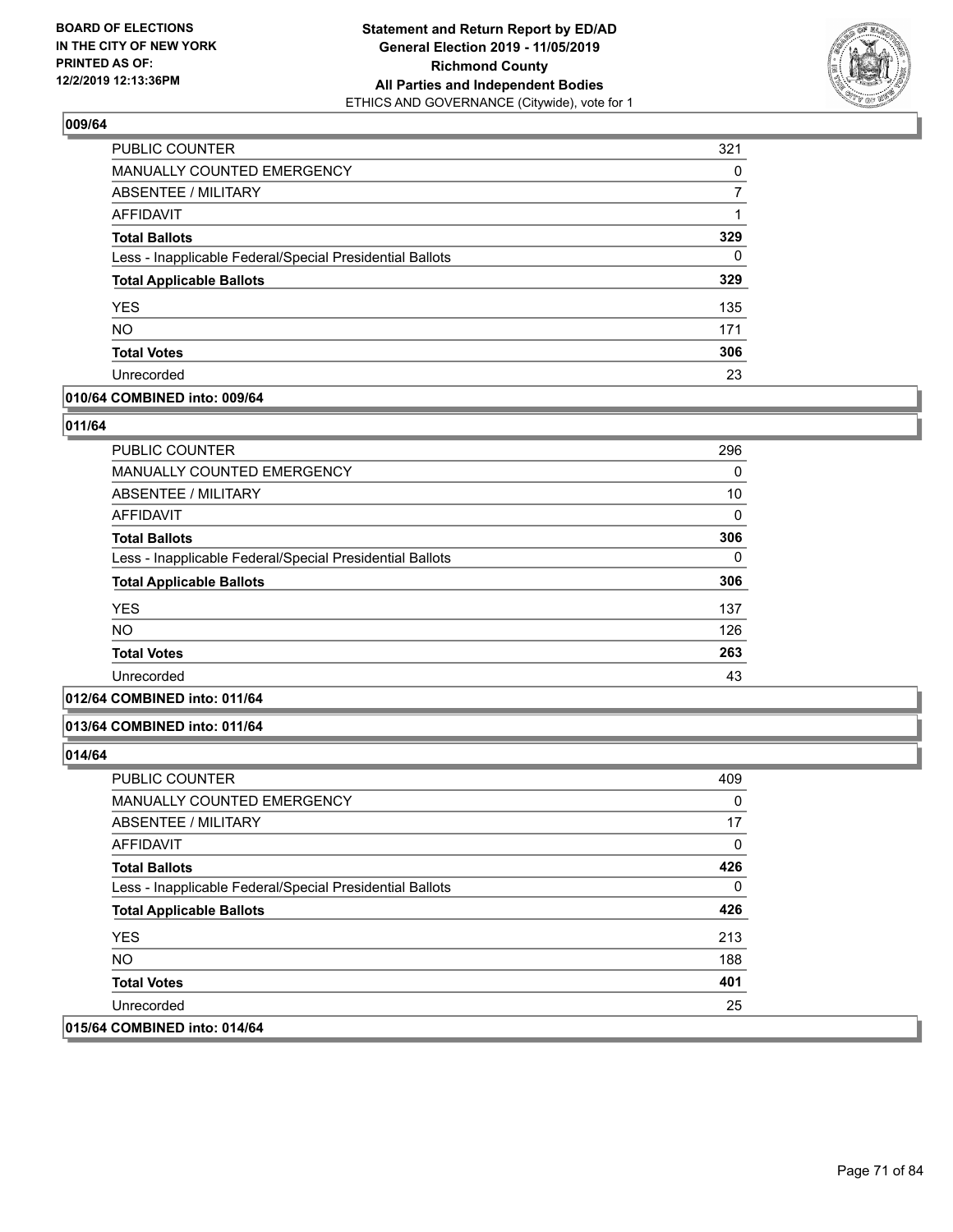

| <b>PUBLIC COUNTER</b>                                    | 436      |
|----------------------------------------------------------|----------|
| MANUALLY COUNTED EMERGENCY                               | $\Omega$ |
| <b>ABSENTEE / MILITARY</b>                               | 23       |
| AFFIDAVIT                                                |          |
| <b>Total Ballots</b>                                     | 460      |
| Less - Inapplicable Federal/Special Presidential Ballots | $\Omega$ |
| <b>Total Applicable Ballots</b>                          | 460      |
| <b>YES</b>                                               | 213      |
| <b>NO</b>                                                | 189      |
| <b>Total Votes</b>                                       | 402      |
| Unrecorded                                               | 58       |

### **017/64 COMBINED into: 016/64**

### **018/64**

| PUBLIC COUNTER                                           | 145      |
|----------------------------------------------------------|----------|
| MANUALLY COUNTED EMERGENCY                               | $\Omega$ |
| ABSENTEE / MILITARY                                      | 8        |
| AFFIDAVIT                                                | 0        |
| <b>Total Ballots</b>                                     | 153      |
| Less - Inapplicable Federal/Special Presidential Ballots | $\Omega$ |
| <b>Total Applicable Ballots</b>                          | 153      |
| <b>YES</b>                                               | 85       |
| <b>NO</b>                                                | 51       |
| <b>Total Votes</b>                                       | 136      |
| Unrecorded                                               | 17       |
|                                                          |          |

| <b>PUBLIC COUNTER</b>                                    | 109      |
|----------------------------------------------------------|----------|
| MANUALLY COUNTED EMERGENCY                               | 0        |
| ABSENTEE / MILITARY                                      | 29       |
| AFFIDAVIT                                                |          |
| <b>Total Ballots</b>                                     | 139      |
| Less - Inapplicable Federal/Special Presidential Ballots | $\Omega$ |
| <b>Total Applicable Ballots</b>                          | 139      |
| <b>YES</b>                                               | 77       |
| <b>NO</b>                                                | 32       |
| <b>Total Votes</b>                                       | 109      |
| Unrecorded                                               | 30       |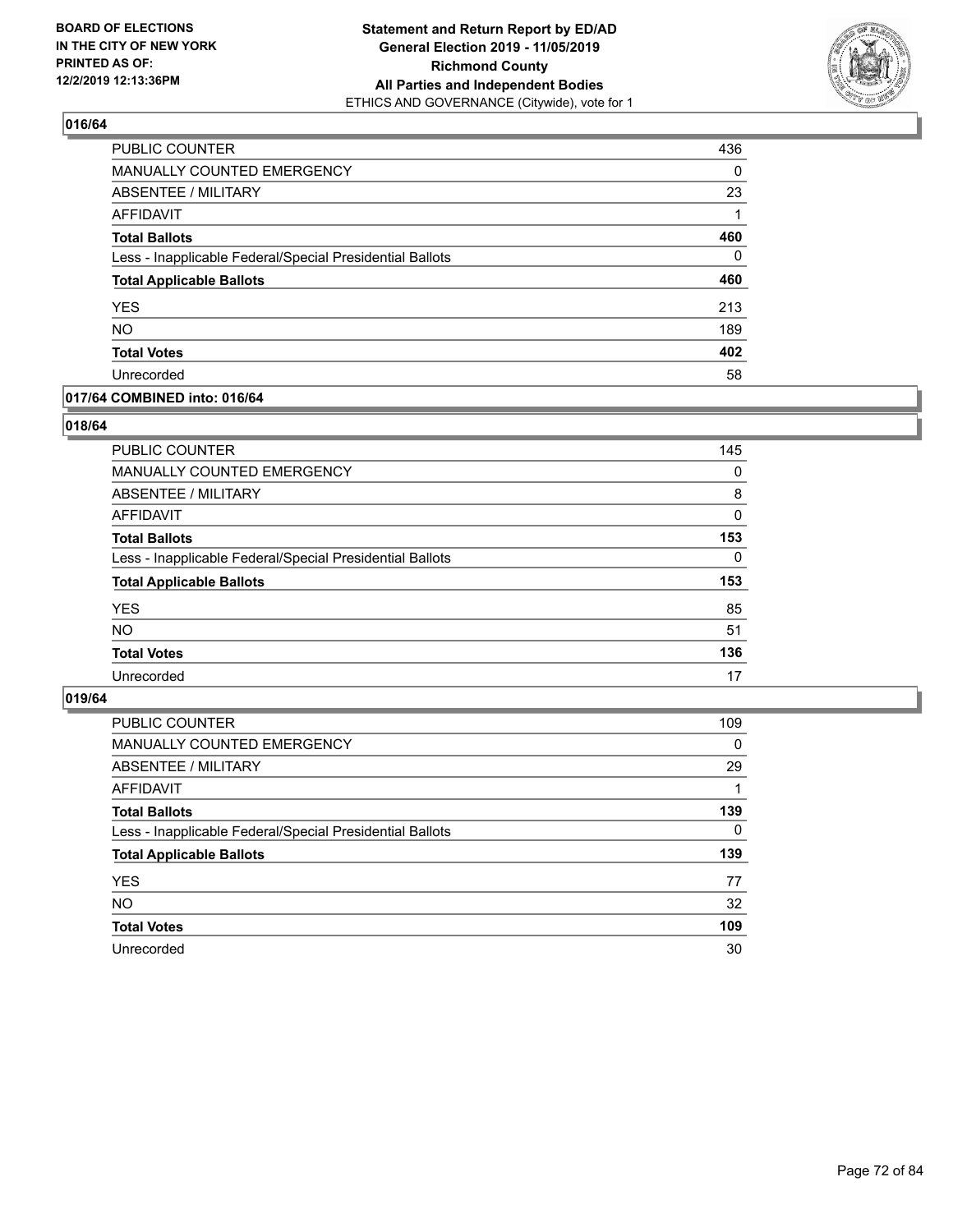

| PUBLIC COUNTER                                           | 149          |
|----------------------------------------------------------|--------------|
| MANUALLY COUNTED EMERGENCY                               | $\mathbf{0}$ |
| ABSENTEE / MILITARY                                      | 5            |
| AFFIDAVIT                                                | $\mathbf 0$  |
| Total Ballots                                            | 154          |
| Less - Inapplicable Federal/Special Presidential Ballots | $\Omega$     |
| <b>Total Applicable Ballots</b>                          | 154          |
| YES                                                      | 79           |
| NO.                                                      | 55           |
| <b>Total Votes</b>                                       | 134          |
| Unrecorded                                               | 20           |

### **021/64**

| <b>PUBLIC COUNTER</b>                                    | 158      |
|----------------------------------------------------------|----------|
| <b>MANUALLY COUNTED EMERGENCY</b>                        | 0        |
| ABSENTEE / MILITARY                                      | 9        |
| AFFIDAVIT                                                | 2        |
| <b>Total Ballots</b>                                     | 169      |
| Less - Inapplicable Federal/Special Presidential Ballots | $\Omega$ |
| <b>Total Applicable Ballots</b>                          | 169      |
| <b>YES</b>                                               | 89       |
| <b>NO</b>                                                | 70       |
| <b>Total Votes</b>                                       | 159      |
| Unrecorded                                               | 10       |

| PUBLIC COUNTER                                           | 424      |
|----------------------------------------------------------|----------|
| MANUALLY COUNTED EMERGENCY                               | $\Omega$ |
| ABSENTEE / MILITARY                                      | 27       |
| AFFIDAVIT                                                |          |
| <b>Total Ballots</b>                                     | 452      |
| Less - Inapplicable Federal/Special Presidential Ballots | $\Omega$ |
| <b>Total Applicable Ballots</b>                          | 452      |
| <b>YES</b>                                               | 206      |
| NO.                                                      | 201      |
| <b>Total Votes</b>                                       | 407      |
| Unrecorded                                               | 45       |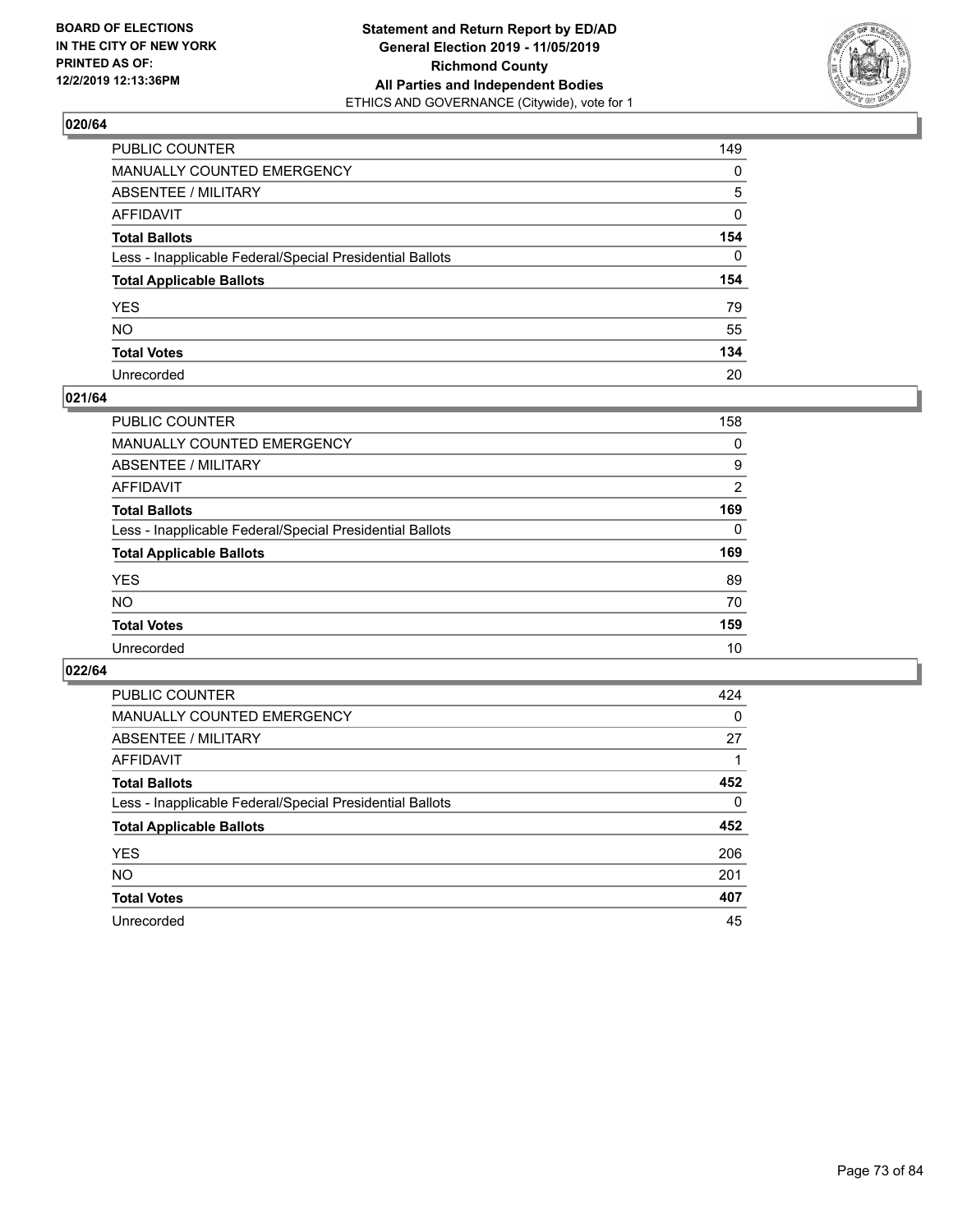

| PUBLIC COUNTER                                           | 352          |
|----------------------------------------------------------|--------------|
| MANUALLY COUNTED EMERGENCY                               | $\mathbf{0}$ |
| ABSENTEE / MILITARY                                      | 8            |
| AFFIDAVIT                                                | $\mathbf{0}$ |
| Total Ballots                                            | 360          |
| Less - Inapplicable Federal/Special Presidential Ballots | $\mathbf{0}$ |
| <b>Total Applicable Ballots</b>                          | 360          |
| YES                                                      | 173          |
| NO.                                                      | 150          |
| <b>Total Votes</b>                                       | 323          |
| Unrecorded                                               | 37           |

### **024/64**

| PUBLIC COUNTER                                           | 288      |
|----------------------------------------------------------|----------|
| <b>MANUALLY COUNTED EMERGENCY</b>                        | $\Omega$ |
| ABSENTEE / MILITARY                                      | 16       |
| <b>AFFIDAVIT</b>                                         |          |
| <b>Total Ballots</b>                                     | 305      |
| Less - Inapplicable Federal/Special Presidential Ballots | $\Omega$ |
| <b>Total Applicable Ballots</b>                          | 305      |
| <b>YES</b>                                               | 146      |
| <b>NO</b>                                                | 123      |
| <b>Total Votes</b>                                       | 269      |
| Unrecorded                                               | 36       |

| <b>PUBLIC COUNTER</b>                                    | 165      |
|----------------------------------------------------------|----------|
| <b>MANUALLY COUNTED EMERGENCY</b>                        | $\Omega$ |
| ABSENTEE / MILITARY                                      | 13       |
| AFFIDAVIT                                                | 2        |
| <b>Total Ballots</b>                                     | 180      |
| Less - Inapplicable Federal/Special Presidential Ballots | 0        |
| <b>Total Applicable Ballots</b>                          | 180      |
| <b>YES</b>                                               | 87       |
| NO.                                                      | 66       |
| <b>Total Votes</b>                                       | 153      |
| Unrecorded                                               | 27       |
| 026/64 COMBINED into: 023/64                             |          |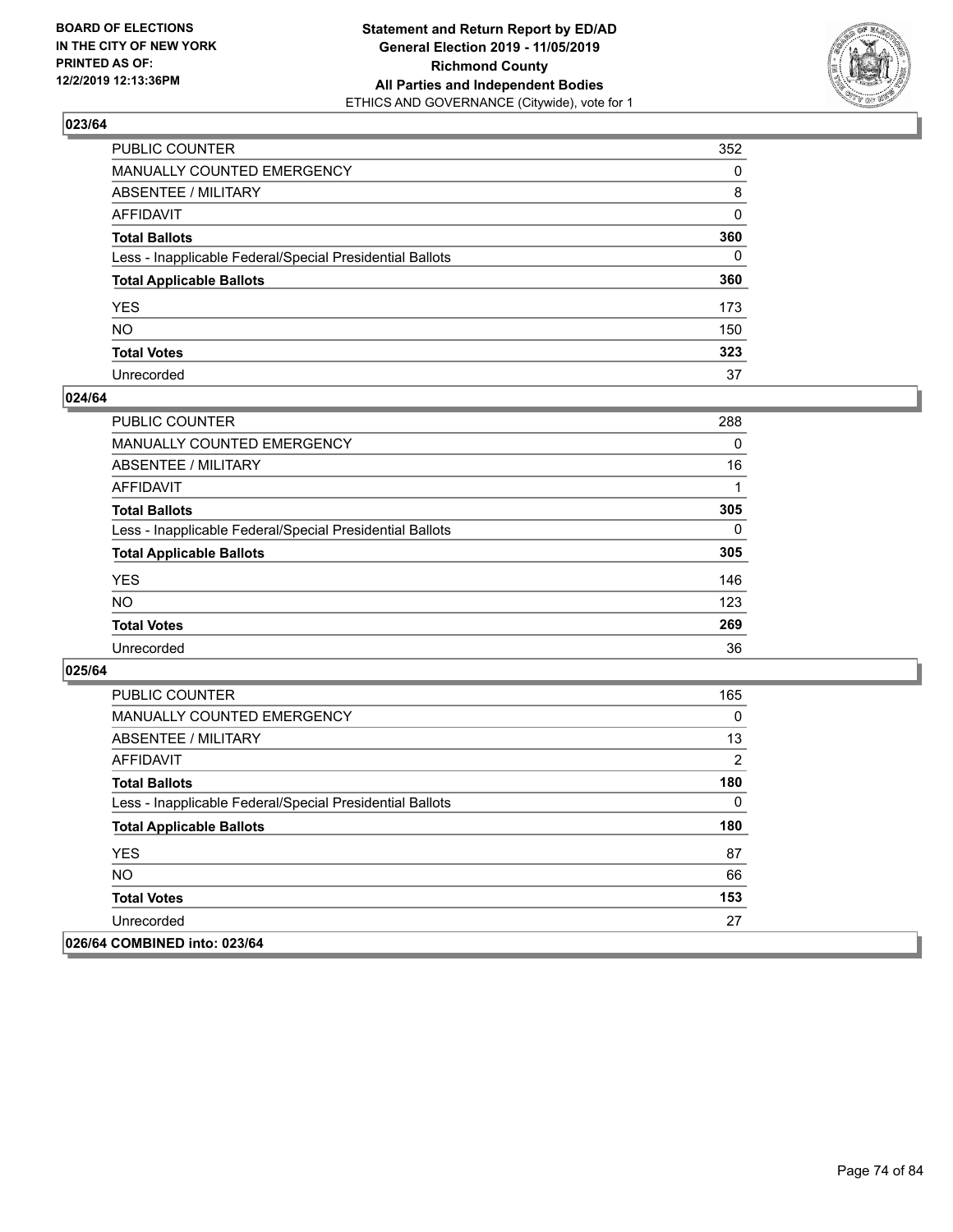

| PUBLIC COUNTER                                           | 150          |
|----------------------------------------------------------|--------------|
| MANUALLY COUNTED EMERGENCY                               | 0            |
| ABSENTEE / MILITARY                                      | 3            |
| AFFIDAVIT                                                | 0            |
| Total Ballots                                            | 153          |
| Less - Inapplicable Federal/Special Presidential Ballots | $\mathbf{0}$ |
| <b>Total Applicable Ballots</b>                          | 153          |
| YES                                                      | 71           |
| NO.                                                      | 67           |
| <b>Total Votes</b>                                       | 138          |
| Unrecorded                                               | 15           |

### **028/64**

| PUBLIC COUNTER                                           | 300 |
|----------------------------------------------------------|-----|
| MANUALLY COUNTED EMERGENCY                               | 0   |
| ABSENTEE / MILITARY                                      | 5   |
| AFFIDAVIT                                                |     |
| <b>Total Ballots</b>                                     | 306 |
| Less - Inapplicable Federal/Special Presidential Ballots | 0   |
| <b>Total Applicable Ballots</b>                          | 306 |
| <b>YES</b>                                               | 132 |
| NO.                                                      | 129 |
| <b>Total Votes</b>                                       | 261 |
| Unrecorded                                               | 45  |
|                                                          |     |

### **029/64 COMBINED into: 028/64**

| PUBLIC COUNTER                                           | 306 |
|----------------------------------------------------------|-----|
| <b>MANUALLY COUNTED EMERGENCY</b>                        | 0   |
| ABSENTEE / MILITARY                                      | 10  |
| AFFIDAVIT                                                | 2   |
| <b>Total Ballots</b>                                     | 318 |
| Less - Inapplicable Federal/Special Presidential Ballots | 0   |
| <b>Total Applicable Ballots</b>                          | 318 |
| <b>YES</b>                                               | 175 |
| NO.                                                      | 108 |
| <b>Total Votes</b>                                       | 283 |
| Unrecorded                                               | 35  |
| 031/64 COMBINED into: 030/64                             |     |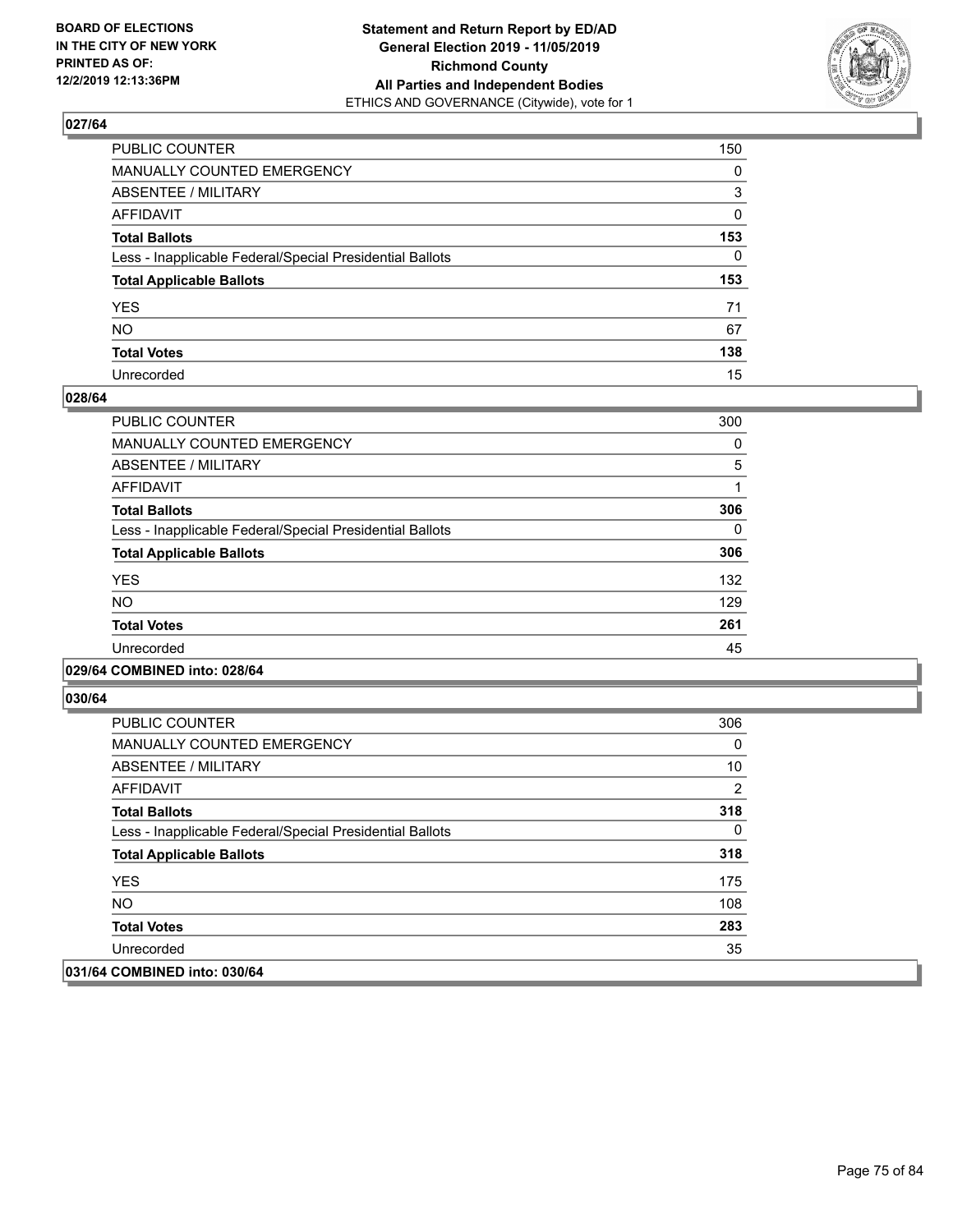

| PUBLIC COUNTER                                           | 323          |
|----------------------------------------------------------|--------------|
| MANUALLY COUNTED EMERGENCY                               | 0            |
| ABSENTEE / MILITARY                                      | 32           |
| AFFIDAVIT                                                | $\mathbf{0}$ |
| Total Ballots                                            | 355          |
| Less - Inapplicable Federal/Special Presidential Ballots | $\mathbf{0}$ |
| <b>Total Applicable Ballots</b>                          | 355          |
| YES                                                      | 169          |
| NO.                                                      | 136          |
| <b>Total Votes</b>                                       | 305          |
| Unrecorded                                               | 50           |

### **033/64**

| PUBLIC COUNTER                                           | 147 |
|----------------------------------------------------------|-----|
| <b>MANUALLY COUNTED EMERGENCY</b>                        | 0   |
| ABSENTEE / MILITARY                                      | 6   |
| <b>AFFIDAVIT</b>                                         | 0   |
| <b>Total Ballots</b>                                     | 153 |
| Less - Inapplicable Federal/Special Presidential Ballots | 0   |
| <b>Total Applicable Ballots</b>                          | 153 |
| <b>YES</b>                                               | 67  |
| <b>NO</b>                                                | 74  |
| <b>Total Votes</b>                                       | 141 |
| Unrecorded                                               | 12  |
|                                                          |     |

# **034/64 COMBINED into: 032/64**

| <b>PUBLIC COUNTER</b>                                    | 169      |
|----------------------------------------------------------|----------|
| <b>MANUALLY COUNTED EMERGENCY</b>                        | 0        |
| ABSENTEE / MILITARY                                      | 11       |
| <b>AFFIDAVIT</b>                                         | $\Omega$ |
| <b>Total Ballots</b>                                     | 180      |
| Less - Inapplicable Federal/Special Presidential Ballots | 0        |
| <b>Total Applicable Ballots</b>                          | 180      |
| <b>YES</b>                                               | 98       |
| <b>NO</b>                                                | 62       |
| <b>Total Votes</b>                                       | 160      |
| Unrecorded                                               | 20       |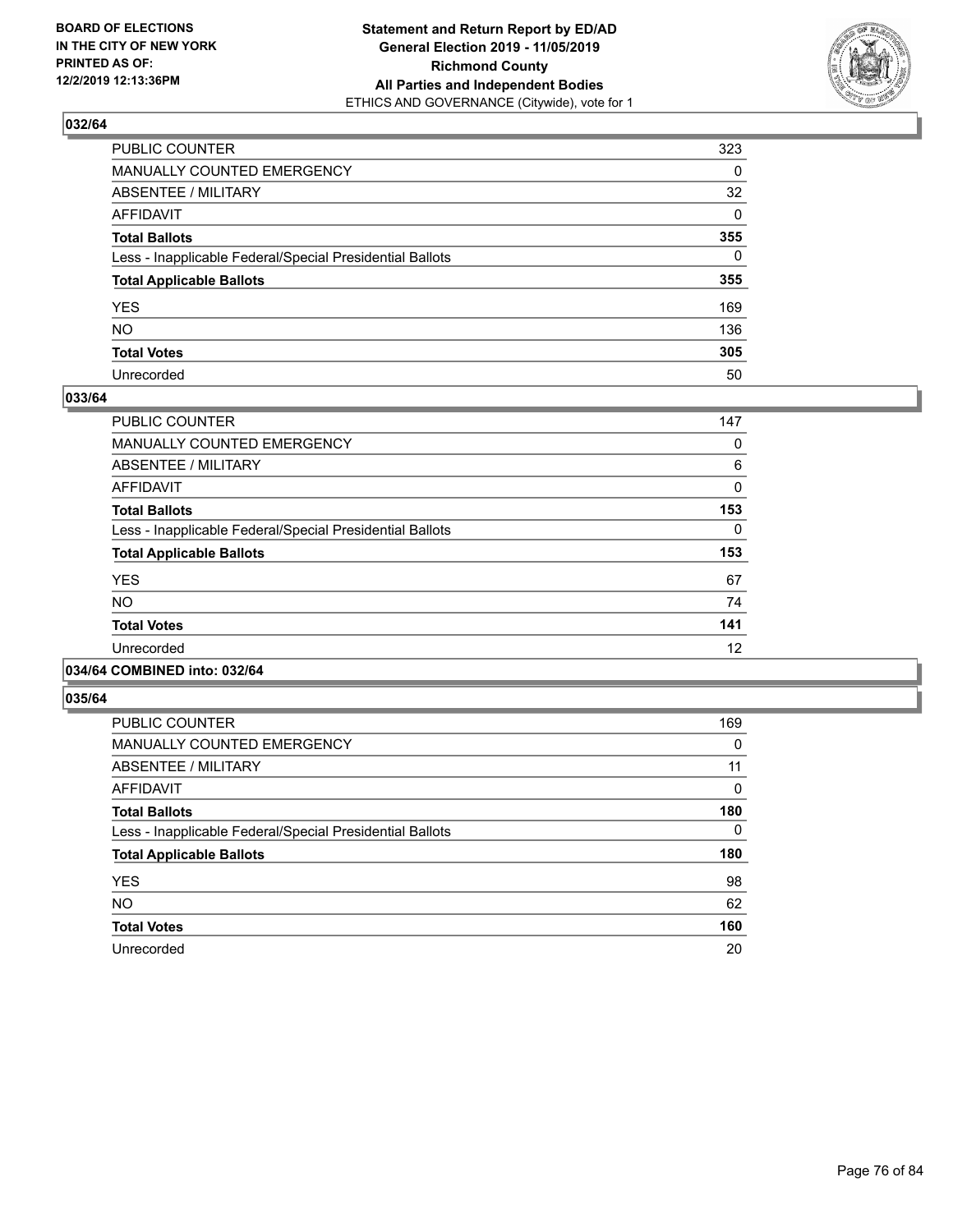

| PUBLIC COUNTER                                           | 320      |
|----------------------------------------------------------|----------|
| MANUALLY COUNTED EMERGENCY                               | $\Omega$ |
| ABSENTEE / MILITARY                                      | 13       |
| AFFIDAVIT                                                |          |
| Total Ballots                                            | 334      |
| Less - Inapplicable Federal/Special Presidential Ballots | $\Omega$ |
| <b>Total Applicable Ballots</b>                          | 334      |
| YES                                                      | 160      |
| NO.                                                      | 126      |
| <b>Total Votes</b>                                       | 286      |
| Unrecorded                                               | 48       |

### **037/64**

| PUBLIC COUNTER                                           | 290      |
|----------------------------------------------------------|----------|
| <b>MANUALLY COUNTED EMERGENCY</b>                        | 0        |
| <b>ABSENTEE / MILITARY</b>                               | 13       |
| <b>AFFIDAVIT</b>                                         |          |
| <b>Total Ballots</b>                                     | 304      |
| Less - Inapplicable Federal/Special Presidential Ballots | $\Omega$ |
| <b>Total Applicable Ballots</b>                          | 304      |
| <b>YES</b>                                               | 146      |
| <b>NO</b>                                                | 117      |
| <b>Total Votes</b>                                       | 263      |
| Unrecorded                                               | 41       |

| <b>PUBLIC COUNTER</b>                                    | 159 |
|----------------------------------------------------------|-----|
| <b>MANUALLY COUNTED EMERGENCY</b>                        | 0   |
| ABSENTEE / MILITARY                                      | 9   |
| AFFIDAVIT                                                | 2   |
| <b>Total Ballots</b>                                     | 170 |
| Less - Inapplicable Federal/Special Presidential Ballots | 0   |
| <b>Total Applicable Ballots</b>                          | 170 |
| <b>YES</b>                                               | 98  |
| NO.                                                      | 59  |
| <b>Total Votes</b>                                       | 157 |
| Unrecorded                                               | 13  |
| 039/64 COMBINED into: 037/64                             |     |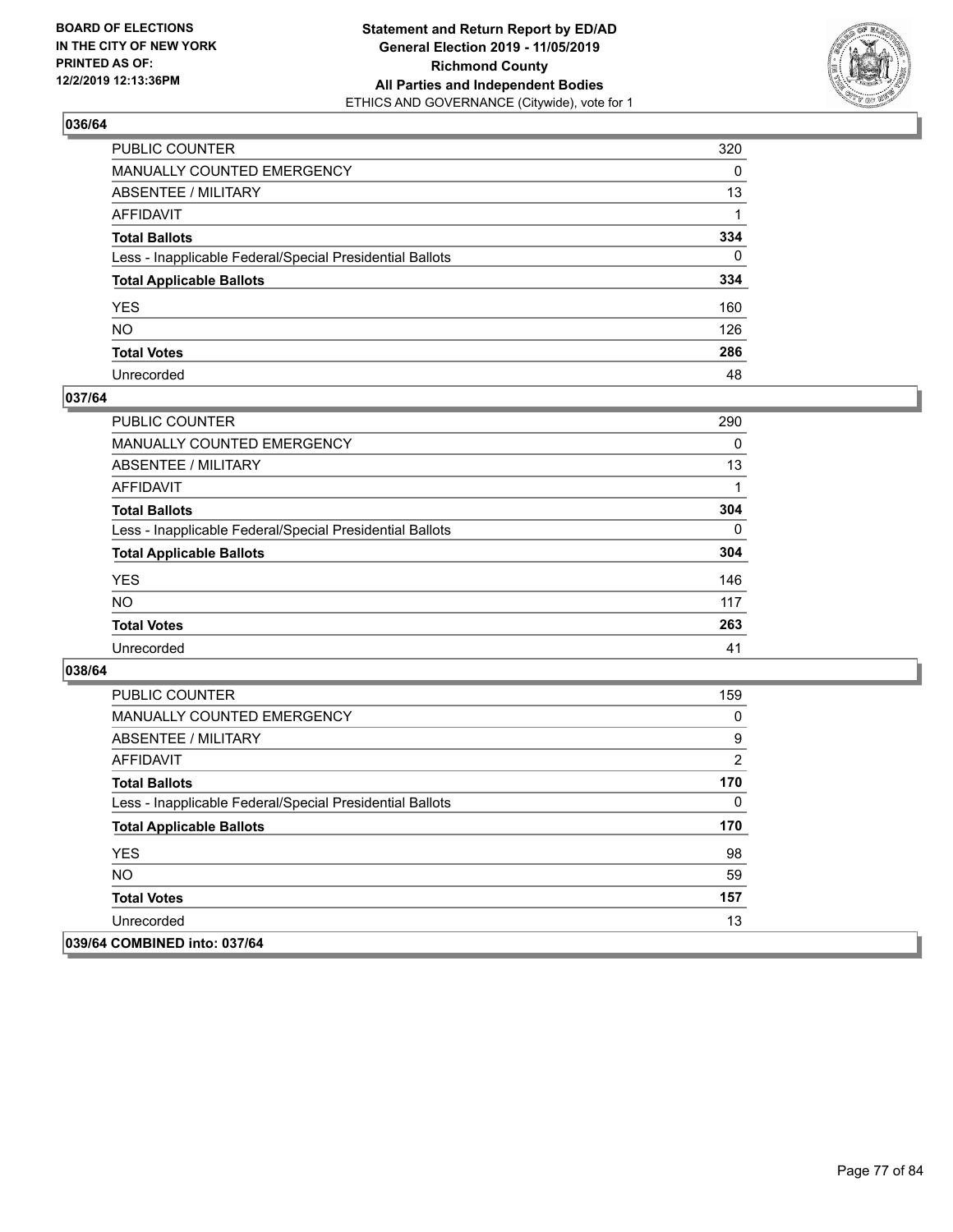

| PUBLIC COUNTER                                           | 138          |
|----------------------------------------------------------|--------------|
| MANUALLY COUNTED EMERGENCY                               | $\mathbf{0}$ |
| ABSENTEE / MILITARY                                      | 8            |
| AFFIDAVIT                                                |              |
| Total Ballots                                            | 147          |
| Less - Inapplicable Federal/Special Presidential Ballots | $\mathbf{0}$ |
| <b>Total Applicable Ballots</b>                          | 147          |
| YES                                                      | 87           |
| NO.                                                      | 36           |
| <b>Total Votes</b>                                       | 123          |
| Unrecorded                                               | 24           |

### **041/64**

| <b>PUBLIC COUNTER</b>                                    | 247      |
|----------------------------------------------------------|----------|
| <b>MANUALLY COUNTED EMERGENCY</b>                        | 0        |
| ABSENTEE / MILITARY                                      | 5        |
| AFFIDAVIT                                                | 2        |
| <b>Total Ballots</b>                                     | 254      |
| Less - Inapplicable Federal/Special Presidential Ballots | $\Omega$ |
| <b>Total Applicable Ballots</b>                          | 254      |
| <b>YES</b>                                               | 142      |
| <b>NO</b>                                                | 93       |
| <b>Total Votes</b>                                       | 235      |
| Unrecorded                                               | 19       |

| PUBLIC COUNTER                                           | 128      |
|----------------------------------------------------------|----------|
| <b>MANUALLY COUNTED EMERGENCY</b>                        | $\Omega$ |
| ABSENTEE / MILITARY                                      | 5        |
| AFFIDAVIT                                                | 0        |
| <b>Total Ballots</b>                                     | 133      |
| Less - Inapplicable Federal/Special Presidential Ballots | $\Omega$ |
| <b>Total Applicable Ballots</b>                          | 133      |
| <b>YES</b>                                               | 81       |
| <b>NO</b>                                                | 43       |
| <b>Total Votes</b>                                       | 124      |
| Unrecorded                                               | 9        |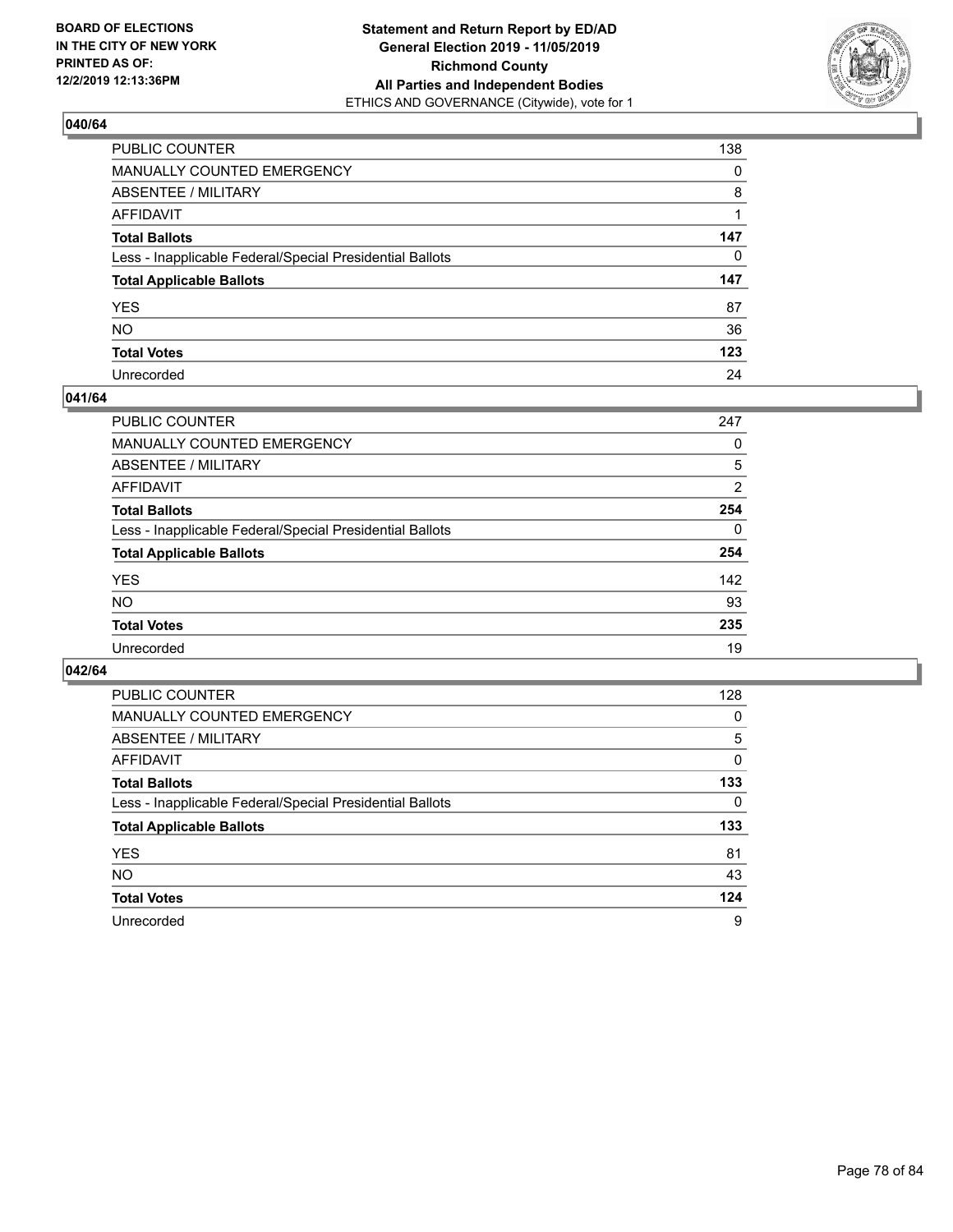

| PUBLIC COUNTER                                           | 214          |
|----------------------------------------------------------|--------------|
| MANUALLY COUNTED EMERGENCY                               | $\mathbf{0}$ |
| ABSENTEE / MILITARY                                      | 13           |
| AFFIDAVIT                                                |              |
| Total Ballots                                            | 228          |
| Less - Inapplicable Federal/Special Presidential Ballots | $\mathbf{0}$ |
| <b>Total Applicable Ballots</b>                          | 228          |
| YES                                                      | 123          |
| NO.                                                      | 68           |
| <b>Total Votes</b>                                       | 191          |
| Unrecorded                                               | 37           |

### **044/64**

| PUBLIC COUNTER                                           | 144      |
|----------------------------------------------------------|----------|
| MANUALLY COUNTED EMERGENCY                               | 0        |
| ABSENTEE / MILITARY                                      | 5        |
| AFFIDAVIT                                                |          |
| <b>Total Ballots</b>                                     | 150      |
| Less - Inapplicable Federal/Special Presidential Ballots | $\Omega$ |
| <b>Total Applicable Ballots</b>                          | 150      |
| <b>YES</b>                                               | 82       |
| <b>NO</b>                                                | 38       |
| <b>Total Votes</b>                                       | 120      |
| Unrecorded                                               | 30       |
|                                                          |          |

#### **045/64 COMBINED into: 043/64**

### **046/64 COMBINED into: 036/64**

| <b>PUBLIC COUNTER</b>                                    | 367      |
|----------------------------------------------------------|----------|
| <b>MANUALLY COUNTED EMERGENCY</b>                        | 0        |
| ABSENTEE / MILITARY                                      | 15       |
| <b>AFFIDAVIT</b>                                         | 0        |
| <b>Total Ballots</b>                                     | 382      |
| Less - Inapplicable Federal/Special Presidential Ballots | $\Omega$ |
| <b>Total Applicable Ballots</b>                          | 382      |
| <b>YES</b>                                               | 210      |
| <b>NO</b>                                                | 140      |
| <b>Total Votes</b>                                       | 350      |
| Unrecorded                                               | 32       |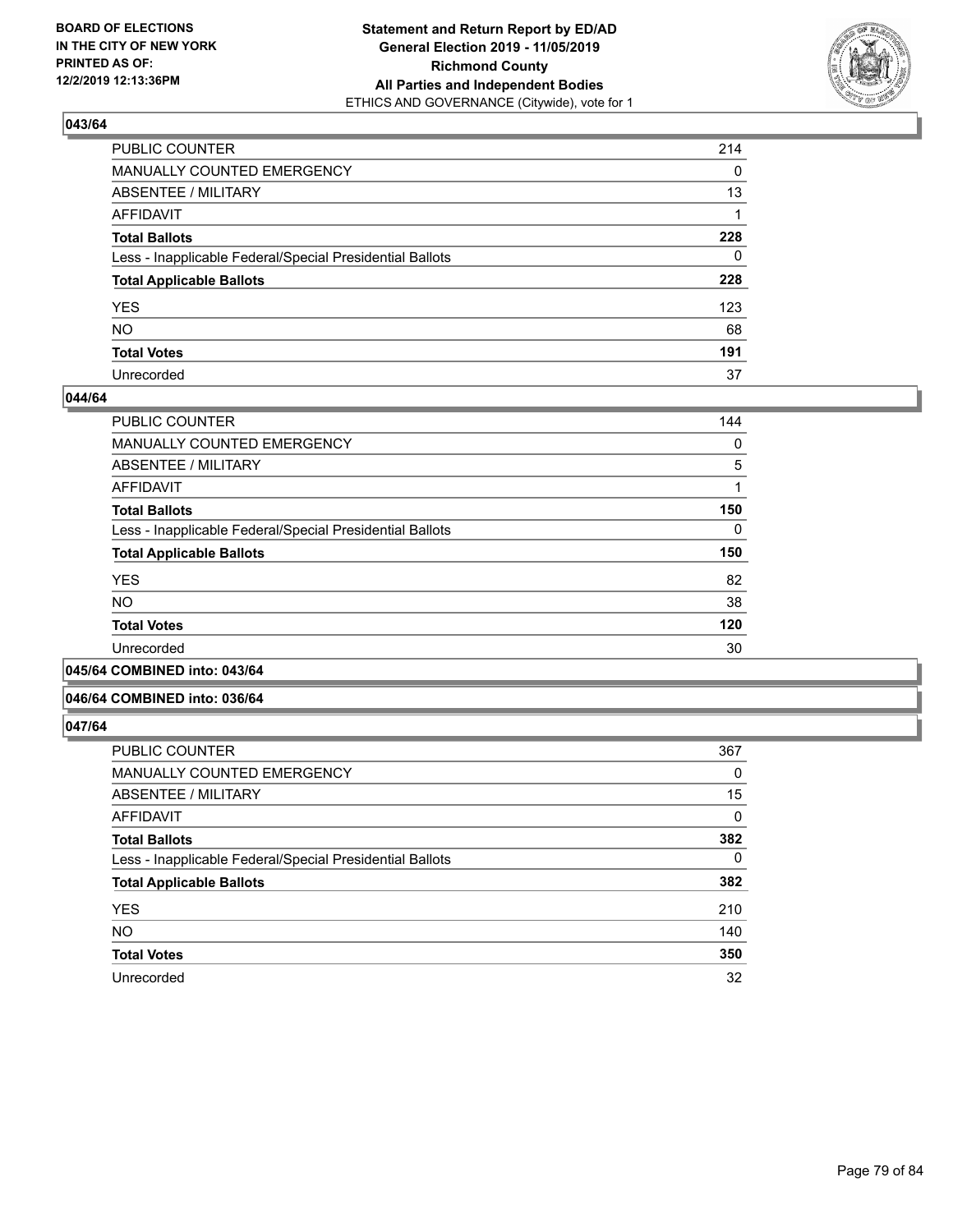

| PUBLIC COUNTER                                           | 211 |
|----------------------------------------------------------|-----|
| MANUALLY COUNTED EMERGENCY                               | 0   |
| ABSENTEE / MILITARY                                      | 6   |
| AFFIDAVIT                                                | 0   |
| Total Ballots                                            | 217 |
| Less - Inapplicable Federal/Special Presidential Ballots | 0   |
| <b>Total Applicable Ballots</b>                          | 217 |
| YES                                                      | 95  |
| NO.                                                      | 101 |
| <b>Total Votes</b>                                       | 196 |
| Unrecorded                                               | 21  |

### **049/64**

| PUBLIC COUNTER                                           | 205 |
|----------------------------------------------------------|-----|
| <b>MANUALLY COUNTED EMERGENCY</b>                        | 0   |
| ABSENTEE / MILITARY                                      | 15  |
| AFFIDAVIT                                                |     |
| <b>Total Ballots</b>                                     | 221 |
| Less - Inapplicable Federal/Special Presidential Ballots | 0   |
| <b>Total Applicable Ballots</b>                          | 221 |
| <b>YES</b>                                               | 113 |
| NO.                                                      | 59  |
| <b>Total Votes</b>                                       | 172 |
| Unrecorded                                               | 49  |
|                                                          |     |

### **050/64 COMBINED into: 047/64**

| PUBLIC COUNTER                                           | 303 |
|----------------------------------------------------------|-----|
| <b>MANUALLY COUNTED EMERGENCY</b>                        | 0   |
| ABSENTEE / MILITARY                                      | 8   |
| AFFIDAVIT                                                |     |
| <b>Total Ballots</b>                                     | 312 |
| Less - Inapplicable Federal/Special Presidential Ballots | 0   |
| <b>Total Applicable Ballots</b>                          | 312 |
| <b>YES</b>                                               | 180 |
| NO.                                                      | 108 |
| <b>Total Votes</b>                                       | 288 |
| Unrecorded                                               | 24  |
| 052/64 COMBINED into: 051/64                             |     |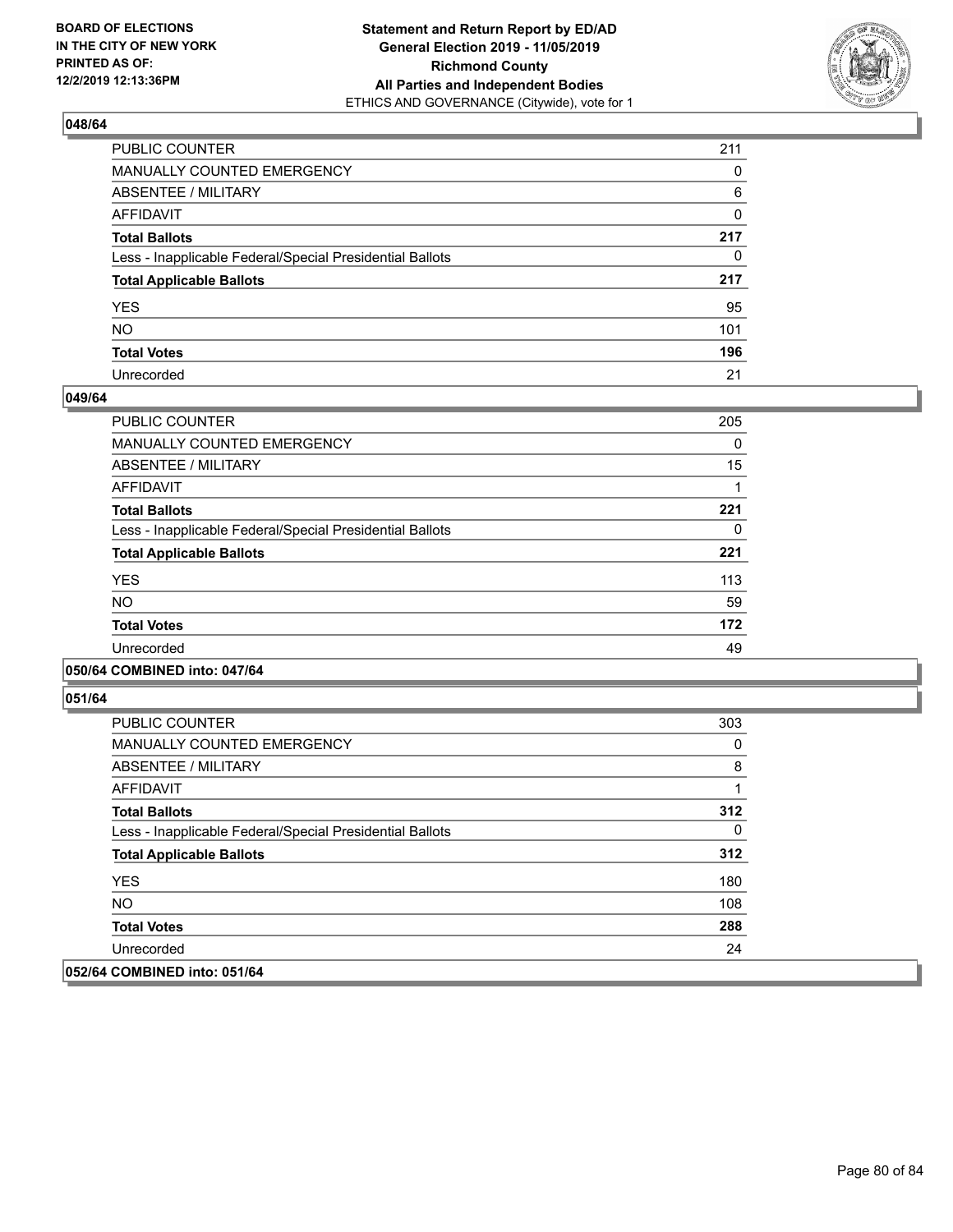

| PUBLIC COUNTER                                           | 266          |
|----------------------------------------------------------|--------------|
| MANUALLY COUNTED EMERGENCY                               | $\Omega$     |
| ABSENTEE / MILITARY                                      | 11           |
| AFFIDAVIT                                                | $\Omega$     |
| Total Ballots                                            | 277          |
| Less - Inapplicable Federal/Special Presidential Ballots | $\mathbf{0}$ |
| <b>Total Applicable Ballots</b>                          | 277          |
| YES                                                      | 145          |
| NO.                                                      | 95           |
| <b>Total Votes</b>                                       | 240          |
| Unrecorded                                               | 37           |

### **054/64**

| <b>PUBLIC COUNTER</b>                                    | 229      |
|----------------------------------------------------------|----------|
| <b>MANUALLY COUNTED EMERGENCY</b>                        | 0        |
| ABSENTEE / MILITARY                                      | 9        |
| AFFIDAVIT                                                |          |
| <b>Total Ballots</b>                                     | 239      |
| Less - Inapplicable Federal/Special Presidential Ballots | $\Omega$ |
| <b>Total Applicable Ballots</b>                          | 239      |
| <b>YES</b>                                               | 103      |
| <b>NO</b>                                                | 114      |
| <b>Total Votes</b>                                       | 217      |
| Unrecorded                                               | 22       |

**055/64** 

| PUBLIC COUNTER                                           | 176 |
|----------------------------------------------------------|-----|
| <b>MANUALLY COUNTED EMERGENCY</b>                        | 0   |
| ABSENTEE / MILITARY                                      | 6   |
| AFFIDAVIT                                                | 1   |
| <b>Total Ballots</b>                                     | 183 |
| Less - Inapplicable Federal/Special Presidential Ballots | 0   |
| <b>Total Applicable Ballots</b>                          | 183 |
| <b>YES</b>                                               | 95  |
| NO.                                                      | 70  |
| <b>Total Votes</b>                                       | 165 |
| Unrecorded                                               | 18  |
| 056/64 COMBINED into: 022/64                             |     |

**057/64 COMBINED into: 024/64**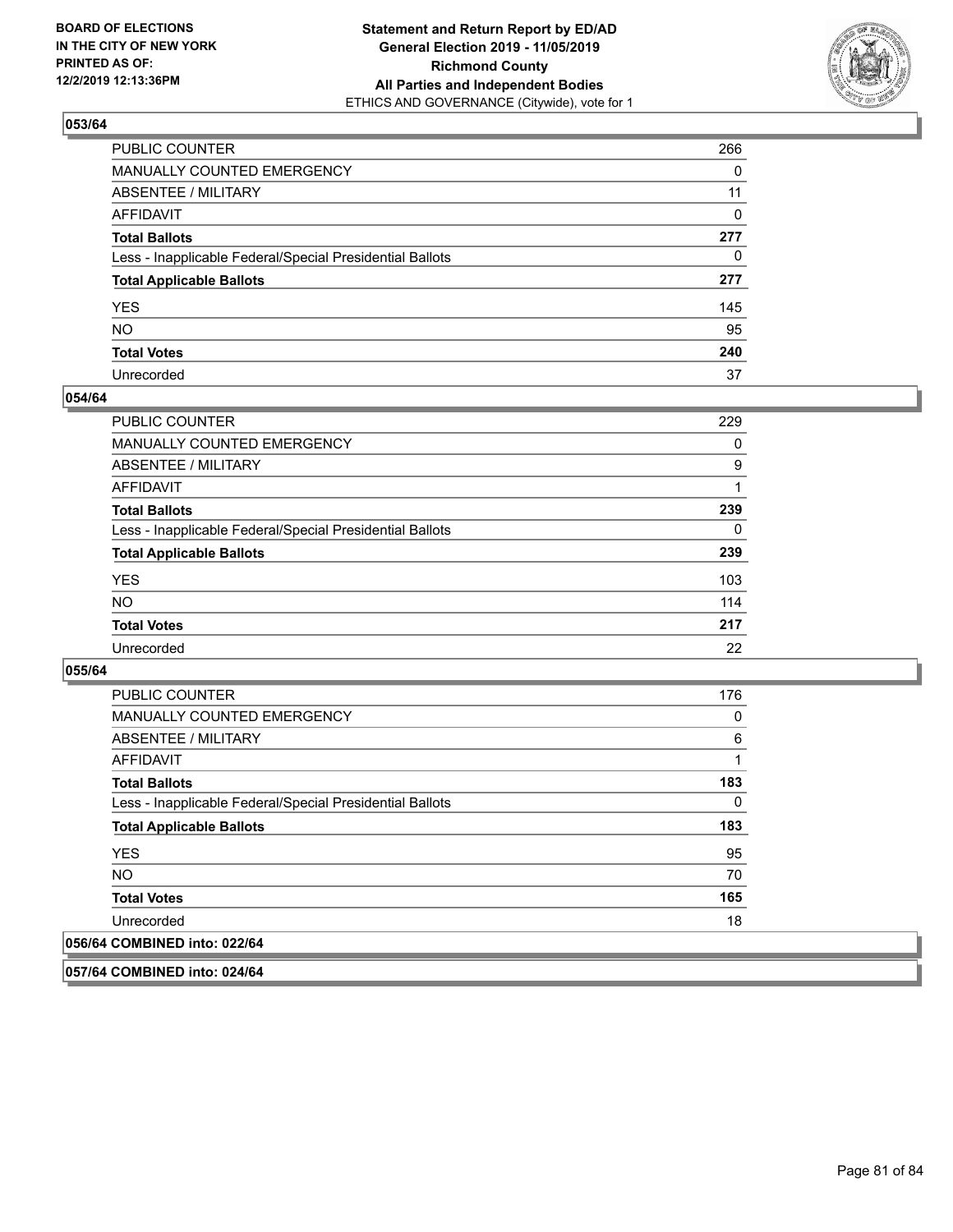

| PUBLIC COUNTER                                           | 175          |
|----------------------------------------------------------|--------------|
| MANUALLY COUNTED EMERGENCY                               | $\mathbf{0}$ |
| ABSENTEE / MILITARY                                      |              |
| AFFIDAVIT                                                |              |
| Total Ballots                                            | 177          |
| Less - Inapplicable Federal/Special Presidential Ballots | $\mathbf{0}$ |
| <b>Total Applicable Ballots</b>                          | 177          |
| YES                                                      | 78           |
| NO.                                                      | 87           |
| <b>Total Votes</b>                                       | 165          |
| Unrecorded                                               | 12           |

### **059/64**

| PUBLIC COUNTER                                           | 138      |
|----------------------------------------------------------|----------|
|                                                          |          |
| MANUALLY COUNTED EMERGENCY                               | 0        |
| ABSENTEE / MILITARY                                      | 4        |
| AFFIDAVIT                                                | $\Omega$ |
| <b>Total Ballots</b>                                     | 142      |
| Less - Inapplicable Federal/Special Presidential Ballots | $\Omega$ |
| <b>Total Applicable Ballots</b>                          | 142      |
| <b>YES</b>                                               | 64       |
| <b>NO</b>                                                | 58       |
| <b>Total Votes</b>                                       | 122      |
| Unrecorded                                               | 20       |
|                                                          |          |

**060/64 COMBINED into: 041/64**

### **061/64 COMBINED into: 053/64**

| <b>PUBLIC COUNTER</b>                                    | 172      |
|----------------------------------------------------------|----------|
| <b>MANUALLY COUNTED EMERGENCY</b>                        | 0        |
| ABSENTEE / MILITARY                                      | 16       |
| AFFIDAVIT                                                | 0        |
| <b>Total Ballots</b>                                     | 188      |
| Less - Inapplicable Federal/Special Presidential Ballots | $\Omega$ |
| <b>Total Applicable Ballots</b>                          | 188      |
| <b>YES</b>                                               | 101      |
| <b>NO</b>                                                | 66       |
| <b>Total Votes</b>                                       | 167      |
| Unrecorded                                               | 21       |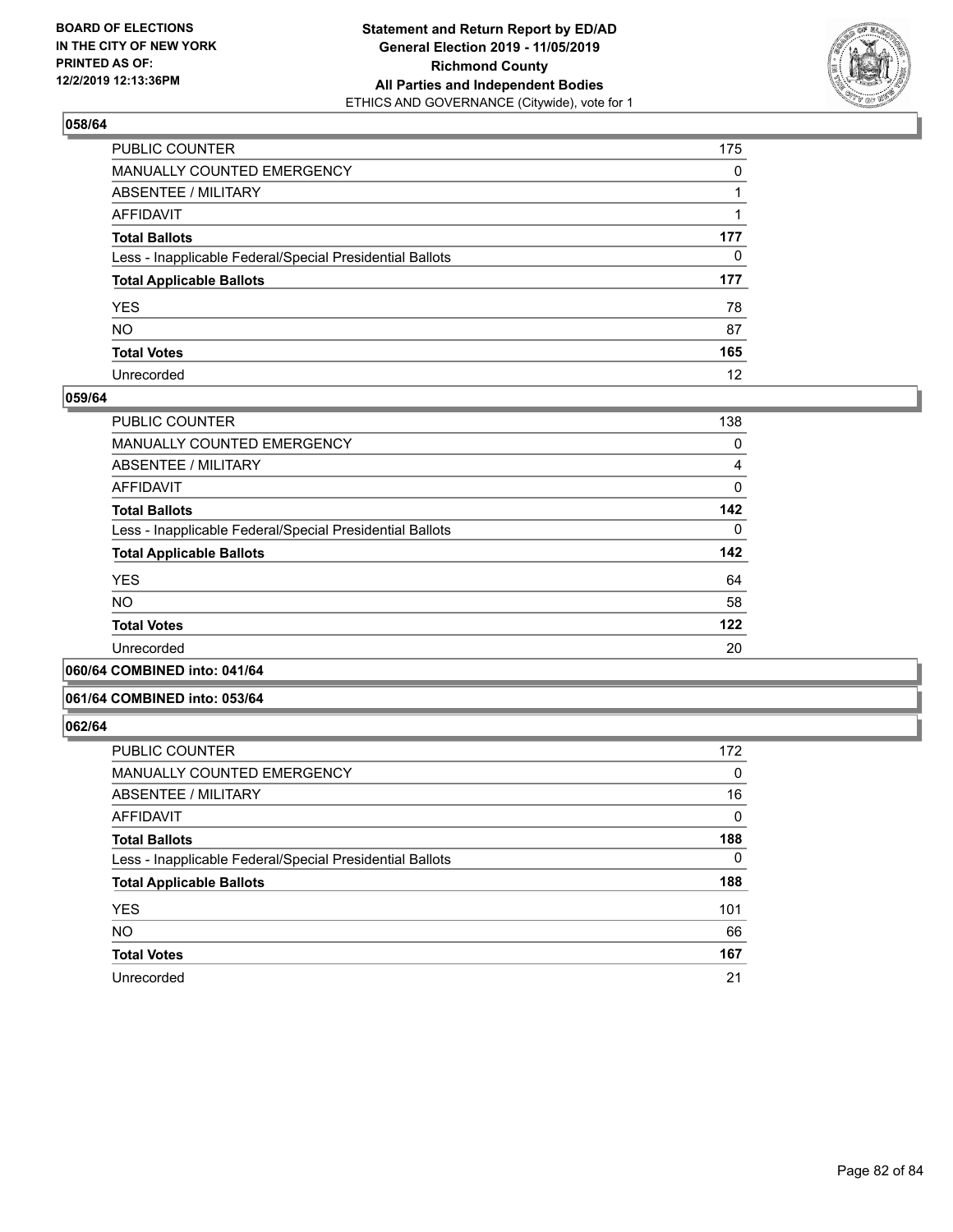

| <b>PUBLIC COUNTER</b>                                    | 166 |
|----------------------------------------------------------|-----|
| <b>MANUALLY COUNTED EMERGENCY</b>                        | 0   |
| ABSENTEE / MILITARY                                      | 4   |
| <b>AFFIDAVIT</b>                                         | 1   |
| <b>Total Ballots</b>                                     | 171 |
| Less - Inapplicable Federal/Special Presidential Ballots | 0   |
| <b>Total Applicable Ballots</b>                          | 171 |
| <b>YES</b>                                               | 85  |
| NO.                                                      | 60  |
| <b>Total Votes</b>                                       | 145 |
| Unrecorded                                               | 26  |
| 064/64 COMBINED into: 009/63                             |     |
| 065/64 COMBINED into: 048/64                             |     |
| 066/64 COMBINED into: 009/63                             |     |
| 067/64 COMBINED into: 009/63                             |     |
| 068/64 COMBINED into: 009/63                             |     |
| 069/64 COMBINED into: 048/64                             |     |

**070/64 COMBINED into: 009/63**